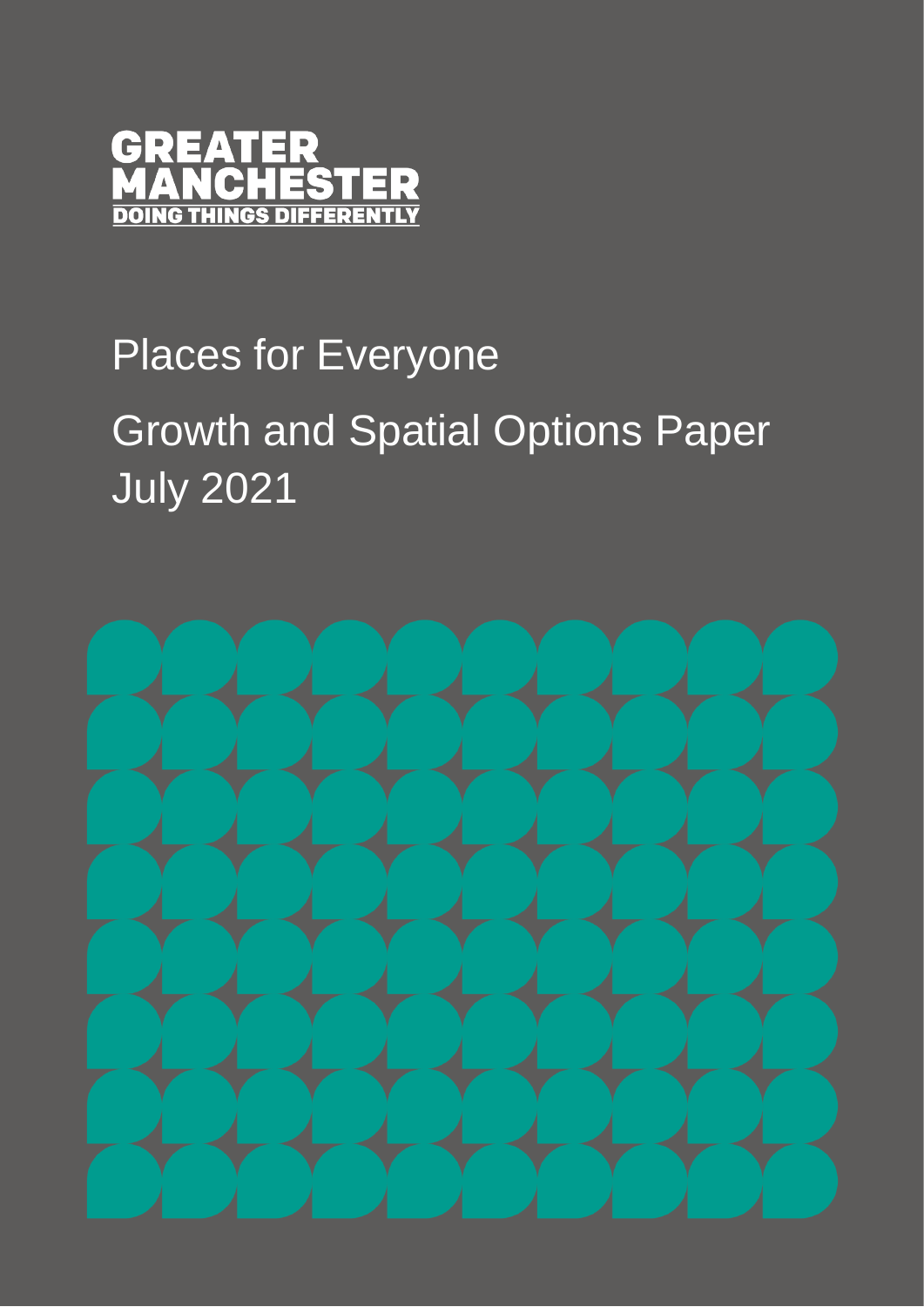## **Contents**

| 1.0                                                                                                |  |
|----------------------------------------------------------------------------------------------------|--|
| 2.0                                                                                                |  |
| 3.0                                                                                                |  |
| 4.0                                                                                                |  |
| 5.0                                                                                                |  |
| 6.0                                                                                                |  |
| 7.0                                                                                                |  |
| 8.0                                                                                                |  |
| 9.0                                                                                                |  |
| 10.0                                                                                               |  |
| Assessment of PfE 2021 Growth Options against PfE 2021 Vision and Strategic Objectives26<br>11.0   |  |
| 12.0                                                                                               |  |
| Assessment of PfE 2021 Spatial Options against PfE 2021 Vision and Strategic Objectives 40<br>13.0 |  |
| 14.0                                                                                               |  |
| 15.0                                                                                               |  |
|                                                                                                    |  |
|                                                                                                    |  |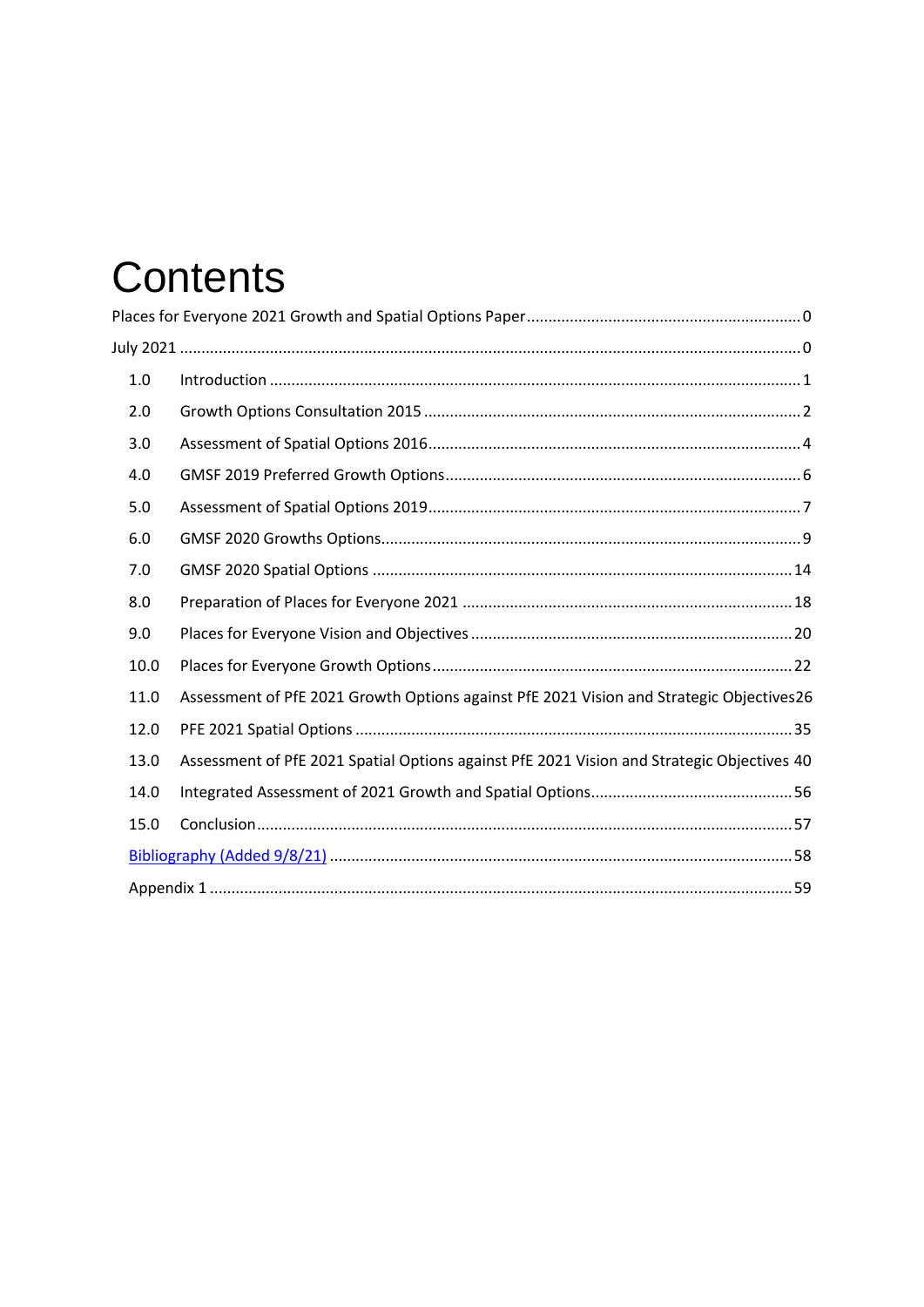## 1.0 Introduction

- 1.1 In November 2014, the AGMA Executive Board recommended to the 10 Greater Manchester local authorities that they agree to prepare a joint Development Plan Document ("Joint DPD"), called the Greater Manchester Spatial Framework ("GMSF") and that AGMA be appointed by the 10 authorities to prepare the GMSF on their behalf.
- 1.2 The first draft of the GMSF DPD was published for consultation on 31st October 2016, ending on 16th January 2017. Following substantial re-drafting, a further consultation on the Revised Draft GMSF took place between January and March 2019.
- 1.3 On the 30 October 2020 the AGMA Executive Board unanimously agreed to recommend GMSF 2020 to the 10 Greater Manchester Councils for approval for consultation at their Executives/Cabinets, and approval for submission to the Secretary of State following the period for representations at their Council meetings.
- 1.4 At its Council meeting on 3 December Stockport Council resolved not to submit the GMSF 2020 following the consultation period and at its Cabinet meeting on 4 December, it resolved not to publish the GMSF 2020 for consultation.
- 1.5 As a joint DPD of the 10 Greater Manchester authorities, the GMSF 2020 required the approval of all 10 local authorities to proceed. The decisions of Stockport Council/Cabinet therefore signalled the end of the GMSF as a joint plan of the 10.
- 1.6 Notwithstanding the decision of Stockport Council, the nine remaining districts considered that the rationale for the preparation of a Joint DPD remained. This includes being able to:
	- Underpin Greater Manchester's plan for recovery from Covid
	- Support delivery of the Greater Manchester Strategy
	- Provide a framework to manage growth in a sustainable and inclusive way, avoid un-planned development and development by appeal
	- Align the delivery of development with infrastructure proposals
	- Meet the requirement for local authorities to have a local plan in place by December 2023.
	- Meet the Duty to Co-operate in s33A Planning and Compulsory Purchase Act 2004
- 1.7 Consequently, at its meeting on the 11th December 2020, Members of the AGMA Executive Committee agreed in principle to producing a joint DPD of the nine remaining Greater Manchester (GM) districts. Subsequent to this meeting, each district formally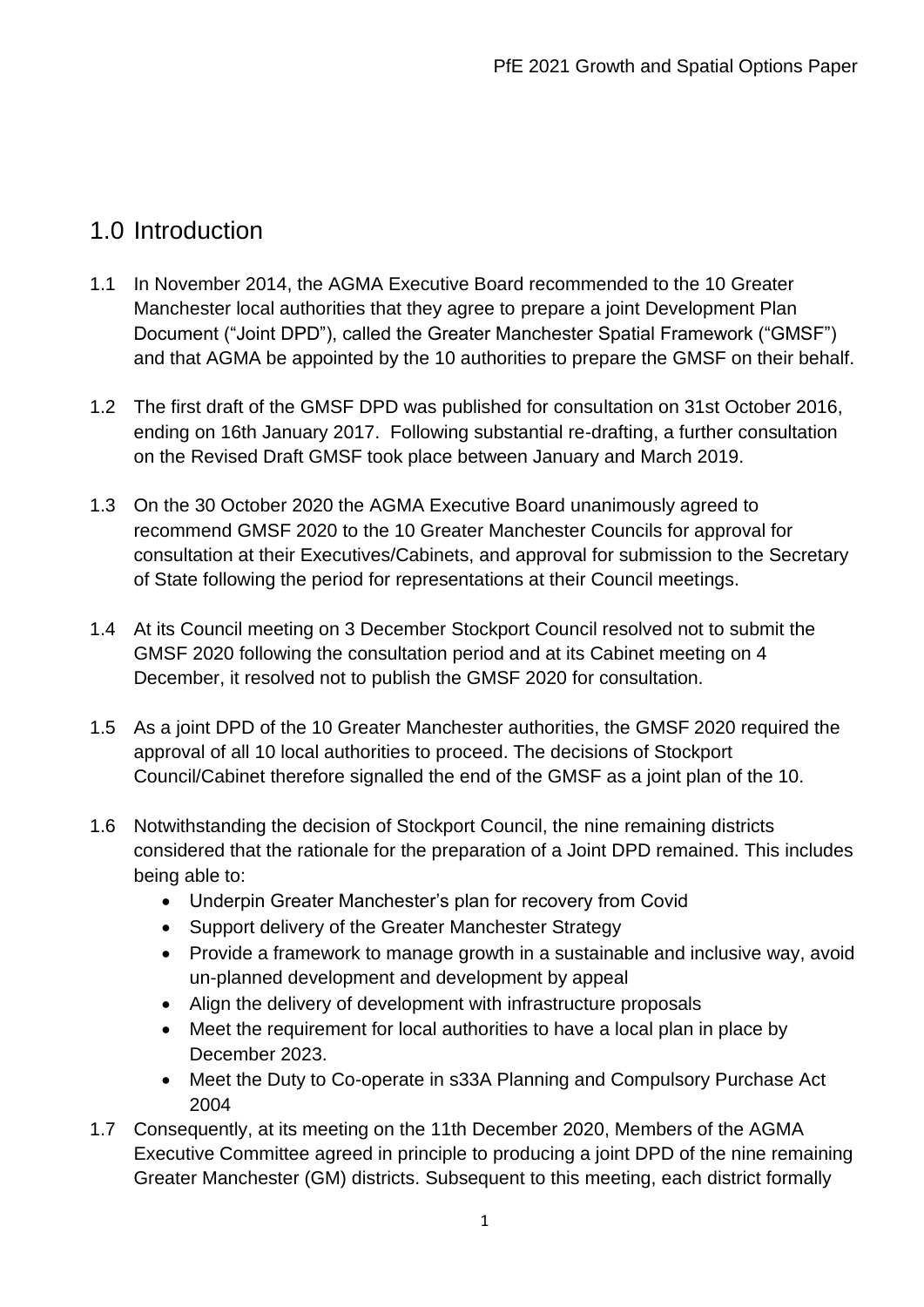approved the establishment of a Joint Committee for the preparation of a joint Development Plan Document of the nine districts.

- 1.8 Section 28 of the Planning and Compulsory Purchase Act 2004 and Regulation 32 of the Town and Country Planning (Local Planning) (England) Regulations 2012 enable a joint plan to continue to progress in the event of one of the local authorities withdrawing, provided that the plan has 'substantially the same effect' on the remaining authorities as the original joint plan. The joint plan of the nine GM districts has been prepared on this basis. Therefore, this document sets out how the preferred Growth and Spatial Options for the joint plan of the nine have evolved over time, including their origination through the production of the GMSF. It identifies the different growth and spatial options that have been identified as 'reasonable alternatives' to deliver the Plan's Vision and Strategic Objectives and how these have been assessed to inform the selection of a preferred option.
- 1.9 The process of selecting the preferred Options began in November 2015 when an initial consultation was held on possible growth options for the GMSF, alongside the draft Vision and Strategic Objectives. Following that initial consultation, there were subsequent consultations in 2016 and 2019 where reasonable alternatives for the Growth and Spatial Options for the GMSF were assessed.

## 2.0 Growth Options Consultation 2015

2.1 In 2015 the Growth Options covered the broad range of future growth levels to which Greater Manchester could aspire, a summary of the Growth Options is set out in Table 1. It should be noted that in 2015 the GMSF plan period was 2014 to 2035, unlike that of the plan of nine which is 2021 to 2037, to take account of the passage of time.

|             | Total<br>Housing<br>for<br>$2014 -$ | Average<br>Housing<br>per<br>annum | Total<br>Industry and<br>Warehousing<br>for 2014- | Average<br>Industry and<br>Warehousing<br>per annum | Total<br><b>Offices</b><br>for 2014-<br>2035 | Average<br><b>Offices</b><br>per<br>annum |
|-------------|-------------------------------------|------------------------------------|---------------------------------------------------|-----------------------------------------------------|----------------------------------------------|-------------------------------------------|
| Option      | 2035<br>152,800                     | 7,300                              | 2035<br>2,526,000                                 | 120,300                                             | 2,573,300                                    | 122,500                                   |
| Option      | 217,350                             | 10,350                             | 3,452,000                                         | 164,400                                             | 2,399,000                                    | 114,200                                   |
| Option<br>3 | 336,000                             | 16,000                             | 4,050,000                                         | 192,900                                             | 2,725,000                                    | 129,800                                   |

Table 1: GMSF Growth Options 2015

2.2 The draft growth options were accompanied by an initial IA which helped to identify where there are differences in how each option responds to the social, economic and environmental objectives in the IA framework. The IA was broad and indicative at this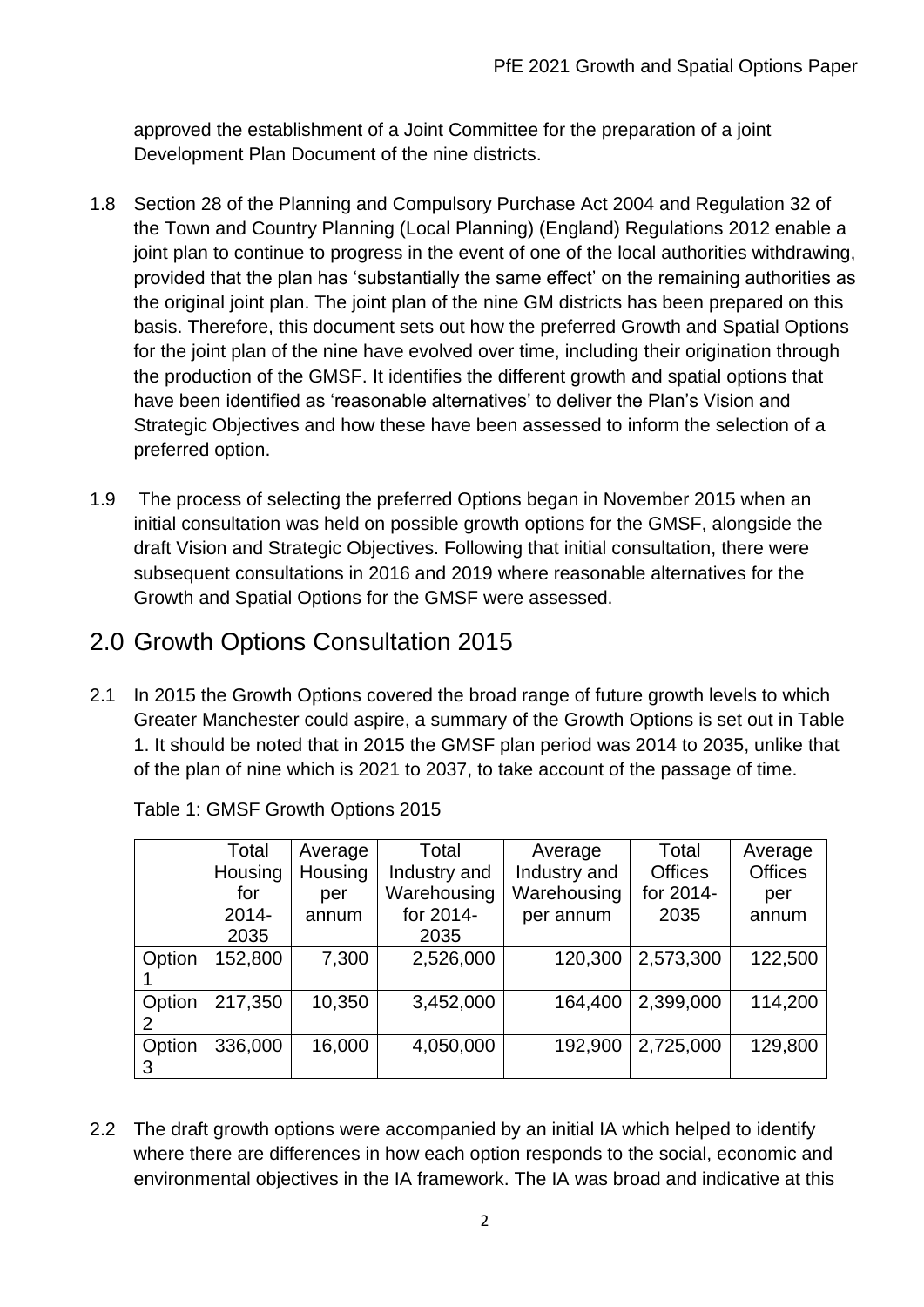stage as the growth options did not have sufficient spatial detail to assess how they would perform, comprehensively, against the IA objectives. A summary of the IA for each option is detailed below:

#### 2.3 Option 1: baseline land supply

Option 1 did not perform well against housing and employment provision objectives because it did not meet the objectively assessed housing and employment land needs and consequently would lead to lower levels of growth than the other options. Low levels of growth would also potentially have negative impacts on education, skills and deprivation. Given the lower level of development in this option, it may perform better against objectives related to air quality and climate change than higher growth options. However, there was insufficient detail to fully assess the option against those objectives.

#### 2.4 Option 2: objectively assessed need

Option 2 performed well against housing and employment objectives as it would meet the objectively assessed need. This option will result in levels of development that are higher than those in recent years and consideration should therefore be given to ensuring that this higher growth rate does not result in pressure and reduced access to health and social infrastructure services and does not lead to increased environmental impacts such as increased greenhouse gas emissions and air pollution.

#### 2.5 Option 3: Higher accelerated growth scenario

Option 3 would exceed the objectively assessed need for housing and employment land. However, it has the potential to place pressure on services and resources and would require the development of large areas of land outside of urban areas with associated potential environmental impacts such as increased greenhouse gas emissions and air pollution.

#### 2.6 Preferred growth option

Following the close of the 2015 consultation and the IA of the Strategic Growth Options, further work was completed to update the economic forecasts, resident employment rates and population and dwelling forecasts to respond to comments made during the 2015 consultation. Having completed the additional work it was concluded that Option 2 should be updated to a 2015 base date which would result in the need to plan for 227,200 net new homes, 4,000,000 sq.m industrial and warehousing floorspace and 2,450,000 sq.m of office floorspace). It was concluded that this growth option represented an appropriate growth strategy as it would:

- Continue GM's role in driving growth in the north of England;
- Deliver the GM's requirement to plan for at least the levels of population growth as set out in the 2014 Sub National Population Projects (SNPP); and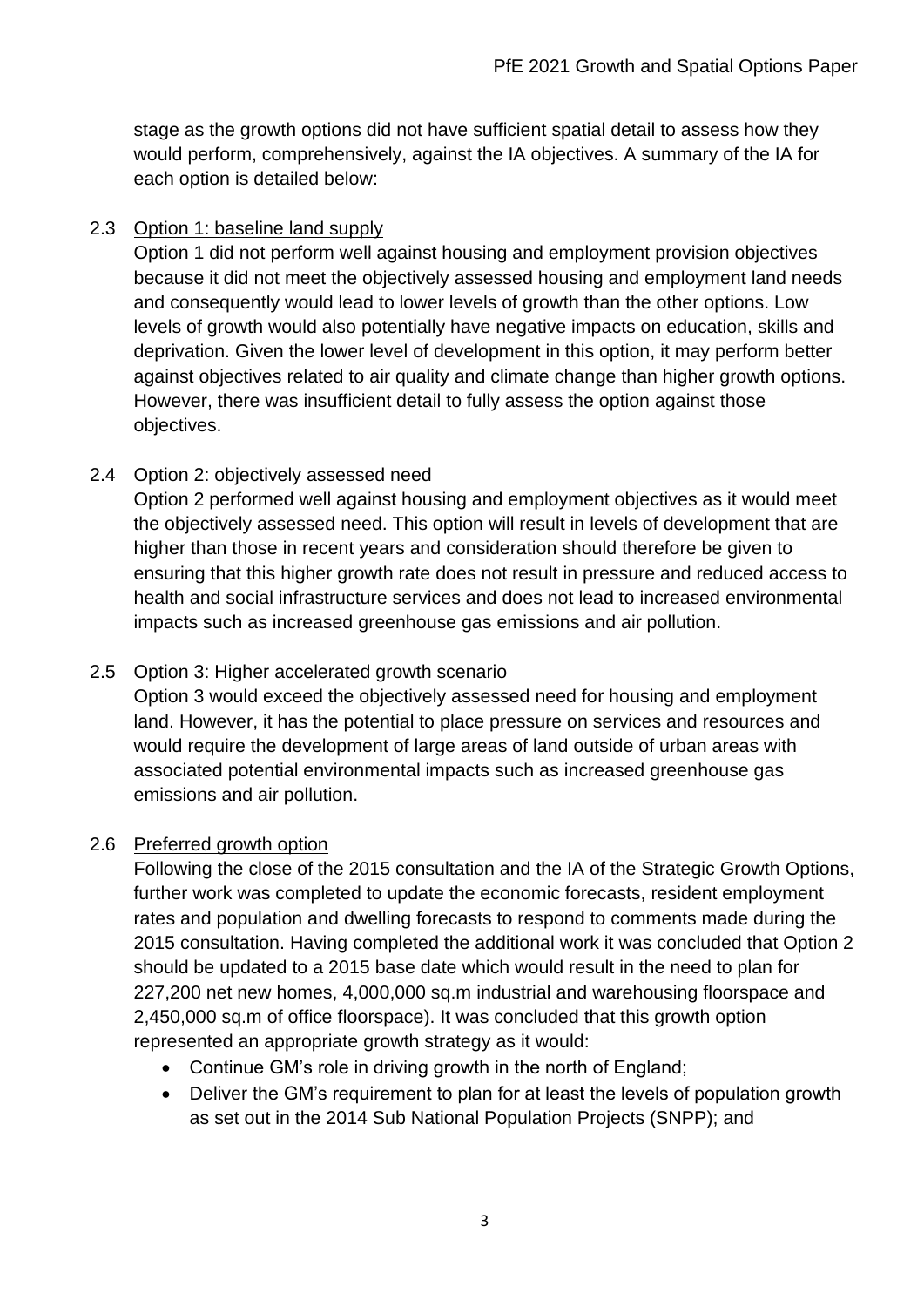- Be consistent with an increase in the resident employment rate delivering on GM's strategic goal to ensure that more residents share in the benefits of economic growth.
- 2.7 In taking this growth option forward it was necessary to take into consideration the outcomes of the IA. The IA in 2016 concluded that whilst this option would result in the needs of Greater Manchester being met, it would be necessary to ensure that its implementation would not result in pressure and reduced access to health and social infrastructure services and would not lead to increased environmental impacts such as increased greenhouse gas emissions and air pollution. Consequently the GMSF 2016 contained a suite of thematic policies which sought to ensure that development proposed through the plan would have an appropriate policy framework to safeguard against these potential negative implications. The policies in the GMSF 2016 in turn were subject to an appraisal against the IA framework.

## 3.0 Assessment of Spatial Options 2016

- 3.1 The Draft GMSF 2016 considered the Spatial Options for delivering Growth Option 2: 'objectively assessed need' from the 2015 assessment. A total of four options were considered and these were subject to IA, using the same objectives and assessment criteria as previously.
- 3.2 Option 1: Existing Land supply (allocations/permissions) The existing land supply option is in effect a "business as usual" scenario. It identified no additional sites, beyond those which have already been identified by districts in their individual housing and employment land supply assessments and sites which might come forward as housing "windfall" sites. It would maintain the current density assumptions which districts have historically applied to their sites. This option would result in a minimal level of development outside the built-up area and would see no changes to the Green Belt boundary to meet the housing and employment needs of GM.
- 3.3 Option 2: Use GM's Existing Land Supply (allocations/permissions) with all sites received through the GMSF call for sites exercise This option consisted of two elements – the yield from those sites in the existing land supply (ie the "do nothing" scenario); and yields from all the sites have received through the call for sites exercise.
- 3.4 This option includes all sites submitted, without applying policy or strategy considerations. Therefore, although it maximises the potential of the existing land supply, it also includes sites outside of the urban area including those within the Green Belt.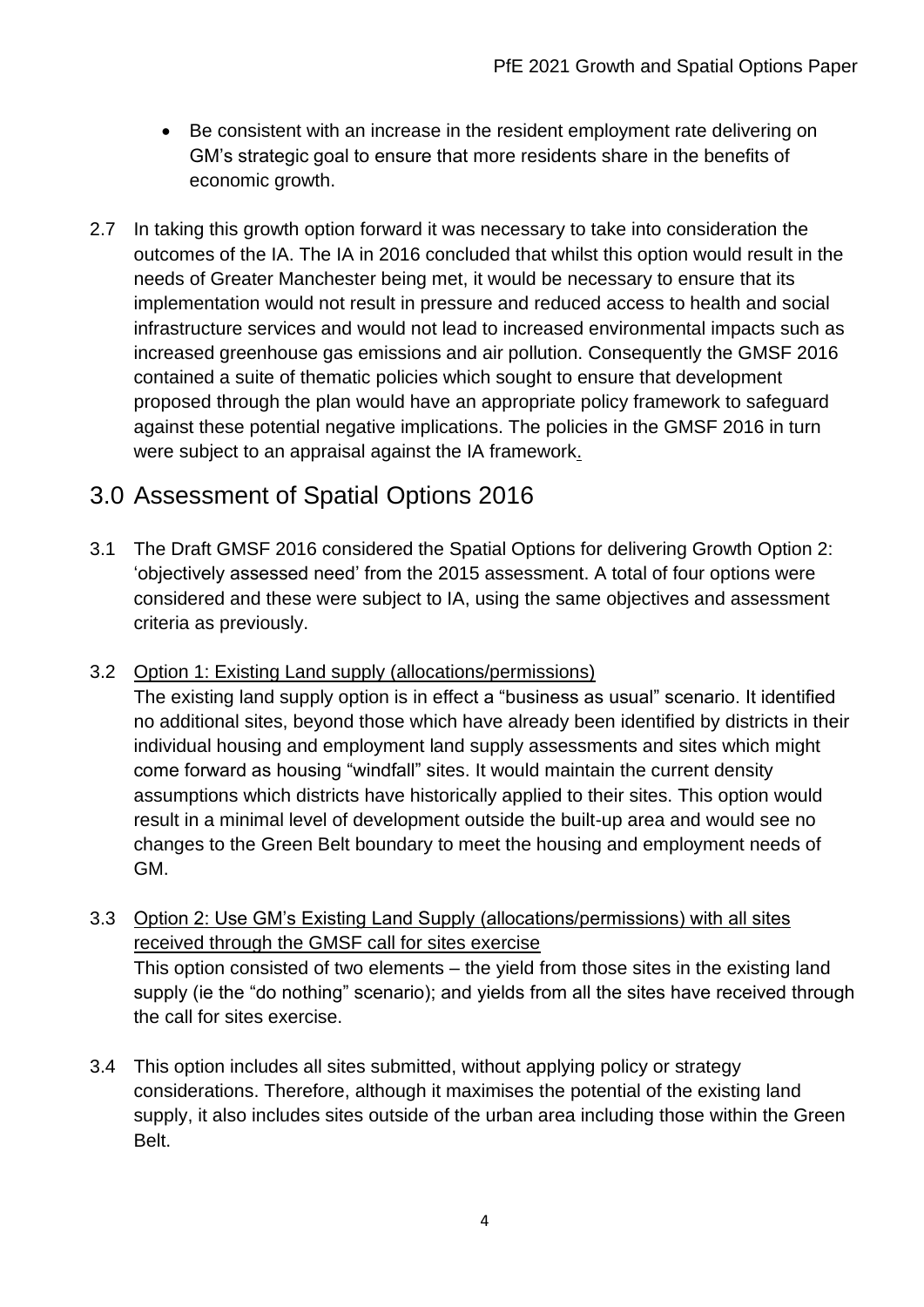- 3.5 Option 3: GM's Existing Land Supply (allocations / permissions) together with strategic allocations to meet the OAN at a GM scale This option would promote allocations which would maximise the opportunity to deliver the type and quality of development needed across the conurbation to deliver GM's Vision. It is designed to deliver the OAN at a GM scale. As such, it would involve redistribution of need between districts to ensure that the most sustainable pattern of development was possible.
- 3.6 Option 4: GM's Existing Land Supply (allocations / permissions) together with strategic allocations to meet the OAN at the individual district level. This option took a similar approach to Option 3, but rather than meeting the GM OAN collectively at the GM scale, it would seek to ensure that each of the ten GM districts was able to meet its own housing requirements with no redistribution between districts.
- 3.7 An assessment of these options was carried out against the Integrated Appraisal framework. Option 1 represented business as usual (i.e. restricting levels of growth to that capable from the existing land supply) and did not meet the OAN. Option 2 would significantly over-deliver housing for GM through development of smaller sites dispersed across the conurbation. Options 3 and 4 would meet the OAN but would require the development of fewer (compared to option 2) large housing and employment sites in doing so.
- 3.8 The assessment found that the significantly increased level of development with options 2, 3 and 4 increases the risks of problems relating to transport, air quality, greenhouse gas emissions and biodiversity loss. The scale of the development would mean that investment in transport and social infrastructure would be needed (particularly under options 3 and 4). Options 2, 3 and 4, which are likely to see extensive development of greenfield sites, were found to have potential negative effects on the development of previously developed land and the best and most versatile agricultural land. Therefore the IA of the spatial options recommended that the development of allocations, to bolster the existing land supply to meet Greater Manchester's OAN, should only be brought forward with a strong policy framework which would reduce risks, maximise social, environmental and economic opportunities and seek to bring about sustainable development.
- 3.9 The IA of the Spatial Options in 2016 concluded that Option 3 was strategic in nature and presented opportunities for large scale investment in housing and employment to meet the OAN and presented an appropriate strategy for delivering a sustainable pattern of growth. Having selected this option as the preferred option, the allocations in the GMSF 2016 set out a detailed policy framework to reduce the potential for negative impacts from the allocations, to maximise the social, environmental and economic opportunities to bring about sustainable development. Each of the allocations and the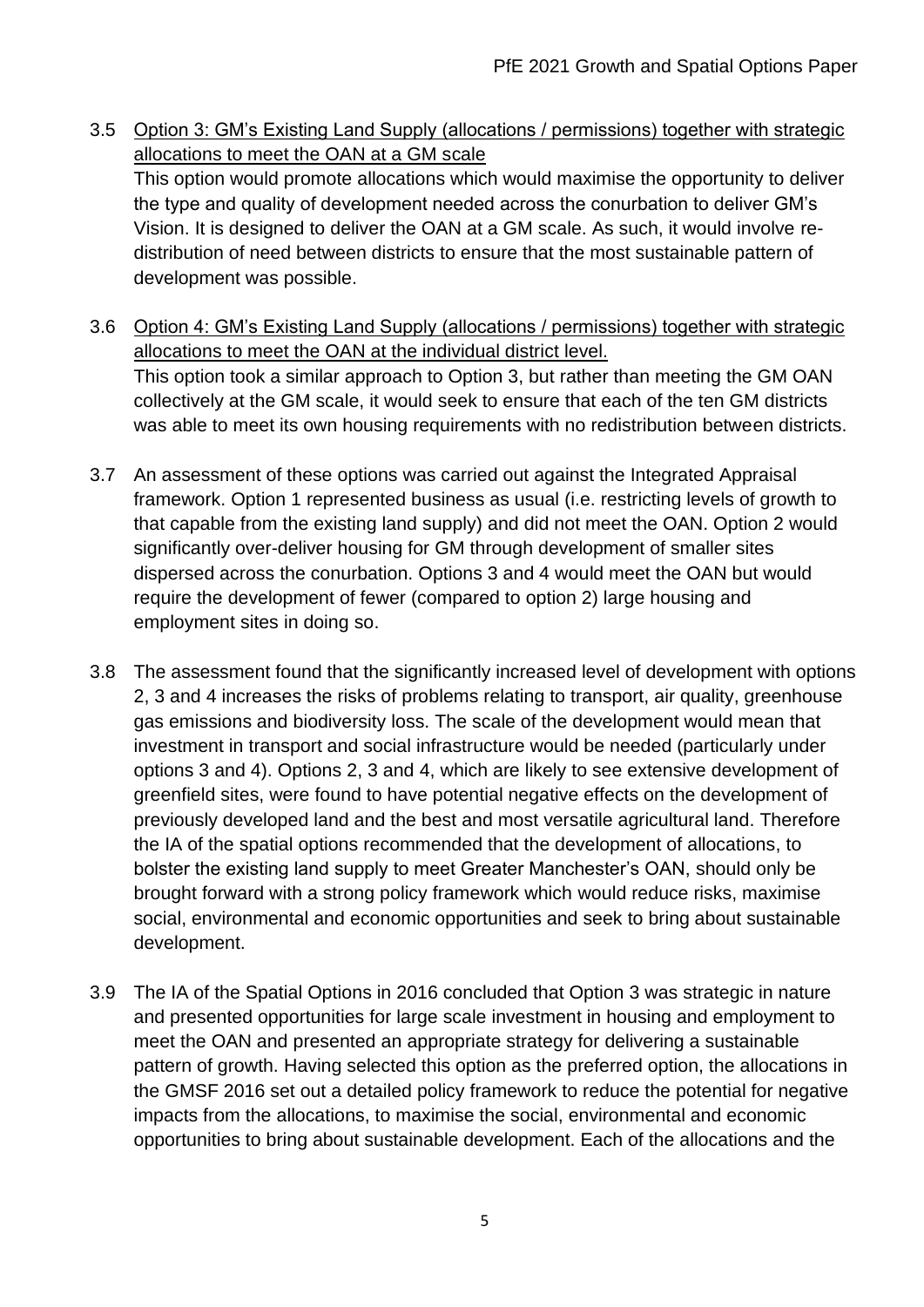thematic policies in the GMSF 2016 were subject to an appraisal against the IA framework.

## 4.0 GMSF 2019 Preferred Growth Options

- 4.1 The preparation of the GMSF was guided by NPPF which continued to make it clear that strategic policies, such as those in the GMSF 2019, should provide for the objectively assessed needs for housing and other uses unless there is sufficient justification to restrict the overall scale and or the adverse impacts would outweigh the benefits.
- 4.2 In 2016 the growth option which met Greater Manchester's objectively assessed needs was appraised through the IA framework. Following that appraisal, an appropriate policy framework was introduced to mitigate the potential impacts of providing for this level of growth.
- 4.3 Although there were significant changes to the detailed content of the GMSF 2019 (from that of the GMSF 2016), the overall Vision of the GMSF remained joint with that of the Greater Manchester Strategy and therefore the overall ambitions of Greater Manchester remained as they had in 2016. Consequently the need to meet Greater Manchester's overall objectively assessed needs (as defined at the time) was considered to be a key objective of the plan, as reflected in the GMSF 2019 Strategic Objectives.
- 4.4 Given the continued Vision for Greater Manchester, the policy framework of NPPF and the outcome of the 2016 appraisal, it was considered appropriate to maintain as the preferred growth option for the GMSF 2019 a strategy which sought to meet Greater Manchester's objectively assessed needs.
- 4.5 The Growth Option for the GMSF 2019 therefore consisted of planning for a minimum of 201,000 new homes, at least 4,220,000 sq.m of new industrial and warehousing floorspace and at least 2,460,000 sq.m of new office floorspace over the plan period 2017-2037.
- 4.6 The number of new homes was designed to meet the needs of Greater Manchester and to provide choice and flexibility in housing delivery. The amount of new industrial and warehousing floorspace and office floorspace was based on an uplift of around 25% of past development rates. The uplift was designed to secure a significant increase in the quality of accommodation across Greater Manchester.

## 5.0 Assessment of Spatial Options 2019

5.1 Whilst there were not considered to be sufficient material considerations to require alternative Growth Options to be assessed to meet Greater Manchester's overall Vision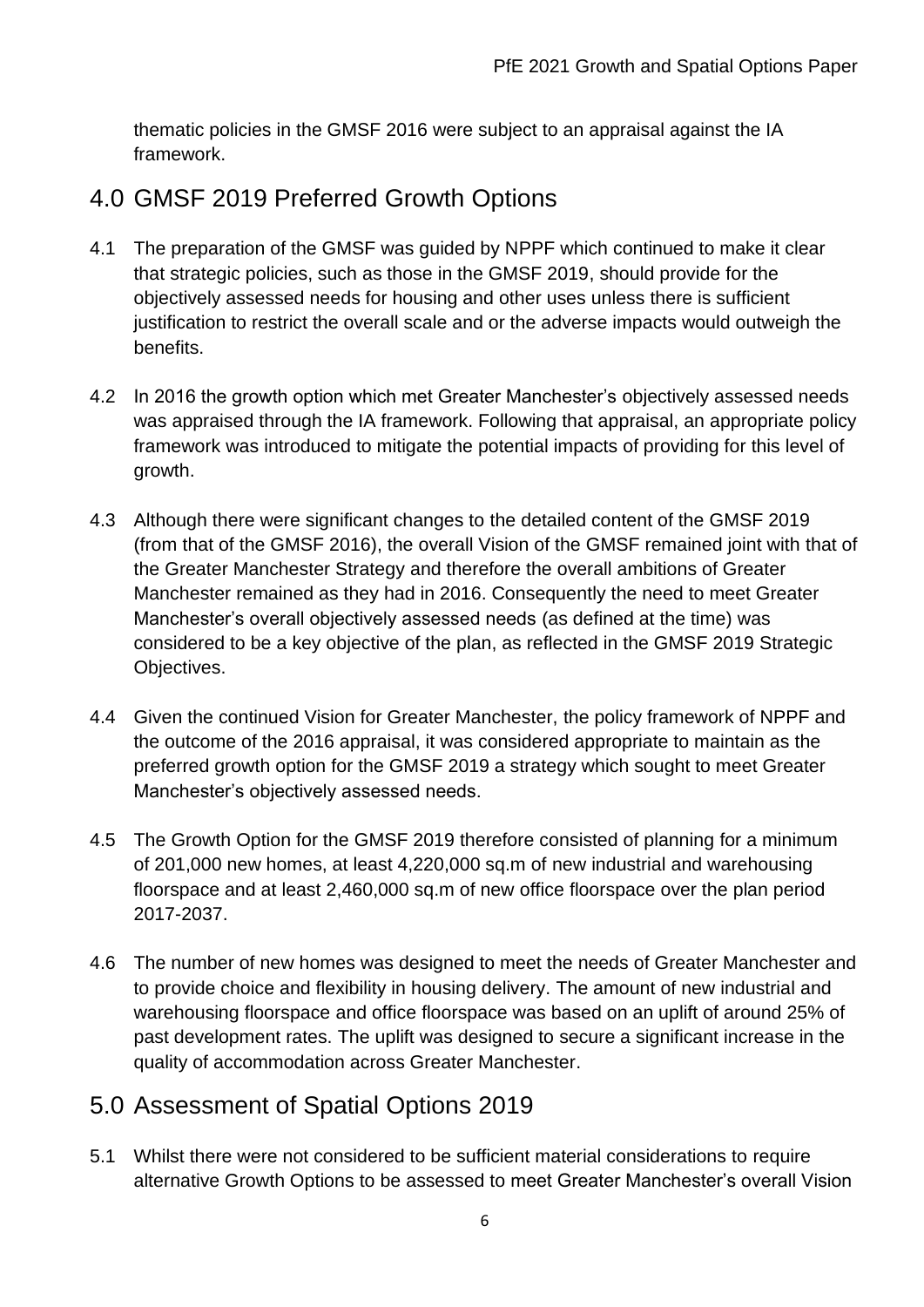and the policy framework set by NPPF, the GMSF 2016 consultation responses resulted in the need to reconsider the reasonable alternatives for the spatial options to deliver the preferred level of growth. Therefore six potential spatial options were assessed before a preferred spatial option was chosen for the GMSF 2019.

- 5.2 Six spatial options were considered for the GMSF 2019:
	- Option 1 Business as usual
	- Option 2 Urban max
	- Option 3 Transit City
	- Option 4 Boost northern competitiveness
	- Option 5 Sustain northern competitiveness
	- Option 6 Hybrid Growth Option
- 5.3 An appraisal of these spatial options was carried out and published alongside the GMSF 2019<sup>1</sup>. The assessment of these Spatial Options against the IA objectives showed that each option had some positive elements for Greater Manchester. It also concluded that where potential negative effects were highlighted, there existed potential opportunities for the GMSF to address those particular issues through development of policy which shapes and influences sustainable development.
- 5.4 Option 1 was the 'business as usual' scenario (using only the existing land supply to meet the needs) and as such it would not meet the LHN or employment land need. Option 2 achieved the LHN through significant increases in the density of development in the urban area, which was considered likely to increase pressure on existing infrastructure as well as lead to increased pressure on green spaces. However, neither Option 1 nor Option 2 proposed any Green Belt release to meet the development needs therefore their impacts on the Green Belt were less. Option 3 'Transit City' sought to maximise development in the most sustainable locations around existing transport hubs and town centres across Greater Manchester. This option, although including Green Belt release, was not capable of meeting the LHN as insufficient land could be made available. Option 4 and Option 5 focused development in specific areas of Greater Manchester, the northern districts in Option 4 and the southern districts in Option 5. Whilst both options would meet the need with marginal buffers, they would lead to an uneven distribution of growth across the city region, with both options disadvantaging certain areas of Greater Manchester.
- 5.5 The appraisal of the 2019 options concluded that none of the spatial options 1- 5 individually met the objectively assessed needs and the GMSF Vision and Strategic Objectives, therefore a hybrid spatial option was developed: 'Option 6 - Hybrid Growth'. This combined 'Option 3 - Transit City', 'Option 4: Boost Northern Competiveness' and 'Option 5: Sustain Northern Competitiveness'. By incorporating elements of several of

<sup>1</sup> <https://www.greatermanchester-ca.gov.uk/media/1734/draft-gmsf-spatial-options-appraisal-january-2019.pdf>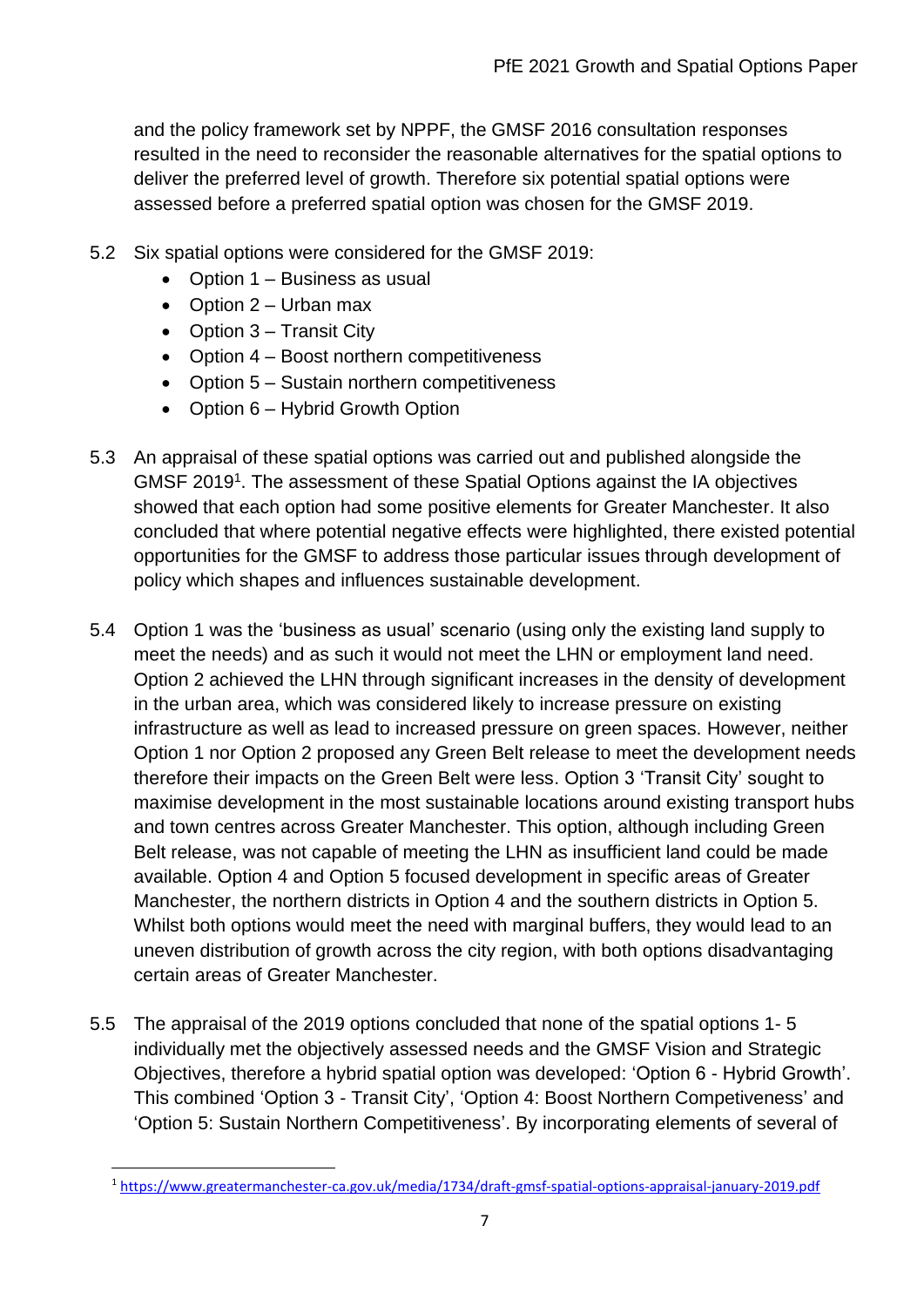the alternative Spatial Options, this Option drew out specific elements which when combined met the overarching GMSF Vision and Strategic Objectives. Key elements of the Hybrid Option included:

- Optimising the baseline housing land supply, to ensure all opportunities to increase densities and identify additional sites have been explored;
- Concentrating development near to town centres and/or sustainable public transport hubs;
- Taking advantage of existing and planned global assets; and
- Delivering inclusive growth across Greater Manchester, seeking opportunities to boost the competitiveness of north Greater Manchester whilst sustaining the competitiveness of south Greater Manchester.
- 5.6 This became the preferred Spatial Option for the GMSF 2019 and together with the Plan's Vision and Objectives provided the basis for the selection of allocations beyond the urban area. The Housing Topic Paper provides the detailed approach to optimising the baseline land supply to ensure that the land take beyond the urban area was kept to a minimum, this was also reflected in the GMSF 2019. As detailed in the site selection paper, appropriate buffers were placed around town centres and public transport hubs and consideration was given to sites within these locations to increase the supply of land for development. Alongside this, a number of other areas of search were identified, including ones which would enable the districts to take advantage of existing and planned global assets, boost the competitiveness of the districts and deliver long-term sustainable travel options. The full details of these criteria are set out in the Site Selection Report.
- 5.7 Site selection was not, however, purely based on whether a site fell within an area of search or not. Instead, it was critical to consider the sites in the context of the overall spatial strategy. In order to achieve the principles established by the spatial strategy, it was considered appropriate to establish a number of "rules" when applying the site selection criteria to housing sites. These rules were:
	- Each district was encouraged to meet their own LHN
	- Where a single district has sufficient existing land supply to meet its own LHN and where this would not impact on the overall objective of inclusive growth, it was not necessary to release Green Belt.
	- If a single district could not meet their own local housing need through their existing land supply there was an expectation that they would need to supplement their land supply through allocations beyond the urban area, to enable them to meet a significant proportion of their own LHN, considered to be at least 70% of its LHN
	- No single district should exceed its LHN by more than 125%
	- Collectively the northern Greater Manchester districts should meet around 100% of their collective LHN, in order to ensure that the overall objective of inclusive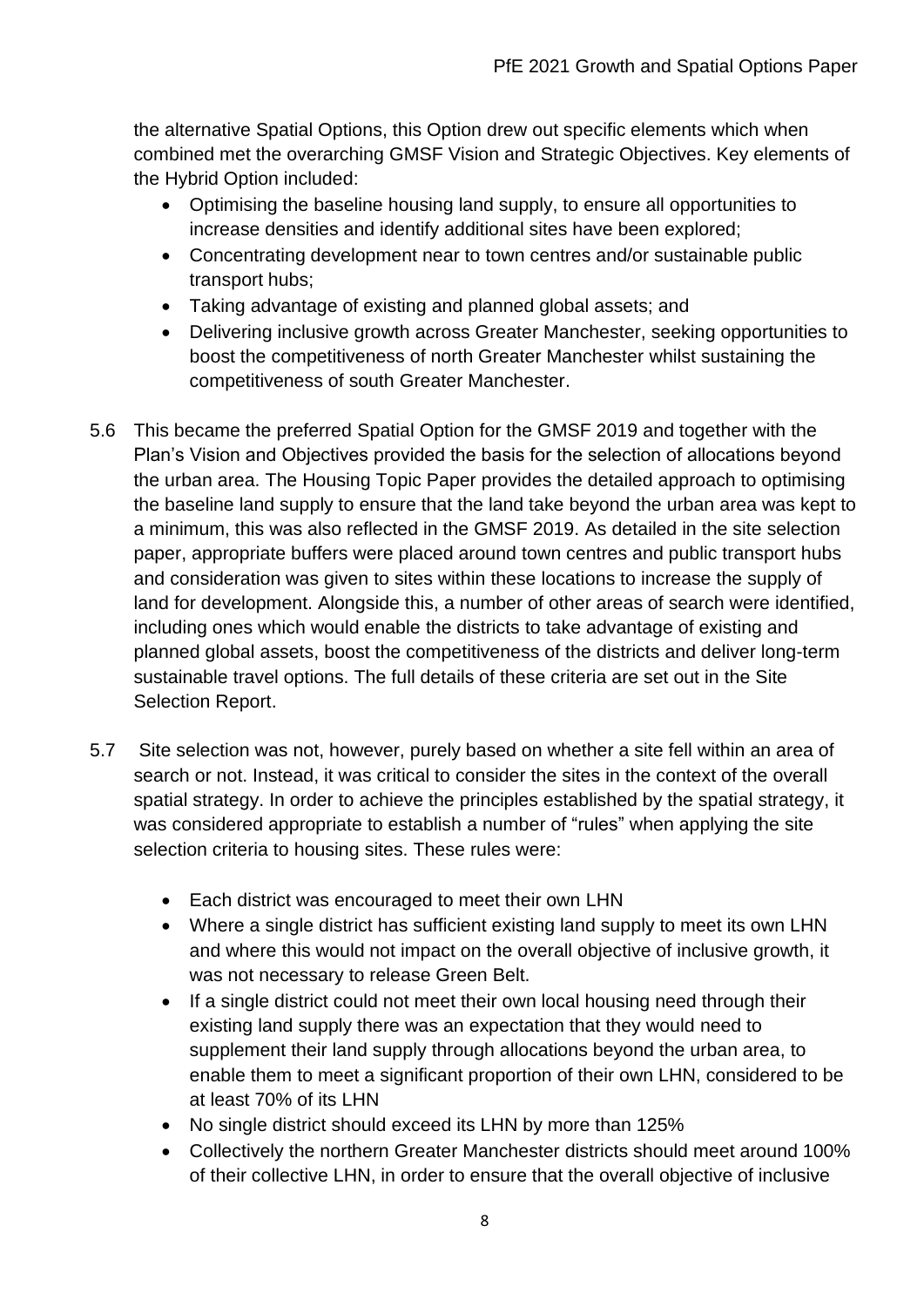growth and boosting the competitiveness of north Greater Manchester would succeed

- The southern Greater Manchester districts should collectively meet a significant amount of their LHN, in order to achieve inclusive growth across Greater Manchester
- 5.8 These principles, informed by the results of the site selection criteria, resulted in a number of housing allocations being proposed outside the urban area to bolster the existing land supply and to ensure that the overall Vision and Objectives of the Plan were met.
- 5.9 In terms of employment land, identification of sites was informed primarily by the spatial strategy and the objectives to support strong and continued growth at the core (by focusing the majority of office/commercial development within the core growth areas of Manchester, Salford and Trafford), boost the economic competitiveness of the north (by identifying sites which are transformational in nature and provide for diverse employment opportunities which could not be delivered by the existing land supply) and sustain the competitiveness of the southern area, (by taking advantage of global opportunities presented by the airport and the proposed HS2 route).

## 6.0 GMSF 2020 Growths Options

- 6.1 As part of the process of producing the GMSF 2020 (October 2020), the growth options for the GMSF were re-visited to check if any material changes had arisen since the GMSF 2019 to suggest that another reasonable alternative growth strategy should be considered to deliver the GMSF Vision and Objectives.
- 6.2 As detailed above, in 2019 there were not considered to be sufficient material changes to result in the need to identify a reasonable alternative to the preferred growth option of the GMSF 2016 (i.e. that of meeting Greater Manchester's objectively assessed needs). Therefore, that remained the preferred option for the GMSF 2019. However through the responses to the GMSF 2019 a number of comments were received suggesting that a growth option should be considered that limited Greater Manchester's growth to the existing land supply (similar to that which was considered as Growth Option 1 in 2016). Additionally it was proposed that a growth option should be considered that would result in more homes being planned for than would be needed to meet Greater Manchester's local housing need (similar to that which was considered as Option 3 in 2016). Therefore, given that representations were received to suggest that alternative growth options should be considered, although they had previously been assessed in 2016 it was considered appropriate to assess them afresh in 2020, alongside the 2019 preferred Growth Option.
- 6.3 In addition to this, in March 2020 the UK was hit by the pandemic caused by the Coronavirus (Covid-19) outbreak and the country went into a national lockdown. This health induced lockdown had an immediate impact on the UK economy and therefore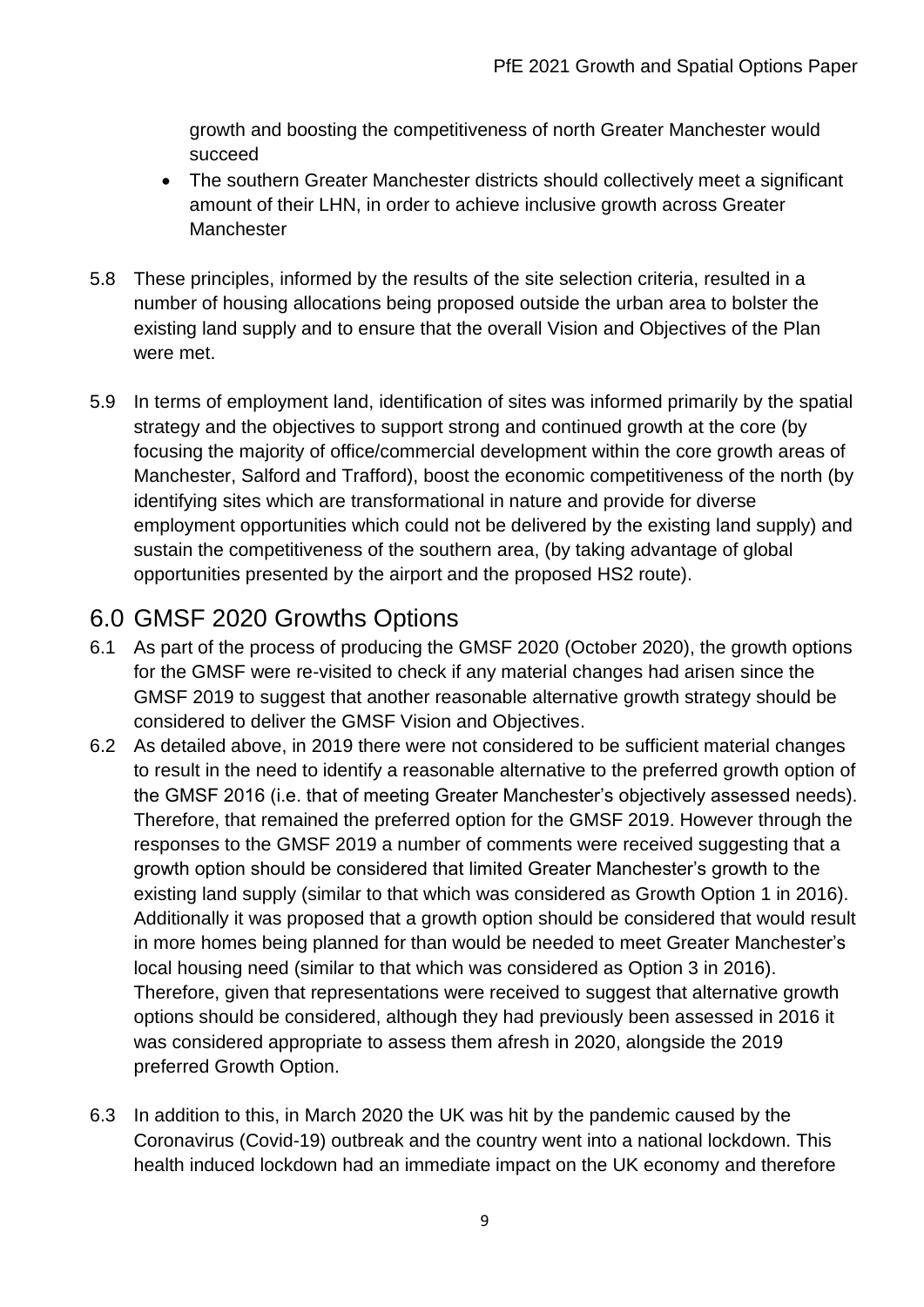consideration was given to whether or not a reasonable alternative growth option, to those already identified, should be identified as result of this health induced shock to the economy.

- 6.4 Although the economic impacts Covid-19 were of an unprecedented speed and severity, the causes of this shock are complex. They are rooted in the way government and society have responded to the pandemic. It was therefore a health-driven economic crisis which made it different in nature to all previous recessions, certainly since the Second World War.
- 6.5 It was considered that a range of factors could affect the recovery, including the path of the virus and the health response, consumer and business confidence and action, government responses and the impact of government policy responses. However, at the time of producing the GMSF 2020, it was considered not possible to predict the impacts of the pandemic on either the UK or the GM economy in terms of both the overall economy and the sectoral split of activity.
- 6.6 Covid-19 was however seen as a material factor, to which consideration should be given in preparing the GMSF. But, given the levels of uncertainty around the impacts of Covid-19 and the various paths out of recovery, at both the national and regional level, it was seen as too premature to produce a new set of forecasts for future population, GVA and jobs growth which could be translated into a fourth reasonable growth alternative for the period covered by the GMSF. That said its delivery rates were reviewed in the early years of the plan period.
- 6.7 The fact that there was insufficient certainty to devise an alternative growth option, was not however, considered reason enough to pause the production of the GMSF. There was no indication when this certainty may be achieved and in the meantime strategic planning in Greater Manchester and therefore its recovery would either be paused or carry on in an unplanned fashion. Not only would this have been at odds with Greater Manchester's recovery programme, it would also have been contrary to Government policy which sets out that the planning system should be truly plan-led and that all local planning authorities should have up to date plans in place. Given this and the fact that provision is made in Government policy to regularly (at least every five years) review and update policies in local plans, it was considered reasonable to proceed on the basis of the three alternatives in terms of growth options for Greater Manchester. However, as set out in Government policy, the GMSF 2020 acknowledged that it would be regularly reviewed and if necessary, the policies within it would be updated.
- 6.8 The fact that since the publication of the GMSF 2019 all ten districts and the Greater Manchester Combined Authority have declared a climate emergency and have a desire to meet expertly determined carbon budgets did not in itself result in a further reasonable alternative emerging. Instead, this was correctly embedded in the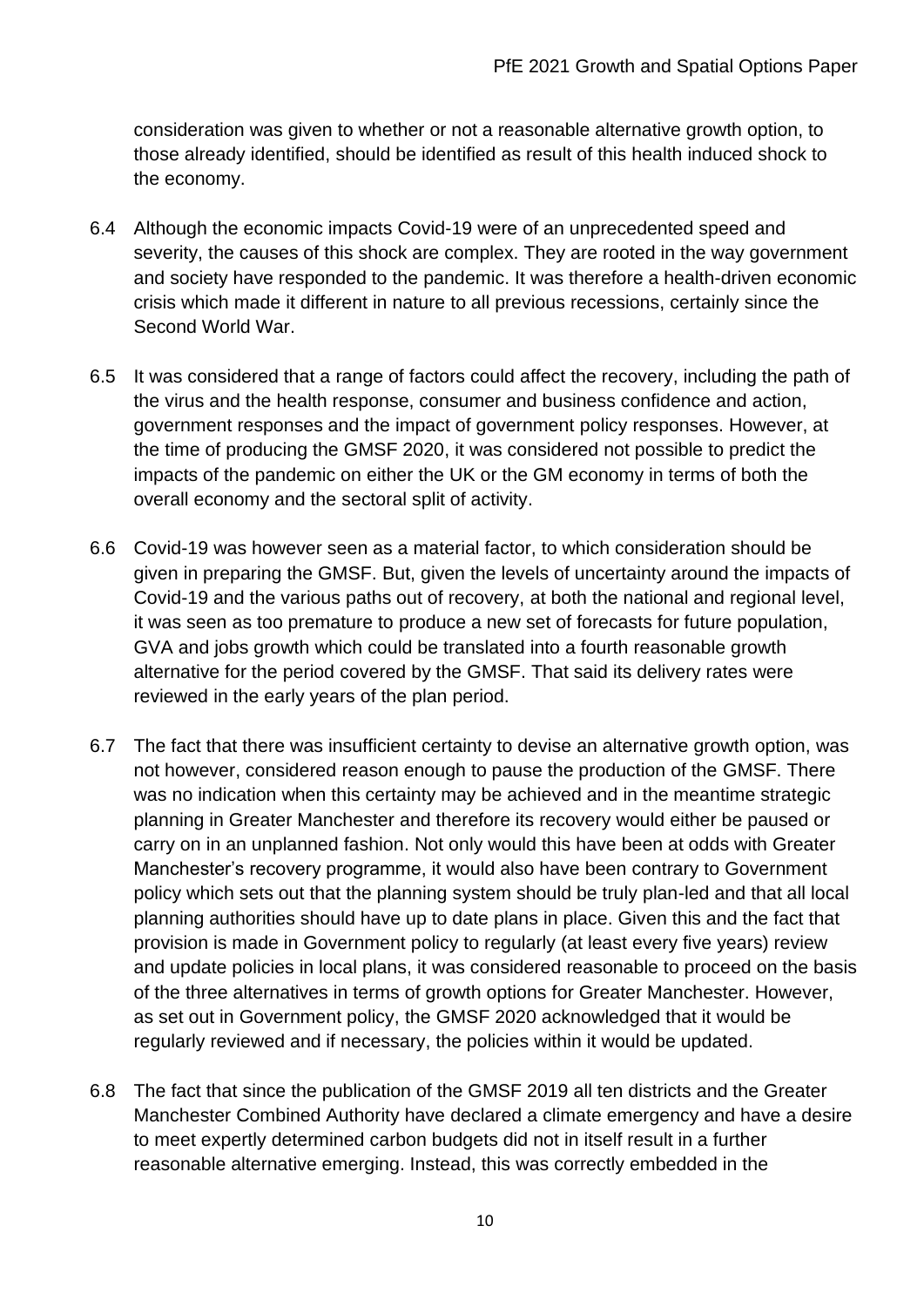assessment of the GMSF 2020 reasonable alternatives through the Integrated Assessment (IA) framework (and additionally the assessment of the GMSF 2020 itself). Following specific consideration as to whether or not the framework was appropriate in light of the fact that each of the ten GM districts had declared climate emergencies the independent consultants, who carried out the IA, concluded that the appraisal framework was appropriate to assess the growth and spatial options and the policies in the plan against these matters. Therefore, this process enabled the assessment of the Growth and Spatial Options in the light of the declared climate emergencies and the desire to meet expertly determined carbon budgets, in so far as is appropriate and practicable in the preparation of a development plan document.

- 6.9 In light of the above the following three Growth Options were assessed to identify the preferred Growth Option in the GMSF 2020:
	- Option 1: Business as usual.
	- Option 2: Meeting GM's Local Housing Need (LHN) and employment land Objectively Assessed Needs.
	- Option 3: Higher Growth scenario, going above GM's LHN and Employment land needs.

Growth Option 1: Business as usual – Limiting the level of growth to that capable of being delivered by the 2020 existing housing and employment land supply.

- 6.10 The business as usual growth option would see the level of growth (and distribution) being limited to what would be capable of being delivered by GM's currently identified existing housing and employment land supply over the plan period 2020-2037, as at March 2020. A similar growth option has been considered previously, however, as it was proposed through consultation responses to the GMSF 2019, it has been considered appropriate to assess it again against the 2020 GMSF 2020 Vision and Strategic Objectives. This growth option would equate to:
	- Housing 176,665 dwellings
	- Industrial and warehousing -1,965,913 sq.m
	- Offices –3,330,871 sq.m

#### Growth Option 2: Meeting GM's Local Housing Need (LHN) and employment land Objectively Assessed Needs.

- 6.11 This growth option would see Greater Manchester meeting its overall housing and employment land needs. Over the plan period (2020-2037) this would require GM to identify sufficient land for the delivery of:
	- Housing 179,078 dwellings
	- Industrial and warehousing 4,100,000 sq.m
	- Offices  $-2,500,000$  sq.m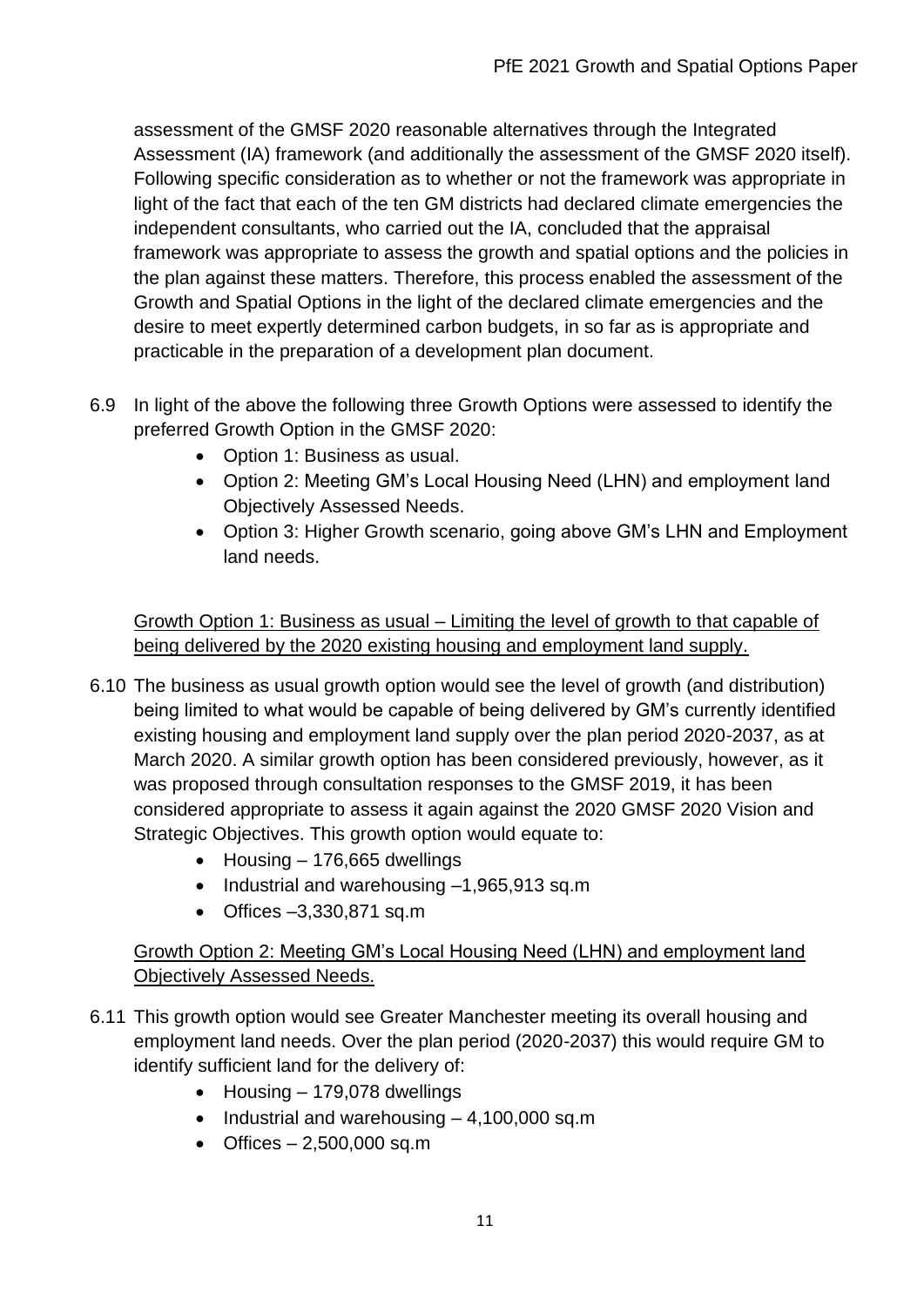6.12 Whilst this option would ensure that sufficient land was made available to meet the overall housing and employment land needs over the lifetime of the plan, there could be a slower level of growth in the early (up to first five) years of the Plan period, to take account of short-term impacts from the Covid-19 pandemic.

Growth Option 3: Meeting a higher level of new housing growth than GM's LHN

- 6.13 As part of their response to the GMSF 2019 consultation, the Housing the Powerhouse Campaign group put forward a growth option which suggested a higher level of housing than that proposed in the GMSF 2019. The Campaign stated that instead of using GM's LHN as the housing target, the GMSF should use a '*figure that goes beyond the 227,000 homes included in the Outline of a Prospective Housing Package for Greater Manchester'*. Although this option proposed "going beyond 227,000 homes", the level "beyond" was not quantified therefore this option assumes the delivery of 227,000 new homes over the lifetime of the plan, i.e. up to 2037.
- 6.14 Similarly the campaign group did not suggest an overall employment land target in this scenario. However, in order to undertake an assessment of this growth option the employment land target needs to be quantified. As there is no prescribed methodology to do this, the employment land target for this option has been calculated based on an estimate of the number of jobs that 227,000 dwellings would demand in the industrial and warehousing and office sectors and equating that to a land requirement.
- 6.15 As this option was proposed through the GMSF 2019 consultation process, there is no specific account taken of potential short-term impacts from the Covid-19 pandemic. Over the plan period (2020-2037) this would equate to sufficient land being identified for the delivery of:
	- Housing 227,000 dwellings
	- Industrial and warehousing 4,348,000 sq m
	- Offices  $-2,814,000$  sq m
- 6.16 Based on the assessment carried out in 2020, each of the three growth options were considered to have positive impacts in terms of delivering the overall GMSF Vision and Strategic Objectives. However, option two appeared to perform well against all. Therefore, option two was chosen as the preferred growth option for the GMSF 2020. Similarly to the GMSF 2016 and GMSF 2019, the GMSF 2020 proposed a detailed policy framework which sought to reduce the potential for negative impacts from the proposed level of growth and the specific allocations, to maximise the social, environmental and economic opportunities to bring about sustainable development. This included ways in which Greater Manchester would be meeting its ambitions in relation to carbon reduction. Additionally, each of the allocations and the thematic policies in the GMSF 2020 were informed by the iterative process of the Integrated Assessment.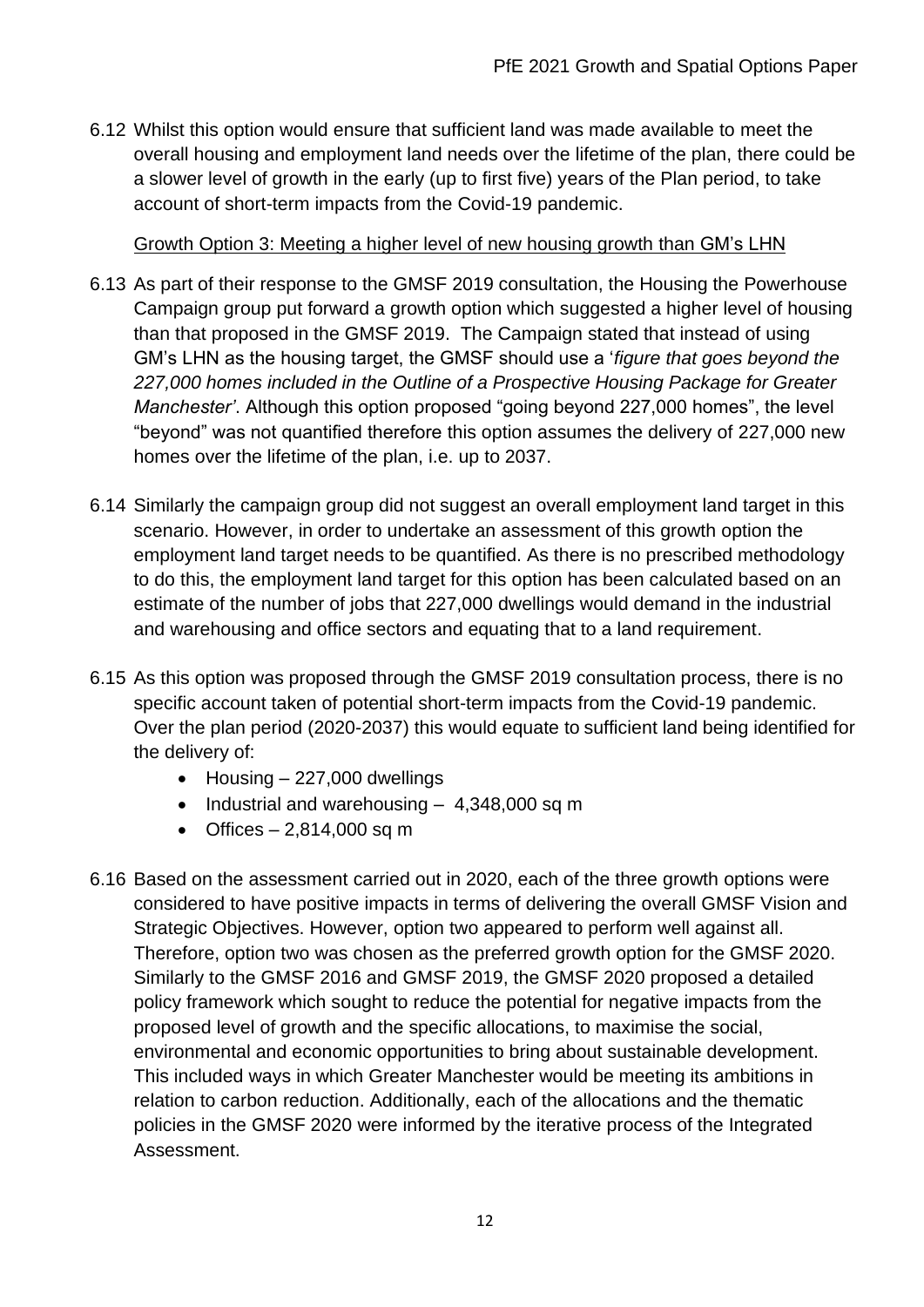6.17 As set out in section 1 of this report, Section 28 of the Planning and Compulsory Purchase Act 2004 and Regulation 32 of the Town and Country Planning (Local Planning) (England) Regulations 2012 enable a joint plan to continue to progress in the event of one of the local authorities withdrawing, provided that the plan has 'substantially the same effect' on the remaining authorities as the original joint plan. It is considered that the joint plan of the nine GM districts has substantially the same effect as the GMSF 2020 would have had on the nine districts, thus enabling the application of S.28(6)-(9) of the Planning and Compulsory Purchase Act 2004 and regulation 32 of the Town and Country Planning Local Plan Regulations. Given this, it follows that the Places for Everyone Plan (PfE 21) should be considered as, in effect, the same Plan as the GMSF, albeit without one of the districts (Stockport). Therefore "the plan" which is being assessed is one and the same. Therefore, the iterative work in relation to the GMSF Growth and Spatial Options and the environmental assessments carried out in relation to these draft plans remain valid (including their scope). That said, consideration has been given below, as to the impact of Stockport's withdrawal on both the growth and spatial options which has in turn been considered against the IA framework and an addendum report has been prepared assessing the changes between GMSF 2020 and PfE 2021 Growth and Spatial Options.

## 7.0 GMSF 2020 Spatial Options

- 7.1 In a similar way to revisiting the Growth Options, the Spatial Options were revisited as part of the process of producing the GMSF 2020 to identify whether any material changes had arisen since the GMSF 2019 and/or whether other reasonable alternative(s) to the GMSF 2019 Spatial Options existed which should be assessed against the GMSF Vision and Objectives.
- 7.2 As outlined in Section 5, six spatial options were identified and assessed in 2019, however three were combined into the GMSF 2019 preferred "Hybrid Option". However, following the GMSF 2019, two additional reasonable alternative Spatial Options emerged, one being a 'public transport max' option and the other a 'decentralisation/sub-urbanisation' option to take account of some of the potential uncertainty around the impacts of the Covid-19 pandemic. These reasonable alternatives were assessed alongside the Business as Usual; the Urban Max and the GMSF 2019 preferred "Hybrid Option" as alternatives in the preparation of the GMSF 2020.
- 7.3 As discussed in Chapter 6, in relation to the Growth Options, although Covid-19 has clearly had an impact on Greater Manchester, it was concluded that insufficient evidence existed to develop a reasonable spatial option for delivering the preferred level of growth as a result of Covid-19. Therefore no realistic alternative emerged as a direct response to Covid-19, however, some elements in the five GMSF 2020 spatial options (particularly those in option 5) could be likened to some behavioural changes in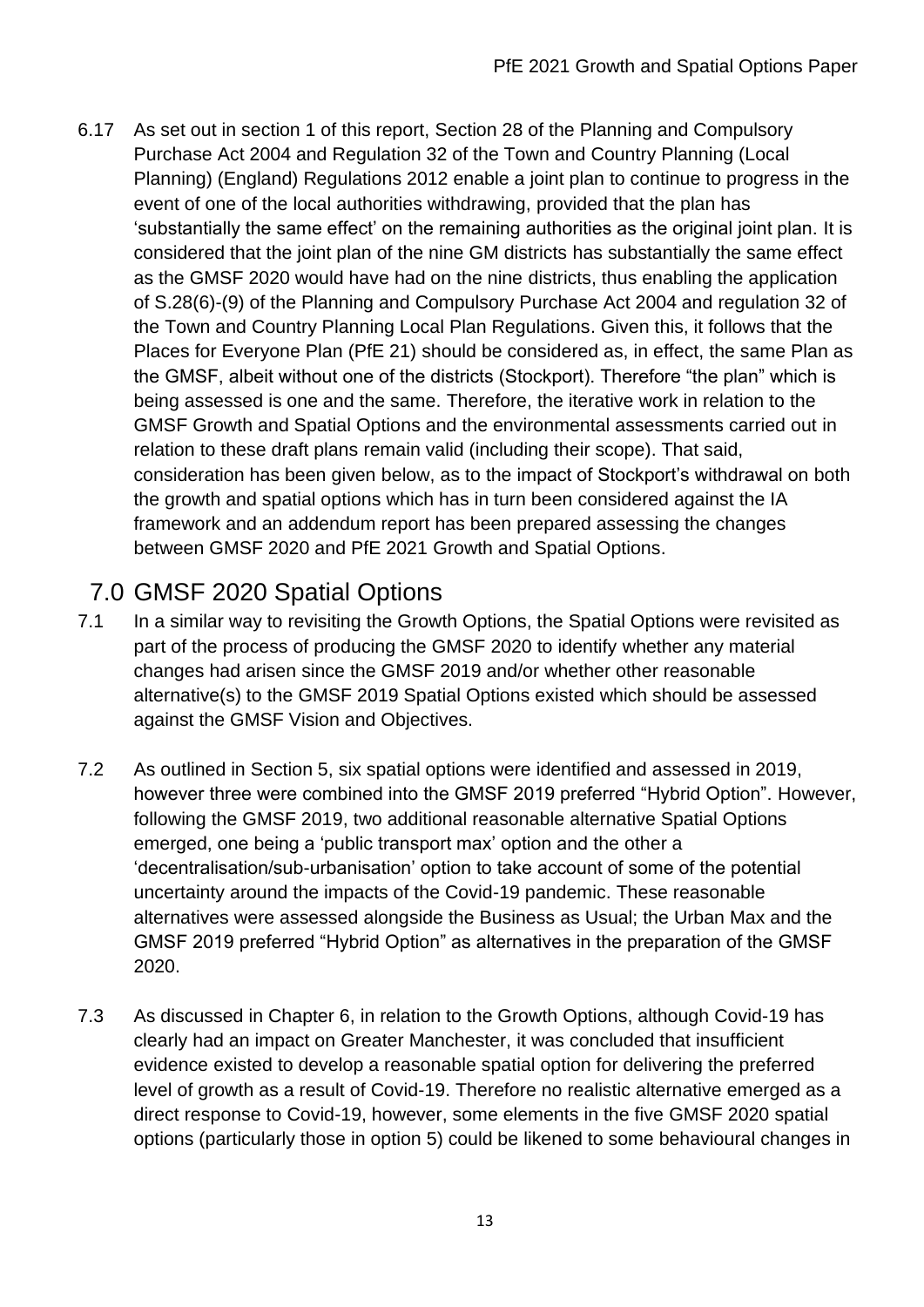the immediate aftermath of the pandemic, but for which there is no certainty that they would continue.

- 7.4 Five spatial options were therefore developed and considered as part of the preparation of the GMSF 2020. This section summarises the five reasonable spatial alternatives and assesses their ability to deliver the GMSF Vision and Strategic Objectives.
- 7.5 The GMSF 2020 Spatial Options were:
	- Option 1 Business as usual
	- Option  $2$  Urban max
	- Option 3 Public Transport Max
	- Option 4 GMSF 2019 Spatial Option
	- Option 5 Decentralisation/sub-urbanisation

#### Spatial Option 1 – Business as usual

- 7.6 This Option projects forward existing development trends. New housing and employment sites are those which are already identified in the existing housing and employment land supply (as at March 2020) and which have been subject to an optimisation process to ensure efficient use of land. The existing supply includes sites which are allocated in an adopted district Local Plan, have planning permission or are otherwise identified as being available for development over the lifetime of the Plan.
- 7.7 The existing housing land supply is focused in and around the urban area, including the city centre (Manchester and Salford), town centres and other locations in and around the urban area. The industrial and warehousing supply is focused on existing employment locations, with higher density development in the City Centre and the Quays as well as lower density development in locations such as Trafford Park. The business as usual option includes no Green Belt release.

#### Spatial Option 2 – Urban max

7.8 Option 2 would maximise housing growth in and around the urban area by significantly increasing densities on sites in the existing housing land supply in accordance with the density assumptions below. Close to a centre is defined as being within 800m of a defined centre boundary. It would use the existing land supply for employment growth, due to the lack of appropriate sites. This Option does not anticipate Green Belt release.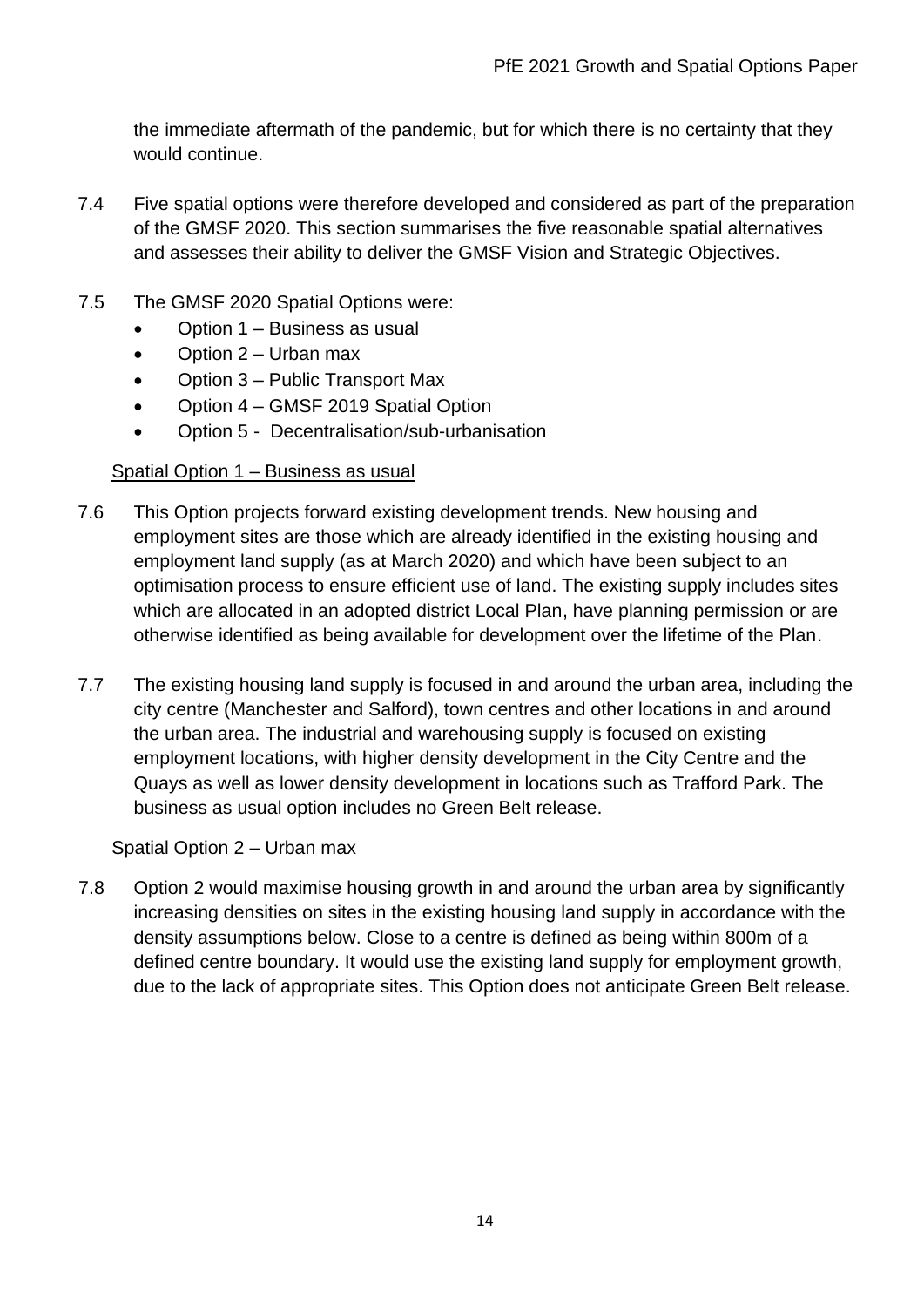| .ocation                 | Minimum net residential density<br>(dwellings per hectare) |
|--------------------------|------------------------------------------------------------|
| <b>City Centre</b>       | 200                                                        |
| <b>Town Centres</b>      | 200                                                        |
| Other designated centres | 120                                                        |
| <b>Other locations</b>   | 70                                                         |

#### Spatial Option 3 Public Transport Max

- 7.9 This option uses the increased density ratios set out in Option 2, however the highest densities would also be applied close to sustainable transport nodes whether within a defined centre or not, with the highest densities being applied close to multi modal sustainable public transport hubs.
- 7.10 Close to a sustainable transport node or multi modal hub is defined as being within 800m of that facility. Public transport hubs included in this option are Metrolink stops, Bus Rapid Transit stops and Railway Stations with at least 2 trains per hour. These are considered to be the most sustainable existing locations and development in these areas will take advantage of existing assets close to these transport nodes. Similarly, to the Urban Max Option, it would use the existing land supply for employment growth due to the lack of appropriate sites. This option does not anticipate Green Belt release.

#### Spatial Option 4 GMSF 2019 Spatial Option

- 7.11 Following the assessment of the spatial options for the 2019 GMSF, this option was chosen as the preferred approach to deliver the distribution of growth across GM because none of the alternative options assessed in 2019 were considered, on their own, to fully deliver the GMSF Vision and Objectives. Also, this option had the least negative impact on economic, social, environmental and health objectives in the 2019 Integrated Assessment appraisal framework. In the 2019 Spatial Options Report this option was identified as a 'Hybrid Growth Option' as it combined the 'Transit City Option' with the 'Boosting Northern Competitiveness' and 'Sustaining Southern Competitiveness' spatial options.
- 7.12 In light of the outcome of the assessment in 2019, the fact that this spatial option was the preferred option in 2019 and that no evidence has been put forward to suggest that this is no longer a reasonable alternative, it was taken to be a reasonable alternative for the GMSF 2020, rather than its individual component parts.
- 7.13 For the GMSF 2020, this option used the existing housing land supply at March 2020, which has been subject to an optimisation process, as well as sites which are currently outside of the urban area but which are within 800m of a town centre or sustainable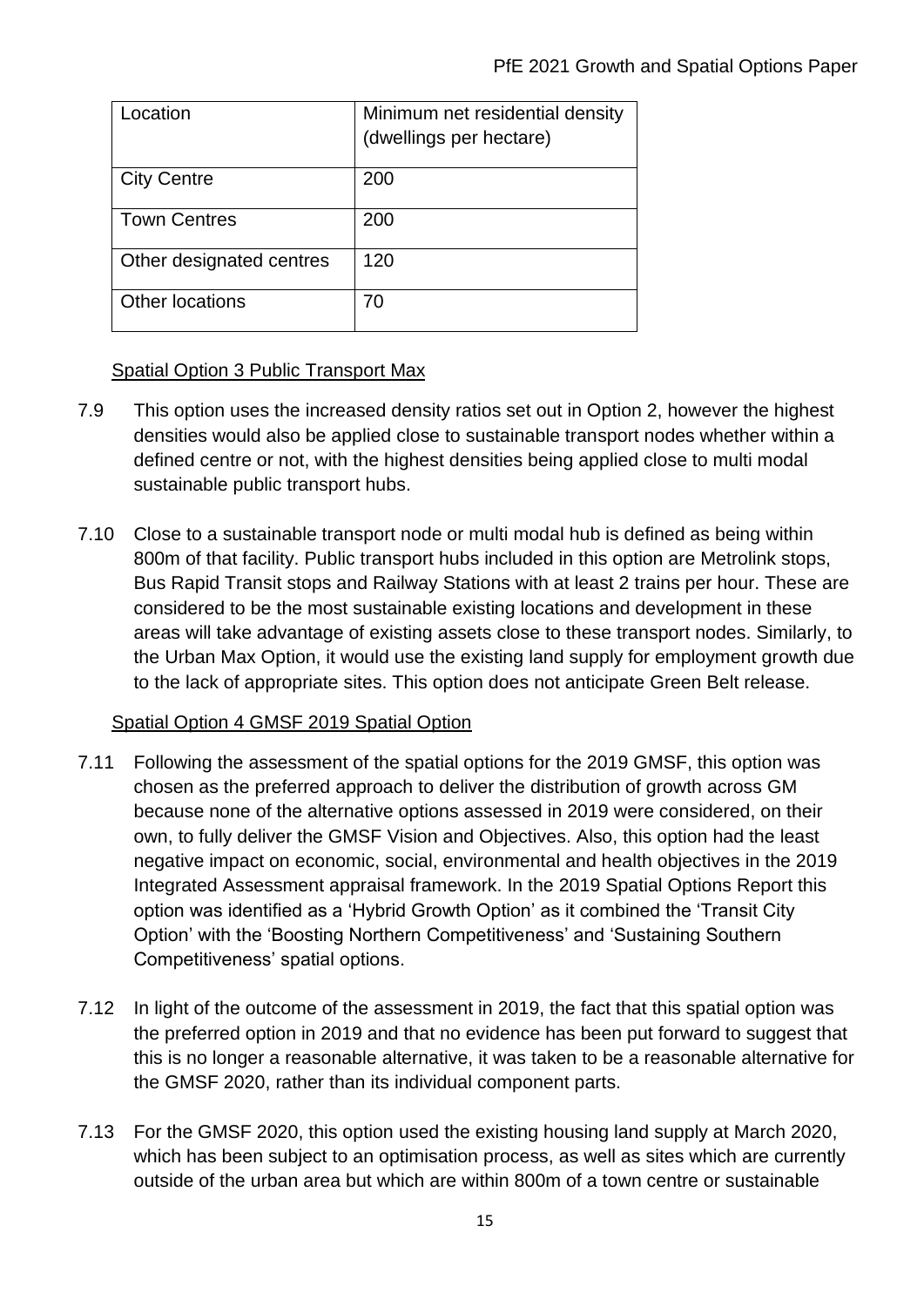public transport hub. It also utilises information from the site selection process in relation to the sites outside the urban area which has been updated to reflect emerging evidence. This option therefore seeks to deliver sites which, when combined, would meet the overarching GMSF Vision and Strategic Objectives as detailed in Section 5 above. It takes advantage of the most sustainable locations in Greater Manchester but it also includes sites which take advantage of existing and planned global assets, as well as strategically important locations which have the potential to deliver transformational change. Whilst this option includes sites with these benefits and where new development could have a regenerative effect on an adjacent area of derivation, it does require limited Green Belt release.

#### Spatial Option 5 Decentralisation/sub-urbanisation

- 7.14 The overall trend of this option would be that growth in the Core Growth Area, in particular the City Centre, would be reduced and redistributed to the edges of the urban area, due to a number of factors, including:
	- Increased levels of homeworking and the City Centre becoming less of a focus for: work; a place to do business; shopping; retail; leisure; and eating.
	- Increased role for smaller town centres, local and neighbourhood centres
	- Reduced confidence in high density apartment living in the City Centre and trend for people to seek to live on the outskirts of Greater Manchester in low density developments.
	- New and existing offices downsize and/or relocate to the edge of the urban area in locations accessible predominantly by car.
	- Increased demand for low density out-of-town retail outlets and leisure destinations that are accessible by car become more popular.
	- Online retail increases, which in turn creates a greater demand for industry and warehousing floorspace on the outskirts of GM.
- 7.15 This option assumes an anticipated shift away from future growth in the City Centre and the main town centres. Whilst there is insufficient evidence to provide certainty of what level of shift could be expected over the next 15 to 20 years, it would seem reasonable, in the context of developing spatial options, to consider this could be in the order of approximately 30%. It would therefore lead to less residential and employment land becoming available in these locations with some growth being redistributed to edge of and beyond the urban area.
- 7.16 Based on the assessment carried out in 2020, each of the spatial options have positive impacts to a greater or lesser extent in terms of delivering the overall GMSF Vision and Strategic Objectives. However, it was considered that option four performed well against all objectives. Therefore, option four was chosen as the preferred spatial option for the GMSF 2020. However, as part of the appraisal of this spatial option in 2019, a number of proposed mitigations were identified for the GMSF, should this Spatial Option be chosen as the preferred option. These mitigations were identified to ensure that the policy framework contained within the GMSF reduced the potential for negative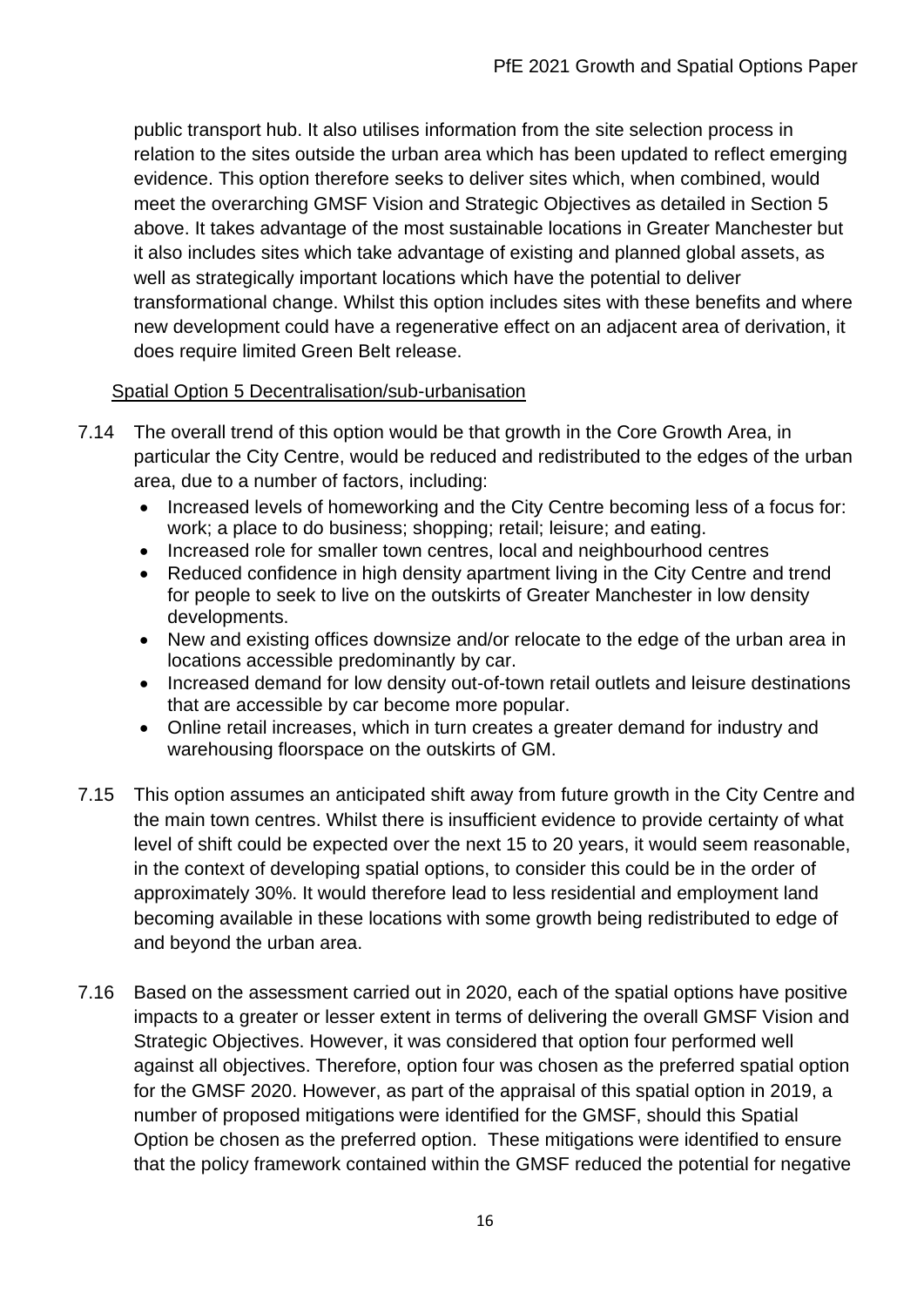impacts from future development, including the allocations and maximised the social, environmental and economic opportunities to bring about sustainable development. Appendix 1 of this paper sets out the difference this appraisal had on the GMSF 2020 text.

7.17 As set out in section 1 of this report, Section 28 of the Planning and Compulsory Purchase Act 2004 and Regulation 32 of the Town and Country Planning (Local Planning) (England) Regulations 2012 enable a joint plan to continue to progress in the event of one of the local authorities withdrawing, provided that the plan has 'substantially the same effect' on the remaining authorities as the original joint plan. It is considered that the joint plan of the nine GM districts has substantially the same effect as the GMSF 2020 would have had on the nine districts, thus enabling the application of S.28(6)-(9) of the Planning and Compulsory Purchase Act 2004 and regulation 32 of the Town and Country Planning Local Plan Regulations. Given this, it follows that the Places for Everyone Plan (PfE 21) should be considered as, in effect, the same Plan as the GMSF, albeit without one of the districts (Stockport). Therefore "the plan" which is being assessed is one and the same. Therefore, the iterative work in relation to the GMSF Growth and Spatial Options and the environmental assessments carried out in relation to these draft plans remain valid (including their scope). That said, consideration has been given below, as to the impact of Stockport's withdrawal on both the growth and spatial options which has in turn been considered against the IA framework and an addendum report has been prepared assessing the changes between GMSF 2020 and PfE 2021 Growth and Spatial Options.

## 8.0 Preparation of Places for Everyone 2021

- 8.1 As part of the process of producing the Places for Everyone Plan, the growth and spatial options for the plan were re-visited to check if any material changes had arisen since the GMSF 2020 to suggest that other reasonable alternative(s) to the growth and spatial options should be considered to deliver the Plan's Vision and Objectives. As part of this it was important to consider the following issues:
	- What role the work carried out in relation to the GMSF 2020 Growth and Spatial Options have in the preparation of the PfE 2021
	- Whether the responses received to the GMSF 2019 remain valid in the context of a joint plan of nine of the ten GM local authorities
	- The impact of Stockport's withdrawal on the housing and employment growth needs and the land supply
	- Whether there was more certainty as to the impact of Covid 19 or the Brexit deal
	- Whether the withdrawal of Stockport, in itself, would result in other reasonable growth and/or spatial option(s) emerging and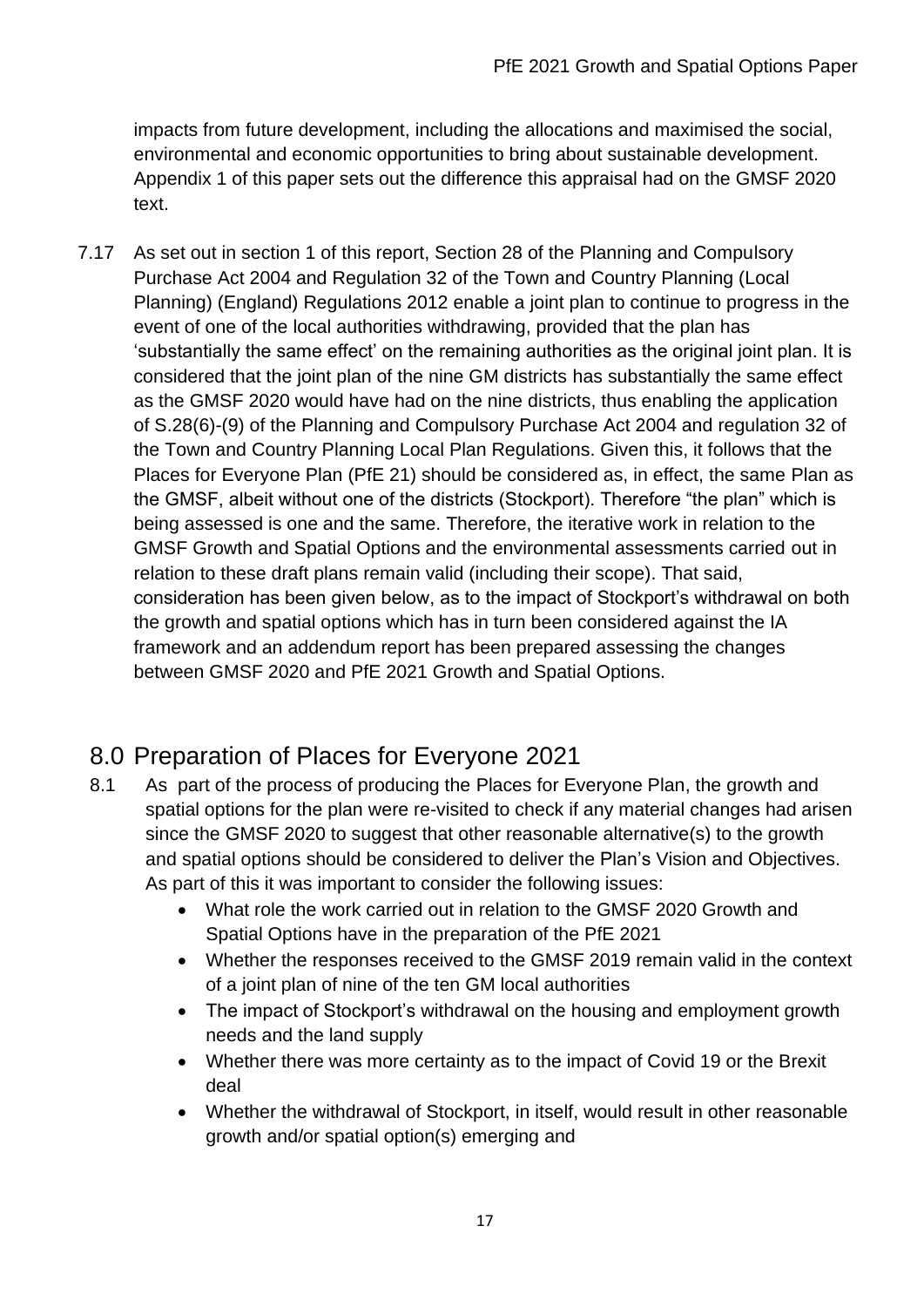- Whether any new evidence, including in relation to the districts' approach to climate change, has resulted in other reasonable alternative(s) emerging.
- 8.2 Where a local planning authority withdraws from a joint plan and that plan continues to have substantially the same effect as the original joint plan on the remaining authorities, s28(7) of the Planning and Compulsory Purchase Act 2004 provides that any step taken in relation to the plan must be treated as a step taken by the remaining authorities for the purposes of the joint plan. Given that all nine districts wish to maintain the momentum achieved by the GMSF and maximise the use of the extensive, previously prepared, evidence base to ensure that they all able to meet the Government's 2023 deadline for having an up to date Plan, there is a clear rationale for producing a Plan of the nine that would have substantially the same effect as the GMSF 2020 would have had. On this basis, it follows that the work carried out in relation to the GMSF Growth and Spatial Options remains valid in relation to the preparation of the PfE 2021.
- 8.3 The responses received to the GMSF 2019 growth and spatial options remain valid in relation to the preparation of the PfE 2021 Plan, due to the iterative nature and scope of the PfE 2021 compared to the GMSF. As such, the alternative growth options submitted in 2019 are still considered to be reasonable alternatives in respect of the PfE 2021. Therefore in addition to meeting the OAN of the nine districts, it is considered that two additional alternatives exist. One limits the growth to the existing land supply of the nine districts and the other proposes an increased level of growth over and above that of the OAN of the nine districts. Although these two alternatives remain valid, the withdrawal of Stockport has resulted in a reduction in the OAN of the PfE Plan area and similarly a reduction in the overall land supply of the nine districts making up the PfE 2021 Plan area. This will be taken into consideration in devising the quantum and distribution of development being proposed under the PfE 2021 Growth and Spatial Options.
- 8.4 In terms of quantifying the amount of growth in the increased growth option, it should be noted that as the consultation response suggesting this option did not specifically quantify the proposed growth for the individual districts, an adjustment, based on the 2021 OAN for Stockport has been made to the figure originally assessed as part of the GMSF 2020 preparation, to take account of Stockport's withdrawal from the Plan. A potential alternative/addition to this option could have been to propose to meet some of Stockport's need in the PfE Plan area. Whilst it is true that Stockport was not meeting all its OAN in the GMSF 2020, the spatial distribution of growth was based on the overall strategy, not the identification of one district's ability or otherwise to meet its needs. Given the embryonic stage reached in the preparation of Stockport's local plan, Stockport Council has not currently established whether or not it will have any surplus/unmet need and if so, what alternatives it has considered for meeting this unmet need. Therefore, it is not possible to identify what such an option might look like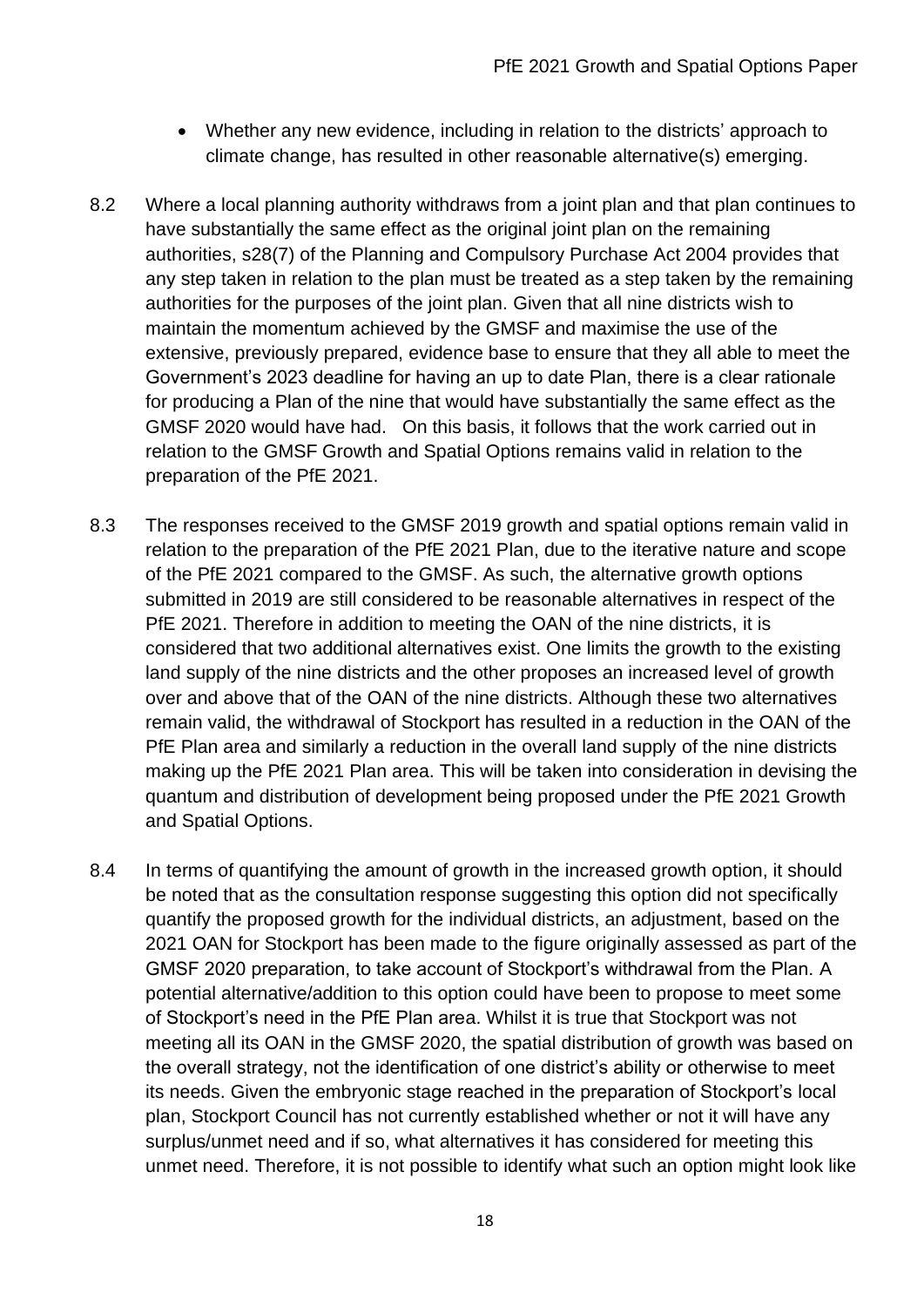in relation to the PfE 2021 and consequently it is not considered to be a reasonable alternative to the proposed growth in PfE 2021.

- 8.5 Consequently, similar to the GMSF 2020 work, three reasonable alternatives for growth have been identified for the PfE 2021. Consideration of these against the Plan's Vision and Objectives is provided below.
- 8.6 Consideration has also been given to the impact of Stockport's withdrawal on the reasonable alternatives for spatial distribution, the Spatial Options. Although in similar way to the conclusion in relation to the Growth Options, the removal of Stockport, in itself, is not considered to have resulted in a unique spatial alternative, it is necessary to consider whether the changes to the Plan period and the nine districts' identified needs, as a direct result of Stockport withdrawing and changes in the LHN methodology could have an impact on the spatial distribution provided in the GMSF 2019 Hybrid Option. Consequently two variants of the Hybrid Option are considered below, one which proposes the removal of Stockport's allocations alone and one which proposes taking reasonable steps to minimise the loss of Green Belt across the nine districts, whilst still maintaining sufficient supply to meet the identified needs of the nine districts. As part of this option consideration will be given to the wider evidence base, including the Green Belt harm assessment, the need to establish defensible Green Belt boundaries, the impact on the overall land supply. Therefore, in the analysis of the Spatial Options below, in effect six options are considered against the Plan's Vision and Objectives.
- 8.7 In addition to the above, as part of the preparation of the PfE 2021, further consideration has been given to whether or not there is any more certainty in relation to the Covid pandemic or the Brexit deal, full details of this can be found in the Covid-19, EU-Exit and the Greater Manchester Economy - Implications for the Places for Everyone Plan. However, in summary the report concludes that as in 2020, there remains a high degree of uncertainty about future events and their implications and consequently there is not sufficient certainty/evidence currently available to inform a robust "reasonable alternative" growth or spatial option for purposes of the PfE 2021.
- 8.8 It is also worth noting that the comprehensive evidence base assembled to support the policies and proposals in the GMSF 2020 has been updated in the light of the change to the PfE 2021, including that in relation to economic and housing growth and transport and where necessary, addendum reports have been produced. However, none of this work has resulted in other reasonable alternatives to the GMSF 2020 Growth and Spatial Options emerging.

## 9.0 Places for Everyone Vision and Objectives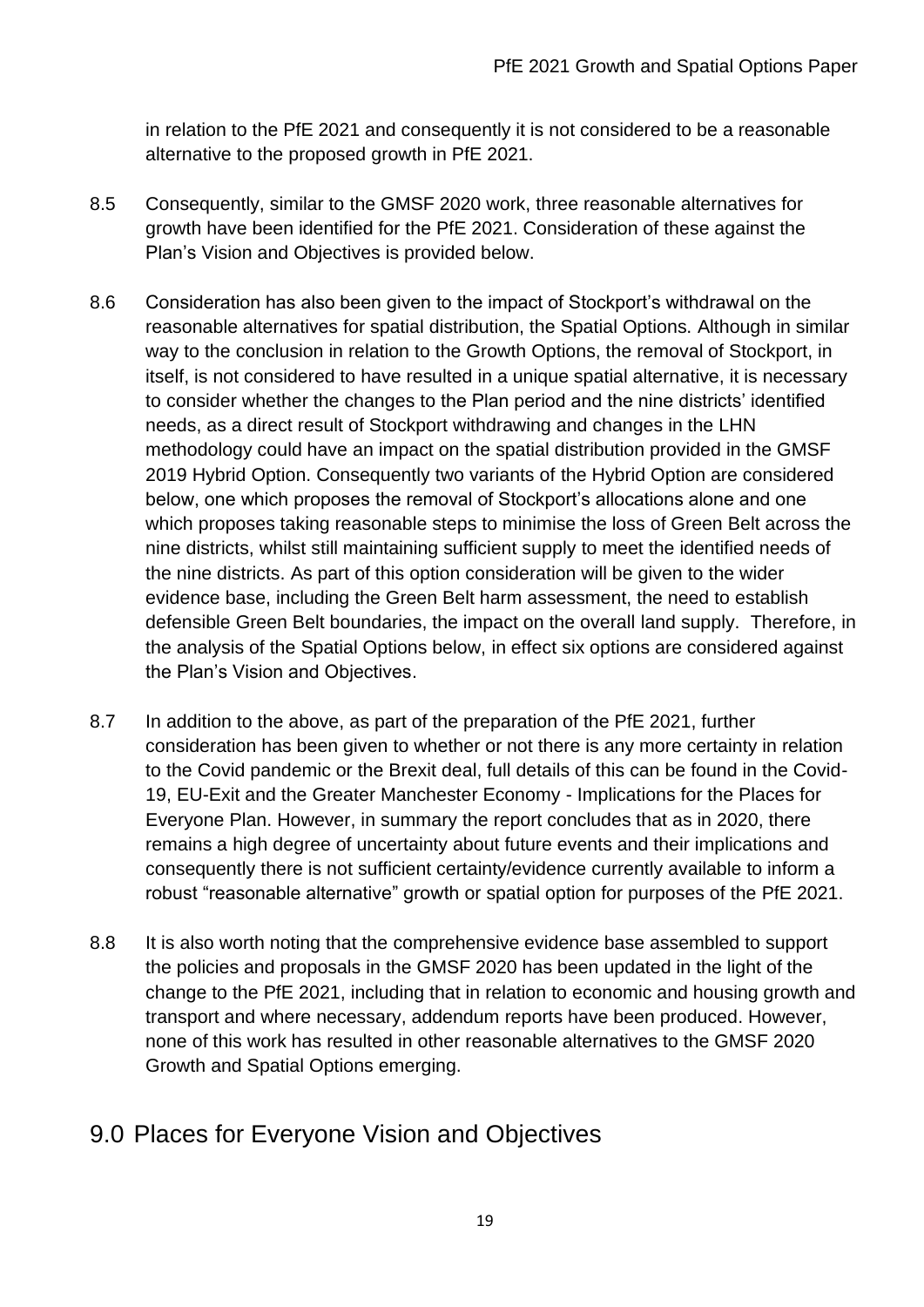9.1 The GMSF 2019 adopted the vision included within the Greater Manchester Strategy. No significant objection was raised to this approach through the consultation on the GMSF 2019. Therefore it was considered to be appropriate to use the Greater Manchester Strategy's Vision in the GMSF 2020 as it still reflected GM's overall ambitions in terms of securing inclusive economic growth and offering opportunities for GM to rapidly recover a strong and successful economy through its "Build Back Better Campaign". As set out in Section 1 of this report, the plan of nine has been prepared on the basis that it will have substantially the same effect on the remaining nine districts as the GMSF 2020 would have had. Therefore, given that no significant objections were received to the Vision during the 2019 consultation and there have been no significant material reasons to alter it, the plan of nine Vision remains as per that of the GMSF 2020 and the Plan is seen by the nine districts as one of the key ways they can support the achievement of Greater Manchester's collective vision:

Our vision is to make Greater Manchester one of the best places in the world to grow up, get on and grow old:

- A place where all children are given the best start in life and young people grow up inspired to exceed expectations.
- A place where people are proud to live, with a decent home, a fulfilling job, and stress-free journeys the norm. But if you need a helping hand you'll get it.
- A place of ideas and invention, with a modern and productive economy that draws in investment, visitors and talent.
- A place where people live healthy lives and older people are valued.
- A place at the forefront of action on climate change with clean air and a flourishing natural environment.
- A place where all voices are heard and where, working together, we can shape our future.
- 9.2 The GMSF 2019 had nine strategic objectives (1-9 below). Although comments were received in relation to these through the 2019 consultation, they focused on their implementation and not the principle of their inclusion in the GMSF or what they were seeking to achieve. Therefore, it was considered that they remained appropriate to delivering GM's ambitions. However subsequent to the formal consultation period, and as a direct result of engagement with the GM Health and Social Care Partnership, the need for a tenth objective to be included in the GMSF was identified (the 10th objective listed below). Collectively these objectives were identified to support the Vision for Greater Manchester and were included in the GMSF 2020. The PfE 2021 Objectives remain the same as those in the GMSF 2020, albeit subject to minor amendments as necessary to reflect the fact that the Plan relates to nine, not the ten Greater Manchester districts:
	- 1. Meet our housing need
	- 2. Create neighbourhoods of choice
	- 3. Playing our part in ensuring a thriving and productive economy in all parts of Greater Manchester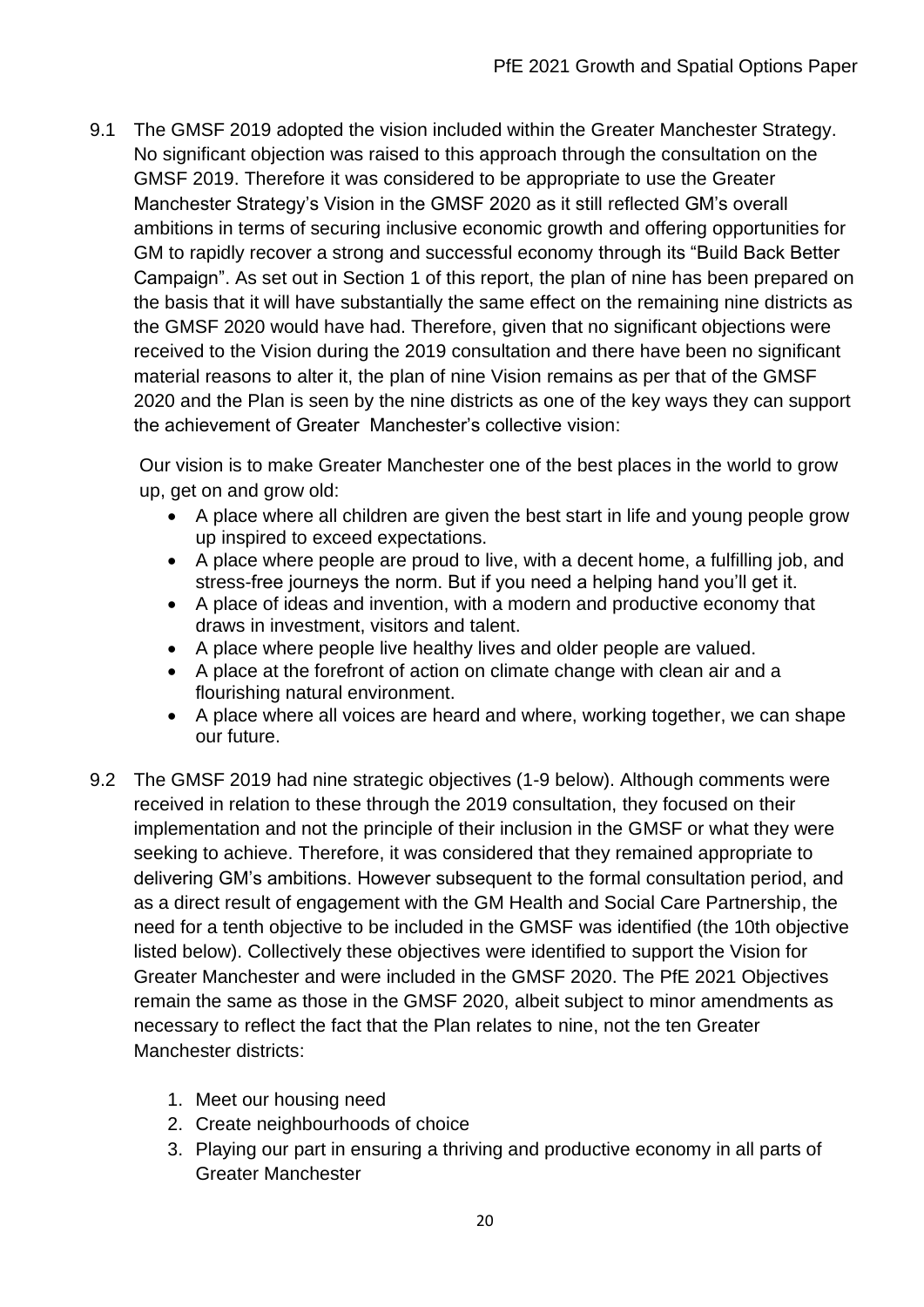- 4. Maximise the potential arising from our national and international assets
- 5. Reduce inequalities and improve prosperity
- 6. Promote the sustainable movement of people, goods and information
- 7. Playing our part in ensuring that Greater Manchester is a more resilient and carbon neutral city-region
- 8. Improve the quality of our natural environment and access to green spaces
- 9. Ensure access to physical and social infrastructure
- 10.Promote the health and wellbeing of communities
- 9.3 These ten Strategic Objectives were appraised as part of the Integrated Assessment carried out in 2020. That appraisal did not result in the need to make changes to the Strategic Objectives. Given the very minor amendments made to the Objectives to reflect Stockport's withdrawal, there was no change made to the assessment of these Objectives in 2021. Therefore it remains appropriate to assess the Growth Options against these, together with the Vision, as it is important for the preferred growth and spatial options to enable Greater Manchester to achieve its overall ambitions.

## 10.0 Places for Everyone Growth Options

- 10.1 As set out above, it is considered that the three Growth Options assessed during the preparation of the GMSF 2020 remain valid to the preparation of the PfE, albeit as they relate to the nine districts not the whole of Greater Manchester. Consideration therefore needs to be given as to whether the withdrawal of one district has impacted on the conclusions reached in 2020 in terms of their suitability. The three reasonable alternative Growth Options for the PfE 2021 are:
	- Option 1: Business as usual.
	- Option 2: Meeting the nine districts' Local Housing Need (LHN) and employment land Objectively Assessed Needs.
	- Option 3: Higher Growth scenario, going above the nine districts' LHN and Employment land needs.

Growth Option 1: Business as usual – Limiting the level of growth to that capable of being delivered by the 2020 existing housing and employment land supply.

10.2 The business as usual growth option would see the level of growth (and distribution) being limited to what would be capable of being delivered by the nine districts' currently identified existing housing and employment land supply over the plan period 2021- 2037, based on data as of March 2020. Data for March 2021 is currently not available, although an interim update has been made to the land supply for Manchester City Centre to address the 35% uplift in their LHN. Due to a lack of alternative options, but the requirement to meet this additional need, the additional land supply in Manchester has been found within the urban area, predominantly on sites previously anticipated to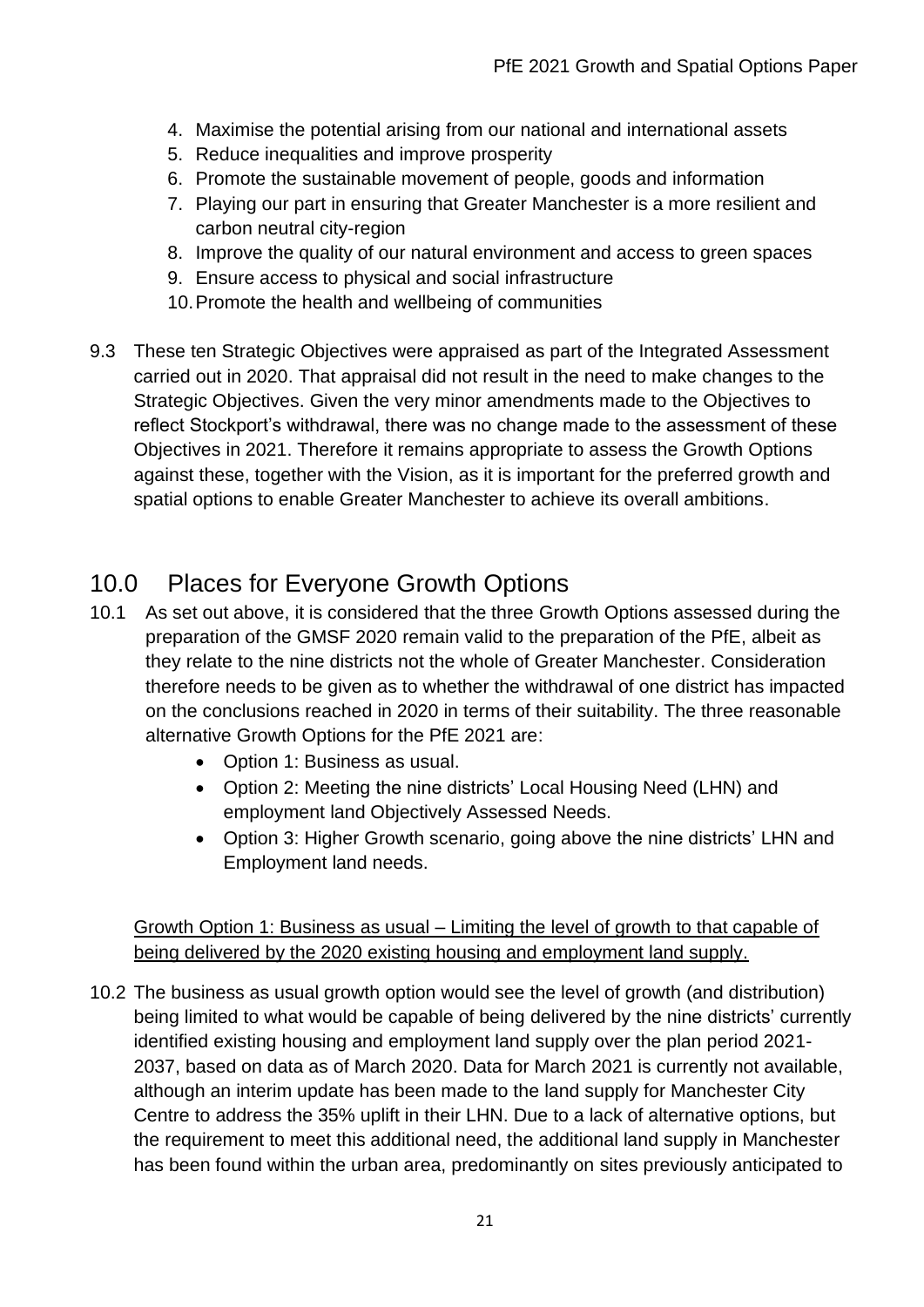be developed beyond the Plan period. An estimation has also been made for completions in all districts during 2020/21, to reflect the change in the Plan's start date from 2020 to 2021. The estimated completions has been based on the districts GMSF 2020 targets for the year 2020/21. This growth option would equate to:

- Housing 163,456 dwellings
- Industrial and warehousing 1,805,509 sq.m
- $\bullet$  Offices 3.129.271 sq.m

Whilst this option identifies sufficient land for future office need, it does not provide sufficient for industry and warehousing or housing. The amount of land identified for new homes is very close to that of the combined local housing need of the nine districts, however, it must be noted that evidence prepared in relation to the viability of the land supply indicates that much of it faces challenges which will delay some of the supply from coming forward until funding and/or more confidence in the housing market exists. This means that adopting a growth option based on this land supply would prevent the districts being able to demonstrate that they could meet their objectively assessed needs as required by policy.

#### Growth Option 2: Meeting the nine districts' Local Housing Need (LHN) and employment land Objectively Assessed Needs.

- 10.3 This growth option would see the nine districts meeting their overall housing and employment land needs. Over the plan period (2021-2037) this would require the identification of sufficient land for the delivery of:
	- Housing 164,880 dwellings
	- Industry and warehousing 3,330,000 sq.m
	- $\bullet$  Offices  $-1,900,000$  sq.m
- 10.4 Whilst setting a target based on this option would ensure that the districts would meet the overall housing and employment land needs over the lifetime of the plan, it will require sufficient additional land to be identified and made available to ensure that these targets are deliverable. Given the profile of the land supply and the continued uncertainty caused Brexit and Covid-19, as with the GMSF 2020, a slower level of growth in the early years of the Plan period (up to 2025) is anticipated, to take account of short-term impacts from the Covid-19 pandemic and Brexit and to ensure that new, green field sites can be brought forward in sufficient time.

#### Growth Option 3: Meeting a higher level of new housing growth than the nine districts' LHN

10.5 As part of their response to the GMSF 2019 consultation, the Housing the Powerhouse Campaign group put forward a growth option which suggested a higher level of housing than that proposed in the GMSF 2019. The Campaign stated that instead of using GM's LHN as the housing target, the GMSF should use a '*figure that goes beyond the 227,000 homes included in the Outline of a Prospective Housing Package for Greater*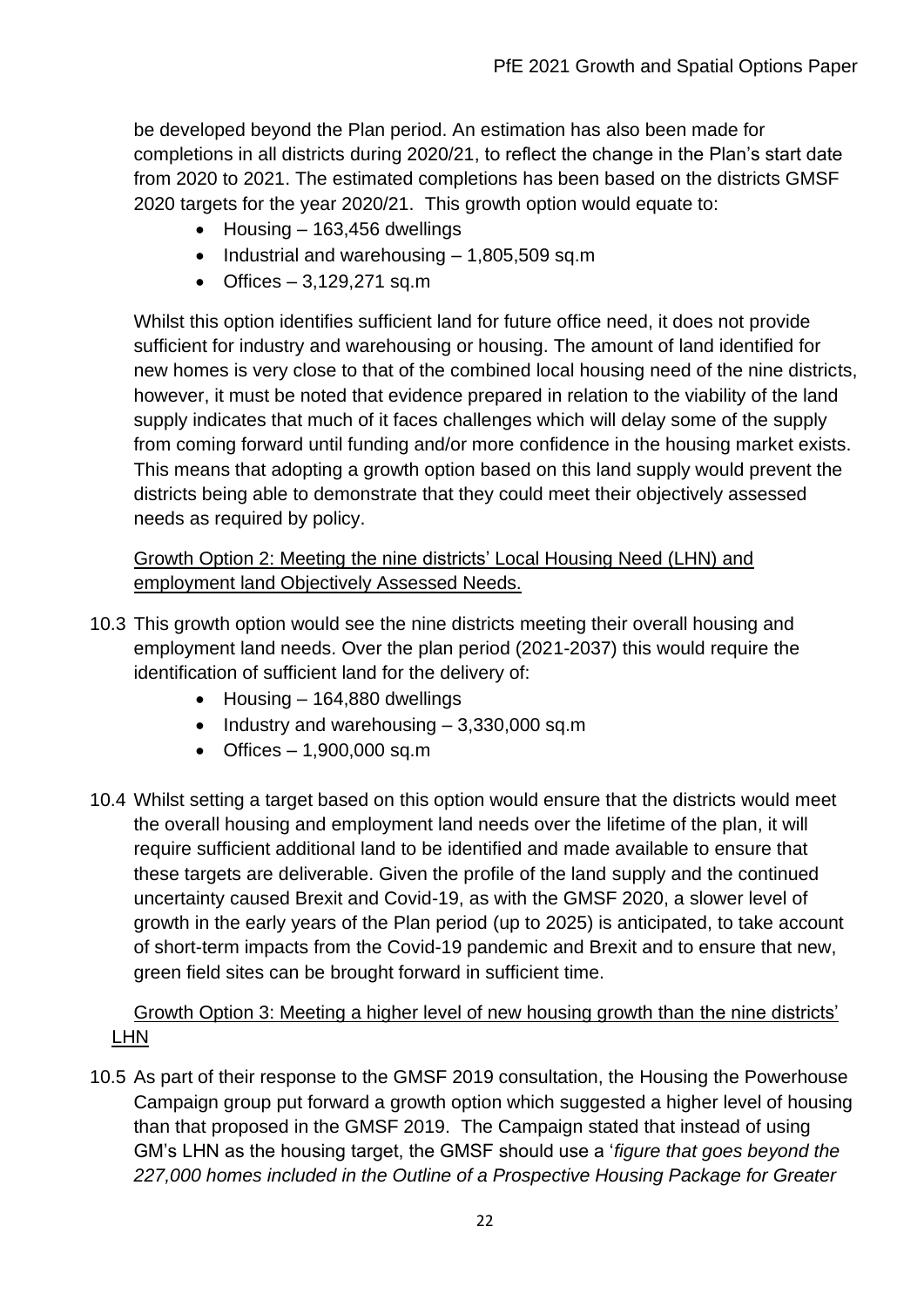*Manchester'*. Although the group's option proposed "going beyond 227,000 homes", the level "beyond" was not quantified therefore, this option uses 227,000 new homes over the lifetime of the plan, i.e. up to 2037 as the starting point for calculating this option for the nine districts.

- 10.6 As this representation was made in respect of a plan for the ten districts, it would be reasonable for the nine districts to make a reduction in the overall growth within this option, to take account of the withdrawal of Stockport. Given the current status of Stockport's local plan it is considered reasonable to reduce the level of growth in this option by Stockport's LHN.
- 10.7 The campaign group did not suggest an overall employment land target in this scenario. However, in order to undertake an assessment of this growth option the employment land target needs to be quantified. As there is no prescribed methodology to do this, the employment land target for this option was calculated as part of the preparation of the GMSF 2020, based on an estimate of the number of jobs that 227,000 dwellings would demand in the industrial and warehousing and office sectors and equating that to a land requirement. As part of the preparation of the PfE 2021 it has been necessary to calculate the employment land figures for the nine districts, excluding Stockport. Using these calculations, it is possible to identify what level of need could be attributed to Stockport. Therefore it is considered reasonable to reduce the employment land growth assumed under this option for GMSF 2020 by the employment land need for Stockport (identified in the 2021) for both offices and industry and warehousing.
- 10.8 As this option was proposed through the GMSF 2019 consultation process, there is no specific account taken of potential short-term impacts from the Covid-19 pandemic. Over the plan period (2021-2037) this would equate to sufficient land being identified for the delivery of:
	- Housing 209,608 dwellings
	- Industry and warehousing  $-4,108,000$  sq m
	- $\bullet$  Offices 2,654,000 sq m
- 10.9 As set out above, the conclusion in 2020 was that each of the three growth options had positive impacts in terms of delivering the overall GMSF Vision and Strategic Objectives. However, option two appeared to perform well against all. Therefore, option two was chosen as the preferred growth option for the GMSF 2020. Similarly to the GMSF 2016 and GMSF 2019, the GMSF 2020 proposed a detailed policy framework which sought to reduce the potential for negative impacts from the proposed level of growth and the specific allocations, to maximise the social, environmental and economic opportunities to bring about sustainable development. This included ways in which Greater Manchester would be meeting its ambitions in relation to carbon reduction. Additionally, each of the allocations and the thematic policies in the GMSF 2020 were informed by the iterative process of the Integrated Assessment.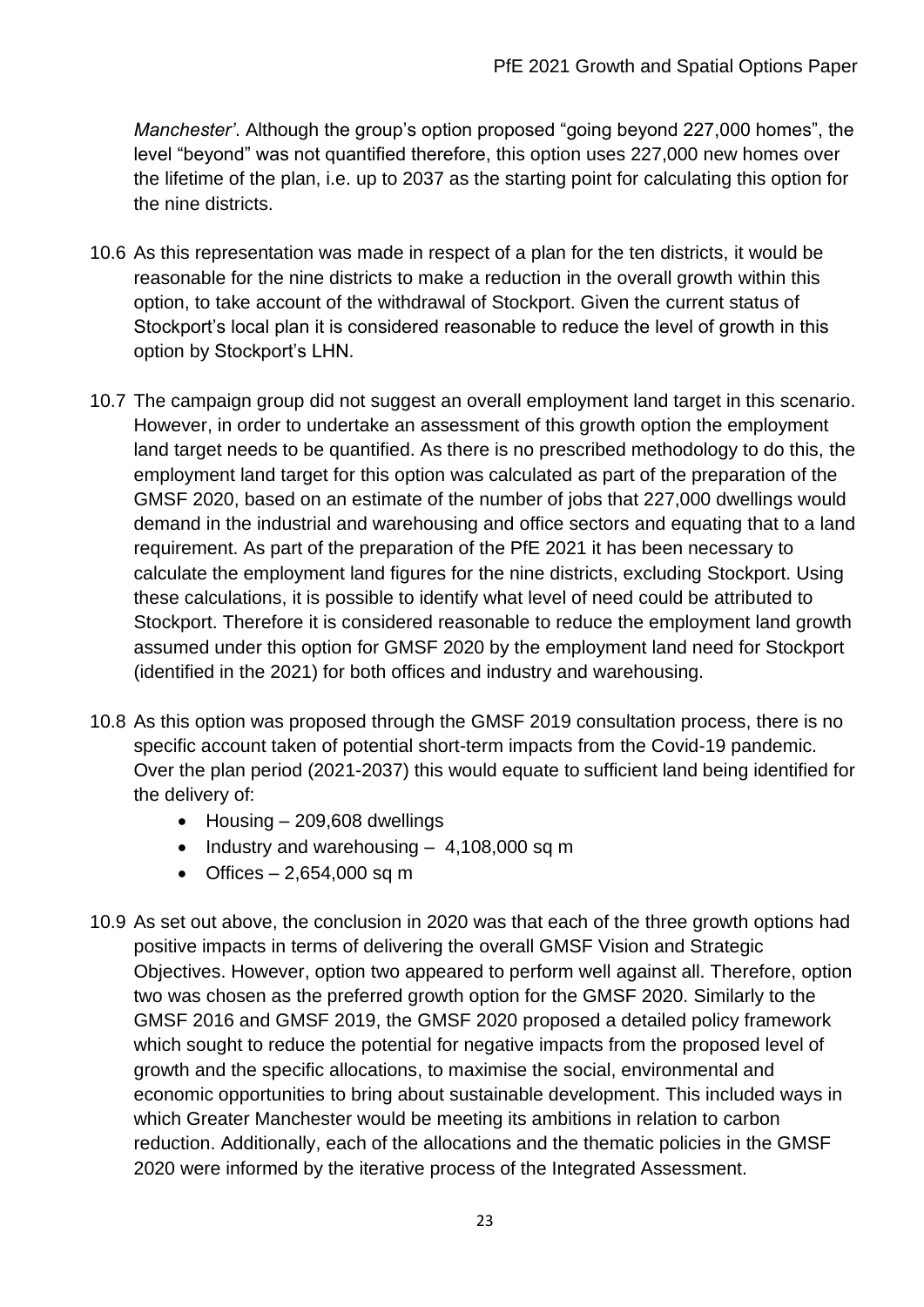10.10 The assessment below considers the PfE 2021 Growth Options against the Plan's Vision and Strategic Objectives. As can be seen, it is considered that the withdrawal of Stockport from the Plan has had little, if any material impact on the assessment and therefore, as with the GMSF 2020, Option 2 was selected as the preferred Growth Option.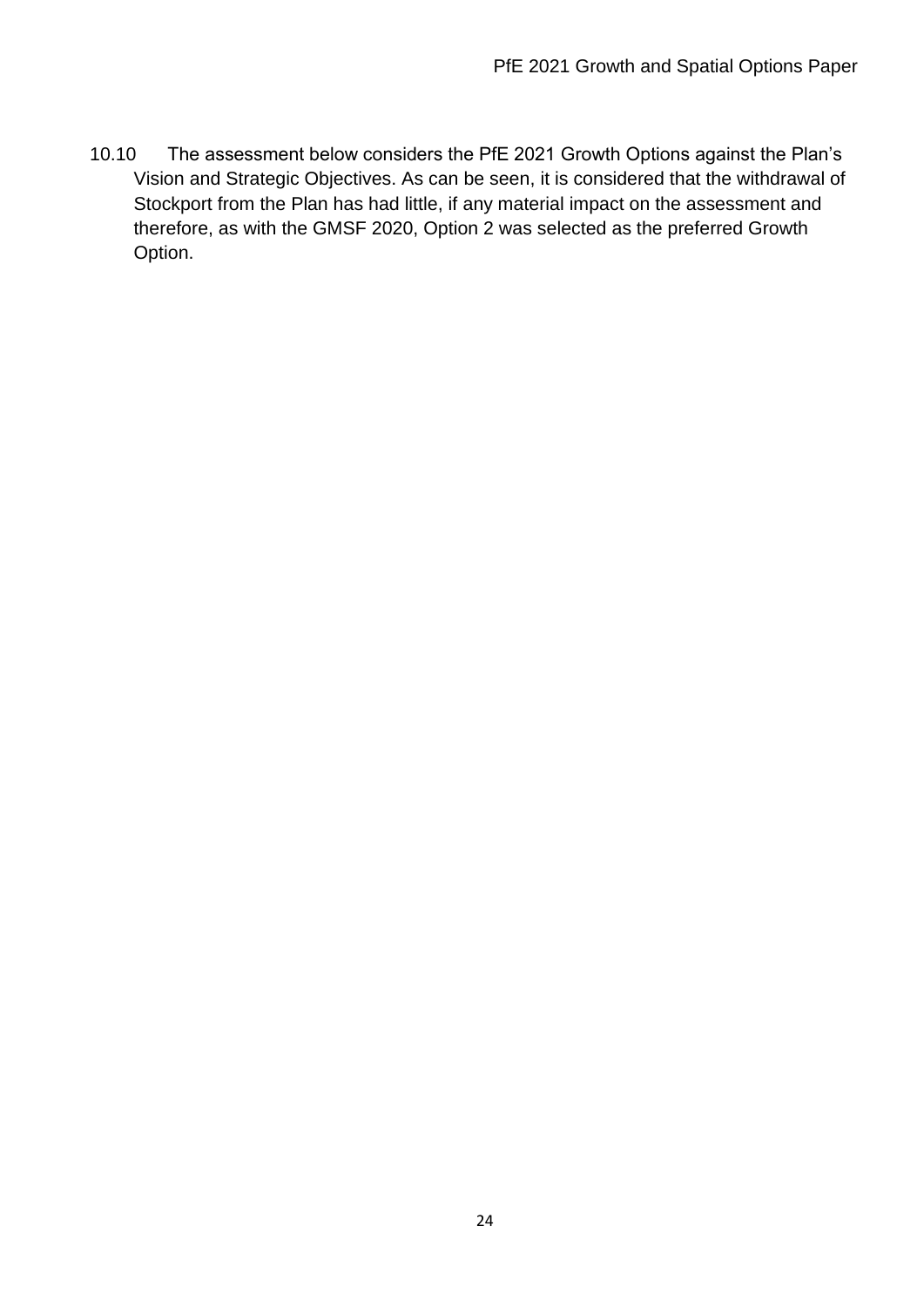## 11.0 Assessment of PfE 2021 Growth Options against PfE 2021 Vision and Strategic Objectives

11.1 This section provides an assessment of the three potential growth options against the PfE 2021 Vision and the Strategic Objectives. This will enable a view to be reached as to which option(s) best fit the overall ambitions of the nine districts. In each section, the table highlights if it is considered that the change from GMSF 2020 to PfE 2021 has had a significant material effect on the conclusions reached in relation to the GMSF 2020.

| <b>Growth Option</b>                      | 1. Business as Usual The level<br>(and distribution) of growth<br>capable of being delivered by<br>the nine districts' existing<br>housing and employment land<br>supply as identified at March<br>2020.                                                                                                  | 2. Meeting the nine districts'<br>overall housing and<br>employment land needs over<br>the lifetime of the plan with<br>lower levels of growth in the<br>early years of the Plan period<br>to take account of short-term<br>impacts from the Covid-19<br>pandemic and Brexit. | 3. Delivering a minimum of<br>209,608 new homes together with<br>levels of employment growth to<br>provide jobs for the resultant<br>increased population                                                         |
|-------------------------------------------|-----------------------------------------------------------------------------------------------------------------------------------------------------------------------------------------------------------------------------------------------------------------------------------------------------------|-------------------------------------------------------------------------------------------------------------------------------------------------------------------------------------------------------------------------------------------------------------------------------|-------------------------------------------------------------------------------------------------------------------------------------------------------------------------------------------------------------------|
| PfE Vision                                | This option could only in part meet<br>the Vision. Restraining the level of<br>growth to existing levels and<br>distribution of land supply would<br>restrict the nine districts' ability to<br>meet their full ambitions and would<br>limit their contribution to growth<br>across the whole conurbation | This option would enable the<br>nine districts to provide the right<br>number of homes and jobs to<br>allow them to fulfil their<br>ambitions and play their part in<br>contributing to GM's Vision<br>overall                                                                | Providing more land than is needed<br>to meet GMs housing and<br>employment needs could put more<br>pressure on GM's environment and<br>could hinder activity in relation to<br>climate change and air pollution. |
| Significant<br>change since<br>GMSF 2020? | <b>No</b>                                                                                                                                                                                                                                                                                                 | <b>No</b>                                                                                                                                                                                                                                                                     | No                                                                                                                                                                                                                |
| Meet our<br>housing need                  | In numerical terms the existing<br>housing land supply is less than<br>the nine LHN figure, albeit<br>marginally. Additionally there is<br>evidence prepared on behalf of the                                                                                                                             | Whilst this growth option would<br>set a target based on GM's<br>overall local housing need, as<br>required by NPPF it would also<br>enable sufficient land to be                                                                                                             | This option would exceed the target<br>set by the local housing need<br>calculation methodology. Therefore<br>it would require the identification of<br>sufficient land to meet a target                          |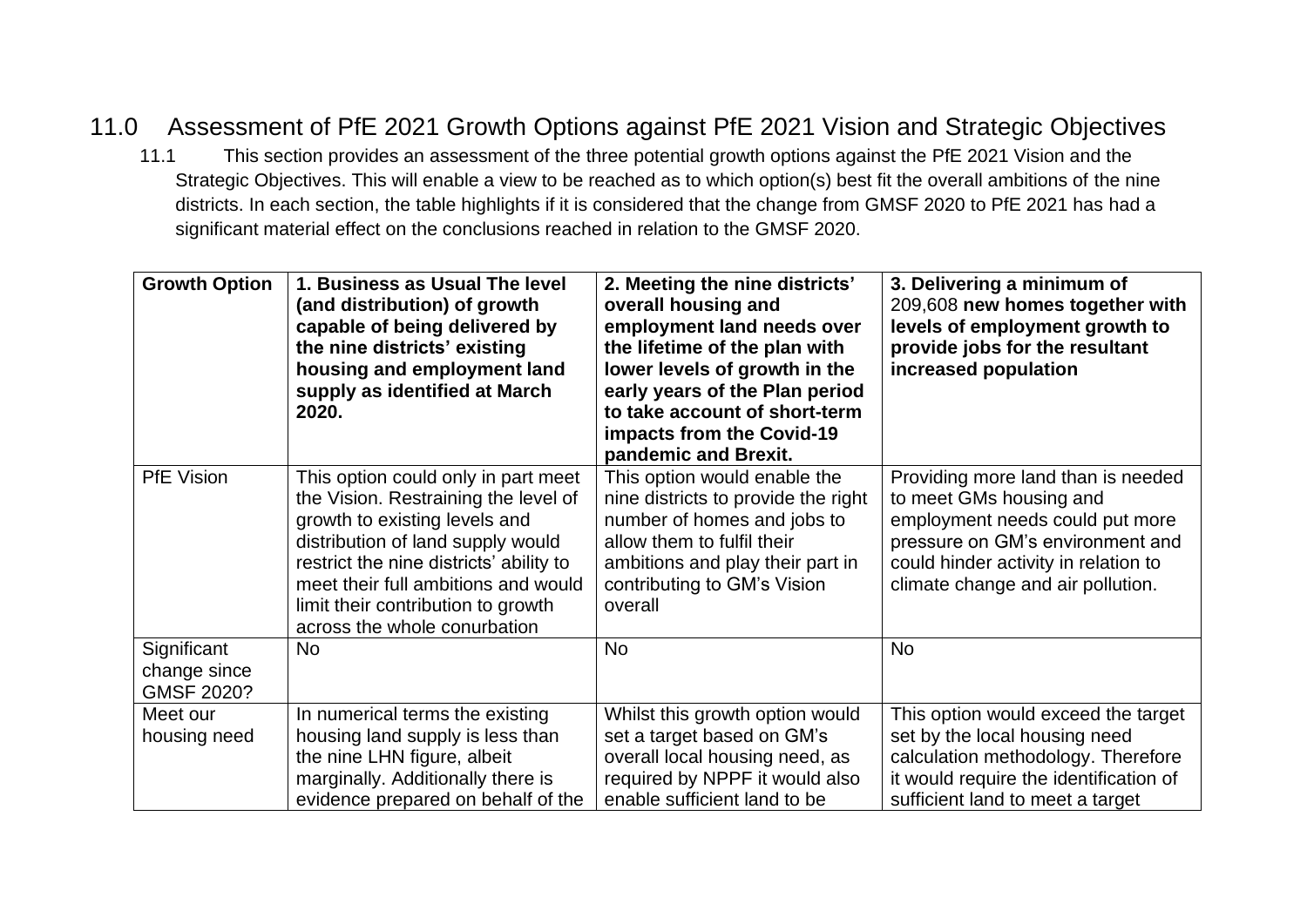| <b>Growth Option</b> | 1. Business as Usual The level<br>(and distribution) of growth<br>capable of being delivered by<br>the nine districts' existing<br>housing and employment land<br>supply as identified at March<br>2020.                                                                                                                                                                                                                                                                                                                                                                                                                                                                                                                                                                                                                                                                                 | 2. Meeting the nine districts'<br>overall housing and<br>employment land needs over<br>the lifetime of the plan with<br>lower levels of growth in the<br>early years of the Plan period<br>to take account of short-term<br>impacts from the Covid-19<br>pandemic and Brexit.                                                                                                   | 3. Delivering a minimum of<br>209,608 new homes together with<br>levels of employment growth to<br>provide jobs for the resultant<br>increased population                                               |
|----------------------|------------------------------------------------------------------------------------------------------------------------------------------------------------------------------------------------------------------------------------------------------------------------------------------------------------------------------------------------------------------------------------------------------------------------------------------------------------------------------------------------------------------------------------------------------------------------------------------------------------------------------------------------------------------------------------------------------------------------------------------------------------------------------------------------------------------------------------------------------------------------------------------|---------------------------------------------------------------------------------------------------------------------------------------------------------------------------------------------------------------------------------------------------------------------------------------------------------------------------------------------------------------------------------|---------------------------------------------------------------------------------------------------------------------------------------------------------------------------------------------------------|
|                      | nine districts to show that some of<br>this land has challenges in terms of<br>deliverability, particularly in the<br>early years as funding comes on<br>stream and confidence increases<br>in the housing market. Therefore it<br>would not be capable of achieving<br>this objective and would therefore<br>be contrary to NPPF. Despite the<br>addition of an allowance to take<br>account of currently unidentified<br>sites that may become available<br>over the lifetime of the plan, the<br>level, type and distribution of the<br>land supply would remain<br>insufficient. This would be in terms<br>of its ability to meet the overall<br>vision objectives, particularly those<br>relating to delivering inclusive<br>growth across the conurbation, but<br>also in terms of providing sufficient<br>flexibility to ensure deliverability<br>over the plan period, including | identified to meet the overall<br>vision objectives, particularly<br>those relating to delivering<br>inclusive growth across the<br>conurbation and provide<br>sufficient flexibility to ensure<br>delivery over the plan period. It<br>would also enable sufficient land<br>to be made available to address<br>the delivery concerns with some<br>of the existing land supply. | beyond the needs of the nine<br>districts. It would result in an even<br>larger amount of land being<br>identified beyond the urban area, in<br>order to provide sufficient flexibility<br>in delivery. |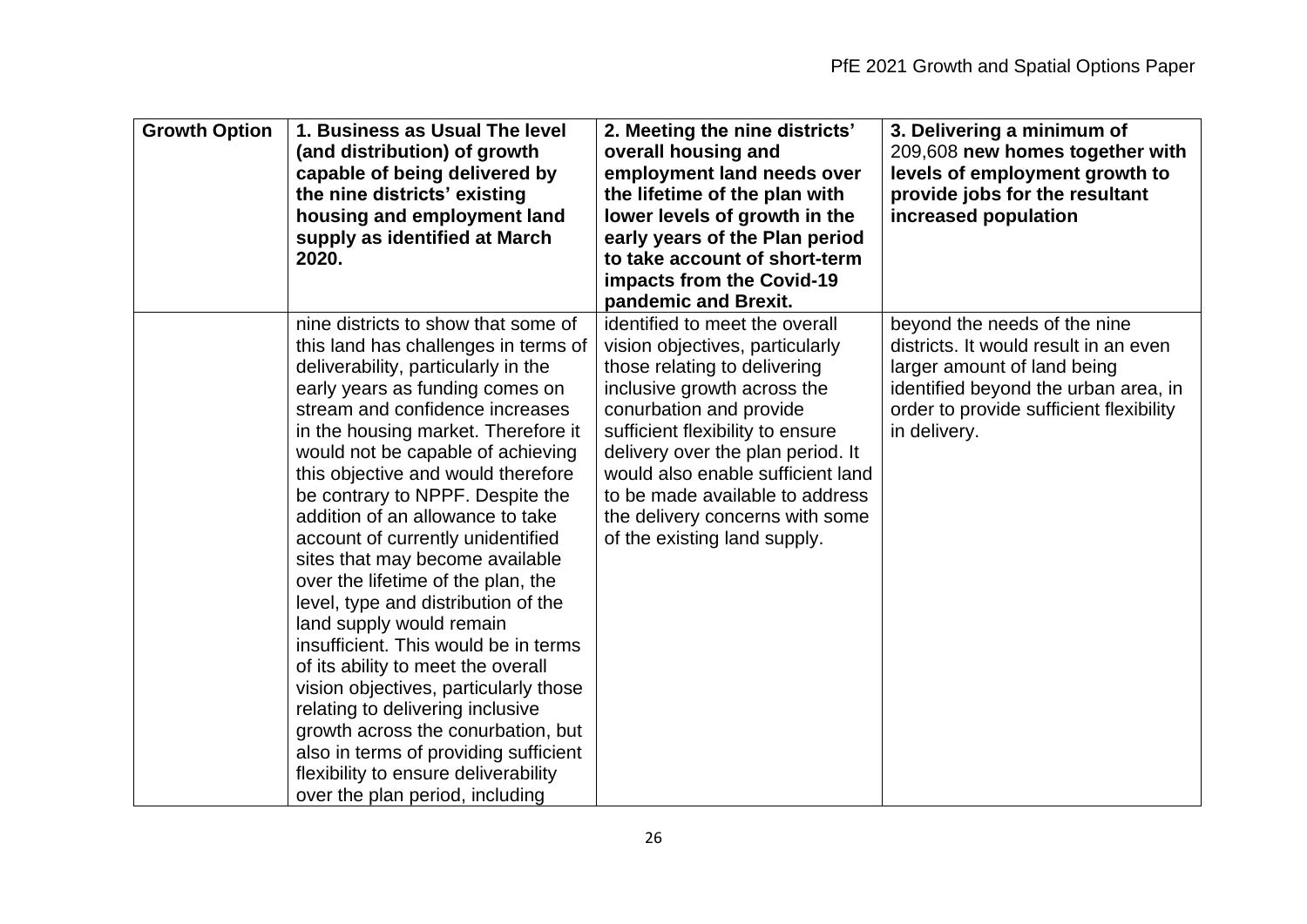| <b>Growth Option</b>                                                              | 1. Business as Usual The level<br>(and distribution) of growth<br>capable of being delivered by<br>the nine districts' existing<br>housing and employment land<br>supply as identified at March<br>2020. | 2. Meeting the nine districts'<br>overall housing and<br>employment land needs over<br>the lifetime of the plan with<br>lower levels of growth in the<br>early years of the Plan period<br>to take account of short-term<br>impacts from the Covid-19<br>pandemic and Brexit.                                   | 3. Delivering a minimum of<br>209,608 new homes together with<br>levels of employment growth to<br>provide jobs for the resultant<br>increased population                                                                                                                    |
|-----------------------------------------------------------------------------------|----------------------------------------------------------------------------------------------------------------------------------------------------------------------------------------------------------|-----------------------------------------------------------------------------------------------------------------------------------------------------------------------------------------------------------------------------------------------------------------------------------------------------------------|------------------------------------------------------------------------------------------------------------------------------------------------------------------------------------------------------------------------------------------------------------------------------|
|                                                                                   | taking into consideration matters of<br>viability.                                                                                                                                                       |                                                                                                                                                                                                                                                                                                                 |                                                                                                                                                                                                                                                                              |
| Significant<br>change since<br>GMSF 2020?                                         | <b>No</b>                                                                                                                                                                                                | <b>No</b>                                                                                                                                                                                                                                                                                                       | <b>No</b>                                                                                                                                                                                                                                                                    |
| Create<br>neighbourhoods<br>of choice                                             | A larger proportion of the existing<br>land supply is brownfield land<br>and/or within the urban area                                                                                                    | Although this growth option<br>would mean more non-<br>brownfield land would need to<br>be identified, the majority of land<br>would required to meet the<br>target would be brownfield<br>and/or within the urban area and<br>close to existing transport hubs<br>as it is within the existing land<br>supply. | This growth option would result in a<br>more significant amount of<br>additional land being identified away<br>from the Core Growth Area and<br>town centres and would mean that it<br>would be more difficult to prioritise<br>the use of sustainable modes of<br>transport |
| Significant<br>change since<br>GMSF 2020?                                         | No                                                                                                                                                                                                       | No                                                                                                                                                                                                                                                                                                              | <b>No</b>                                                                                                                                                                                                                                                                    |
| Playing our part<br>in ensuring a<br>thriving and<br>productive<br>economy in all | Although this option would<br>prioritise brownfield land, it would<br>not be capable of delivering an<br>adequate supply of employment<br>land. In turn it would enable the                              | This option would identify<br>adequate employment land<br>which whilst prioritising<br>brownfield land could also<br>facilitate an appropriate mix of                                                                                                                                                           | This growth option would result in<br>an increased level of employment<br>land being identified which although<br>it could mean a thriving economy<br>across GM, there would be a higher                                                                                     |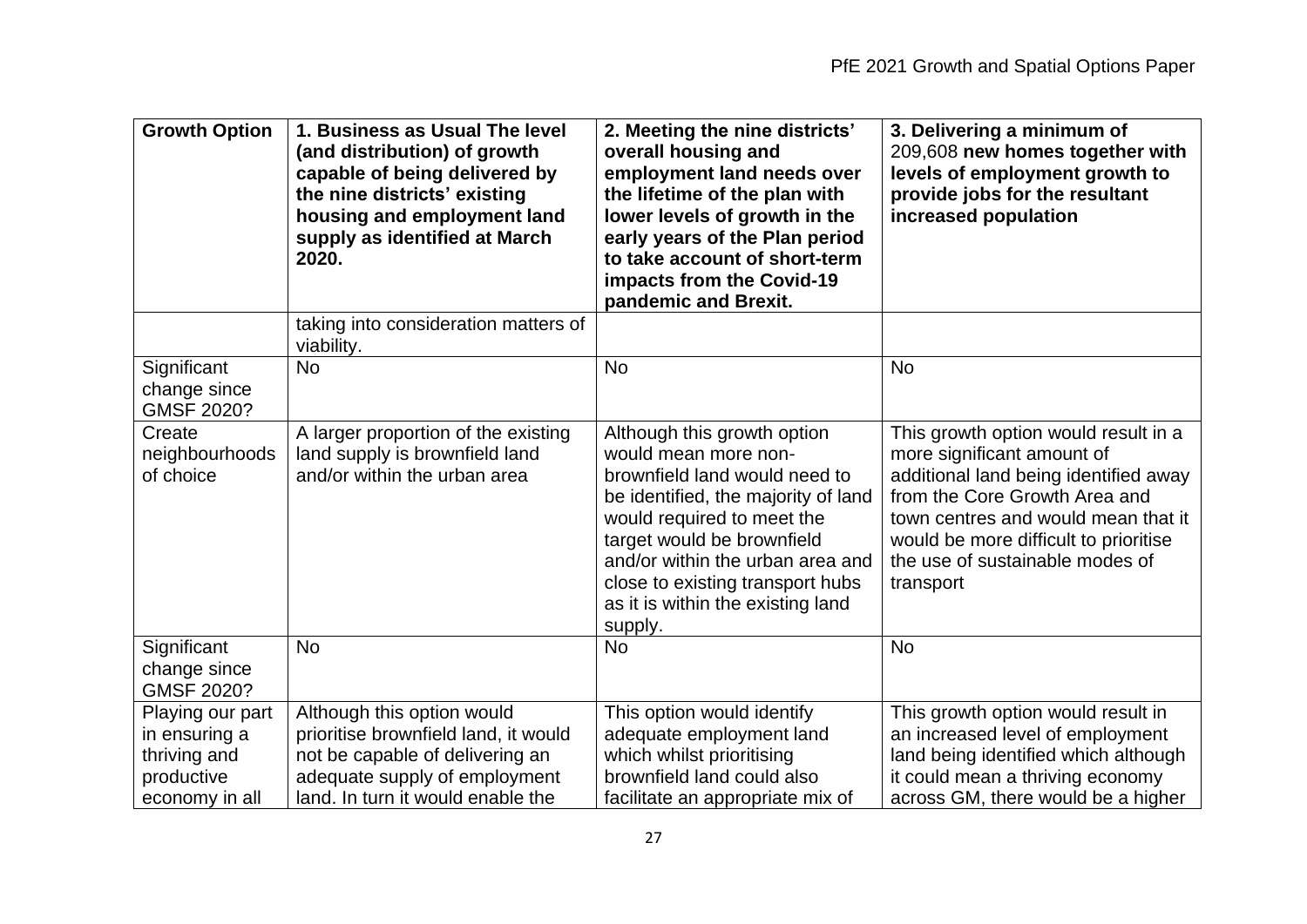| <b>Growth Option</b>                                                                     | 1. Business as Usual The level<br>(and distribution) of growth<br>capable of being delivered by<br>the nine districts' existing<br>housing and employment land<br>supply as identified at March<br>2020.                                                              | 2. Meeting the nine districts'<br>overall housing and<br>employment land needs over<br>the lifetime of the plan with<br>lower levels of growth in the<br>early years of the Plan period<br>to take account of short-term<br>impacts from the Covid-19<br>pandemic and Brexit.                                                                                                                                        | 3. Delivering a minimum of<br>209,608 new homes together with<br>levels of employment growth to<br>provide jobs for the resultant<br>increased population                                                                                                                                                                                                                                  |
|------------------------------------------------------------------------------------------|-----------------------------------------------------------------------------------------------------------------------------------------------------------------------------------------------------------------------------------------------------------------------|----------------------------------------------------------------------------------------------------------------------------------------------------------------------------------------------------------------------------------------------------------------------------------------------------------------------------------------------------------------------------------------------------------------------|--------------------------------------------------------------------------------------------------------------------------------------------------------------------------------------------------------------------------------------------------------------------------------------------------------------------------------------------------------------------------------------------|
| parts of Greater<br>Manchester                                                           | nine districts play their part in<br>ensuring that all parts of GM would<br>benefit from a thriving and<br>productive economy as it would<br>rely on the existing level and<br>distribution of employment land.                                                       | sites and premises to ensure the<br>nine districts are able to play<br>their part in delivering a thriving<br>and productive economy across<br>GM.                                                                                                                                                                                                                                                                   | proportion of sites on greenfield land<br>which could in turn have a negative<br>impact on the delivery of brownfield<br>sites.                                                                                                                                                                                                                                                            |
| Significant<br>change since<br>GMSF 2020?                                                | <b>No</b>                                                                                                                                                                                                                                                             | <b>No</b>                                                                                                                                                                                                                                                                                                                                                                                                            | <b>No</b>                                                                                                                                                                                                                                                                                                                                                                                  |
| Maximise the<br>potential arising<br>from our<br>national and<br>international<br>assets | Relying as it does solely on the<br>existing land supply this option<br>would not maximise the potential<br>arising from all GM's national and<br>international assets. In turn it<br>would limit the access for local<br>people to employment in these<br>locations. | Identifying sufficient land to<br>meet the OAN for employment<br>means that this growth option<br>will enable the nine districts to<br>maximise the potential arising<br>from national and international<br>assets, whilst delivering other<br>objectives such as prioritising<br>brownfield land and would<br>minimise the need to identify<br>land in locations reached by less<br>sustainable modes of transport. | Although this growth option would<br>utilise brownfield land supplies and<br>enable the nine districts to maximise<br>the potential arising from national<br>and international assets, it is likely<br>to result in land being identified in<br>locations not easily reached by<br>sustainable modes of transport<br>which could make it difficult for local<br>people to access the jobs. |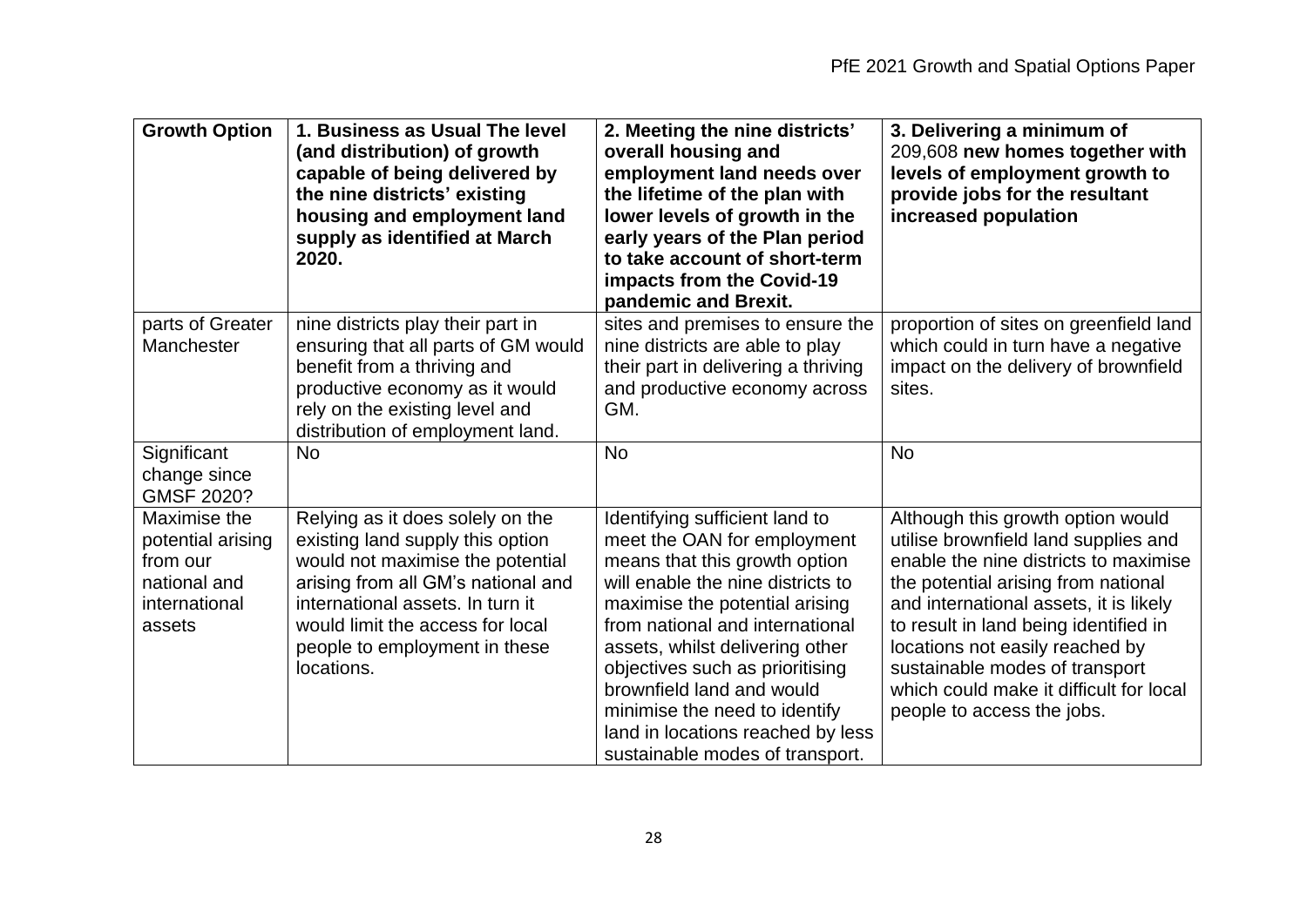| <b>Growth Option</b>                                | 1. Business as Usual The level<br>(and distribution) of growth<br>capable of being delivered by<br>the nine districts' existing<br>housing and employment land<br>supply as identified at March<br>2020.                                                                                                                                                                                                                              | 2. Meeting the nine districts'<br>overall housing and<br>employment land needs over<br>the lifetime of the plan with<br>lower levels of growth in the<br>early years of the Plan period<br>to take account of short-term<br>impacts from the Covid-19<br>pandemic and Brexit.                                                                 | 3. Delivering a minimum of<br>209,608 new homes together with<br>levels of employment growth to<br>provide jobs for the resultant<br>increased population                                                                                                                                                                                                                                            |
|-----------------------------------------------------|---------------------------------------------------------------------------------------------------------------------------------------------------------------------------------------------------------------------------------------------------------------------------------------------------------------------------------------------------------------------------------------------------------------------------------------|-----------------------------------------------------------------------------------------------------------------------------------------------------------------------------------------------------------------------------------------------------------------------------------------------------------------------------------------------|------------------------------------------------------------------------------------------------------------------------------------------------------------------------------------------------------------------------------------------------------------------------------------------------------------------------------------------------------------------------------------------------------|
| Significant<br>change since<br>GMSF 2020?           | <b>No</b>                                                                                                                                                                                                                                                                                                                                                                                                                             | <b>No</b>                                                                                                                                                                                                                                                                                                                                     | <b>No</b>                                                                                                                                                                                                                                                                                                                                                                                            |
| Reduce<br>inequalities and<br>improve<br>prosperity | Relying as it does solely on the<br>existing land supply this option<br>would not meet the objectively<br>assessed needs for employment<br>therefore it could not quarantee<br>that all the Plan area's<br>communities would have access to<br>employment opportunities.<br>Similarly, relying on existing land<br>supply would limit the ability to<br>strengthen the competitiveness of<br>north GM and secure inclusive<br>growth. | This option would meet the<br>objectively assessed needs for<br>employment therefore provide<br>access to employment<br>opportunities. In not relying<br>solely on the existing land<br>supply it would offer<br>opportunities to strengthen the<br>competitiveness of north GM<br>thereby reducing inequalities<br>and improving prosperity. | Although this growth option would<br>identify employment land to match<br>the needs of the increased housing<br>growth, it is likely to result in land<br>being identified in locations not<br>easily reached by sustainable<br>modes of transport which could<br>make it difficult for local people to<br>access the jobs and therefore it<br>could limit the opportunities reduce<br>inequalities. |
| Significant<br>change since<br><b>GMSF 2020?</b>    | <b>No</b>                                                                                                                                                                                                                                                                                                                                                                                                                             | <b>No</b>                                                                                                                                                                                                                                                                                                                                     | <b>No</b>                                                                                                                                                                                                                                                                                                                                                                                            |
| Promote the<br>sustainable<br>movement of           | Given that this option focuses on<br>the existing, urban land supply,<br>much of it will be close to<br>sustainable transport hubs.                                                                                                                                                                                                                                                                                                   | As this growth option would<br>require the need for new land to<br>be identified, it offers<br>opportunities to expand the                                                                                                                                                                                                                    | This option would see an increased<br>target for both housing and<br>employment which could lead to<br>less focus on sites near to                                                                                                                                                                                                                                                                   |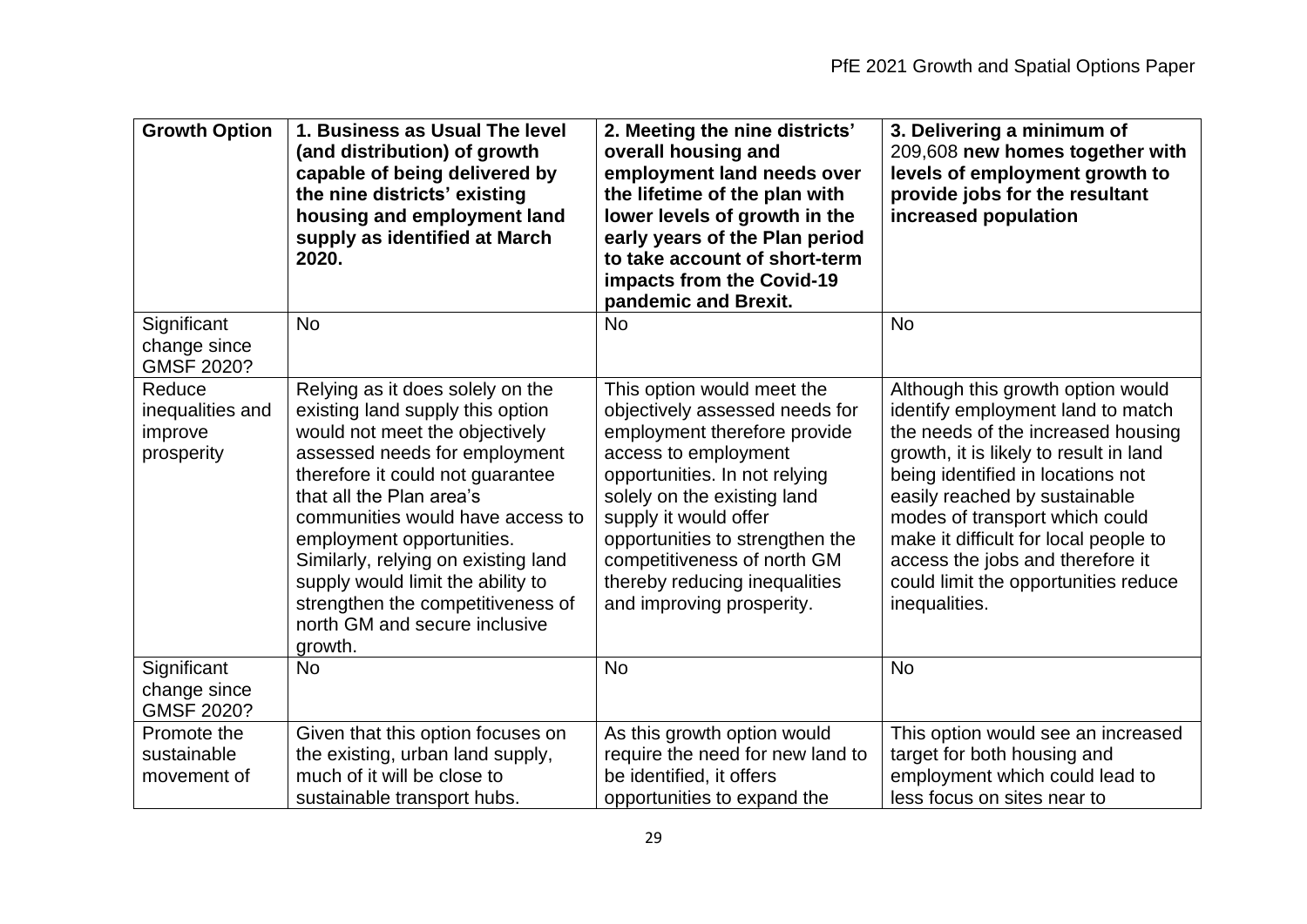| <b>Growth Option</b>                                                                                                          | 1. Business as Usual The level<br>(and distribution) of growth<br>capable of being delivered by<br>the nine districts' existing<br>housing and employment land<br>supply as identified at March<br>2020.                                                                                                                                     | 2. Meeting the nine districts'<br>overall housing and<br>employment land needs over<br>the lifetime of the plan with<br>lower levels of growth in the<br>early years of the Plan period<br>to take account of short-term<br>impacts from the Covid-19<br>pandemic and Brexit.                             | 3. Delivering a minimum of<br>209,608 new homes together with<br>levels of employment growth to<br>provide jobs for the resultant<br>increased population                                                                                                                                                                                                        |
|-------------------------------------------------------------------------------------------------------------------------------|----------------------------------------------------------------------------------------------------------------------------------------------------------------------------------------------------------------------------------------------------------------------------------------------------------------------------------------------|-----------------------------------------------------------------------------------------------------------------------------------------------------------------------------------------------------------------------------------------------------------------------------------------------------------|------------------------------------------------------------------------------------------------------------------------------------------------------------------------------------------------------------------------------------------------------------------------------------------------------------------------------------------------------------------|
| people, goods<br>and information                                                                                              | However, where new potential<br>opportunities for sustainable<br>growth have been identified, these<br>may not be implementable, with<br>associated impacts upon local<br>economic productivity.                                                                                                                                             | transport infrastructure to meet<br>wider inclusive growth<br>objectives and will enable the<br>districts (and wider GM) to<br>capitalise on national and<br>regional transport investment,<br>whilst seeing the majority of<br>development within the urban<br>area, close to existing transport<br>hubs | sustainable transport hubs and an<br>increased demand for additional<br>sites in locations with more<br>significant travel demand impacts.                                                                                                                                                                                                                       |
| Significant<br>change since<br>GMSF 2020?                                                                                     | <b>No</b>                                                                                                                                                                                                                                                                                                                                    | <b>No</b>                                                                                                                                                                                                                                                                                                 | <b>No</b>                                                                                                                                                                                                                                                                                                                                                        |
| Playing our part<br>in ensuring that<br>Greater<br>Manchester is a<br>more resilient<br>and carbon<br>neutral city-<br>region | Given that this option focuses on<br>the existing, urban land supply, it<br>will help to promote sustainable<br>patterns of development however<br>there will be reduced opportunity to<br>encourage carbon neutrality in new<br>development as a significant part<br>of the existing land supply already<br>has agreed planning permission. | Given that this option uses as its<br>starting point the existing, urban<br>land supply, it will help to<br>promote sustainable patterns of<br>development. It will offer<br>increased opportunity to<br>encourage carbon neutrality in<br>new development given the<br>level of development which        | This option would see an increased<br>target for both housing and<br>employment and although there<br>would be more new development,<br>offering increased opportunities to<br>encourage carbon neutrality, it is<br>likely to encourage greater levels of<br>growth and associated travel<br>demand at the expense of the<br>districts' (and GM's) total carbon |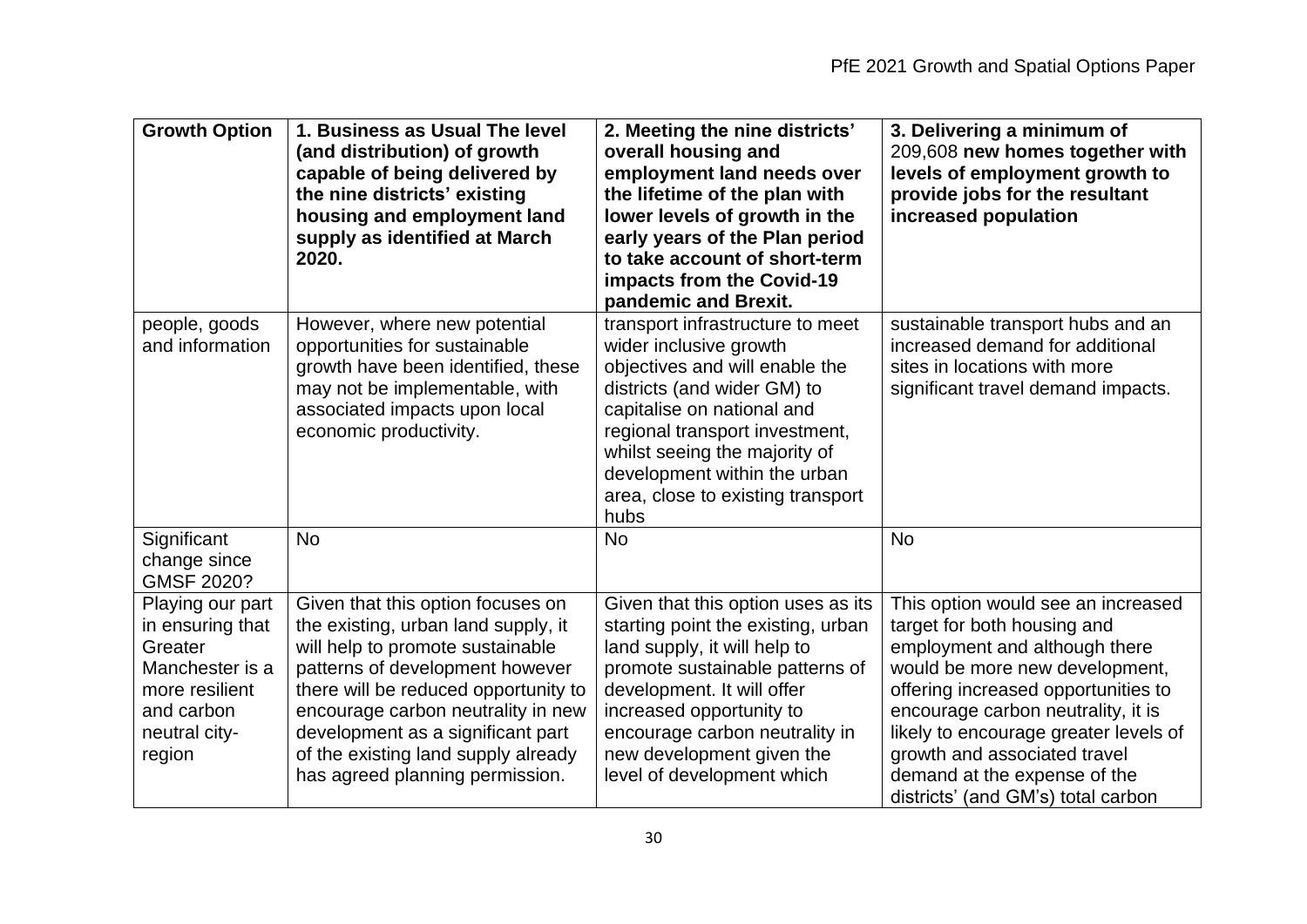| <b>Growth Option</b>                                                                     | 1. Business as Usual The level<br>(and distribution) of growth<br>capable of being delivered by<br>the nine districts' existing<br>housing and employment land<br>supply as identified at March<br>2020.    | 2. Meeting the nine districts'<br>overall housing and<br>employment land needs over<br>the lifetime of the plan with<br>lower levels of growth in the<br>early years of the Plan period<br>to take account of short-term<br>impacts from the Covid-19<br>pandemic and Brexit. | 3. Delivering a minimum of<br>209,608 new homes together with<br>levels of employment growth to<br>provide jobs for the resultant<br>increased population                                                                                                                                                 |
|------------------------------------------------------------------------------------------|-------------------------------------------------------------------------------------------------------------------------------------------------------------------------------------------------------------|-------------------------------------------------------------------------------------------------------------------------------------------------------------------------------------------------------------------------------------------------------------------------------|-----------------------------------------------------------------------------------------------------------------------------------------------------------------------------------------------------------------------------------------------------------------------------------------------------------|
|                                                                                          |                                                                                                                                                                                                             | would be subject to new<br>policies.                                                                                                                                                                                                                                          | budgets, requiring even more<br>challenging carbon emission<br>reductions per capita.                                                                                                                                                                                                                     |
| Significant<br>change since<br>GMSF 2020?                                                | <b>No</b>                                                                                                                                                                                                   | <b>No</b>                                                                                                                                                                                                                                                                     | <b>No</b>                                                                                                                                                                                                                                                                                                 |
| Improve the<br>quality of our<br>natural<br>environment<br>and access to<br>green spaces | As this option focuses on the<br>existing land supply there could be<br>fewer opportunities to create new<br>green spaces and potentially more<br>pressure on the existing<br>environment and green spaces. | This option could lead to less<br>pressure on existing green<br>spaces and more opportunities<br>to improve the quality of the<br>natural environment and access<br>to green spaces.                                                                                          | Whilst this option could improve the<br>quality of the natural environment<br>and access to green spaces as part<br>of new development it could lead to<br>more pressure on existing green<br>spaces as it would result in a higher<br>level of development than that<br>needed to meet districts' needs. |
| Significant<br>change since<br><b>GMSF 2020?</b>                                         | <b>No</b>                                                                                                                                                                                                   | <b>No</b>                                                                                                                                                                                                                                                                     | <b>No</b>                                                                                                                                                                                                                                                                                                 |
| Ensure access<br>to physical and<br>social<br>infrastructure                             | As this option is focused on the<br>existing land supply it could result<br>in a greater reliance on existing<br>levels of physical and social<br>infrastructure and may provide                            | This option assumes that the<br>districts' objectively assessed<br>needs for housing and<br>employment would be met and<br>provides the opportunity to                                                                                                                        | This option would result in greater<br>housing and employment land being<br>identified than needed therefore,<br>whilst it could provide opportunities<br>to deliver new infrastructure through<br>new development, it is likely that                                                                     |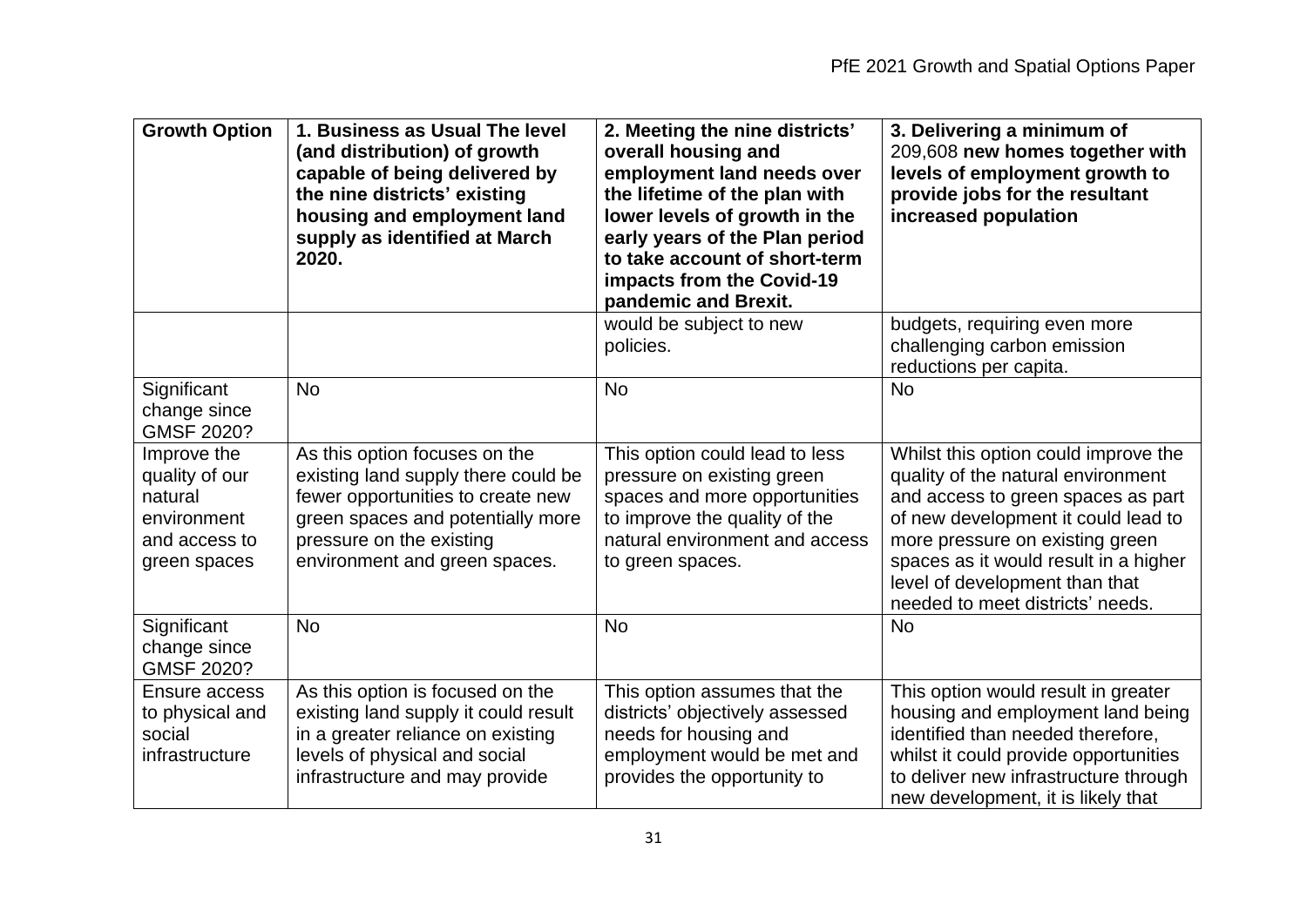| <b>Growth Option</b>                                     | 1. Business as Usual The level<br>(and distribution) of growth<br>capable of being delivered by<br>the nine districts' existing<br>housing and employment land<br>supply as identified at March<br>2020.                                                                                   | 2. Meeting the nine districts'<br>overall housing and<br>employment land needs over<br>the lifetime of the plan with<br>lower levels of growth in the<br>early years of the Plan period<br>to take account of short-term<br>impacts from the Covid-19<br>pandemic and Brexit. | 3. Delivering a minimum of<br>209,608 new homes together with<br>levels of employment growth to<br>provide jobs for the resultant<br>increased population                                                                                                                                                                                                                                                                                                                                           |
|----------------------------------------------------------|--------------------------------------------------------------------------------------------------------------------------------------------------------------------------------------------------------------------------------------------------------------------------------------------|-------------------------------------------------------------------------------------------------------------------------------------------------------------------------------------------------------------------------------------------------------------------------------|-----------------------------------------------------------------------------------------------------------------------------------------------------------------------------------------------------------------------------------------------------------------------------------------------------------------------------------------------------------------------------------------------------------------------------------------------------------------------------------------------------|
|                                                          | fewer opportunities to improve their<br>quality and distribution.                                                                                                                                                                                                                          | deliver new physical and social<br>infrastructure.                                                                                                                                                                                                                            | there could be even greater<br>pressure on the existing physical<br>and social infrastructure and<br>therefore potentially restricting<br>access for some community groups<br>to this infrastructure.                                                                                                                                                                                                                                                                                               |
| Significant<br>change since<br>GMSF 2020?                | <b>No</b>                                                                                                                                                                                                                                                                                  | <b>No</b>                                                                                                                                                                                                                                                                     | <b>No</b>                                                                                                                                                                                                                                                                                                                                                                                                                                                                                           |
| Promote the<br>health and<br>wellbeing of<br>communities | This option would rely on the<br>existing land supply and therefore<br>could limit the opportunities to<br>identify new opportunities to<br>address current inequalities in<br>terms of health and wellbeing of<br>residents and to promote the<br>health and wellbeing of<br>communities. | In meeting the objectively<br>assessed needs of the districts,<br>this option could provide new<br>opportunities to promote the<br>health and wellbeing of<br>communities by restricting the<br>level of new development in<br>unsustainable locations.                       | As this option would result in a<br>higher employment and housing<br>target than that needed, it could<br>offer opportunities to identify new<br>ways to promote the health and<br>wellbeing of communities, but these<br>benefits are likely to be undermined<br>by the potential negative impact on<br>the health and wellbeing of<br>communities as a result of the need<br>for more unsustainable trips to<br>reach services as more<br>development is likely to be<br>unsustainable locations. |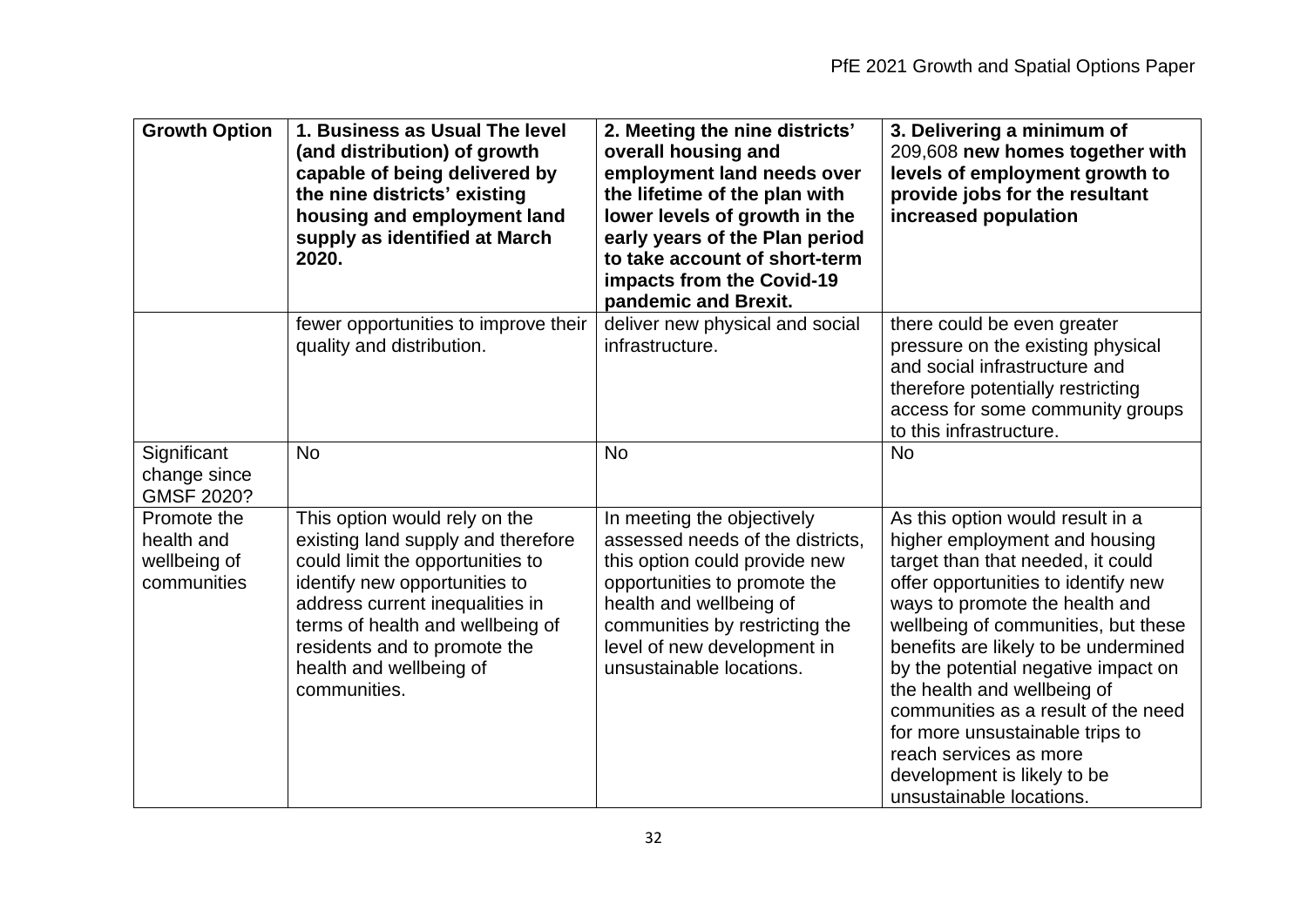| <b>Growth Option</b>                      | 1. Business as Usual The level<br>(and distribution) of growth<br>capable of being delivered by<br>the nine districts' existing<br>housing and employment land<br>supply as identified at March<br>2020. | 2. Meeting the nine districts'<br>overall housing and<br>employment land needs over<br>the lifetime of the plan with<br>lower levels of growth in the<br>early years of the Plan period<br>to take account of short-term<br>impacts from the Covid-19<br>pandemic and Brexit. | 3. Delivering a minimum of<br>209,608 new homes together with<br>levels of employment growth to<br>provide jobs for the resultant<br>increased population |
|-------------------------------------------|----------------------------------------------------------------------------------------------------------------------------------------------------------------------------------------------------------|-------------------------------------------------------------------------------------------------------------------------------------------------------------------------------------------------------------------------------------------------------------------------------|-----------------------------------------------------------------------------------------------------------------------------------------------------------|
| Significant<br>change since<br>GMSF 2020? | <b>No</b>                                                                                                                                                                                                | No.                                                                                                                                                                                                                                                                           | No                                                                                                                                                        |

11.2 Based on the assessment in the table above, as with the GMSF 2020, each of the three growth options could be considered as having positive impacts in terms of delivering the overall PfE Vision and Strategic Objectives. However, similarly to GMSF 2020, option two appears to perform well against all. Therefore, option two has been retained as the preferred growth option for the PfE 2021. As was the case with the GMSF 2020, in retaining this as the preferred Growth Option, the PfE 2021 maintains a detailed policy framework which seeks to reduce the potential for negative impacts from the allocations, to maximise the social, environmental and economic opportunities to bring about sustainable development. Each of the allocations and the thematic policies in the PfE 2021 have been informed by the iterative process of the Integrated Assessment which was carried out in relation to the GMSF. An assessment has been carried out in 2021, to determine the impact of the changes made to the PfE 2021 from the GMSF 2020, following the withdrawal of Stockport.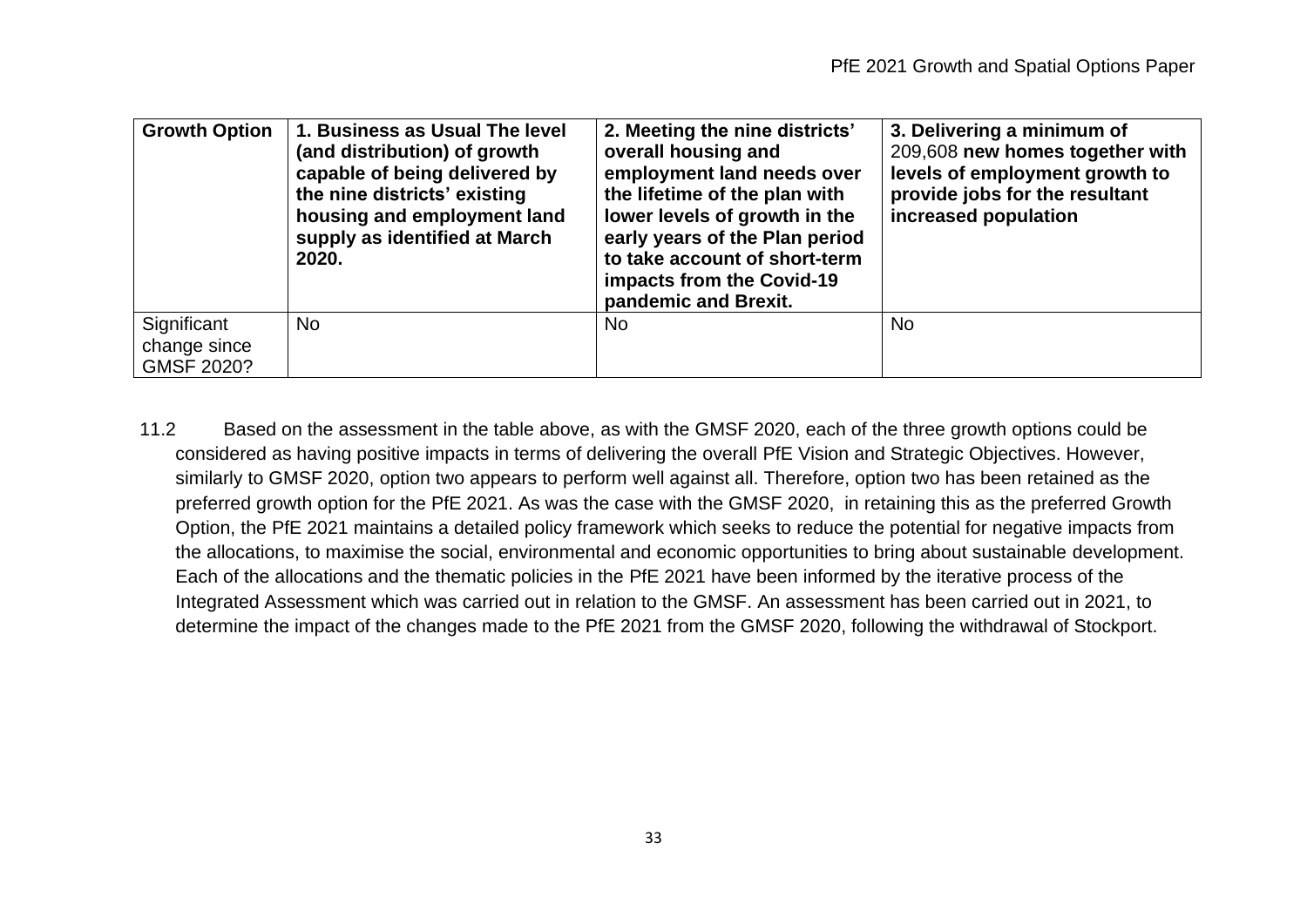## 12.0 PFE 2021 Spatial Options

- 12.1 As detailed above, the Spatial Options assessment carried out in relation to the GMSF 2020 remains valid to the preparation of the PfE 2021 and the withdrawal of Stockport in itself has not resulted in a new and unique reasonable alternative(s) emerging (and nor should any be no longer considered reasonable). However, as detailed above, Stockport's withdrawal has resulted in the emergence of two variants of the GMSF 2019 Spatial Option. Therefore, as part of consideration as to whether the withdrawal of one district has impacted on the conclusions reached in 2020 in terms of their suitability, these two variants will be considered. The six reasonable alternative Spatial Options for the PfE 2021 are as follows:
	- Option 1 Business as usual
	- Option 2 Urban max
	- Option 3 Public Transport Max
	- Option 4 GMSF 2019 Spatial Option
	- Option 5 Decentralisation/sub-urbanisation

#### Spatial Option 1 – Business as usual

- 12.2 This Option projects forward existing development trends. New housing and employment sites are those which are already identified in the existing housing and employment land supply (as at March 2020) and which have been subject to an optimisation process to ensure efficient use of land. The existing supply includes sites which are allocated in an adopted district Local Plan, thosewhich have planning permission and those which are considered to be suitable for residential development. The housing land availability assessments have been prepared in line with national policy and guidance.
- 12.3 The existing housing land supply is focused in and around the urban area, including the city centre (Manchester and Salford), town centres and other locations in and around the urban area. The industrial and warehousing supply is focused on existing employment locations, with higher density development in the City Centre and the Quays as well as lower density development in locations such as Trafford Park. The business as usual option includes no Green Belt release. As with the Growth Options, data for March 2021 is currently not available, although an interim update has been made to the land supply for Manchester City Centre to address the 35% uplift in their LHN. Additionally an estimation has been made for completions during 2020/21, to reflect the change in the Plan's start date from 2020 to 2021.

#### Spatial Option 2 – Urban max

12.4 Option 2 would maximise housing growth in and around the urban area by significantly increasing densities on sites in the existing housing land supply in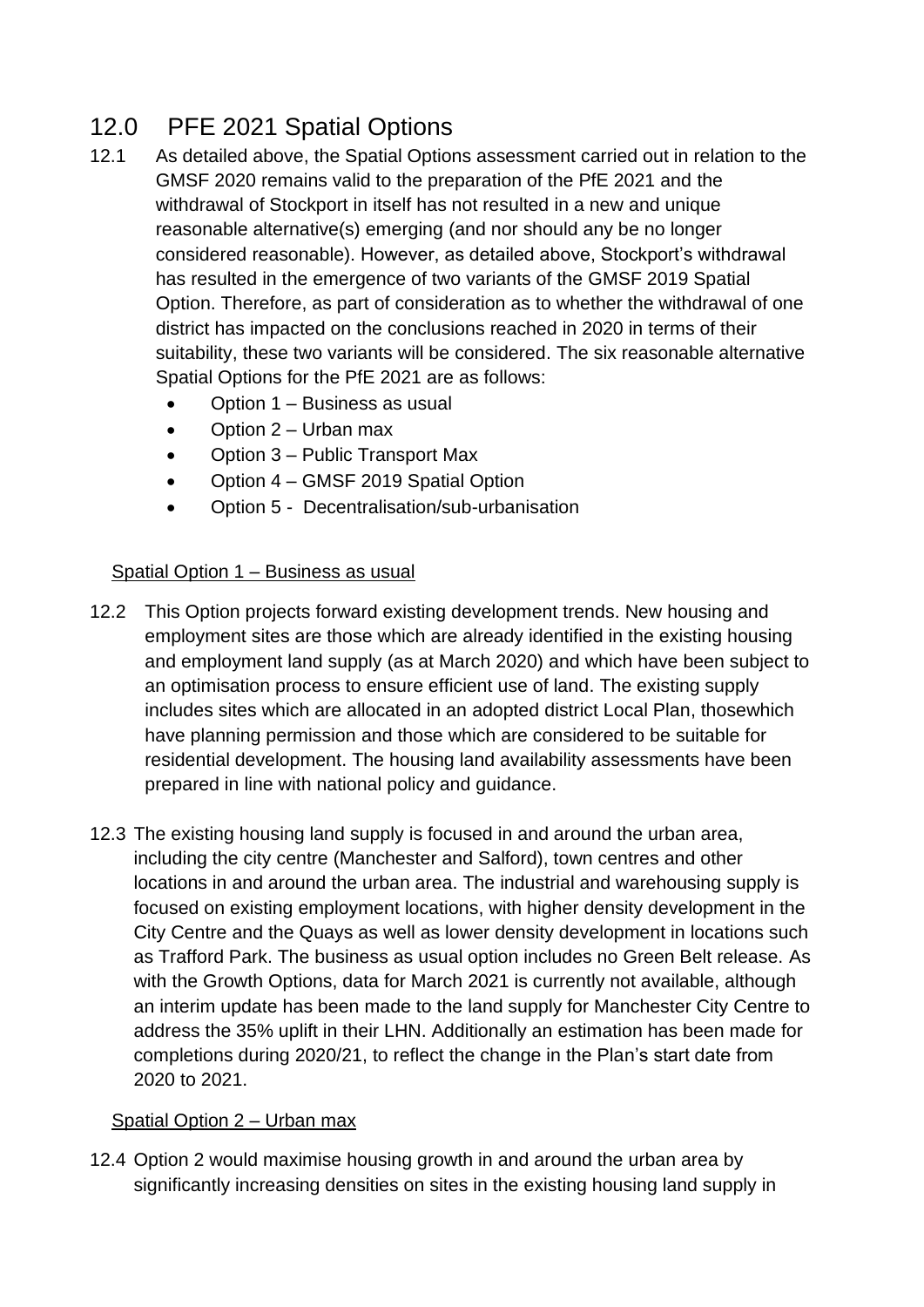accordance with the density assumptions below. Close to a centre is defined as being within 800m of a defined centre boundary. It would use the existing land supply for employment growth, due to the lack of appropriate sites. This Option does not anticipate Green Belt release.

| .ocation                 | Minimum net residential density<br>(dwellings per hectare) |
|--------------------------|------------------------------------------------------------|
| <b>City Centre</b>       | 200                                                        |
| <b>Town Centres</b>      | 200                                                        |
| Other designated centres | 120                                                        |
| <b>Other locations</b>   | 70                                                         |

### Spatial Option 3 Public Transport Max

- 12.5 This option uses the increased density ratios set out in Option 2, however the highest densities would also be applied close to sustainable transport nodes whether within a defined centre or not, with the highest densities being applied close to multi modal sustainable public transport hubs.
- 12.6 Close to a sustainable transport node or multi modal hub is defined as being within 800m of that facility. Public transport hubs included in this option are Metrolink stops, Bus Rapid Transit stops and Railway Stations with at least 2 trains per hour. These are considered to be the most sustainable existing locations and development in these areas will take advantage of existing assets close to these transport nodes. Similarly, to the Urban Max Option, it would use the existing land supply for employment growth due to the lack of appropriate sites. This option does not anticipate Green Belt release.

### Spatial Option 4 GMSF 2019 Spatial Option

12.7 Following the assessment of the spatial options for the 2019 GMSF, a Hybrid Growth Option was chosen as the preferred approach in that draft of the GMSF to deliver the distribution of growth across GM because none of the alternative options assessed in 2019 were considered, on their own, to fully deliver the GMSF Vision and Objectives. Also, it was considered that this option had the least negative impact on economic, social, environmental and health objectives in the 2019 Integrated Assessment appraisal framework. In the 2019 Spatial Options Report this option was identified as a 'Hybrid Growth Option' as it combined the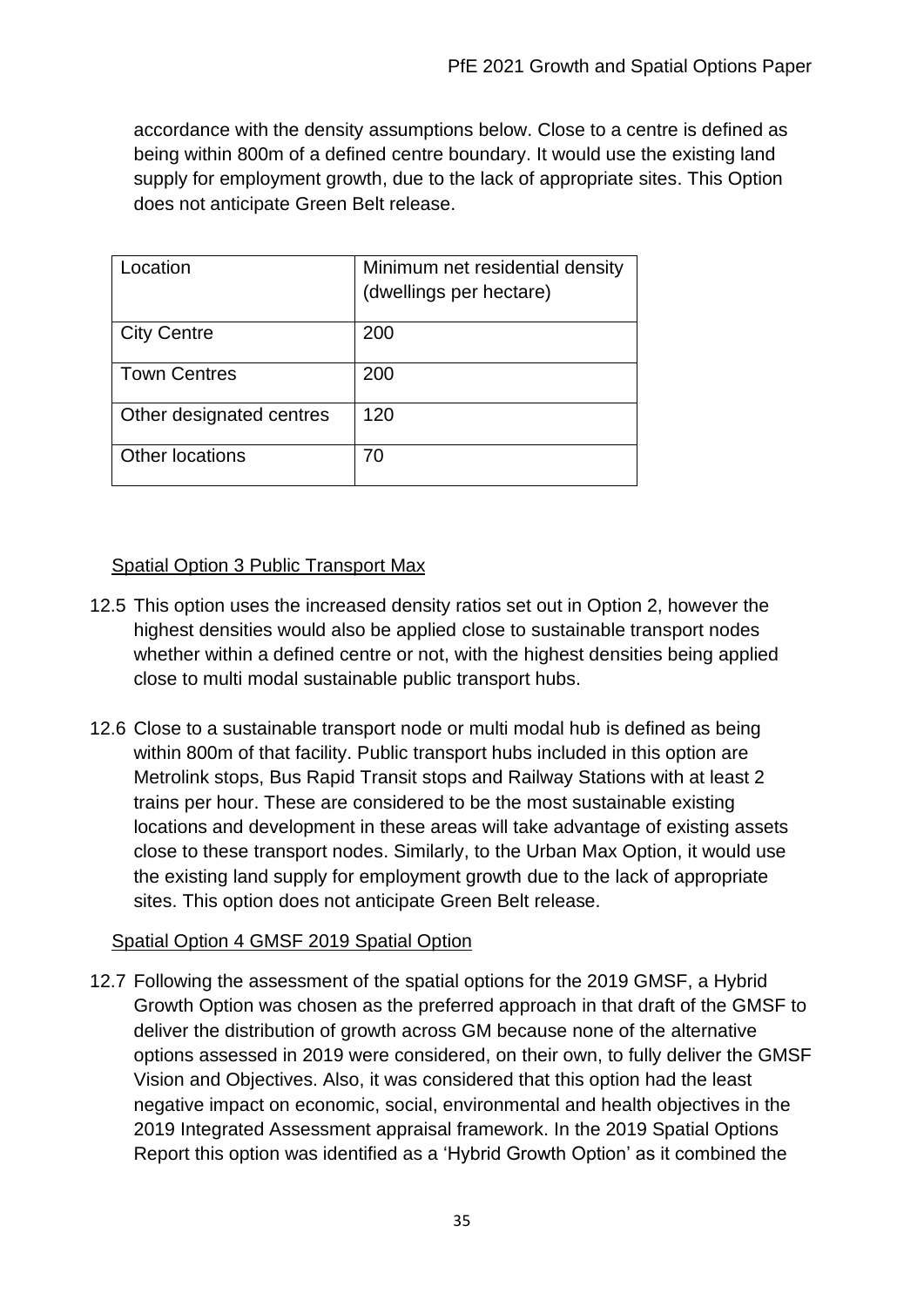'Transit City Option' with the 'Boosting Northern Competitiveness' and 'Sustaining Southern Competitiveness' spatial options.

12.8 In light of the outcome of the assessment in 2019, the fact that this spatial option was the preferred option in 2019 and that no evidence was put forward during the 2019 consultation, to suggest that this is no longer a reasonable alternative, this spatial option was considered to be a reasonable alternative for the GMSF 2020, rather than its individual component parts. However, as detailed above, due to the changes to the OAN and the Plan period as a direct result of Stockport's withdrawal and changes to the LHN methodology, it has been considered necessary to assess whether or not options exist within this overall hybrid option. As a direct result of this, two variants have been identified within this overall option, Option 4(a) and Option 4(b).

### *Option 4(a) – Maintain Spatial Distribution Constant in Nine PfE Districts*

- 12.9 Following the withdrawal of Stockport from the joint plan, this option sees the removal of all the proposed GMSF 2020 allocations in Stockport. It does not propose any other changes to the Plan in the remaining nine districts.
- 12.10 This Option uses the existing housing land supply at March 2020, which has been subject to an optimisation process, as well as sites which are currently outside of the urban area but which are within 800m of a town centre or sustainable public transport hub. It has also been further increased to ensure that Manchester City can meet its new (December 2020) LHN including the 35% uplift which must be met within its administrative boundaries. This additional land supply has been derived from an interim analysis of the land supply in Manchester City. It includes new sites which have emerged over the last 12 months and also the re-examination of sites which had previously been anticipated for development beyond the Plan period. This has enabled Manchester to continue to meet its own LHN within its urban area, yet maintain the overall objective of inclusive growth. Therefore, it was not necessary to consider an option to release further Green Belt in Manchester City in order to meet this increased LHN.
- 12.11 This option also utilises land supply information in relation to the sites outside the urban area which has been updated to reflect emerging evidence. This option therefore takes advantage of the most sustainable locations in Greater Manchester but it also includes sites which take advantage of existing and planned global assets, as well as strategically important locations which have the potential to deliver transformational change. Whilst this option includes sites with these benefits and where new development could have a regenerative effect on an adjacent area of derivation, it does require limited Green Belt release.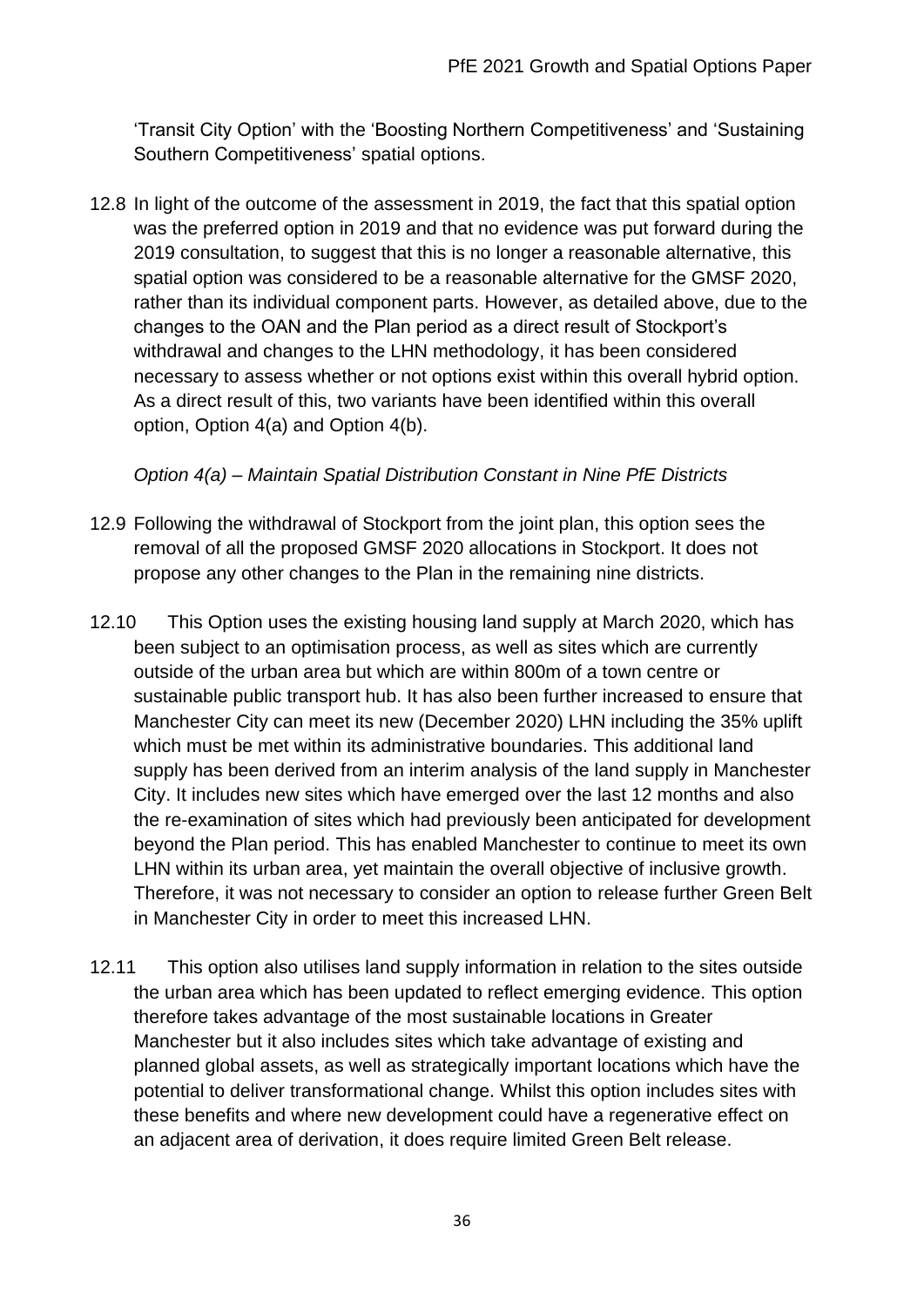12.12 This Option does not, however, enable the remaining nine districts to consider reasonable opportunities to reduce the overall land supply to a level more similar to that proposed in the GMSF 2020, particularly given the change to Plan period from 2020 to 2021. In turn, preventing such consideration could result in more Green Belt being released than is necessary, albeit only marginally.

### *Option 4(b) – Reflect Changes in the Plan Period in the Spatial Distribution of Nine PfE Districts*

- 12.13 In addition to the removal of all the proposed GMSF 2020 allocations in Stockport, following the Council's decision to withdraw from the joint plan, this option seeks to enable the remaining nine districts to consider reasonable opportunities to reduce the overall land supply to a level more similar to that proposed in the GMSF 2020 and thereby identify reasonable opportunities to further reduce the loss of Green Belt.
- 12.14 As with Option 4(a), this Option uses the existing housing land supply at March 2020, which has been subject to an optimisation process, as well as sites which are currently outside of the urban area but which are within 800m of a town centre or sustainable public transport hub. It has also been further increased to ensure that Manchester City can meet its new (December 2020) LHN including the 35% uplift which must be met within its administrative boundaries. This additional land supply has been derived from an interim analysis of the land supply in Manchester City. It includes new sites which have emerged over the last 12 months and also the re-examination of sites which had previously been anticipated for development beyond the Plan period. This has enabled Manchester to continue to meet its own LHN within its urban area, yet maintain the overall objective of inclusive growth. Therefore, it was not necessary to consider an option to release further Green Belt in Manchester City in order to meet this increased LHN.
- 12.15 This option also utilises land supply information in relation to the sites outside the urban area which has been updated to reflect emerging evidence. This option therefore takes advantage of the most sustainable locations in Greater Manchester but it also includes sites which take advantage of existing and planned global assets, as well as strategically important locations which have the potential to deliver transformational change.
- 12.16 Unlike Option 4(a), Option 4(b) enables consideration to be made of the change in Plan period and its impact on the overall development targets for the nine districts and the resultant relationship to the overall land supply. Due to the change in Plan period and the assumptions made in relation to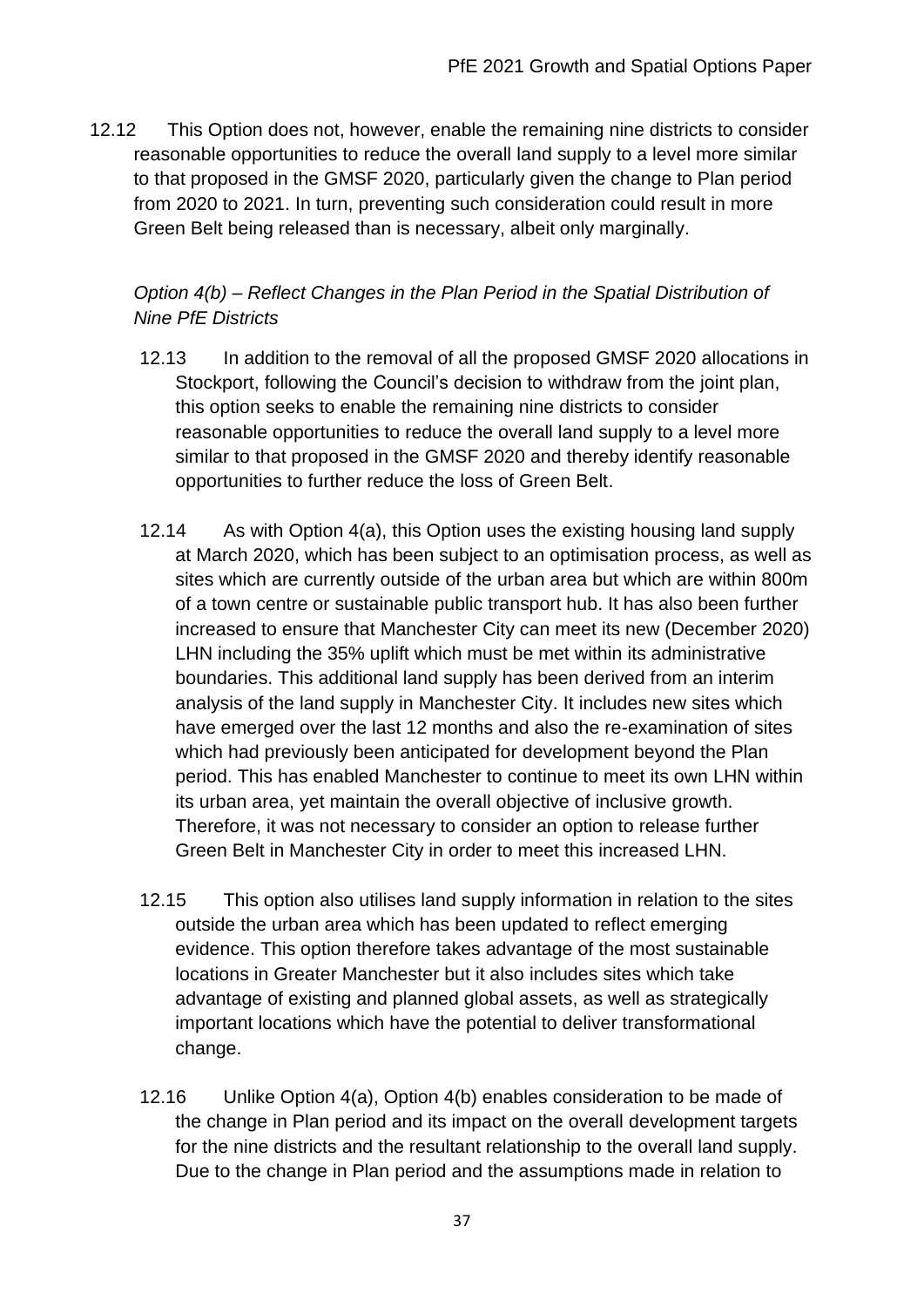the estimated completions for the year 2020/2021, the level of overall land supply, relative to the targets has increased. Therefore, this option enables consideration to be given as to whether or not any opportunities exist to reduce any of the allocations and in turn overall Green Belt loss. Whilst most districts had an increased supply, relative to their overall targets in the Plan, it is necessary to consider the wider evidence base (including the Green Belt and viability evidence) when identifying any such opportunities. As a result of this wider consideration, reasonable opportunities exist in Manchester, Oldham and Salford. The nature of the allocations and the wider evidence base in the remaining six districts is such that appropriate opportunities were not identified in these.

12.17 Therefore, whilst this option includes sites with a range of benefits (as set out above) and where new development could have a regenerative effect on an adjacent area of derivation, it does require Green Belt release and there will be limited opportunities to reduce that over and above Option 4(a).

### Spatial Option 5 Decentralisation/sub-urbanisation

- 12.18 The overall trend of this option would be that growth in the Core Growth Area, in particular the City Centre, would be reduced and redistributed to the edges of the urban area, due to a number of factors, including:
	- Increased levels of homeworking and the City Centre becoming less of a focus for: work; a place to do business; shopping; retail; leisure; and eating.
	- Increased role for smaller town centres, local and neighbourhood centres
	- Reduced confidence in high density apartment living in the City Centre and trend for people to seek to live on the outskirts of the Plan area in low density developments.
	- New and existing offices downsize and/or relocate to the edge of the urban area in locations accessible predominantly by car.
	- Increased demand for low density out-of-town retail outlets and leisure destinations that are accessible by car become more popular.
	- Online retail increases, which in turn creates a greater demand for industry and warehousing floorspace on the outskirts of the Plan area.
- 12.19 This option assumes an anticipated shift away from future growth in the City Centre and the main town centres of approximately 30%. It would lead to less residential and employment land becoming available in these locations with some growth being redistributed to edge of and beyond the urban area.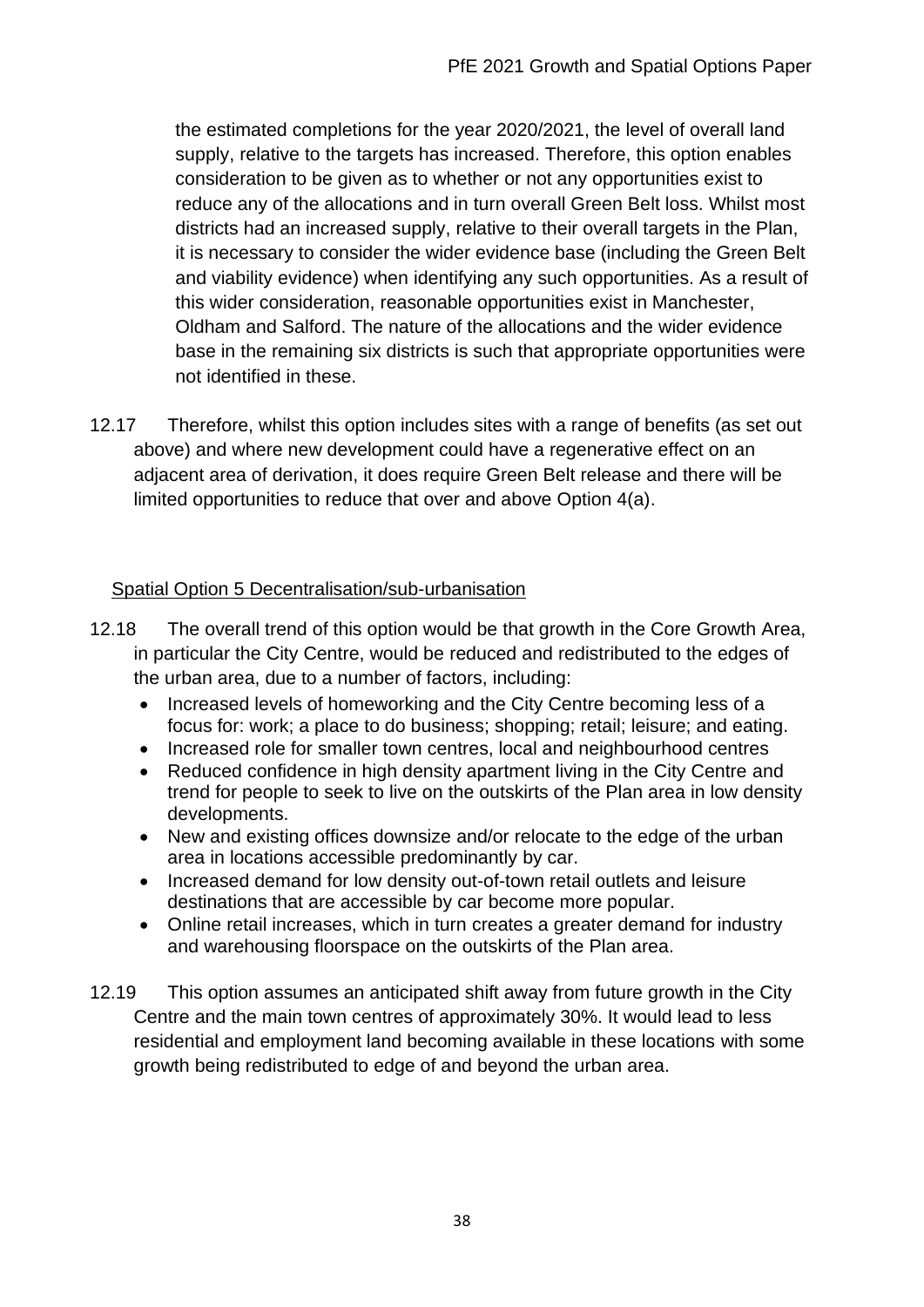# 13.0 Assessment of PfE 2021 Spatial Options against PfE 2021 Vision and Strategic Objectives

13.1 The table below provides an assessment of the five potential Spatial Options against the PfE 2021 Vision and Strategic Objectives. This will enable a view to be reached as to which option(s) best fit the overall ambitions of the nine districts and which should form the preferred option for the PfE 2021.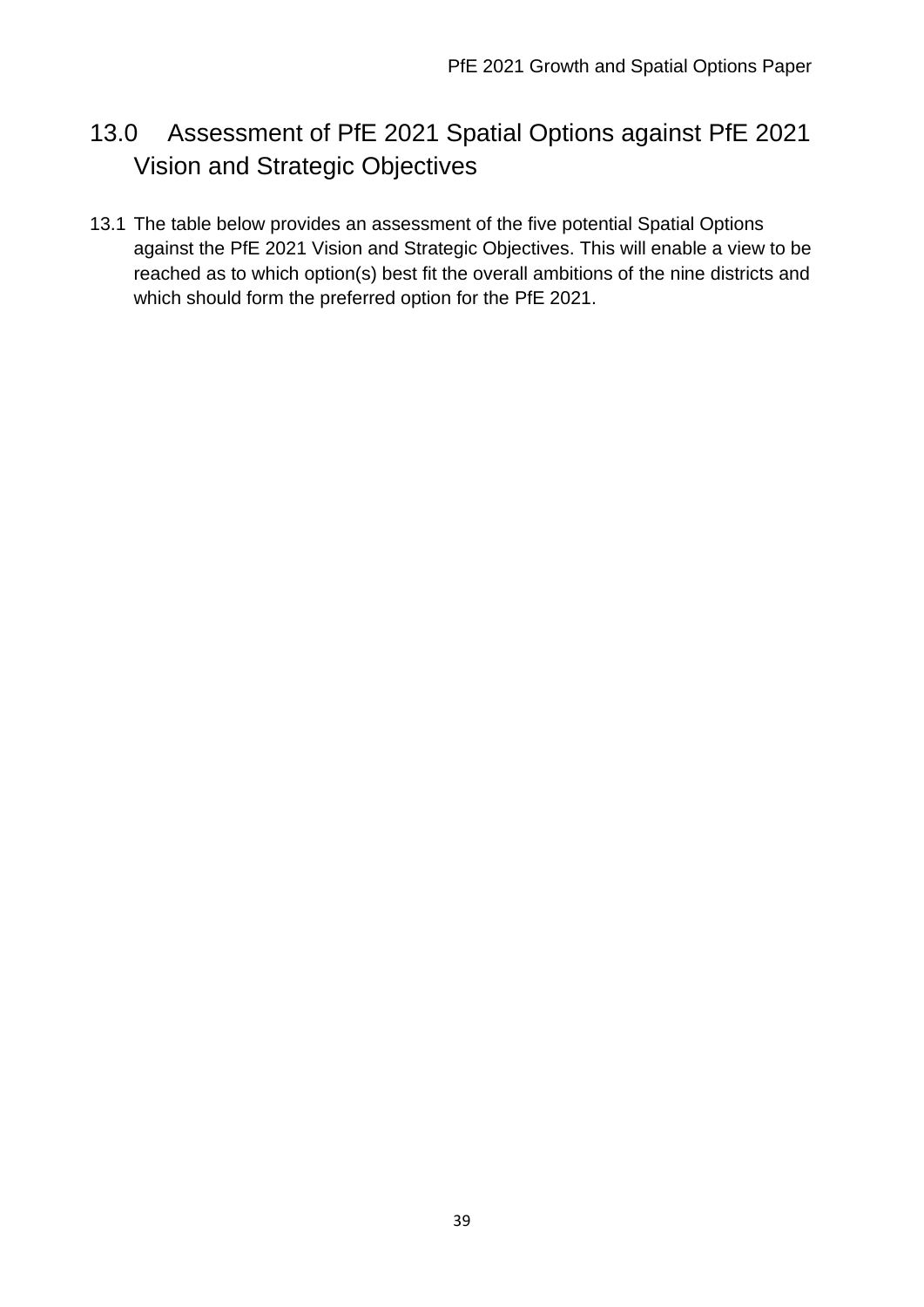| <b>Spatial</b>     | 1. Business as                                                                                                                                                                                                                    | 2. Urban Max                                                                                                                                                                | 3. Public                                                                                                                                                                                                                                               | 4. (a) GMSF 2019                                                                                                                                                                                                | 4. (b) GMSF 2019                                                                                                                                                                                                                                                                          | 5. Decentralisation/                                                                                                                                                                                                               |
|--------------------|-----------------------------------------------------------------------------------------------------------------------------------------------------------------------------------------------------------------------------------|-----------------------------------------------------------------------------------------------------------------------------------------------------------------------------|---------------------------------------------------------------------------------------------------------------------------------------------------------------------------------------------------------------------------------------------------------|-----------------------------------------------------------------------------------------------------------------------------------------------------------------------------------------------------------------|-------------------------------------------------------------------------------------------------------------------------------------------------------------------------------------------------------------------------------------------------------------------------------------------|------------------------------------------------------------------------------------------------------------------------------------------------------------------------------------------------------------------------------------|
| <b>Option</b>      | Usual.                                                                                                                                                                                                                            | Housing $-$                                                                                                                                                                 | <b>Transport Max</b>                                                                                                                                                                                                                                    | <b>Spatial Option</b>                                                                                                                                                                                           | <b>Spatial Option</b>                                                                                                                                                                                                                                                                     | <b>Suburbanisation</b>                                                                                                                                                                                                             |
|                    | Housing - 163,456<br>dwellings<br>Industrial and<br>warehousing $-$<br>1,805,509 sqm<br>Offices $-$<br>3,129,263 sqm                                                                                                              | 167,624<br>dwellings<br>Industrial and<br>warehousing $-$<br>1,623,744 sqm<br>Offices $-$<br>3,024,153 sqm                                                                  | Housing $-214,493$<br>dwellings<br>Industrial and<br>warehousing $-$<br>1,623,744sqm<br>Offices $-$<br>3,024,153sqm                                                                                                                                     | Housing - 183,810<br>dwellings<br>Industrial and<br>warehousing $-$<br>3,965,389<br>sqmOffices-<br>3,150,763 sqm                                                                                                | Housing $-182,819$<br>dwellings<br>Industrial and<br>warehousing $-$<br>3,960,389 sqm<br>Offices $-3,150,763$<br>sqm                                                                                                                                                                      | Housing $-182,819$<br>dwellings<br>Industrial and<br>warehousing $-$<br>3,858,220 sqm<br>Offices - 3,150,763<br>sqm<br>Of which approx.<br>30% would be<br>displaced from the<br>city and town                                     |
|                    |                                                                                                                                                                                                                                   |                                                                                                                                                                             |                                                                                                                                                                                                                                                         |                                                                                                                                                                                                                 |                                                                                                                                                                                                                                                                                           | centres:<br>30,000 dwellings,<br>11,000 sqm<br>Industrial and<br>warehousing,<br>680,000 sqm offices.                                                                                                                              |
| <b>GMSF Vision</b> | This option could<br>only in part meet<br>the Vision. The<br>existing supply of<br>land supply is<br>insufficient to meet<br>the needs of the<br>nine districts and<br>would lead to a<br>distribution that<br>would restrict the | Whilst<br>maintaining<br>growth within<br>the confines of<br>the urban area<br>and meeting<br>the numerical<br>housing needs,<br>this option<br>would see the<br>urban area | This option would<br>maximise growth<br>mainly within the<br>confines of the<br>urban area and<br>close to existing<br>public transport<br>nodes. Whilst it<br>would meet the<br>numerical housing<br>needs, this option<br>would see the<br>urban area | This option would<br>deliver a full range<br>of housing in<br>attractive<br>neighbourhoods<br>close to public<br>transport links.<br>Important urban<br>greenspace would<br>be protected and<br>would be within | This option would<br>deliver a full range of<br>housing in attractive<br>neighbourhoods<br>close to public<br>transport links.<br>Important urban<br>greenspace would<br>be protected and<br>would be within easy<br>reach for the existing<br>and future population<br>helping to create | Increased vacancies<br>in city/main town<br>centres both in terms<br>of previously<br>developed land and<br>buildings.<br>This option would<br>see a significant<br>reduction of housing<br>and employment<br>growth opportunities |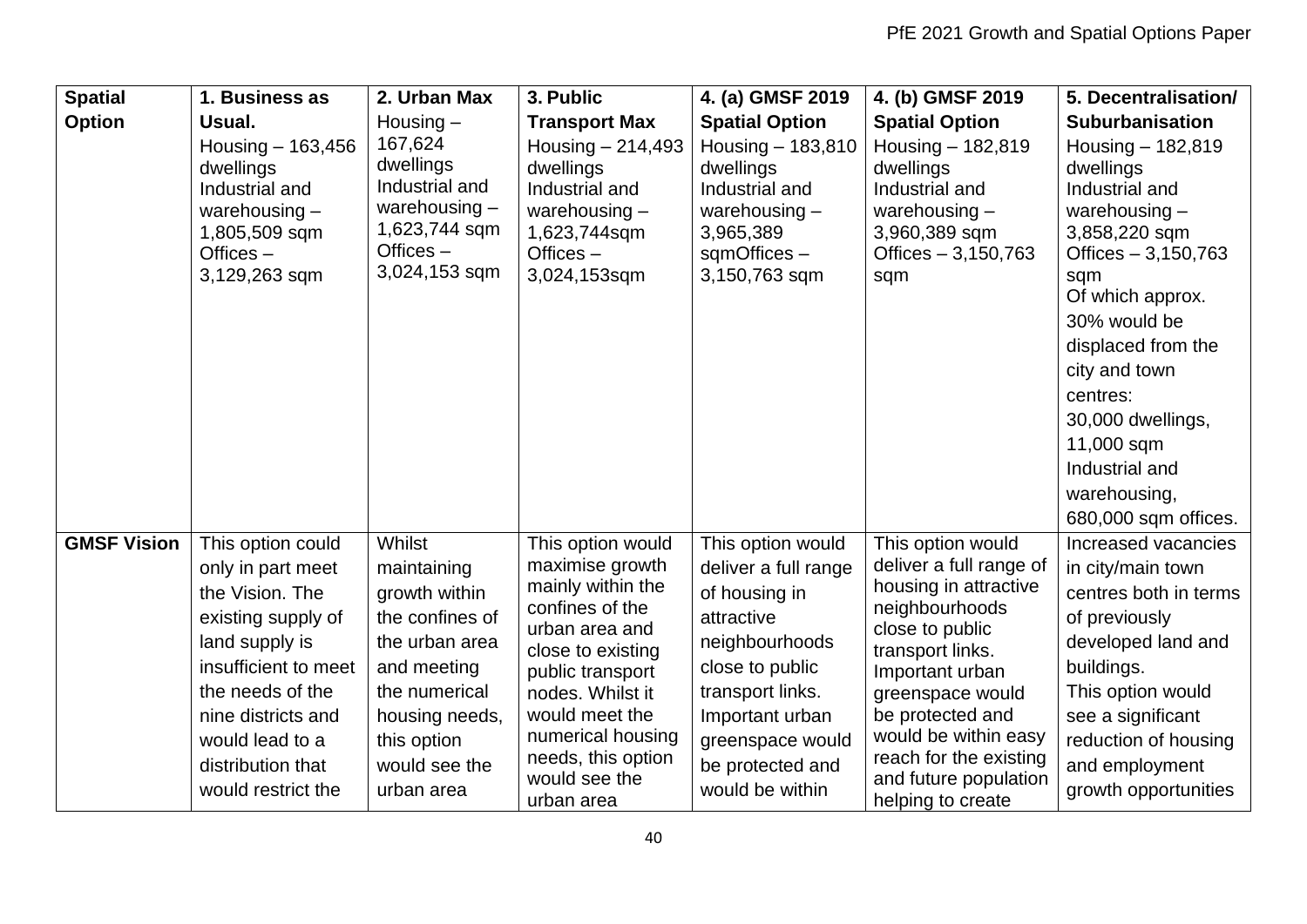| Significant                | ability to contribute<br>towards Greater<br>Manchester's<br>ambitions across<br>the whole<br>conurbation<br>particularly in<br>terms of ensuring<br>that all residents<br>have access to a<br>decent home and a<br>fulfilling job.<br><b>No</b> | become over-<br>developed with<br>high density<br>housing. It<br>would lead to a<br>lack of access<br>to greenspace<br>for our<br>communities<br>which could<br>impact on their<br>ability to lead<br>healthy lives. It<br>would also<br>restrict the<br>opportunities to<br>create a<br>productive<br>economy as it<br>would rely on<br>the existing<br>land supply<br><b>No</b> | become over-<br>developed with<br>high density<br>housing. It would<br>lead to a lack of<br>access to<br>greenspace for our<br>communities<br>which could<br>impact on their<br>ability to lead<br>healthy lives. It<br>would restrict the<br>opportunities to<br>create a<br>productive<br>economy as it<br>would mainly rely<br>on the existing<br>land supply and<br>exceptions to this<br>would be<br>identifying<br>opportunities close<br>to sustainable<br>transport nodes<br>rather than making<br>the most of assets<br>to grow the<br>economy.<br><b>No</b> | easy reach for the<br>existing and future<br>population helping<br>to create healthier<br>lifestyles. It would<br>maximise the<br>opportunities to<br>create a<br>productive<br>economy as it<br>would make the<br>most of assets to<br>grow the economy<br>providing a full<br>range of job<br>opportunities.<br>However, in<br>removing only the<br>Stockport<br>allocations, this<br>option could make<br>no attempt to<br>reduce the Green<br>Belt loss in the<br>remaining nine<br>districts.<br><b>No</b> | healthier lifestyles. It<br>would maximise the<br>opportunities to<br>create a productive<br>economy as it would<br>make the most of<br>assets to grow the<br>economy providing a<br>full range of job<br>opportunities. This<br>option would enable<br>this, whilst at the<br>same time identifying<br>reasonable<br>opportunities in the<br>remaining districts to<br>reduce the Green<br>Belt loss. | in the most<br>accessible locations<br>with a significant<br>amount of growth<br>being located at the<br>edge and beyond the<br>urban area in areas<br>more accessible by<br>private car than<br>public transport. This<br>would result in the<br>economic growth<br>being less inclusive<br>and less focused on<br>assets.<br><b>No</b> |
|----------------------------|-------------------------------------------------------------------------------------------------------------------------------------------------------------------------------------------------------------------------------------------------|-----------------------------------------------------------------------------------------------------------------------------------------------------------------------------------------------------------------------------------------------------------------------------------------------------------------------------------------------------------------------------------|-----------------------------------------------------------------------------------------------------------------------------------------------------------------------------------------------------------------------------------------------------------------------------------------------------------------------------------------------------------------------------------------------------------------------------------------------------------------------------------------------------------------------------------------------------------------------|-----------------------------------------------------------------------------------------------------------------------------------------------------------------------------------------------------------------------------------------------------------------------------------------------------------------------------------------------------------------------------------------------------------------------------------------------------------------------------------------------------------------|--------------------------------------------------------------------------------------------------------------------------------------------------------------------------------------------------------------------------------------------------------------------------------------------------------------------------------------------------------------------------------------------------------|------------------------------------------------------------------------------------------------------------------------------------------------------------------------------------------------------------------------------------------------------------------------------------------------------------------------------------------|
| change since<br>GMSF 2020? |                                                                                                                                                                                                                                                 |                                                                                                                                                                                                                                                                                                                                                                                   |                                                                                                                                                                                                                                                                                                                                                                                                                                                                                                                                                                       |                                                                                                                                                                                                                                                                                                                                                                                                                                                                                                                 |                                                                                                                                                                                                                                                                                                                                                                                                        |                                                                                                                                                                                                                                                                                                                                          |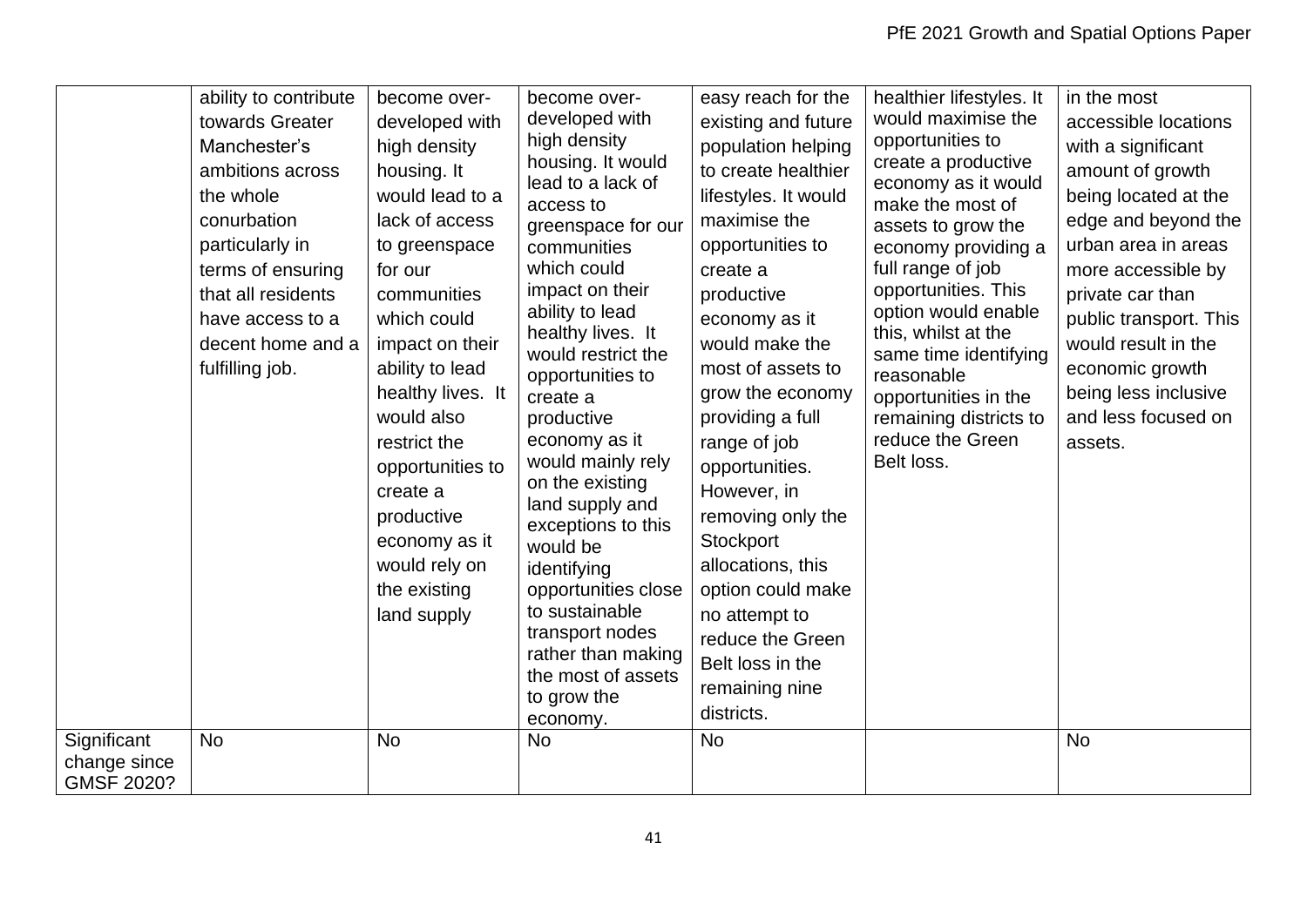| <b>Meet our</b> | Not capable of       | This option     | This option would                     | This option would  | This option would                       | This option would      |
|-----------------|----------------------|-----------------|---------------------------------------|--------------------|-----------------------------------------|------------------------|
| housing         | achieving this and   | would maximise  | deliver high                          | meet GM's          | meet GM's housing                       | not meet GM's          |
| need            | would therefore be   | the use of the  | density housing                       | housing need,      | need, provide                           | housing need in        |
|                 | contrary to NPPF     | existing urban  | development close<br>to town centres  | provide affordable | affordable homes,<br>and provide a      | numbers and would      |
|                 | and plan objectives  | area,           | and public                            | homes, and         | diverse mix of                          | not provide the mix    |
|                 | particularly those   | significantly   | transport hubs,                       | provide a diverse  | housing from the                        | of housing required.   |
|                 | relating to          | increasing      | development is                        | mix of housing     | range of sustainable                    | Therefore it would be  |
|                 | delivering inclusive | densities to    | likely to be high                     | from the range of  | locations for new                       | contrary to NPPF       |
|                 | growth across the    | maximise        | density                               | sustainable        | housing. This option                    | and plan objectives    |
|                 | conurbation.         | housing         | apartments in                         | locations for new  | would enable this,                      | particularly those     |
|                 |                      | delivery.       | these locations.<br>However, unlike   | housing. However,  | whilst at the same<br>time identifying  | relating to delivering |
|                 |                      | However, the    | Option 2 there is                     | in removing only   | reasonable                              | inclusive growth       |
|                 |                      | option would    | the potential to                      | the Stockport      | opportunities in the                    | across the             |
|                 |                      | not deliver the | deliver a wider                       | allocations, this  | nine PfE districts to                   | conurbation.           |
|                 |                      | range of        | range of house                        | option could make  | reduce the Green                        |                        |
|                 |                      | houses to meet  | types, considering                    | no attempt to      | Belt loss and                           |                        |
|                 |                      | needs.          | the greater                           | reduce the Green   | maintain a housing                      |                        |
|                 |                      |                 | amount of land                        | Belt loss in the   | flexibility buffer                      |                        |
|                 |                      |                 | which would be                        |                    | closer to that in the                   |                        |
|                 |                      |                 | available with this                   | remaining nine     | GMSF 2020. Due to                       |                        |
|                 |                      |                 | option as well as                     | districts.         | a number of factors,                    |                        |
|                 |                      |                 | the urban/rural                       |                    | including the need to                   |                        |
|                 |                      |                 | character of                          |                    | retain enduring                         |                        |
|                 |                      |                 | existing transport<br>hubs across the |                    | <b>Green Belt</b><br>boundaries and the |                        |
|                 |                      |                 | Plan area.                            |                    | wider evidence base,                    |                        |
|                 |                      |                 |                                       |                    | this option would                       |                        |
|                 |                      |                 |                                       |                    | result in in slight                     |                        |
|                 |                      |                 |                                       |                    | reduction in Green                      |                        |
|                 |                      |                 |                                       |                    | Belt loss compared                      |                        |
|                 |                      |                 |                                       |                    | to Option $4(a)$ .                      |                        |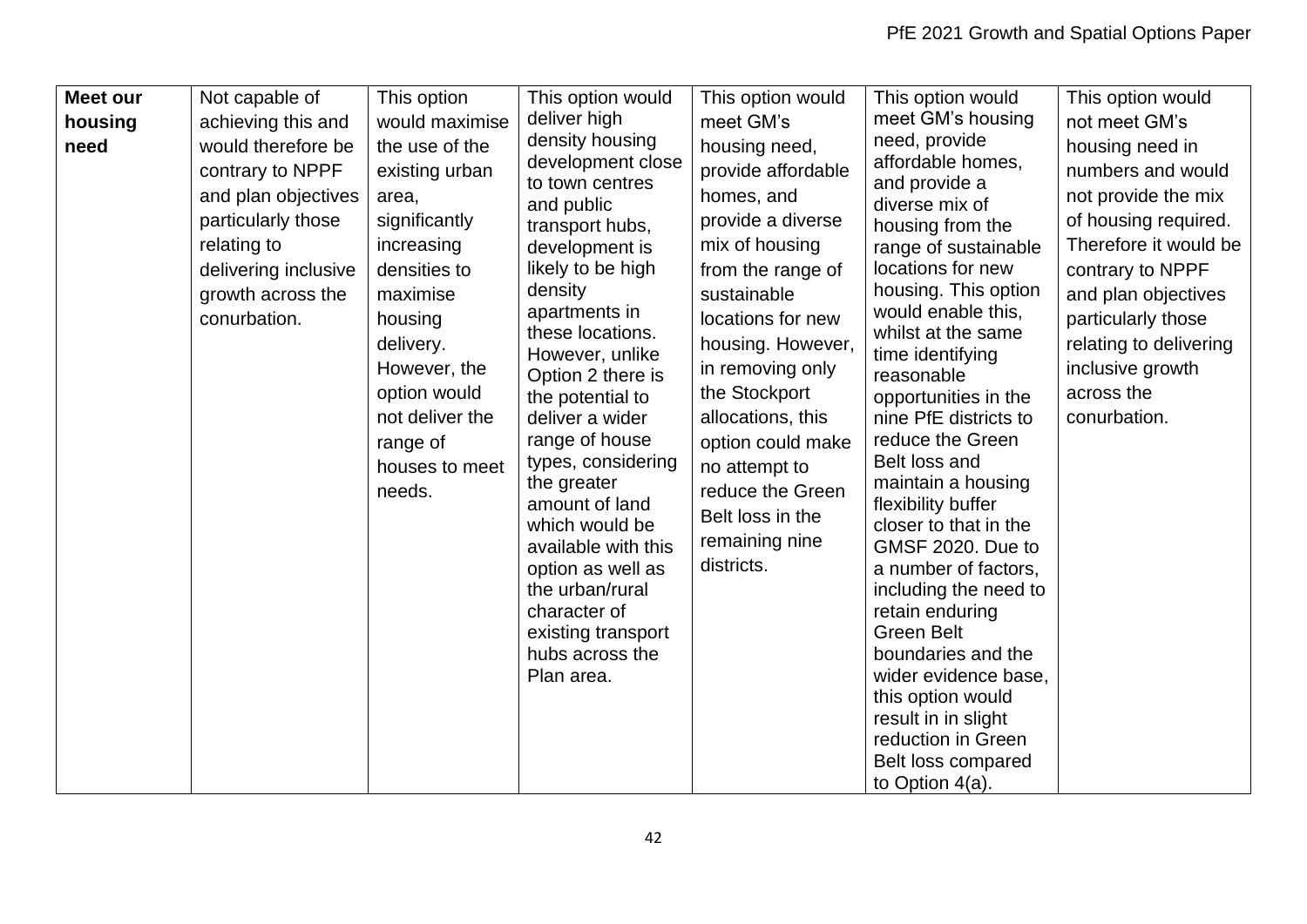| Significant<br>change since<br>GMSF 2020?                                                               | <b>No</b>                                                                                                                                                                                                   | <b>No</b>                                                                                                                                                                                                                                                                  | <b>No</b>                                                                                                                                                                                                                                                         | <b>No</b>                                                                                                                                                                                                                                                                                  | <b>No</b>                                                                                                                                                                                                                                                                               | <b>No</b>                                                                                                                                                                                                                                                                                                            |
|---------------------------------------------------------------------------------------------------------|-------------------------------------------------------------------------------------------------------------------------------------------------------------------------------------------------------------|----------------------------------------------------------------------------------------------------------------------------------------------------------------------------------------------------------------------------------------------------------------------------|-------------------------------------------------------------------------------------------------------------------------------------------------------------------------------------------------------------------------------------------------------------------|--------------------------------------------------------------------------------------------------------------------------------------------------------------------------------------------------------------------------------------------------------------------------------------------|-----------------------------------------------------------------------------------------------------------------------------------------------------------------------------------------------------------------------------------------------------------------------------------------|----------------------------------------------------------------------------------------------------------------------------------------------------------------------------------------------------------------------------------------------------------------------------------------------------------------------|
| <b>Create</b><br>neighbourho<br>ods of<br>choice                                                        | A larger proportion<br>of the existing land<br>supply is<br>brownfield land<br>and/or within the<br>urban area,<br>however town<br>centre locations<br>would not be<br>capitalised on as<br>places to live. | In many places<br>development<br>will be in the<br>form of high<br>density<br>apartments.<br>The option is<br>likely to result in<br>over<br>development of<br>sites and<br>development<br>which is not of<br>a scale which is<br>in keeping with<br>the existing<br>area. | In many places<br>development will<br>be in the form of<br>high density<br>apartments. The<br>option is likely to<br>result in over<br>development of<br>sites and<br>development<br>which is not of a<br>scale which is in<br>keeping with the<br>existing area. | This option would<br>create<br>neighbourhoods of<br>choice as it would<br>deliver housing in<br>and around the<br>urban area across<br>the Plan area. It<br>would also deliver<br>housing close to<br>town centres and<br>public transport<br>hubs and on<br>previously<br>developed land. | This option would<br>create<br>neighbourhoods of<br>choice as it would<br>deliver housing in<br>and around the<br>urban area across<br>the Plan area. It<br>would also deliver<br>housing close to<br>town centres and<br>public transport hubs<br>and on previously<br>developed land. | Neighbourhoods of<br>choice would not be<br>created because<br>development would<br>be located away<br>from the Core<br>Growth Area, some<br>larger town centres<br>and accessible<br>public transport hubs<br>to smaller town<br>centres and local<br>centres with limited<br>capacity to<br>accommodate<br>growth. |
| Significant<br>change since<br><b>GMSF 2020?</b>                                                        | <b>No</b>                                                                                                                                                                                                   | <b>No</b>                                                                                                                                                                                                                                                                  | <b>No</b>                                                                                                                                                                                                                                                         | <b>No</b>                                                                                                                                                                                                                                                                                  | <b>No</b>                                                                                                                                                                                                                                                                               | <b>No</b>                                                                                                                                                                                                                                                                                                            |
| <b>Playing our</b><br>part in<br>ensuring a<br>thriving and<br>productive<br>economy in<br>all parts of | Although this<br>option would<br>prioritise<br>brownfield land, it<br>would not be<br>capable of<br>delivering an                                                                                           | The urban area<br>would not<br>provide the full<br>range of<br>employment<br>sites needed in<br>the nine                                                                                                                                                                   | This option<br>focuses on the<br>existing land<br>supply within the<br>urban area being<br>supplemented by<br>locations close to<br>existing transport                                                                                                            | This option would<br>meet the nine<br>districts'<br>employment land<br>needs as it would<br>provide a broad<br>range of sites for                                                                                                                                                          | This option would<br>meet the nine<br>districts' employment<br>land needs as it<br>would provide a<br>broad range of sites<br>for different business<br>needs across the                                                                                                                | This option would<br>not ensure a thriving<br>and productive<br>economy in all parts<br>of the Plan area as<br>previously developed<br>land would be under                                                                                                                                                           |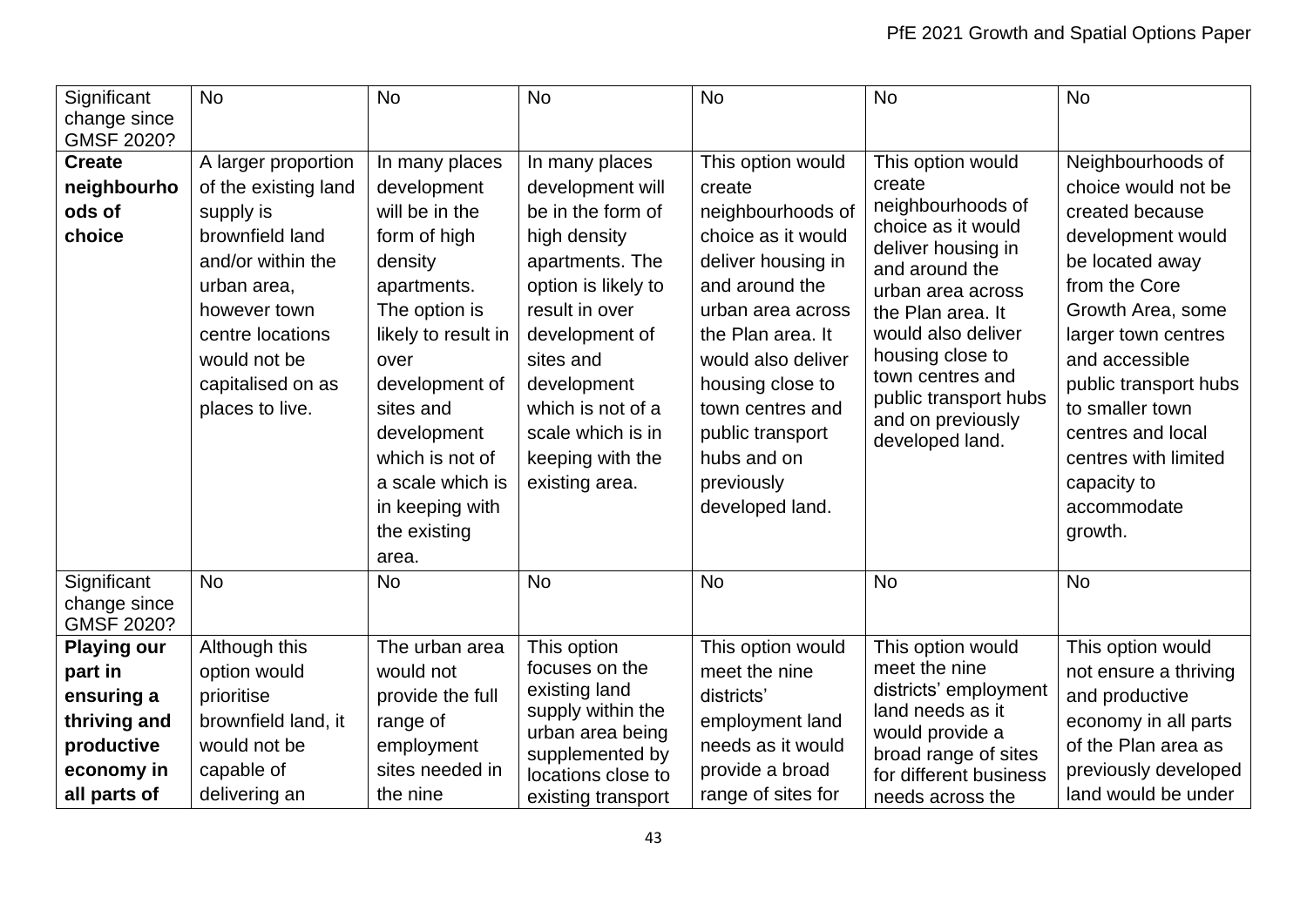| <b>Greater</b>    | adequate             | districts. There | nodes outside the                | different business   | conurbation. It will                            | -utilised and          |
|-------------------|----------------------|------------------|----------------------------------|----------------------|-------------------------------------------------|------------------------|
| <b>Manchester</b> | distribution of      | would be         | urban area. This                 | needs across the     | also provide                                    | businesses would       |
|                   | employment land,     | limited          | would hinder the                 | conurbation. It will | locations that will be                          | locate away from the   |
|                   | limiting the ability | opportunities    | development high                 | also provide         | attractive to high                              | Core Growth Area,      |
|                   | of GM to benefit     | for logistics    | value clusters of                | locations that will  | value prime                                     | <b>City Centre and</b> |
|                   | from a thriving and  | development      | employment<br>activity in prime  | be attractive to     | employment sectors,<br>particularly in the city | larger town centres.   |
|                   | productive           | which prefer to  | sectors. Therefore               | high value prime     | centre and along the                            | Consequently, a        |
|                   | economy.             | locate outside   | it would not                     | employment           | M62, M61 and M6                                 | diverse range of       |
|                   |                      | of the urban     | provide the full                 | sectors,             | Motorways. This                                 | employment sites       |
|                   |                      | area, close to   | range of                         | particularly in the  | option would enable                             | and premises would     |
|                   |                      | the strategic    | employment sites                 | city centre and      | this, whilst at the                             | not be provided        |
|                   |                      | road network.    | needed in the nine<br>districts. | along the M62,       | same time identifying<br>reasonable             | which would deter      |
|                   |                      |                  |                                  | M61 and M6           | opportunities in the                            | some high value        |
|                   |                      |                  |                                  | Motorways.           | nine PfE districts to                           | businesses clusters    |
|                   |                      |                  |                                  | However, in          | reduce the Green                                | from the nine          |
|                   |                      |                  |                                  | removing only the    | Belt loss and                                   | districts and GM       |
|                   |                      |                  |                                  | Stockport            | maintain the                                    | more widely.           |
|                   |                      |                  |                                  | allocations, this    | inclusive growth                                |                        |
|                   |                      |                  |                                  | option could make    | ambitions. Despite<br>this, due to a number     |                        |
|                   |                      |                  |                                  | no attempt to        | of factors, including                           |                        |
|                   |                      |                  |                                  | reduce the Green     | the need to retain                              |                        |
|                   |                      |                  |                                  | Belt loss in the     | enduring Green Belt                             |                        |
|                   |                      |                  |                                  | remaining nine       | boundaries and the                              |                        |
|                   |                      |                  |                                  | districts.           | wider evidence base,                            |                        |
|                   |                      |                  |                                  |                      | this option would                               |                        |
|                   |                      |                  |                                  |                      | result in only a very                           |                        |
|                   |                      |                  |                                  |                      | slight reduction in<br><b>Green Belt loss</b>   |                        |
|                   |                      |                  |                                  |                      | compared to Option                              |                        |
|                   |                      |                  |                                  |                      | $4(a)$ .                                        |                        |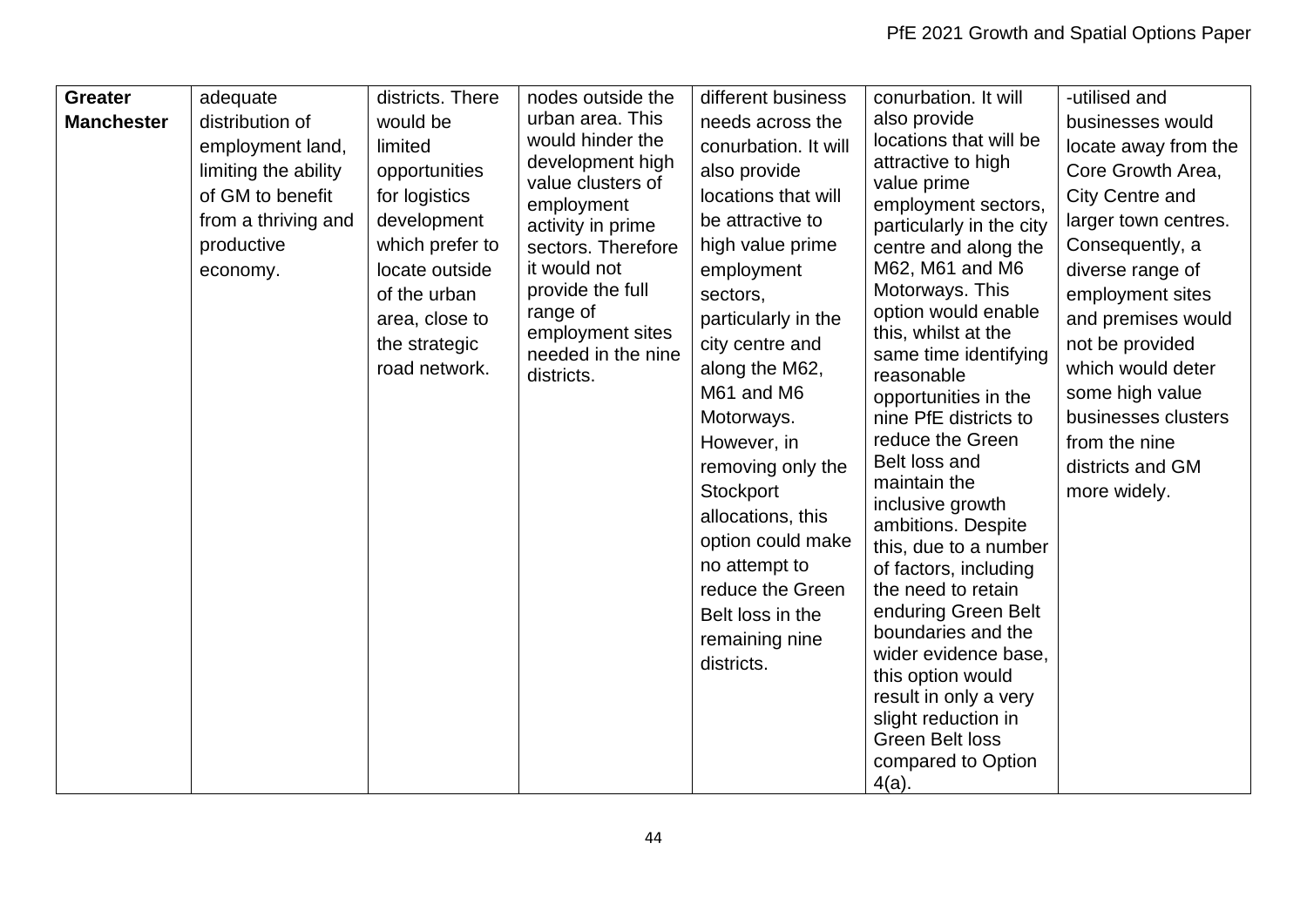| Significant         | <b>No</b>          | <b>No</b>        | <b>No</b>                               | <b>No</b>           | <b>No</b>                                        | <b>No</b>            |
|---------------------|--------------------|------------------|-----------------------------------------|---------------------|--------------------------------------------------|----------------------|
| change since        |                    |                  |                                         |                     |                                                  |                      |
| GMSF 2020?          |                    |                  |                                         |                     |                                                  |                      |
| <b>Maximise the</b> | Relying as it does | As with the      | This option                             | This option takes   | This option takes                                | The national and     |
| potential           | solely on the      | 'Business as     | focuses on the                          | advantage of the    | advantage of the                                 | international assets |
| arising from        | existing land      | Usual' option,   | existing land                           | locations around    | locations around                                 | in the Core Growth   |
| our national        | supply this option | the land supply  | supply within the<br>urban area being   | districts' national | districts' national and<br>international assets, | Area would be        |
| and                 | would not          | in the urban     | supplemented by                         | and international   | in the urban area,                               | under- utilised and  |
| international       | maximise the       | area would not   | locations close to                      | assets, in the      | the City Centre, town                            | the wealth and       |
| assets              | potential arising  | maximise the     | existing transport                      | urban area, the     | centres and in Green                             | global attraction of |
|                     | from all the       | potential from   | nodes outside the                       | City Centre, town   | Belt. This option                                | GM as a whole        |
|                     | national and       | all the national | urban area. As                          | centres and in      | would also improve                               | would suffer as a    |
|                     | international      | and              | such it would not                       | Green Belt. This    | sustainable transport                            | result.              |
|                     | assets in the Plan | international    | enable maximum                          | option would also   | to these locations                               |                      |
|                     | area. In turn it   | assets in the    | potential to be                         | improve             | enabling local people                            |                      |
|                     | would limit the    | Plan area.       | made from all the<br>assets in the Plan | sustainable         | to access jobs in<br>these locations. This       |                      |
|                     | access for local   |                  | area.                                   | transport to these  | option would enable                              |                      |
|                     | people to          |                  |                                         | locations enabling  | this, whilst at the                              |                      |
|                     | employment in      |                  |                                         | local people to     | same time enabling                               |                      |
|                     | these locations.   |                  |                                         | access jobs in      | reasonable                                       |                      |
|                     |                    |                  |                                         | these locations.    | opportunities in the                             |                      |
|                     |                    |                  |                                         |                     | nine PfE districts to                            |                      |
|                     |                    |                  |                                         | However, in         | reduce the Green                                 |                      |
|                     |                    |                  |                                         | removing only the   | Belt loss and                                    |                      |
|                     |                    |                  |                                         | Stockport           | maintain the                                     |                      |
|                     |                    |                  |                                         | allocations, this   | inclusive growth<br>ambitions. Despite           |                      |
|                     |                    |                  |                                         | option could make   | this, due to a number                            |                      |
|                     |                    |                  |                                         | no attempt to       | of factors, including                            |                      |
|                     |                    |                  |                                         | reduce the Green    | the need to retain                               |                      |
|                     |                    |                  |                                         | Belt loss in the    | enduring Green Belt                              |                      |
|                     |                    |                  |                                         |                     | boundaries and the                               |                      |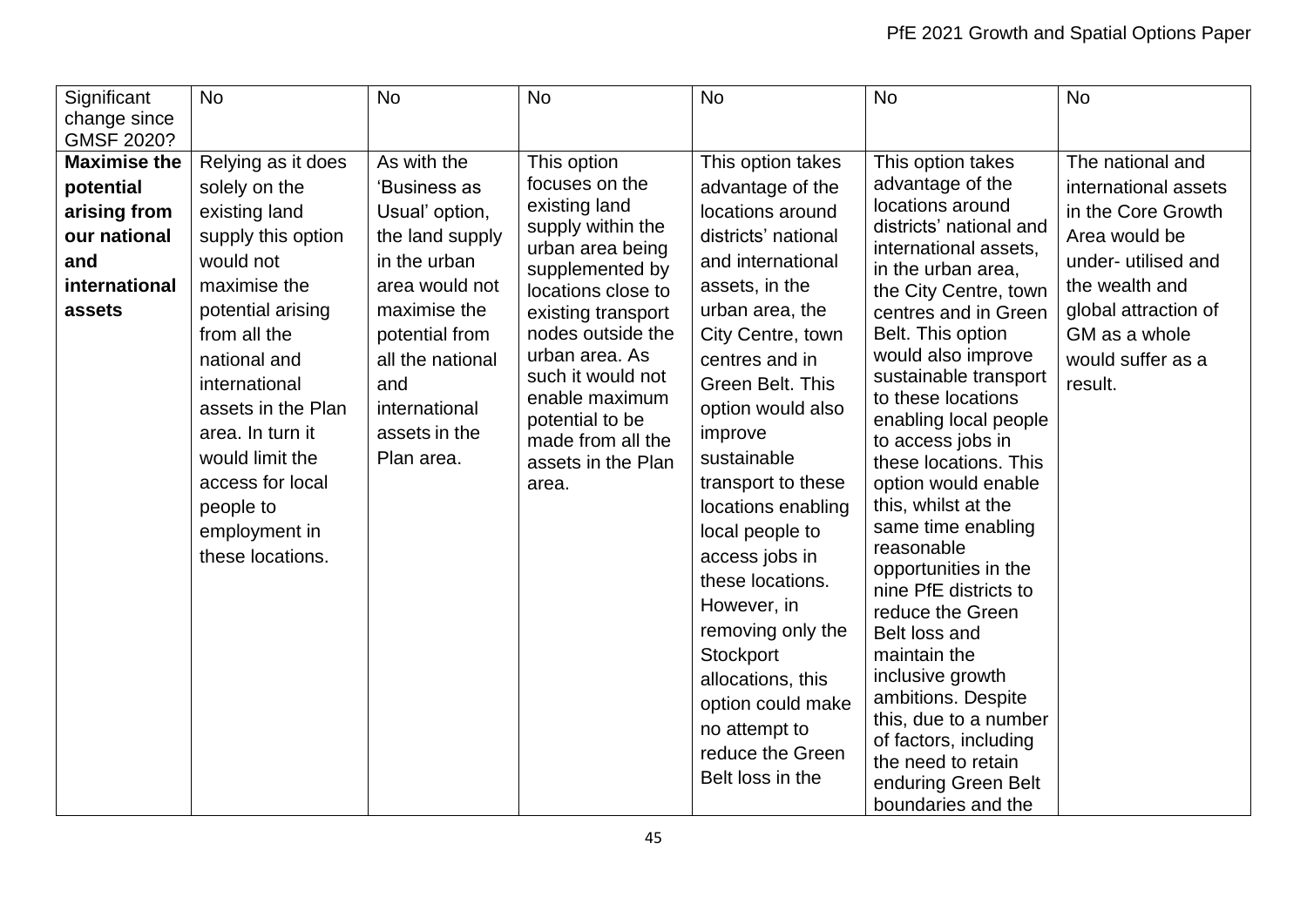| Significant                                                | <b>No</b>                                                                                                                                                                                                                                                                                                                                                                                                                  | <b>No</b>                                                                                                                                                                                                                                                                                                          | <b>No</b>                                                                                                                                                                                                                                                                                                   | remaining nine<br>districts.<br><b>No</b>                                                                                                                                                                                                                                                                                                                                                               | wider evidence base.<br>this option would<br>result in only a very<br>slight reduction in<br><b>Green Belt loss</b><br>compared to Option<br>$4(a)$ .<br><b>No</b>                                                                                                                                                                                                                                                                                                                                                            | <b>No</b>                                                                                                                                                                                                                                                                                                                                                                                                                                            |
|------------------------------------------------------------|----------------------------------------------------------------------------------------------------------------------------------------------------------------------------------------------------------------------------------------------------------------------------------------------------------------------------------------------------------------------------------------------------------------------------|--------------------------------------------------------------------------------------------------------------------------------------------------------------------------------------------------------------------------------------------------------------------------------------------------------------------|-------------------------------------------------------------------------------------------------------------------------------------------------------------------------------------------------------------------------------------------------------------------------------------------------------------|---------------------------------------------------------------------------------------------------------------------------------------------------------------------------------------------------------------------------------------------------------------------------------------------------------------------------------------------------------------------------------------------------------|-------------------------------------------------------------------------------------------------------------------------------------------------------------------------------------------------------------------------------------------------------------------------------------------------------------------------------------------------------------------------------------------------------------------------------------------------------------------------------------------------------------------------------|------------------------------------------------------------------------------------------------------------------------------------------------------------------------------------------------------------------------------------------------------------------------------------------------------------------------------------------------------------------------------------------------------------------------------------------------------|
| change since<br>GMSF 2020?                                 |                                                                                                                                                                                                                                                                                                                                                                                                                            |                                                                                                                                                                                                                                                                                                                    |                                                                                                                                                                                                                                                                                                             |                                                                                                                                                                                                                                                                                                                                                                                                         |                                                                                                                                                                                                                                                                                                                                                                                                                                                                                                                               |                                                                                                                                                                                                                                                                                                                                                                                                                                                      |
| <b>Reduce</b><br>inequalities<br>and improve<br>prosperity | Relying as it does<br>solely on the<br>distribution of the<br>existing land<br>supply this option<br>would not meet the<br>objectively<br>assessed needs<br>for employment<br>therefore it could<br>not guarantee that<br>all communities<br>would have access<br>to employment<br>opportunities.<br>Similarly, relying<br>on existing<br>distribution of land<br>supply would limit<br>the ability of the<br>districts to | Similar to the<br>'Business as<br>Usual' option,<br>the distribution<br>of the existing<br>land supply<br>would not meet<br>the objectively<br>assessed<br>needs for<br>employment<br>therefore it<br>could not<br>guarantee that<br>all<br>communities<br>would have<br>access to<br>employment<br>opportunities. | As this option<br>focuses on<br>existing land<br>supply and<br>existing transport<br>nodes, its<br>contribution to<br>redistributing<br>growth to the north<br>would be limited.<br><b>Therefore</b><br>reducing the ability<br>to reduce<br>inequalities and<br>improve the<br>prosperity of<br>residents. | This option would<br>strengthen the<br>competitiveness of<br>the north whilst<br>balancing this with<br>continued growth<br>in the south of<br>Greater<br>Manchester. This<br>approach will help<br>to reduce<br>inequalities and<br>provide a wide<br>range of housing<br>and employment<br>sites to meet the<br>needs and<br>aspirations for<br>growth. However,<br>in removing only<br>the Stockport | This option would<br>strengthen the<br>competitiveness of<br>the north whilst<br>balancing this with<br>continued growth in<br>the south of Greater<br>Manchester. This<br>approach will help to<br>reduce inequalities<br>and provide a wide<br>range of housing and<br>employment sites to<br>meet the needs and<br>aspirations for<br>growth. This option<br>would enable this,<br>whilst at the same<br>time enabling<br>reasonable<br>opportunities in the<br>nine PfE districts to<br>reduce the Green<br>Belt loss and | This option would<br>not reduce<br>inequalities and<br>improve prosperity<br>as neighbourhoods<br>would have limited<br>access to job<br>opportunities due to<br>poor public transport<br>connections to<br>businesses on the<br>outskirts of the Plan<br>area. As a result, the<br>competitiveness of<br>northern GM could<br>suffer and could<br>increase, or at least<br>maintain, the number<br>wards in the 10%<br>most deprived<br>nationally. |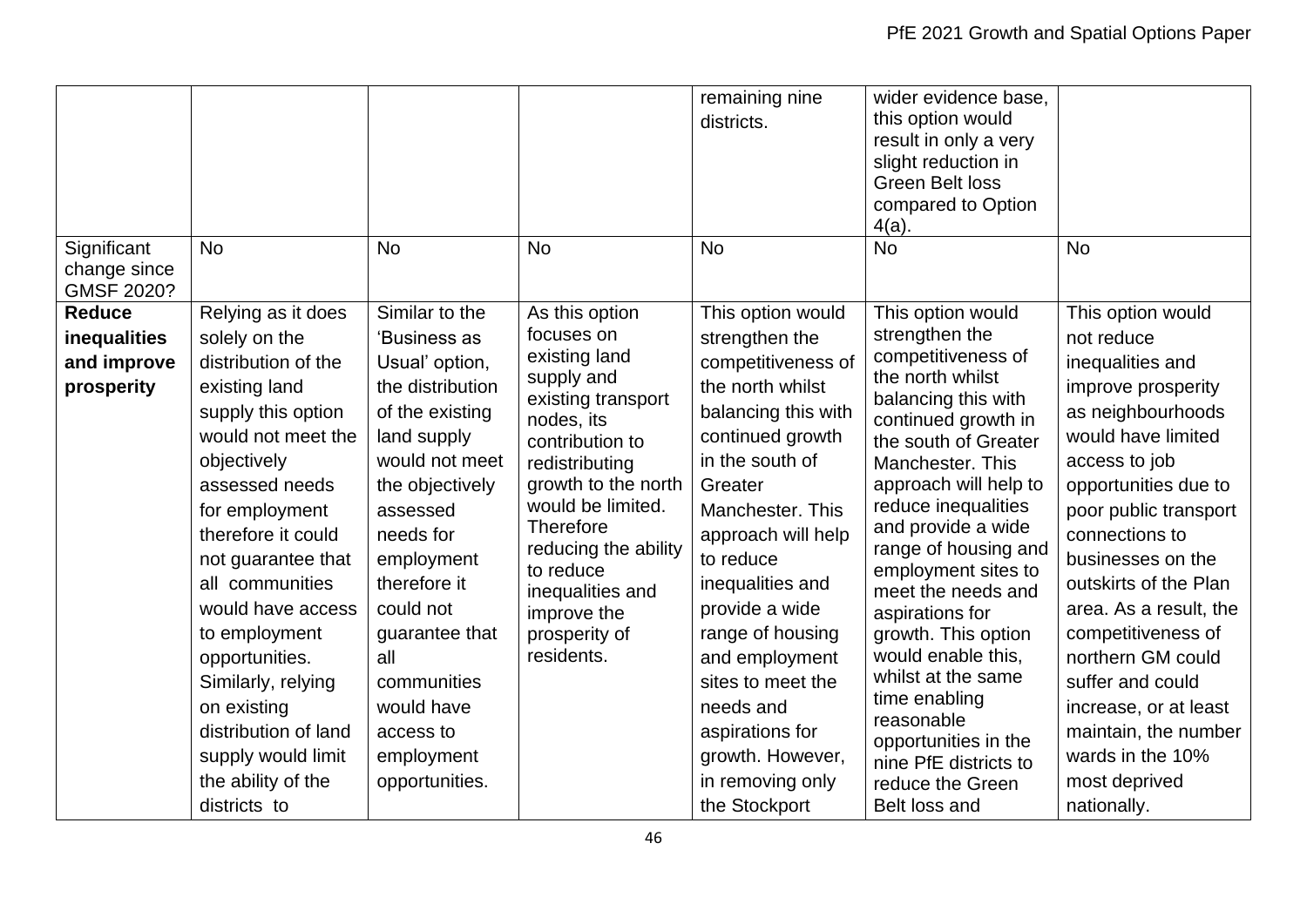|                                                                                         | strengthen the<br>competitiveness of<br>north GM.                                                                                                                                                                                                                          |                                                                                                                                                                                                                           |                                                                                                                                                                                                                                    | allocations, this<br>option could make<br>no attempt to<br>reduce the Green<br>Belt loss in the<br>remaining nine<br>districts.                                                                                                                                          | maintain the<br>inclusive growth<br>ambitions. Despite<br>this, due to a number<br>of factors, including<br>the need to retain<br>enduring Green Belt<br>boundaries and the<br>wider evidence base,<br>this option would<br>result in only a very<br>slight reduction in<br><b>Green Belt loss</b><br>compared to Option<br>4(a)             |                                                                                                                                                                                                                                                                                        |
|-----------------------------------------------------------------------------------------|----------------------------------------------------------------------------------------------------------------------------------------------------------------------------------------------------------------------------------------------------------------------------|---------------------------------------------------------------------------------------------------------------------------------------------------------------------------------------------------------------------------|------------------------------------------------------------------------------------------------------------------------------------------------------------------------------------------------------------------------------------|--------------------------------------------------------------------------------------------------------------------------------------------------------------------------------------------------------------------------------------------------------------------------|----------------------------------------------------------------------------------------------------------------------------------------------------------------------------------------------------------------------------------------------------------------------------------------------------------------------------------------------|----------------------------------------------------------------------------------------------------------------------------------------------------------------------------------------------------------------------------------------------------------------------------------------|
| Significant<br>change since<br>GMSF 2020?                                               | <b>No</b>                                                                                                                                                                                                                                                                  | <b>No</b>                                                                                                                                                                                                                 | <b>No</b>                                                                                                                                                                                                                          | <b>No</b>                                                                                                                                                                                                                                                                | <b>No</b>                                                                                                                                                                                                                                                                                                                                    | <b>No</b>                                                                                                                                                                                                                                                                              |
| <b>Promote the</b><br>sustainable<br>movement of<br>people,<br>goods and<br>information | Given that this<br>option focuses on<br>the existing, urban<br>land supply, much<br>of it will be close to<br>sustainable<br>transport hubs.<br>However, where<br>new potential<br>opportunities for<br>sustainable growth<br>have been<br>identified, these<br>may not be | As much of the<br>urban land<br>supply will be<br>close to<br>sustainable<br>transport hubs,<br>more people<br>could<br>potentially use<br>public transport.<br>However, hubs<br>could become<br>overwhelmed<br>from high | This option<br>prioritises<br>development sites<br>within the urban<br>area and close to<br>public transport<br>nodes. Therefore it<br>would minimise<br>the need to travel,<br>thus meeting the<br>objectives that<br>promote the | This option would<br>create investment<br>in the public<br>transport network<br>benefiting new and<br>existing<br>communities.<br>Accessibility would<br>be improved<br>across the Plan<br>area, including in<br>deprived locations,<br>which would<br>improve access to | This option would<br>create investment in<br>the public transport<br>network benefiting<br>new and existing<br>communities.<br>Accessibility would<br>be improved across<br>the Plan area,<br>including in deprived<br>locations, which<br>would improve<br>access to jobs.<br>Sustainable freight<br>movements along<br>the Manchester Ship | Under this option<br>opportunities to<br>enhance sustainable<br>transport<br>connections and to<br>focus people's<br>homes, work and<br>leisure activities<br>around them would<br>be lost in the Core<br>Growth Area and<br>larger town centres.<br>Private vehicles<br>would be more |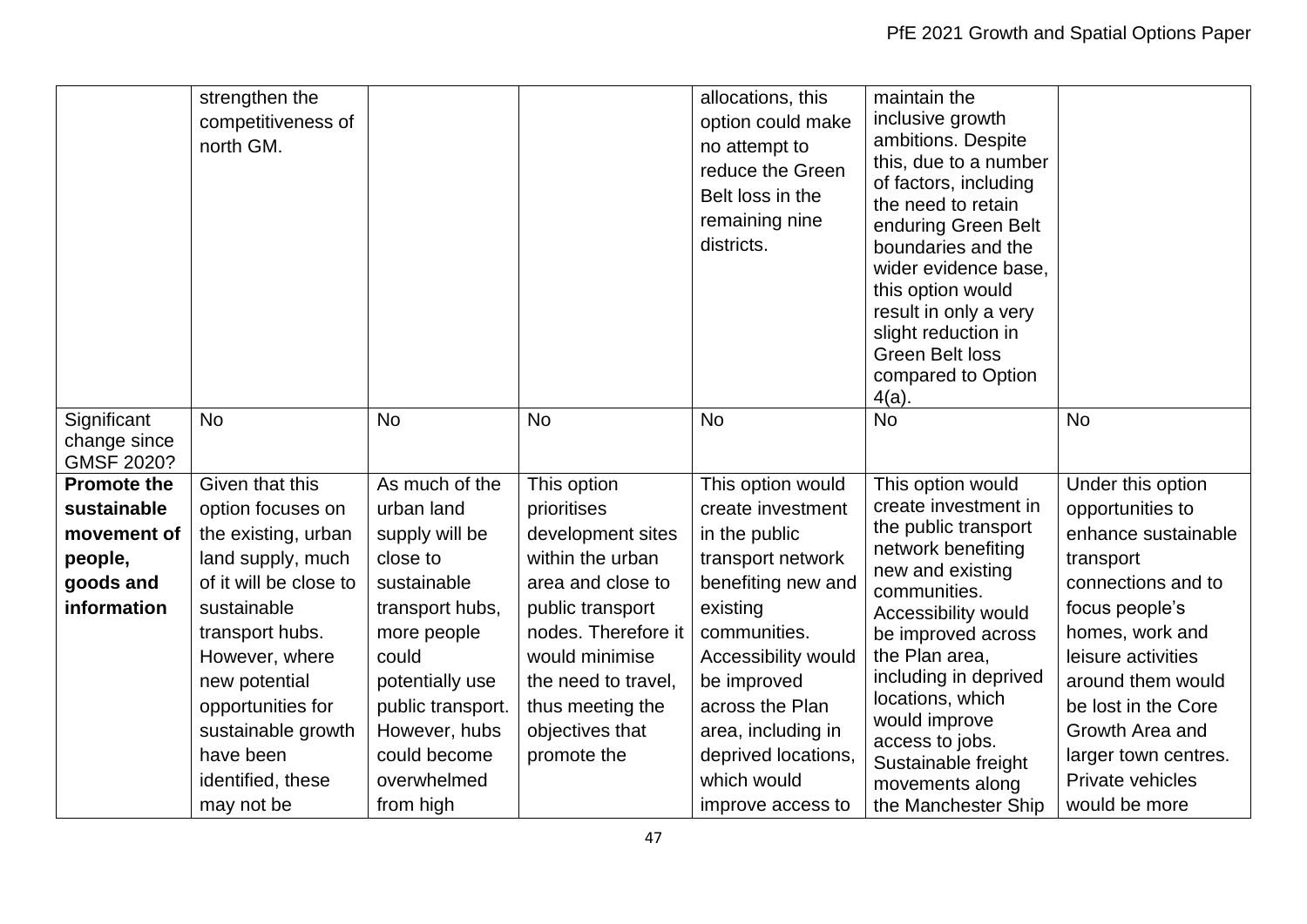| implementable      | density          | efficient movement | jobs. Sustainable    | Canal would be                                | popular due to health |
|--------------------|------------------|--------------------|----------------------|-----------------------------------------------|-----------------------|
| from the existing  | development,     | of people.         | freight movements    | created and                                   | fears over use of     |
| land supply        | putting the      |                    | along the            | opportunities for                             | public transport and  |
| distribution, with | network under    |                    | Manchester Ship      | affordable and high                           | because work and      |
| associated impacts | pressures with   |                    | Canal would be       | quality digital<br>infrastructure would       | leisure destinations, |
| upon local         | few              |                    | created and          | be provided. This                             | dispersed through     |
| economic           | opportunities to |                    | opportunities for    | approach will help to                         | and on the edge of    |
| productivity.      | invest in public |                    | affordable and       | reduce inequalities                           | the urban area,       |
|                    | transport        |                    | high quality digital | and provide a wide                            | would be less         |
|                    | outside the      |                    | infrastructure       | range of housing and                          | connected by          |
|                    | urban area.      |                    | would be provided.   | employment sites to<br>meet the needs and     | sustainable           |
|                    |                  |                    | However, in          | aspirations for                               | transport. A more     |
|                    |                  |                    | removing only the    | growth. This option                           | dispersed settlement  |
|                    |                  |                    | Stockport            | would enable this,                            | pattern would not     |
|                    |                  |                    | allocations, this    | whilst at the same                            | create the            |
|                    |                  |                    | option could make    | time enabling                                 | development focus     |
|                    |                  |                    | no attempt to        | reasonable                                    | that would be         |
|                    |                  |                    | reduce the Green     | opportunities in the<br>nine PfE districts to | needed to gain        |
|                    |                  |                    | Belt loss in the     | reduce the Green                              | national and regional |
|                    |                  |                    | remaining nine       | Belt loss and                                 | transport investment. |
|                    |                  |                    | districts.           | maintain the                                  | New digital           |
|                    |                  |                    |                      | inclusive growth                              | infrastructure on the |
|                    |                  |                    |                      | ambitions. Despite                            | outskirts of the Plan |
|                    |                  |                    |                      | this, due to a number                         | area could be more    |
|                    |                  |                    |                      | of factors, including<br>the need to retain   | expensive to provide  |
|                    |                  |                    |                      | enduring Green Belt                           | than upgrading to     |
|                    |                  |                    |                      | boundaries and the                            | existing              |
|                    |                  |                    |                      | wider evidence base,                          | infrastructure in the |
|                    |                  |                    |                      | this option would                             | urban area and Core   |
|                    |                  |                    |                      | result in only a very                         | Growth Area.          |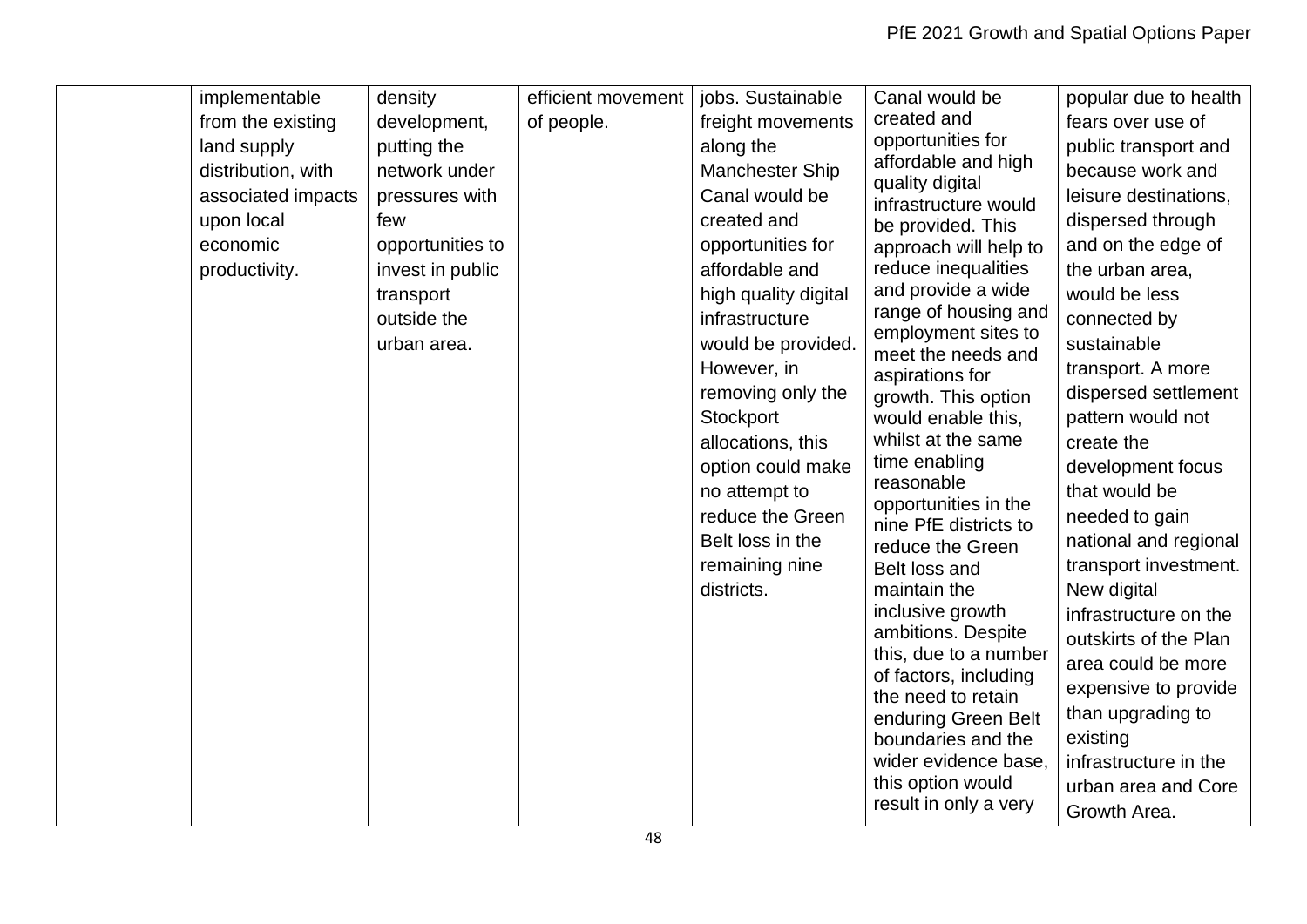| Significant<br>change since<br><b>GMSF 2020?</b>                                                                                                         | <b>No</b>                                                                                                                                                                                                                                                                                                                                                                  | <b>No</b>                                                                                                                                                                                                                                                                                                                           | <b>No</b>                                                                                                                                                                                                                                                           | <b>No</b>                                                                                                                                                                                                                                                                                                                                                                                                     | slight reduction in<br><b>Green Belt loss</b><br>compared to Option<br>$4(a)$ .<br><b>No</b>                                                                                                                                                                                                                                                                                                                                                                                                                                                                                                | <b>No</b>                                                                                                                                                                                                                                                                                                                                                                                                                                                                                               |
|----------------------------------------------------------------------------------------------------------------------------------------------------------|----------------------------------------------------------------------------------------------------------------------------------------------------------------------------------------------------------------------------------------------------------------------------------------------------------------------------------------------------------------------------|-------------------------------------------------------------------------------------------------------------------------------------------------------------------------------------------------------------------------------------------------------------------------------------------------------------------------------------|---------------------------------------------------------------------------------------------------------------------------------------------------------------------------------------------------------------------------------------------------------------------|---------------------------------------------------------------------------------------------------------------------------------------------------------------------------------------------------------------------------------------------------------------------------------------------------------------------------------------------------------------------------------------------------------------|---------------------------------------------------------------------------------------------------------------------------------------------------------------------------------------------------------------------------------------------------------------------------------------------------------------------------------------------------------------------------------------------------------------------------------------------------------------------------------------------------------------------------------------------------------------------------------------------|---------------------------------------------------------------------------------------------------------------------------------------------------------------------------------------------------------------------------------------------------------------------------------------------------------------------------------------------------------------------------------------------------------------------------------------------------------------------------------------------------------|
| <b>Playing our</b><br>part in<br>ensuring that<br><b>Greater</b><br><b>Manchester</b><br>is a more<br>resilient and<br>carbon<br>neutral city-<br>region | Given that this<br>option focuses on<br>the existing, urban<br>land supply, it will<br>help to promote<br>sustainable<br>patterns of<br>development<br>however there will<br>be reduced<br>opportunity to<br>encourage carbon<br>neutrality in new<br>development as a<br>significant part of<br>the existing land<br>supply already has<br>agreed planning<br>permission. | The over-<br>capacity of the<br>sustainable<br>transport<br>network in the<br>urban area,<br>might increase<br>car travel as an<br>alternative<br>which could<br>increase air<br>pollution.<br>However, there<br>might be<br>opportunities to<br>promote carbon<br>neutral<br>development<br>with higher<br>density<br>development. | This option could<br>lead to an over-<br>capacity of the<br>sustainable<br>transport network<br>in the urban area,<br>which in turn might<br>increase car travel<br>as an alternative<br>making it more<br>difficult to achieve<br>a carbon neutral<br>city-region. | As a large<br>proportion of the<br>land supply<br>focuses on the<br>existing, urban<br>land supply, this<br>option will help to<br>promote<br>sustainable<br>patterns of<br>development.<br>Also, under this<br>option there is a<br>greater opportunity<br>to promote low<br>carbon and<br>sustainable<br>development<br>through the design<br>and location of<br>housing and<br>employment<br>developments. | As a large proportion<br>of the land supply<br>focuses on the<br>existing, urban land<br>supply, this option<br>will help to promote<br>sustainable patterns<br>of development.<br>Also, under this<br>option there is a<br>greater opportunity<br>to promote low<br>carbon and<br>sustainable<br>development through<br>the design and<br>location of housing<br>and employment<br>developments. This<br>approach will help to<br>reduce inequalities<br>and provide a wide<br>range of housing and<br>employment sites to<br>meet the needs and<br>aspirations for<br>growth. This option | There could be some<br>positive impacts on<br>this objective from<br>more home working<br>and from local trips<br>via active modes of<br>transport e.g. cycling<br>and walking.<br>However, a more<br>suburbanised<br>settlement pattern on<br>the edges of the<br>urban area is likely to<br>increase car<br>dependency for<br>longer distance trips,<br>as people need to<br>travel further to<br>reach jobs, leisure<br>and recreation<br>destinations and<br>which are also more<br>likely to be in |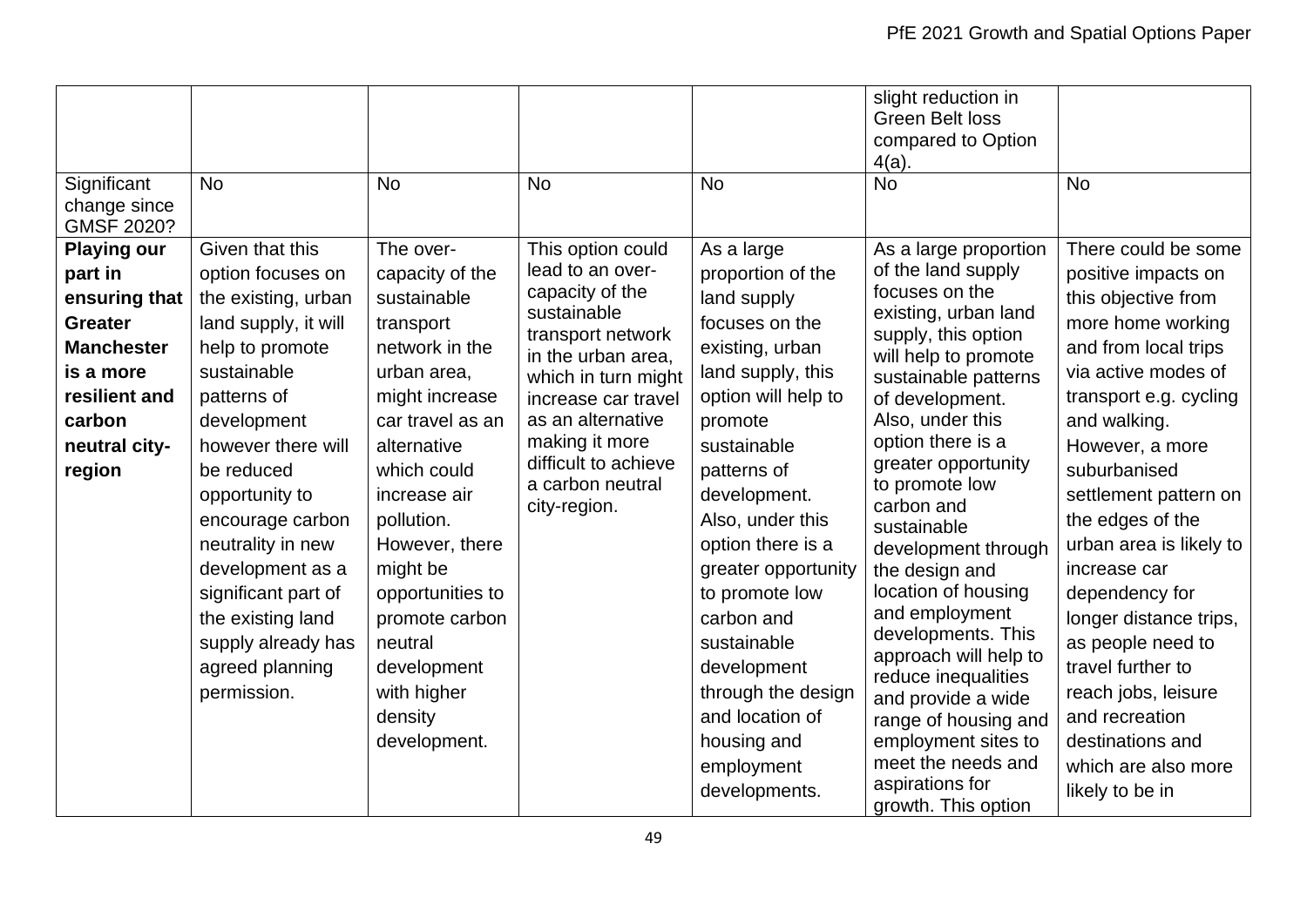|                                           |                     |                |                       | However, in<br>removing only the<br>Stockport<br>allocations, this<br>option could make<br>no attempt to<br>reduce the Green<br>Belt loss in the<br>remaining nine<br>districts. | would enable this,<br>whilst at the same<br>time enabling<br>reasonable<br>opportunities in the<br>nine PfE districts to<br>reduce the Green<br>Belt loss and<br>maintain the<br>inclusive growth<br>ambitions. Despite<br>this, due to a number<br>of factors, including<br>the need to retain<br>enduring Green Belt<br>boundaries and the<br>wider evidence base.<br>this option would<br>result in only a very<br>slight reduction in<br><b>Green Belt loss</b><br>compared to Option<br>$4(a)$ . | locations that are<br>inaccessible by<br>sustainable transport<br>options, or at least<br>served by less<br>reliable services. |
|-------------------------------------------|---------------------|----------------|-----------------------|----------------------------------------------------------------------------------------------------------------------------------------------------------------------------------|-------------------------------------------------------------------------------------------------------------------------------------------------------------------------------------------------------------------------------------------------------------------------------------------------------------------------------------------------------------------------------------------------------------------------------------------------------------------------------------------------------|--------------------------------------------------------------------------------------------------------------------------------|
| Significant<br>change since<br>GMSF 2020? | <b>No</b>           | <b>No</b>      | <b>No</b>             | <b>No</b>                                                                                                                                                                        | <b>No</b>                                                                                                                                                                                                                                                                                                                                                                                                                                                                                             | <b>No</b>                                                                                                                      |
| Improve the                               | As this option      | Urban green    | With the majority     | The opportunity to                                                                                                                                                               | The opportunity to                                                                                                                                                                                                                                                                                                                                                                                                                                                                                    | This option would                                                                                                              |
| quality of our                            | focuses on the      | spaces, which  | of development        | create larger scale                                                                                                                                                              | create larger scale<br>communities with                                                                                                                                                                                                                                                                                                                                                                                                                                                               | have some positive                                                                                                             |
| natural                                   | existing land       | helps to adapt | being focused         | communities with                                                                                                                                                                 | this option would                                                                                                                                                                                                                                                                                                                                                                                                                                                                                     | and negative                                                                                                                   |
| environment                               | supply distribution | to climate     | within the urban      | this option would                                                                                                                                                                | increase the                                                                                                                                                                                                                                                                                                                                                                                                                                                                                          | impacts on this                                                                                                                |
| and access                                | there could be      | change, could  | area, there is likely | increase the                                                                                                                                                                     | opportunities to                                                                                                                                                                                                                                                                                                                                                                                                                                                                                      | objective. More                                                                                                                |
| to green                                  | fewer opportunities | be lost from   | to be increased       | opportunities to                                                                                                                                                                 | provide a range of                                                                                                                                                                                                                                                                                                                                                                                                                                                                                    | development on the                                                                                                             |
| spaces                                    | to create new       | pressure to    | pressure to build     | provide a range of                                                                                                                                                               | accessible natural                                                                                                                                                                                                                                                                                                                                                                                                                                                                                    | outskirts of the Plan                                                                                                          |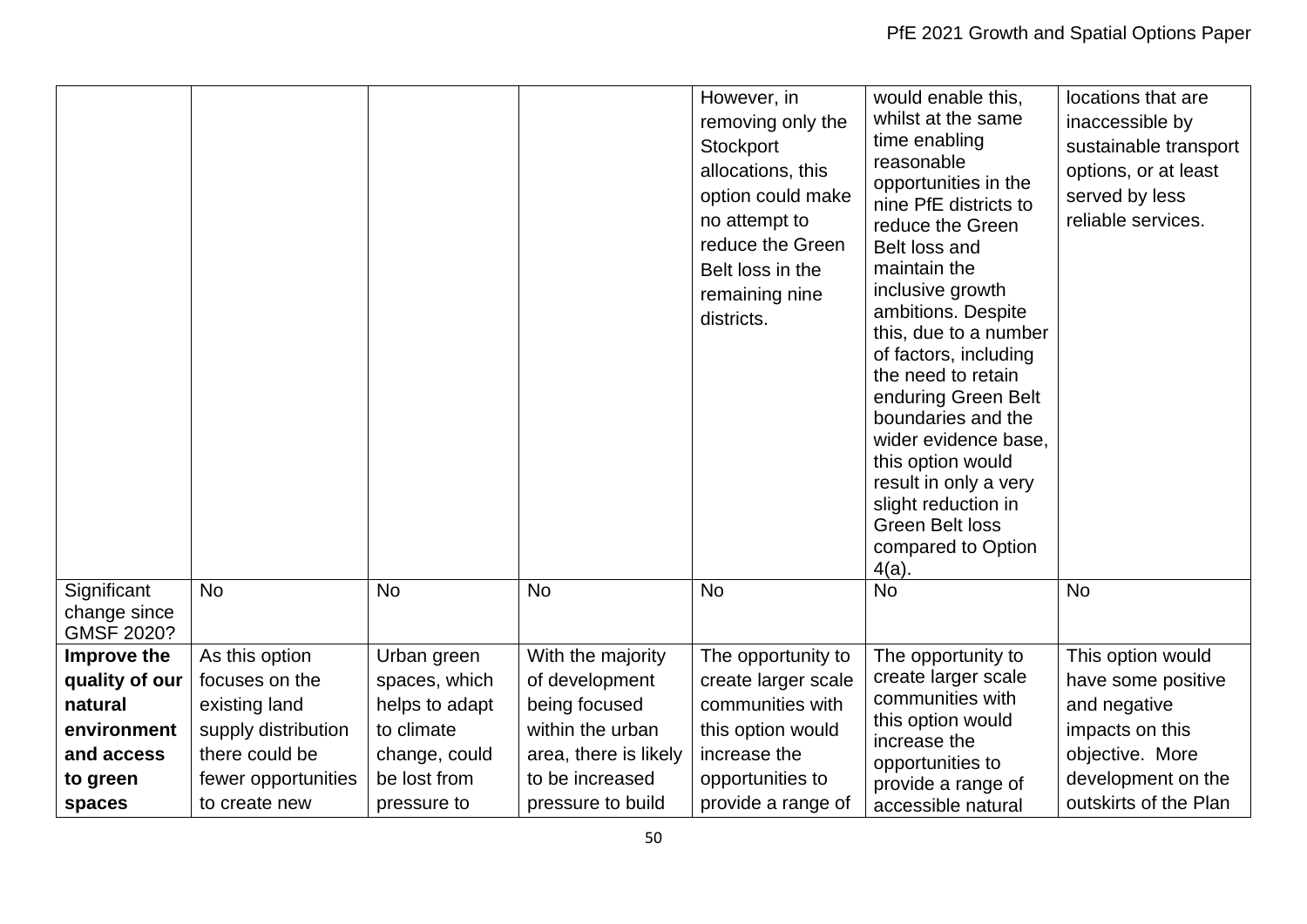| green spaces and | build high   | on green spaces   | accessible natural   | and formal                                    | area would put       |
|------------------|--------------|-------------------|----------------------|-----------------------------------------------|----------------------|
|                  |              |                   |                      | greenspace. Also, as                          |                      |
| potentially more | density      | which could limit | and formal           | sustainable transport                         | residents closer to  |
| pressure on the  | development. | access to green   | greenspace. Also,    | connections would                             | areas of greenspace, |
| existing         |              | spaces and have a | as sustainable       | be foci for new                               | however there could  |
| environment and  |              | negative          | transport            | housing                                       | be greater pressure  |
| green spaces.    |              | environmental     | connections would    | development and                               | to develop and       |
|                  |              | impact.           | be foci for new      | that sustainable                              | consequently         |
|                  |              |                   | housing              | transport                                     | threaten special     |
|                  |              |                   | development and      | connections would                             | landscapes and       |
|                  |              |                   | that sustainable     | be improved, under                            | areas of green       |
|                  |              |                   | transport            | this option people                            | infrastructure and   |
|                  |              |                   | connections would    | living in the urban<br>area would have        | biodiversity. Less   |
|                  |              |                   | be improved,         | more opportunities to                         | development in the   |
|                  |              |                   | under this option    | access greenspace                             | more dense urban     |
|                  |              |                   | people living in the | on the edge and                               | neighbourhoods may   |
|                  |              |                   | urban area would     | beyond the                                    | protect urban        |
|                  |              |                   | have more            | conurbation. This                             | greenspace.          |
|                  |              |                   | opportunities to     | approach will help to                         |                      |
|                  |              |                   | access               | reduce inequalities                           |                      |
|                  |              |                   | greenspace on the    | and provide a wide<br>range of housing and    |                      |
|                  |              |                   | edge and beyond      | employment sites to                           |                      |
|                  |              |                   | the conurbation.     | meet the needs and                            |                      |
|                  |              |                   | However, in          | aspirations for                               |                      |
|                  |              |                   | removing only the    | growth. This option                           |                      |
|                  |              |                   | Stockport            | would enable this,                            |                      |
|                  |              |                   |                      | whilst at the same                            |                      |
|                  |              |                   | allocations, this    | time enabling                                 |                      |
|                  |              |                   | option could make    | reasonable                                    |                      |
|                  |              |                   | no attempt to        | opportunities in the<br>nine PfE districts to |                      |
|                  |              |                   | reduce the Green     | reduce the Green                              |                      |
|                  |              |                   | Belt loss in the     |                                               |                      |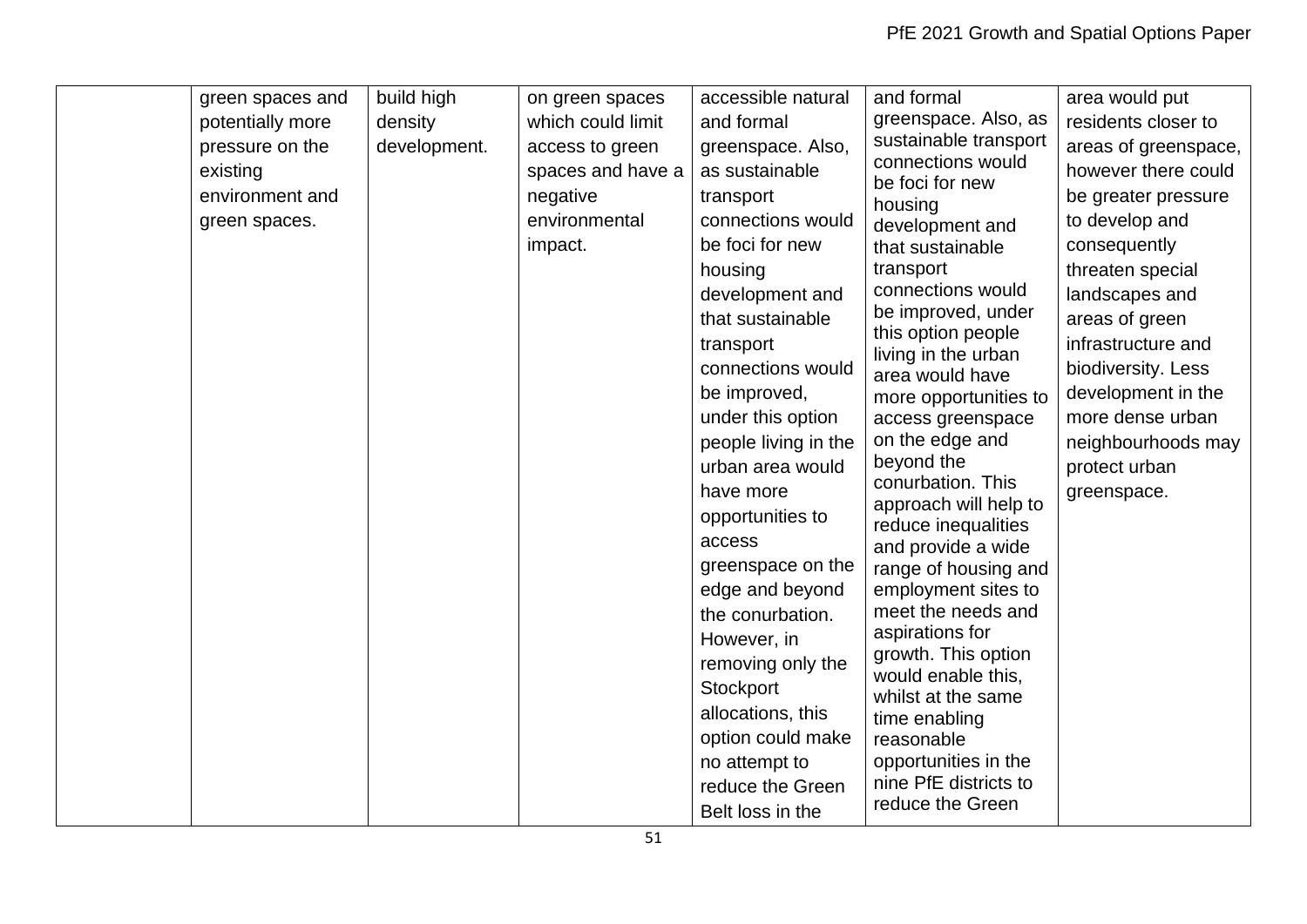|                                                                            |                                                                                                                                                                                                                                                         |                                                                                                                                                                                                             |                                                                                                                                                                                                                                                                                   | remaining nine<br>districts with<br>consequential<br>impacts on green<br>spaces in these<br>locations                                                                                                              | Belt loss and<br>maintain the<br>inclusive growth<br>ambitions. Despite<br>this, due to a number<br>of factors, including<br>the need to retain<br>enduring Green Belt<br>boundaries and the<br>wider evidence base,<br>this option would<br>result in only a very<br>slight reduction in<br><b>Green Belt loss</b><br>compared to Option<br>$4(a)$ . |                                                                                                                                                                                                                                                                                     |
|----------------------------------------------------------------------------|---------------------------------------------------------------------------------------------------------------------------------------------------------------------------------------------------------------------------------------------------------|-------------------------------------------------------------------------------------------------------------------------------------------------------------------------------------------------------------|-----------------------------------------------------------------------------------------------------------------------------------------------------------------------------------------------------------------------------------------------------------------------------------|--------------------------------------------------------------------------------------------------------------------------------------------------------------------------------------------------------------------|-------------------------------------------------------------------------------------------------------------------------------------------------------------------------------------------------------------------------------------------------------------------------------------------------------------------------------------------------------|-------------------------------------------------------------------------------------------------------------------------------------------------------------------------------------------------------------------------------------------------------------------------------------|
| Significant<br>change since<br>GMSF 2020?                                  | <b>No</b>                                                                                                                                                                                                                                               | <b>No</b>                                                                                                                                                                                                   | <b>No</b>                                                                                                                                                                                                                                                                         | <b>No</b>                                                                                                                                                                                                          |                                                                                                                                                                                                                                                                                                                                                       | <b>No</b>                                                                                                                                                                                                                                                                           |
| <b>Ensure</b><br>access to<br>physical and<br>social<br>infrastructur<br>e | As this option is<br>focused on the<br>existing land<br>supply distribution<br>it could result in a<br>greater reliance on<br>existing levels of<br>physical and social<br>infrastructure and<br>may provide fewer<br>opportunities to<br>improve their | Similarly to the<br>'Business as<br>Usual' option<br>there may be<br>few<br>opportunities to<br>create new and<br>improve<br>physical and<br>social<br>infrastructure in<br>the urban area.<br>High density | With the majority<br>of development<br>being focused<br>within the urban<br>area, there may be<br>limited<br>opportunities to<br>create new and<br>improved physical<br>and social<br>infrastructure in<br>the urban area.<br>High density<br>development could<br>also overwhelm | This option would<br>provide more<br>opportunities and<br>flexibility to<br>upgrade existing<br>and create new<br>social and physical<br>infrastructure,<br>targeting locations<br>where it is needed<br>the most. | This option would<br>provide more<br>opportunities and<br>flexibility to upgrade<br>existing and create<br>new social and<br>physical<br>infrastructure,<br>targeting locations<br>where it is needed<br>the most.                                                                                                                                    | As this option may<br>result in more<br>homeworking and<br>less focus on the<br>Core Growth Area it<br>may result in<br>increased pressure<br>on existing local<br>services and may<br>result in the need to<br>travel further to<br>specialised facilities<br>further afield which |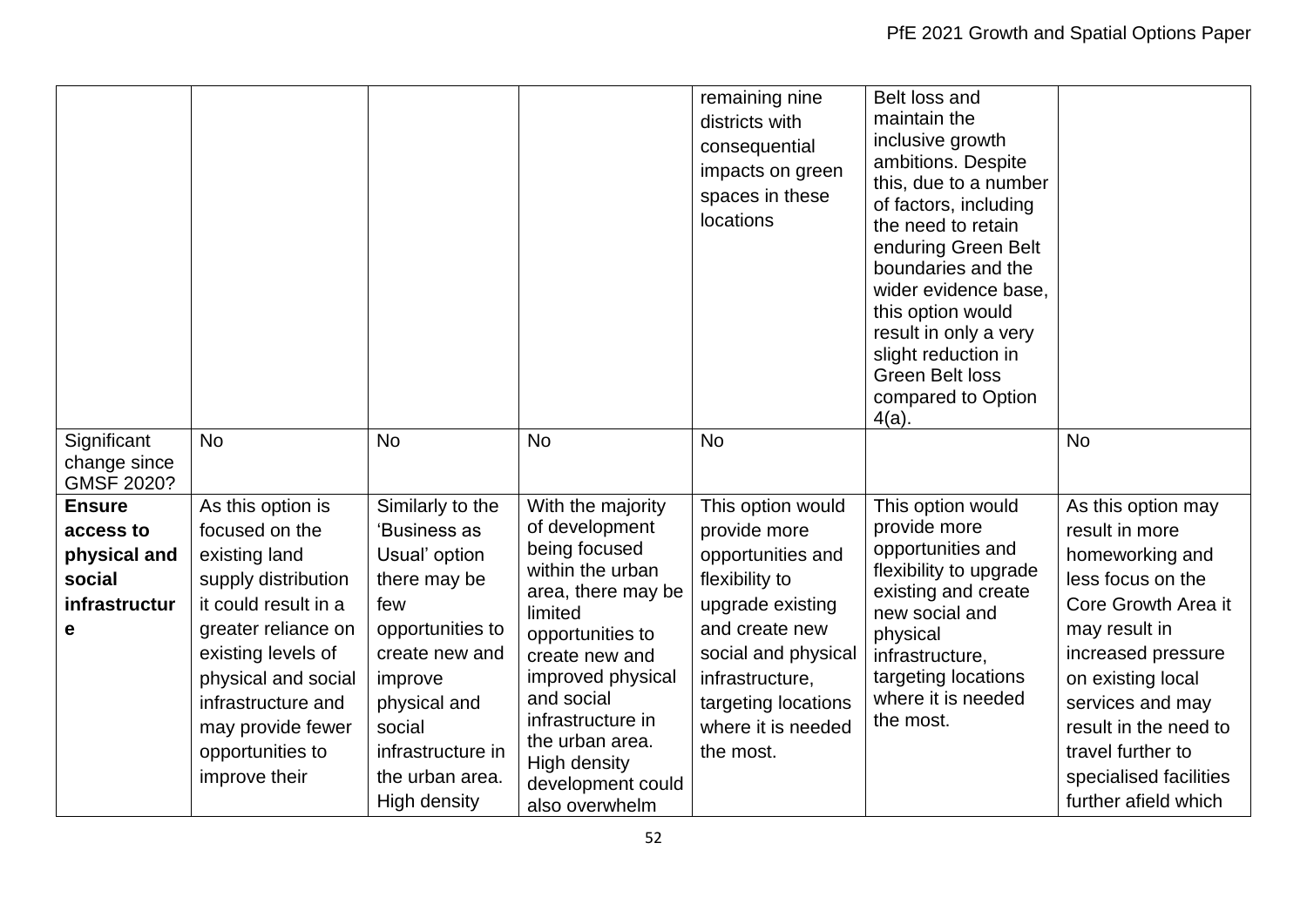|                                                                 | quality and<br>distribution.                                                                                                                                                                                                      | development<br>could also<br>overwhelm the<br>capacity of<br>infrastructure.                                                                                                                                                 | the capacity of<br>existing<br>infrastructure.                                                                                                                                                                                                                                              |                                                                                                                                                                                                     |                                                                                                                                                                                               | could be harder to<br>access if not<br>connected to<br>sustainable transport<br>options. There would<br>be less opportunities<br>to create new<br>physical and social<br>infrastructure in the<br>smaller town centres<br>due to their limited<br>size and limited<br>investment<br>opportunities. |
|-----------------------------------------------------------------|-----------------------------------------------------------------------------------------------------------------------------------------------------------------------------------------------------------------------------------|------------------------------------------------------------------------------------------------------------------------------------------------------------------------------------------------------------------------------|---------------------------------------------------------------------------------------------------------------------------------------------------------------------------------------------------------------------------------------------------------------------------------------------|-----------------------------------------------------------------------------------------------------------------------------------------------------------------------------------------------------|-----------------------------------------------------------------------------------------------------------------------------------------------------------------------------------------------|----------------------------------------------------------------------------------------------------------------------------------------------------------------------------------------------------------------------------------------------------------------------------------------------------|
| Significant<br>change since<br>GMSF 2020?                       | <b>No</b>                                                                                                                                                                                                                         | <b>No</b>                                                                                                                                                                                                                    | <b>No</b>                                                                                                                                                                                                                                                                                   | <b>No</b>                                                                                                                                                                                           | <b>No</b>                                                                                                                                                                                     | <b>No</b>                                                                                                                                                                                                                                                                                          |
| <b>Promote the</b><br>health and<br>wellbeing of<br>communities | This option would<br>rely on the existing<br>land supply<br>distribution and<br>therefore could<br>limit the<br>opportunities to<br>identify new<br>opportunities to<br>address current<br>inequalities in<br>terms of health and | Loss of urban<br>green space,<br>high density<br>development<br>and limited<br>opportunities to<br>invest in social<br>infrastructure<br>from capacity<br>issues are likely<br>to have a<br>negative impact<br>on the health | Increased<br>pressure on urban<br>green space, high<br>density<br>development and<br>limited<br>opportunities to<br>invest in social<br>infrastructure from<br>capacity issues<br>are likely to have a<br>negative impact on<br>the health and<br>wellbeing of the<br>districts' residents. | This option would<br>provide more<br>opportunities<br>identify new<br>opportunities to<br>address current<br>inequalities in<br>terms of health<br>and wellbeing of<br>the districts'<br>residents. | This option would<br>provide more<br>opportunities identify<br>new opportunities to<br>address current<br>inequalities in terms<br>of health and<br>wellbeing of the<br>districts' residents. | There might be some<br>positives from<br>residents accessing<br>greenspace in the<br>urban area and on<br>the edge of Plan<br>area and an increase<br>in the use of active<br>travel modes, but<br>overall, the option's<br>negative impact<br>against the PfE<br>Objectives described             |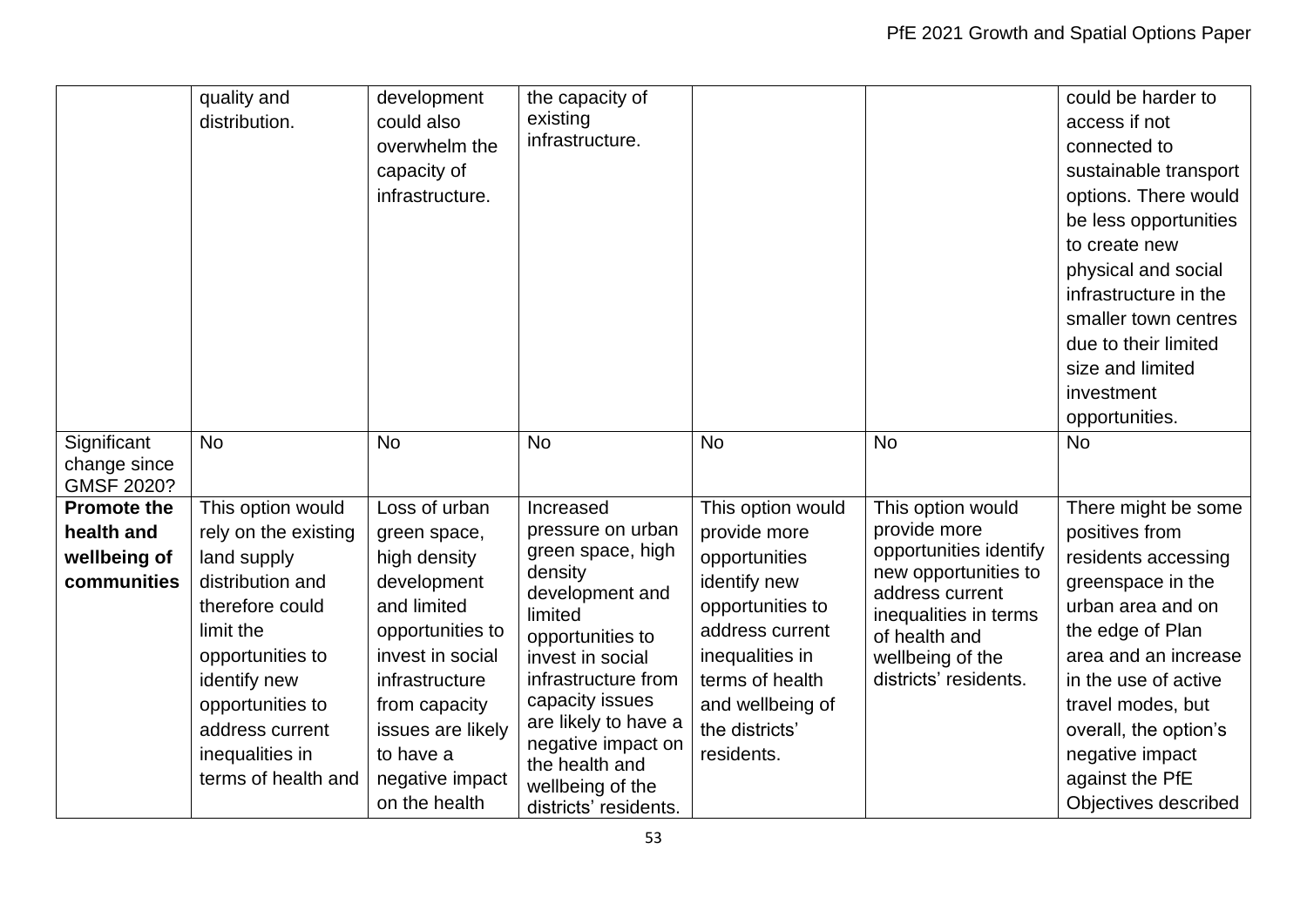|                                                  | wellbeing of the      | and wellbeing     |    |    |           | above would not    |
|--------------------------------------------------|-----------------------|-------------------|----|----|-----------|--------------------|
|                                                  | districts' residents. | of the districts' |    |    |           | create healthy and |
|                                                  |                       | residents.        |    |    |           | happy residents.   |
| Significant<br>change since<br><b>GMSF 2020?</b> | <b>No</b>             | No                | No | No | <b>No</b> | No                 |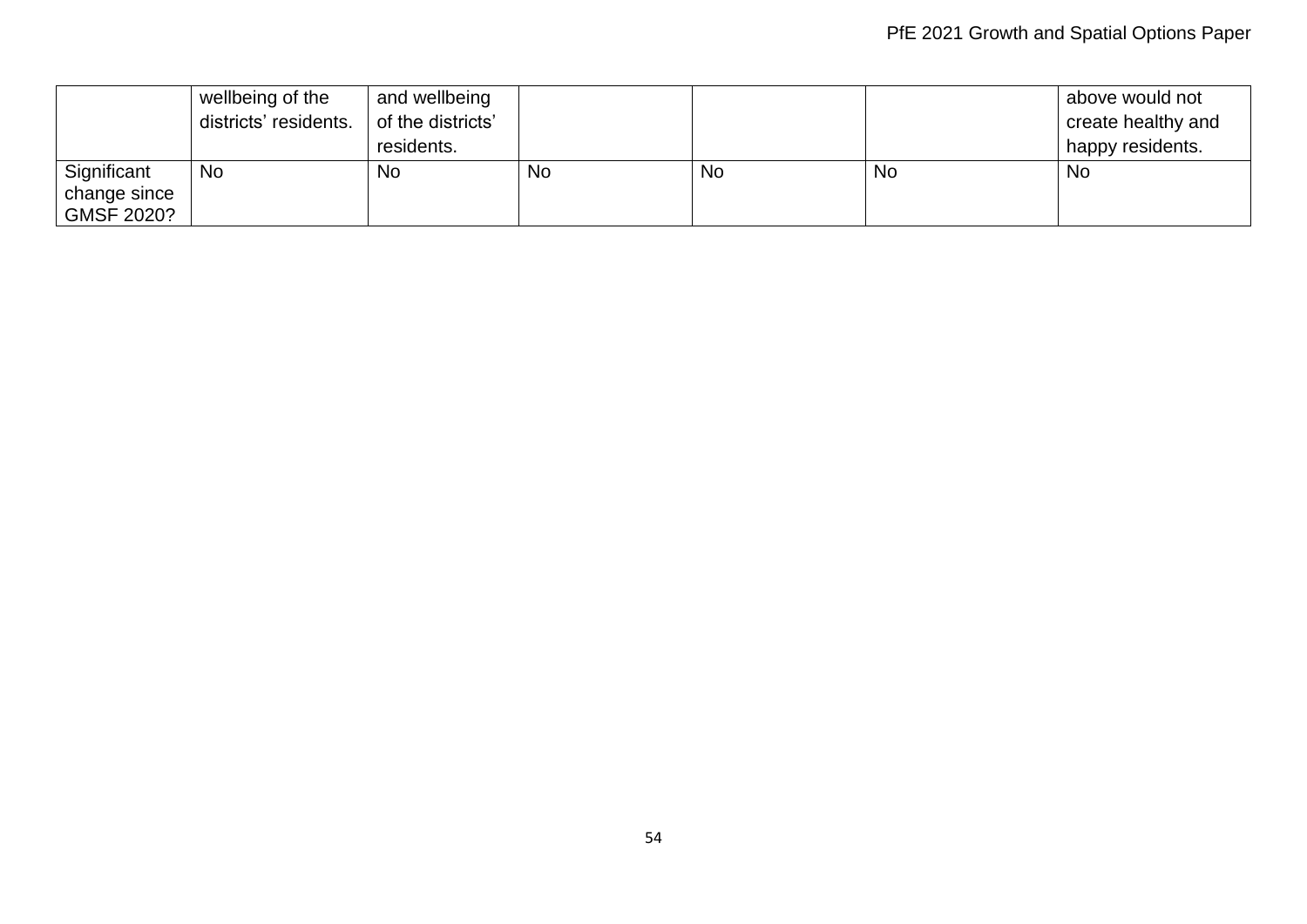13.2 Based on the assessment in the table above, each of the spatial options have positive impacts to a greater or lesser extent in terms of delivering the overall PfE Vision and Strategic Objectives. However, it is considered that options 4(a) and 4(b) perform well against all objectives. Out of these two, it is considered that option 4(b) allows the most scope to reduce the Green Belt loss, albeit only by a limited amount, particularly given the need to propose enduring Green Belt boundaries and the wider evidence base. Therefore, option 4(b) has been chosen as the preferred spatial option for the PfE 2021. However, as part of the appraisal of the GMSF 2019, a number of proposed mitigations were identified for the Plan, should this Spatial Option be chosen as the preferred option. These mitigations were identified to ensure that the policy framework contained within the Plan reduced the potential for negative impacts from future development, including the allocations and maximised the social, environmental and economic opportunities to bring about sustainable development. Appendix 1 of this paper sets out the difference this appraisal has had on the Plan. This assessment was carried out in relation to the GMSF 2020, however given that the PfE 2021 has been prepared on the basis that is substantially the same effect as the GMSF 2020, it is considered that the assessment remains valid in relation to the PfE 2021.

## 14.0 Integrated Assessment of 2021 Growth and Spatial Options

- 14.1 In addition to the above, the reasonable alternatives for the level of growth and its spatial distribution (the Growth and Spatial Options) have been assessed against the Integrated Assessment appraisal framework to determine their impact on social, environmental and economic factors as part of the SA/SEA. A full assessment was undertaken by Arup as part of the Integrated Assessment process to inform the GMSF 2020. For the growth options, Growth Option 2 was found to be the most sustainable as it provided sufficient land to meet local needs, thus affording the flexibility to ensure housing and employment land needs would be met sustainably across GM. Growth Option 1 was found to have a negative impact on sustainable development as the local housing need (LHN) and employment land need would not be met and Growth Option 3 was found to have negative impacts on connectivity and climate change effects.
- 14.2 In terms of the spatial options, Option 4(b), , performed the best as it was found to deliver a full range of housing in sustainable locations. Opportunities would generally be maximised, including access to urban green space and employment opportunities. Unlike Option 4(a), it also enabled the nine districts to consider reasonable opportunities to reduce the Green Belt loss, where possible. Spatial Option 1 did not meet the LHN or employment land needs and scored negatively. Spatial Options 2 and 3, although would meet the LHN would put adverse pressure on the urban area and consequently they scored negatively. Option 5 also scored negatively as it would have a detrimental effect on accessibility and inclusivity, and would also significantly increase private car journeys.
- 14.3 Although, the IA prepared to support the GMSF 2020 remains valid in the context of the PfE 2021, consideration has been given, by Arup as to whether any of the changes between the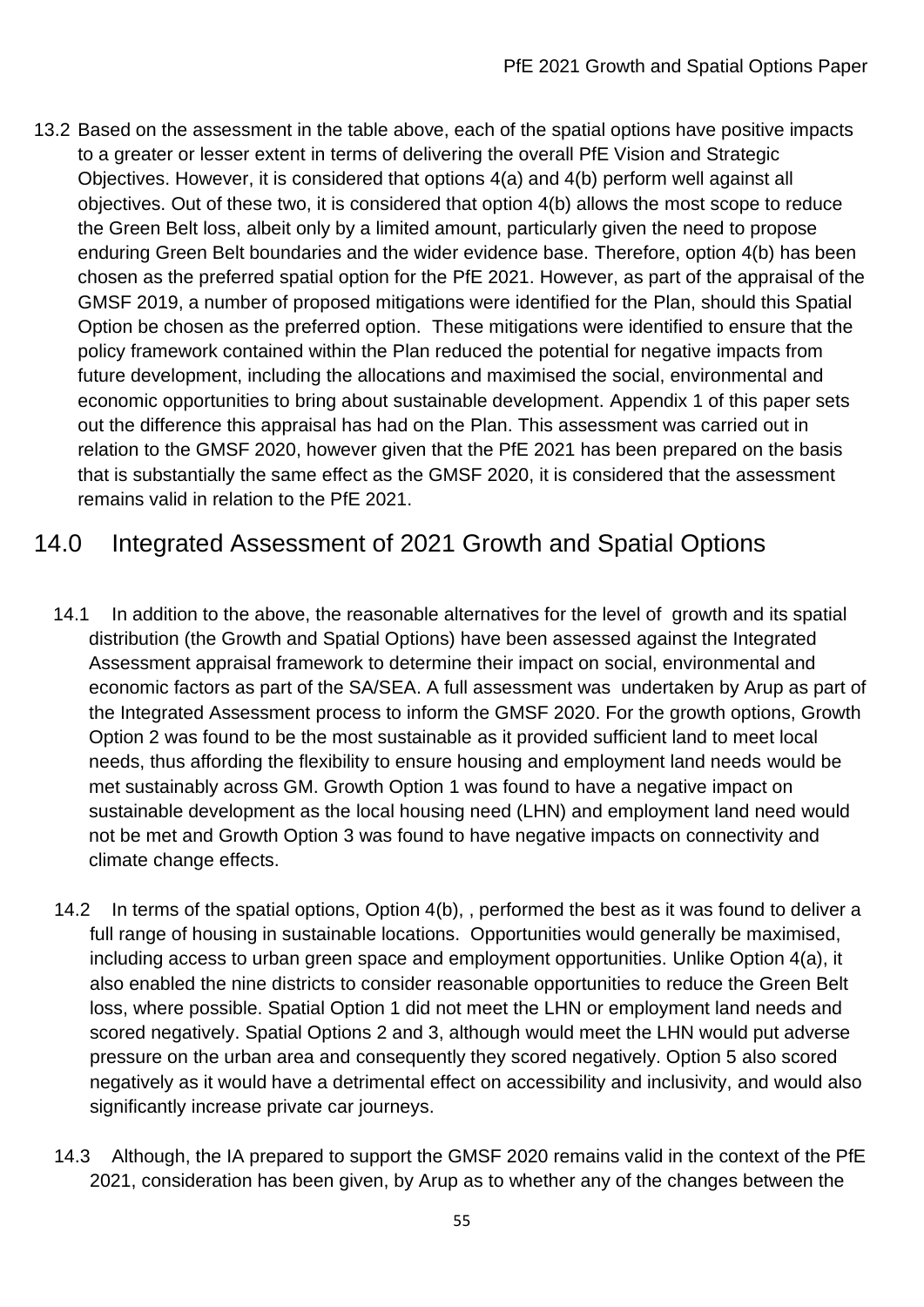GMSF 2020 and PfE 2021 have resulted in a changed impact on the previous assessment of the Growth and Spatial Options for the GMSF 2020. The Addendum report produced as part of the SA/SEA concludes that the changes have not resulted in a change to the previous conclusions. Therefore Option 2 has been chosen as the preferred Growth Option and Option 4(b) the preferred Spatial Option for the PfE 2021.

## 15.0 Conclusion

- 15.1 The assessment detailed in this paper sets out the evolution of both the Growth and Spatial Options for the GMSF and its evolution into the PfE 2021. It sets out the justification for selecting the preferred options for the PfE 2021. The Growth and Spatial Options have been assessed against the overall Vision for Greater Manchester (as set out in the PfE 2021) and the Strategic Objectives of the PfE 2021.
- 15.2 As a result of the assessments outlined in this Paper, the Growth Option of planning for the objectively assessed needs of the nine districts and the hybrid spatial option of the GMSF 2019 are considered to represent an appropriate strategy for the nine districts to achieve their joint vision and objectives. In choosing these Growth and Spatial Options, it has been necessary to be mindful of the outcomes of the appraisals of these options against the Integrated Assessment framework and therefore an appropriate policy framework has been included within the PfE 2021 to ensure the potential for negative impacts from future development is reduced and/or mitigated against and the opportunities for social, environmental and economic benefit are maximised thus bringing about sustainable development through the PfE Plan. Separately the PfE Plan has been through an iterative process of Integrated Assessment which has appraised the individual policies against the Integrated Assessment framework. As such the process of identifying preferred Growth and Spatial Options is clearly aligned with the Integrated Assessment.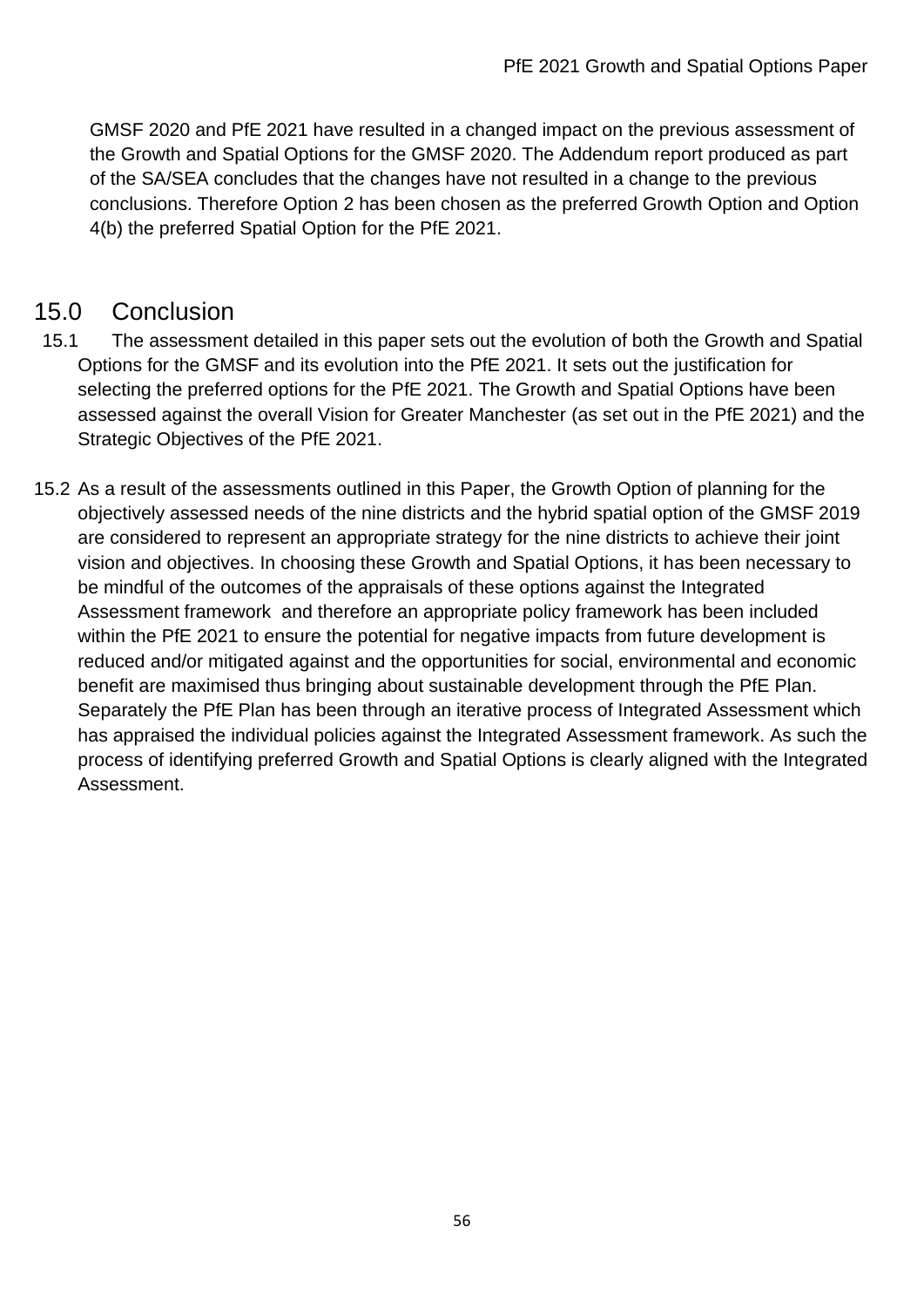### **Bibliography**

- GMCA. Draft GMSF Vision, Strategic Objectives and Proposed Growth Options (2015)
- GMCA. Draft GMSF Spatial Options (2016)
- GMCA. Revised Draft GMSF Spatial Options (2019)
- GMCA. GMSF Growth and Spatial Options (2020)
- GMCA. 2021. "Strategic Housing Market Assessment"
- Nicol Economics. 2021. Updated Note on Employment Land Need for Greater Manchester

Nicol Economics. 2021. Covid-19, EU-Exit and the Greater Manchester Economy - Implications for the Greater Manchester Places for Everyone Plan

- GMCA. 2021. "PfE Land Supply Data (Housing)"
- GMCA. 2021. "MappingGM"
- GMCA. 2021. "Statement of Consultation".
- GMCA. 2021. "Site Selection Background Paper".
- GMCA. 2020. "Strategic Viability Report Stage 1"
- GMCA. 2021. "Strategic Viability Assessment Stage 1 Report Addendum"
- GMCA. 2020. "Integrated Assessment of the Greater Manchester Spatial Framework".
- GMCA. 2021. "Integrated Assessment of the Places for Everyone Plan".

Ministry of Housing, Communities & Local Government. 2019. National Planning Policy **Framework** 

Ministry of Housing, Communities & Local Government. 2019. National Planning Practice **Guidance**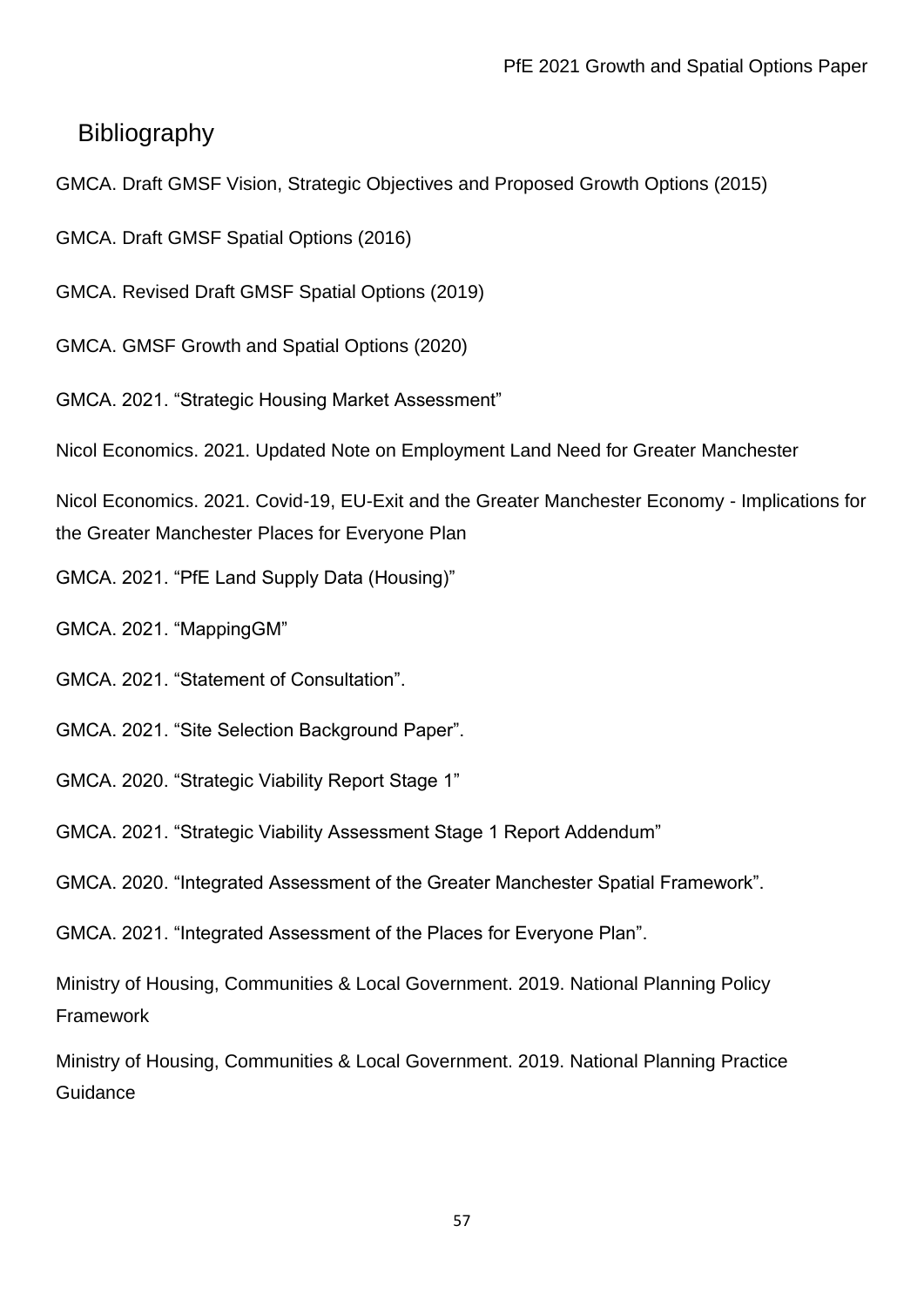# Appendix 1

### **Assessment of how the recommended mitigation from the Integrated Assessment of the GMSF 2019 Hybrid Spatial Option was incorporated into the GMSF 2020**

| Ref | <b>Objective</b>                                                                                                                                                                                                         | <b>Assessment</b><br>criteriawil<br>I the GMSF                                                                                                        | <b>Explanation / summary against</b><br>overall objective<br>Note: Draw out any specific<br>sensitive receptors where they<br>have been identified                                                                                                                                                                                                                                                                                                                                                                                                                                                                                                                                                                                                                                                                                                                              | <b>Potential cumulative effects</b>                                                                            | <b>Mitigation / policy input</b>       | How mitigation/policy input<br>has been considered in<br><b>GMSF 2020</b> |
|-----|--------------------------------------------------------------------------------------------------------------------------------------------------------------------------------------------------------------------------|-------------------------------------------------------------------------------------------------------------------------------------------------------|---------------------------------------------------------------------------------------------------------------------------------------------------------------------------------------------------------------------------------------------------------------------------------------------------------------------------------------------------------------------------------------------------------------------------------------------------------------------------------------------------------------------------------------------------------------------------------------------------------------------------------------------------------------------------------------------------------------------------------------------------------------------------------------------------------------------------------------------------------------------------------|----------------------------------------------------------------------------------------------------------------|----------------------------------------|---------------------------------------------------------------------------|
|     | Provide a<br>sustainable<br>supply of<br>housing land<br>including for<br>an<br>appropriate<br>mix of sizes,<br>types,<br>tenures in<br>locations to<br>meet<br>housing<br>need, and to<br>support<br>economic<br>growth | Ensure an<br>appropriate<br>quantity of<br>housing land<br>to meet the<br>objectively<br>assessed<br>need for<br>market and<br>affordable<br>housing? | This Option is designed to meet<br>the LHN across GM and has the<br>potential to deliver a mix of types,<br>tenures and sizes of dwellings<br>since it includes a range of<br>locations for development.<br>It is likely that new housing will be<br>located close to and/or have<br>existing transport links to existing<br>employment opportunities, town<br>centres and green spaces in<br>around the urban area. However,<br>as this option includes<br>employment sites adjacent to the<br>motorway network, which some<br>employment sector such as<br>logistics and advanced<br>manufacturing prefer, residents<br>may need to travel further for<br>some employment opportunities.<br>However the provision of new<br>public transport should address<br>this.<br>The spatial location of housing is<br>unlikely to have significant<br>impacts on energy efficient and | Could have cumulative socio-<br>economic and environmental<br>effects with other local<br>development schemes. | None as this option would<br>meet LHN. | N/A                                                                       |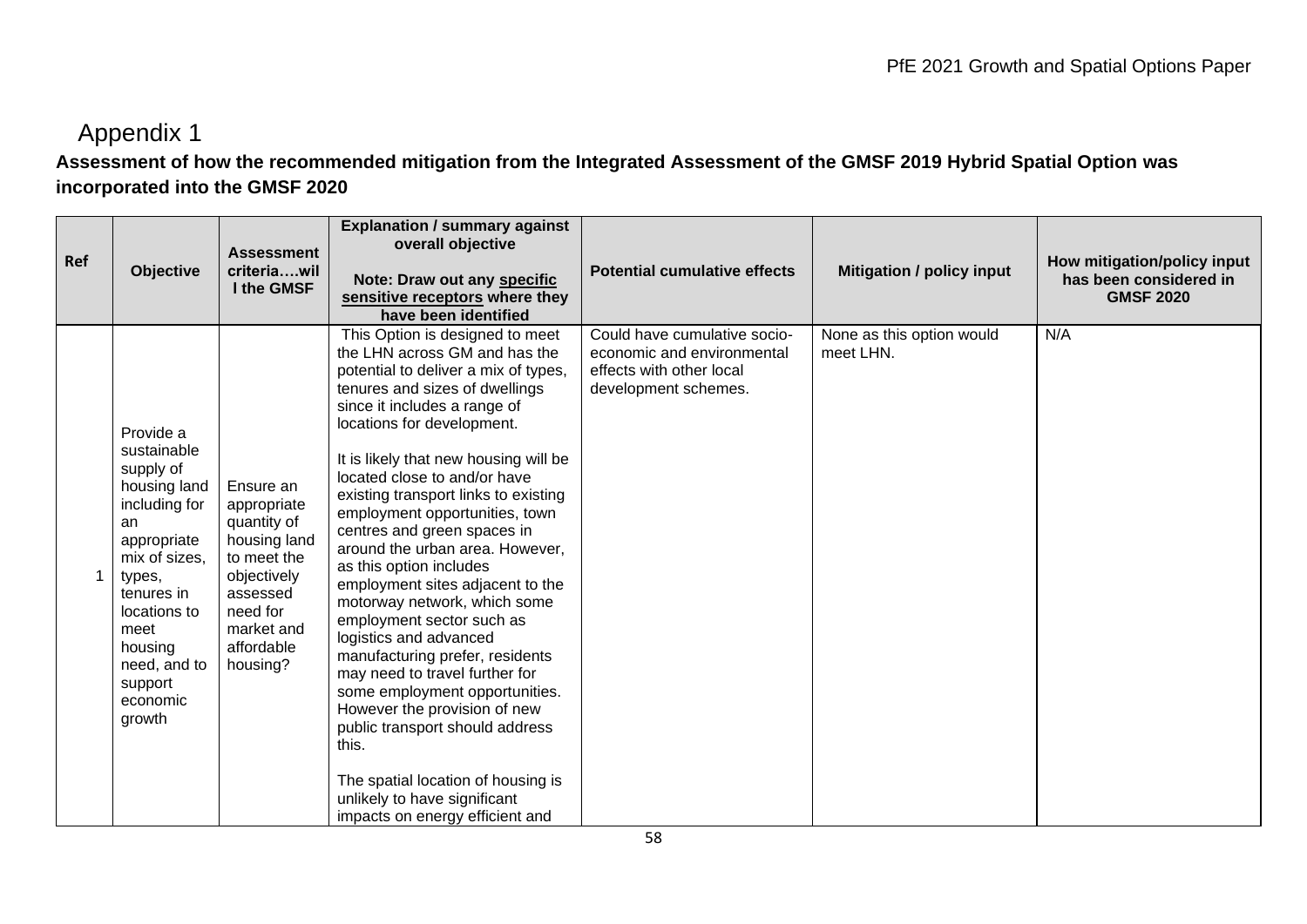| Ref | <b>Objective</b>                                                                                                                                                                                                         | <b>Assessment</b><br>criteriawil<br>I the GMSF                                                                                                          | <b>Explanation / summary against</b><br>overall objective<br>Note: Draw out any specific<br>sensitive receptors where they<br>have been identified                                                                                                                                                                                                                                                                                                                                                                                                                                                                                                                                                                                                                     | <b>Potential cumulative effects</b>                                                                            | <b>Mitigation / policy input</b>                                                                              | How mitigation/policy input<br>has been considered in<br><b>GMSF 2020</b> |
|-----|--------------------------------------------------------------------------------------------------------------------------------------------------------------------------------------------------------------------------|---------------------------------------------------------------------------------------------------------------------------------------------------------|------------------------------------------------------------------------------------------------------------------------------------------------------------------------------------------------------------------------------------------------------------------------------------------------------------------------------------------------------------------------------------------------------------------------------------------------------------------------------------------------------------------------------------------------------------------------------------------------------------------------------------------------------------------------------------------------------------------------------------------------------------------------|----------------------------------------------------------------------------------------------------------------|---------------------------------------------------------------------------------------------------------------|---------------------------------------------------------------------------|
|     |                                                                                                                                                                                                                          |                                                                                                                                                         | resilience of housing stock,<br>although the GMSF should seek<br>to improve energy efficient in all<br>housing.                                                                                                                                                                                                                                                                                                                                                                                                                                                                                                                                                                                                                                                        |                                                                                                                |                                                                                                               |                                                                           |
|     | Provide a<br>sustainable<br>supply of<br>housing land<br>including for<br>an<br>appropriate<br>mix of sizes.<br>types,<br>tenures in<br>locations to<br>meet<br>housing<br>need, and to<br>support<br>economic<br>growth | Ensure an<br>appropriate<br>mix of types,<br>tenures and<br>sizes of<br>properties in<br>relation to<br>the<br>respective<br>levels of local<br>demand? | This Option is designed to meet<br>the LHN across GM and has the<br>potential to deliver a mix of types,<br>tenures and sizes of dwellings<br>since it includes a range of<br>locations for development.<br>It is likely that new housing will be<br>located close to and/or have<br>existing transport links to existing<br>employment opportunities, town<br>centres and green spaces in<br>around the urban area. However,<br>as this option includes<br>employment sites adjacent to the<br>motorway network, which some<br>employment sector such as<br>logistics and advanced<br>manufacturing prefer, residents<br>may need to travel further for<br>some employment opportunities.<br>However the provision of new<br>public transport should address<br>this. | Could have cumulative socio-<br>economic and environmental<br>effects with other local<br>development schemes  | Require a policy on the mix of<br>types, tenures and sizes of<br>housing.                                     | Covered Policy GM-H 3: Type<br>Size and Design of New<br>Development      |
|     | Provide a<br>sustainable<br>supply of<br>housing land                                                                                                                                                                    | Ensure<br>housing land<br>is well-<br>connected                                                                                                         | This Option is designed to meet<br>the LHN across GM and has the<br>potential to deliver a mix of types,<br>tenures and sizes of dwellings                                                                                                                                                                                                                                                                                                                                                                                                                                                                                                                                                                                                                             | Could have cumulative socio-<br>economic and environmental<br>effects with other local<br>development schemes. | To ensure land is well<br>connected Policies must<br>ensure allocations are<br>accessible by public transport | Covered by clause 13 of<br>Policy GM-E 1 Sustainable<br>Places            |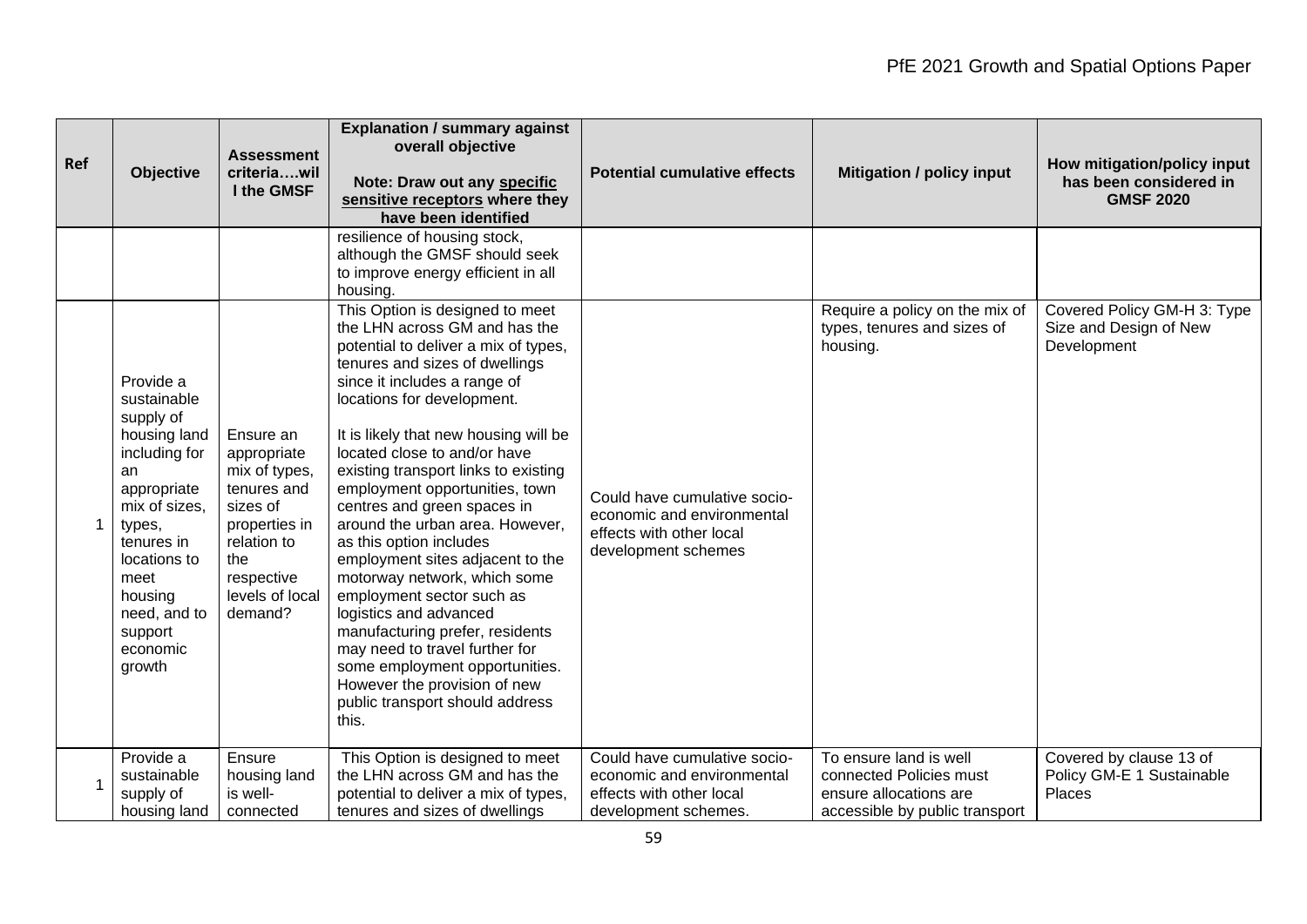| Ref | <b>Objective</b>                                                                                                                                                | <b>Assessment</b><br>criteriawil<br>I the GMSF                                                       | <b>Explanation / summary against</b><br>overall objective<br>Note: Draw out any specific<br>sensitive receptors where they<br>have been identified                                                                                                                                                                                                                                                                                                                                                                                                                                                                                                                                                                                                                                                                                                   | <b>Potential cumulative effects</b>                                                                            | <b>Mitigation / policy input</b>                                                                                      | How mitigation/policy input<br>has been considered in<br><b>GMSF 2020</b> |
|-----|-----------------------------------------------------------------------------------------------------------------------------------------------------------------|------------------------------------------------------------------------------------------------------|------------------------------------------------------------------------------------------------------------------------------------------------------------------------------------------------------------------------------------------------------------------------------------------------------------------------------------------------------------------------------------------------------------------------------------------------------------------------------------------------------------------------------------------------------------------------------------------------------------------------------------------------------------------------------------------------------------------------------------------------------------------------------------------------------------------------------------------------------|----------------------------------------------------------------------------------------------------------------|-----------------------------------------------------------------------------------------------------------------------|---------------------------------------------------------------------------|
|     | including for<br>an<br>appropriate<br>mix of sizes,<br>types,<br>tenures in<br>locations to<br>meet<br>housing<br>need, and to<br>support<br>economic<br>growth | with<br>employment<br>land, centres<br>and green<br>space or co-<br>located<br>where<br>appropriate? | since it includes a range of<br>locations for development.<br>It is likely that new housing will be<br>located close to and/or have<br>existing transport links to existing<br>employment opportunities, town<br>centres and green spaces in<br>around the urban area. However,<br>as this option includes<br>employment sites adjacent to the<br>motorway network, which some<br>employment sector such as<br>logistics and advanced<br>manufacturing prefer, residents<br>may need to travel further for<br>some employment opportunities.<br>However the provision of new<br>public transport should address<br>this.<br>The spatial location of housing is<br>unlikely to have significant<br>impacts on energy efficient and<br>resilience of housing stock,<br>although the GMSF should seek<br>to improve energy efficient in all<br>housing. |                                                                                                                |                                                                                                                       |                                                                           |
|     | Provide a<br>sustainable<br>supply of<br>housing land<br>including for                                                                                          | Support<br>improvement<br>s in the<br>energy<br>efficiency                                           | This Option is designed to meet<br>the LHN across GM and has the<br>potential to deliver a mix of types,<br>tenures and sizes of dwellings                                                                                                                                                                                                                                                                                                                                                                                                                                                                                                                                                                                                                                                                                                           | Could have cumulative socio-<br>economic and environmental<br>effects with other local<br>development schemes. | <b>GMSF</b> should ensure<br>coverage of this objective in<br>policy. Such policy might<br>require Energy Assessments | Covered by Policy GM-S 2<br>Carbon and Energy                             |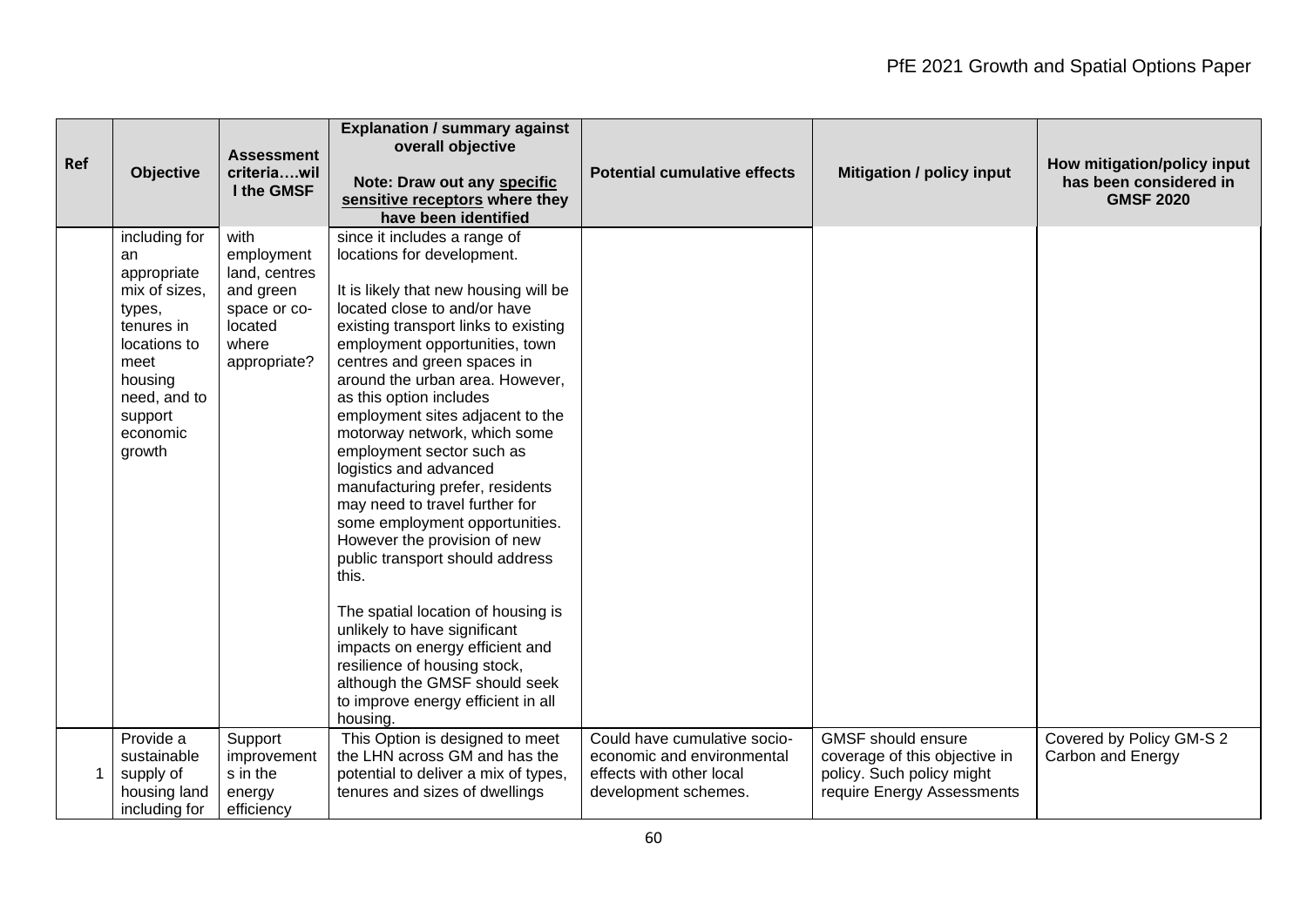| <b>Ref</b>     | <b>Objective</b>                                                                                                                               | <b>Assessment</b><br>criteriawil<br>I the GMSF         | <b>Explanation / summary against</b><br>overall objective<br>Note: Draw out any specific<br>sensitive receptors where they<br>have been identified                                                                                                                                                                                                                                                                                                                                                                                                                                                                                                                                                                                                                                                                                                   | <b>Potential cumulative effects</b>                                                                            | <b>Mitigation / policy input</b>           | How mitigation/policy input<br>has been considered in<br><b>GMSF 2020</b> |
|----------------|------------------------------------------------------------------------------------------------------------------------------------------------|--------------------------------------------------------|------------------------------------------------------------------------------------------------------------------------------------------------------------------------------------------------------------------------------------------------------------------------------------------------------------------------------------------------------------------------------------------------------------------------------------------------------------------------------------------------------------------------------------------------------------------------------------------------------------------------------------------------------------------------------------------------------------------------------------------------------------------------------------------------------------------------------------------------------|----------------------------------------------------------------------------------------------------------------|--------------------------------------------|---------------------------------------------------------------------------|
|                | an<br>appropriate<br>mix of sizes,<br>types,<br>tenures in<br>locations to<br>meet<br>housing<br>need, and to<br>support<br>economic<br>growth | and<br>resilience of<br>the housing<br>stock?          | since it includes a range of<br>locations for development.<br>It is likely that new housing will be<br>located close to and/or have<br>existing transport links to existing<br>employment opportunities, town<br>centres and green spaces in<br>around the urban area. However,<br>as this option includes<br>employment sites adjacent to the<br>motorway network, which some<br>employment sector such as<br>logistics and advanced<br>manufacturing prefer, residents<br>may need to travel further for<br>some employment opportunities.<br>However the provision of new<br>public transport should address<br>this.<br>The spatial location of housing is<br>unlikely to have significant<br>impacts on energy efficient and<br>resilience of housing stock,<br>although the GMSF should seek<br>to improve energy efficient in all<br>housing. |                                                                                                                | for new developments of a<br>certain size. |                                                                           |
| $\overline{2}$ | Provide a<br>sustainable<br>supply of<br>employment<br>land to                                                                                 | Meet current<br>and future<br>demand for<br>employment | This option will meet current and<br>future demand for employment<br>land by proposing a range of<br>locations to meet the needs of<br>different business sectors.                                                                                                                                                                                                                                                                                                                                                                                                                                                                                                                                                                                                                                                                                   | Could have cumulative socio-<br>economic and environmental<br>effects with other local<br>development schemes. | None required as need will be<br>met.      | N/A                                                                       |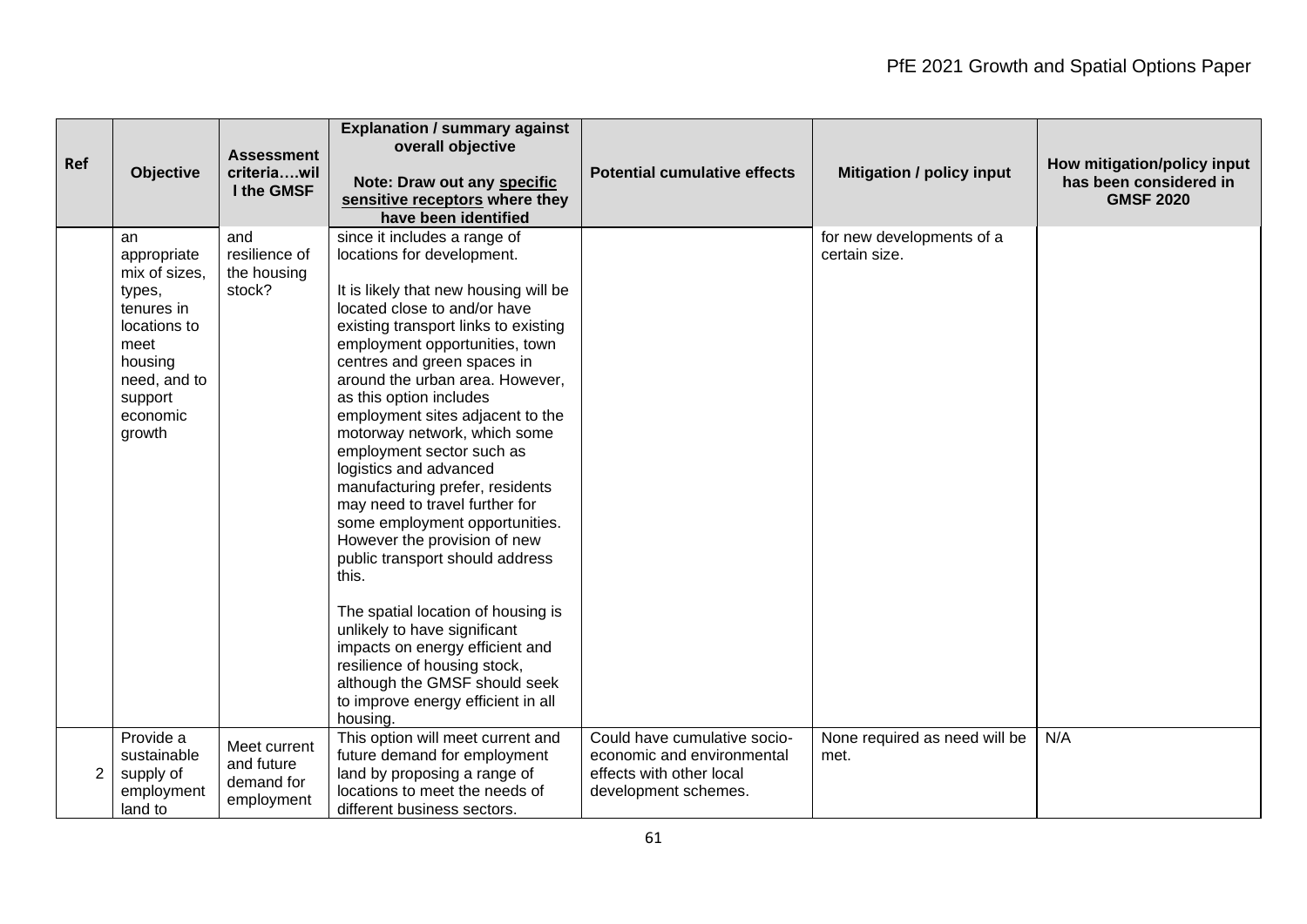| Ref            | <b>Objective</b>                                                                                                                  | <b>Assessment</b><br>criteriawil<br>I the GMSF                                                            | <b>Explanation / summary against</b><br>overall objective<br>Note: Draw out any specific<br>sensitive receptors where they<br>have been identified                                                                                                                                                                                                                                                                                                                                                                                                                                            | <b>Potential cumulative effects</b>                                                                            | <b>Mitigation / policy input</b>                                                                                        | How mitigation/policy input<br>has been considered in<br><b>GMSF 2020</b> |
|----------------|-----------------------------------------------------------------------------------------------------------------------------------|-----------------------------------------------------------------------------------------------------------|-----------------------------------------------------------------------------------------------------------------------------------------------------------------------------------------------------------------------------------------------------------------------------------------------------------------------------------------------------------------------------------------------------------------------------------------------------------------------------------------------------------------------------------------------------------------------------------------------|----------------------------------------------------------------------------------------------------------------|-------------------------------------------------------------------------------------------------------------------------|---------------------------------------------------------------------------|
|                | ensure<br>sustainable<br>economic<br>growth and<br>job creation                                                                   | land across<br>GM?                                                                                        | The spatial location of<br>development in this option is<br>unlikely to have an impact of the<br>provision of education and<br>training of workforce.<br>This Option would deliver<br>employment opportunities in a<br>range of locations to meet needs.<br>Employment land in the urban<br>area, close to town centres and<br>sustainable transport hubs could<br>be served well by existing<br>transport infrastructure.<br>Employment land further afield<br>adjacent to motorway junctions<br>would need to ensure that it is<br>accessible to workers, including<br>by public transport. |                                                                                                                |                                                                                                                         |                                                                           |
| $\overline{2}$ | Provide a<br>sustainable<br>supply of<br>employment<br>land to<br>ensure<br>sustainable<br>economic<br>growth and<br>job creation | Support<br>education<br>and training<br>to provide a<br>suitable<br>labour force<br>for future<br>growth? | This option will meet current and<br>future demand for employment<br>land by proposing a range of<br>locations to meet the needs of<br>different business sectors.<br>The spatial location of<br>development in this option is<br>unlikely to have an impact of the<br>provision of education and<br>training of workforce.<br>This Option would deliver<br>employment opportunities in a<br>range of locations to meet needs.                                                                                                                                                                | Could have cumulative socio-<br>economic and environmental<br>effects with other local<br>development schemes. | The GMSF should link to<br>other CA plans and<br>programmes about improving<br>skills and training for GM<br>residents. | Covered by Policy GM-E 5<br>Education, Skills and<br>Knowledge            |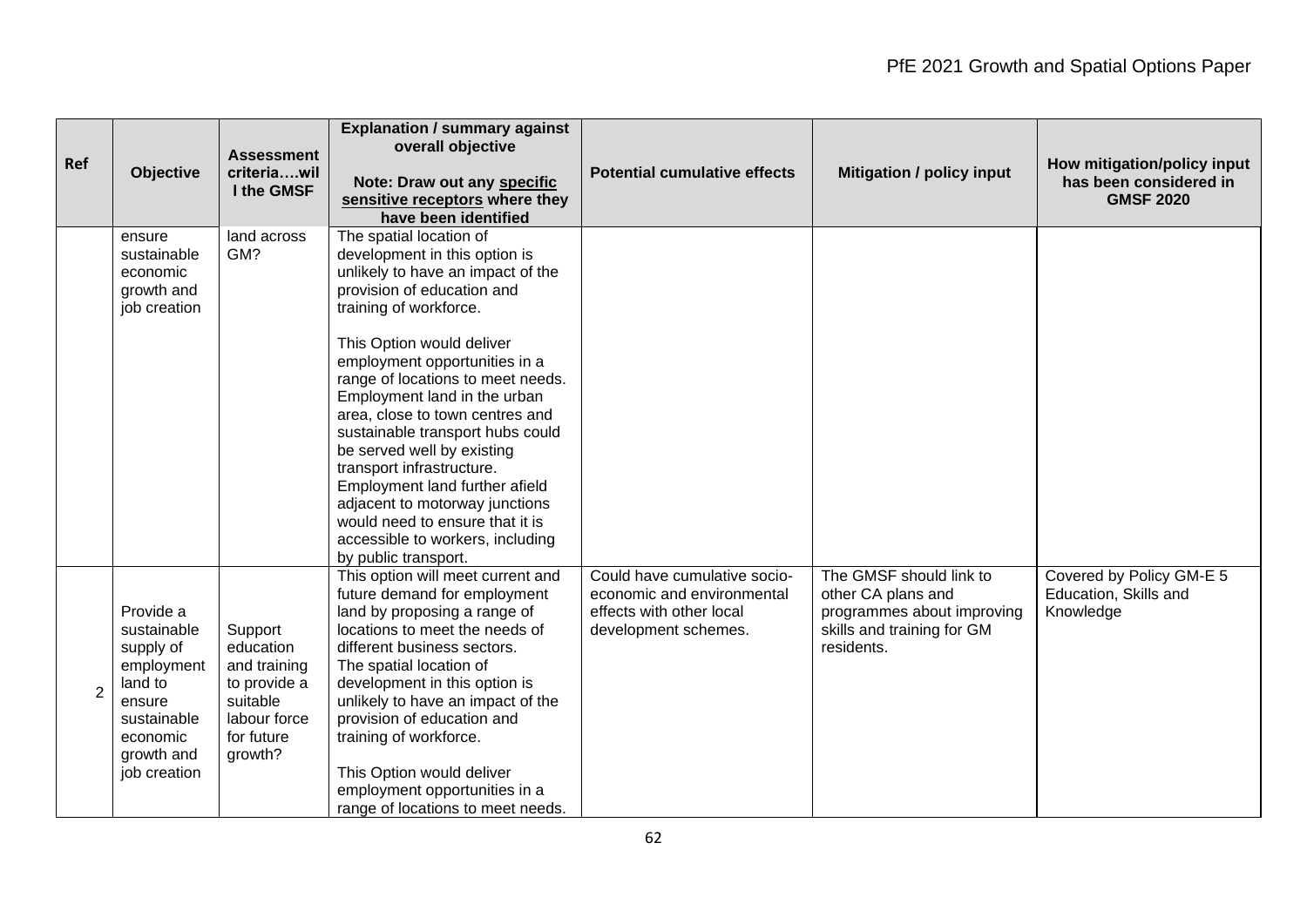| Ref            | <b>Objective</b>                                                                                                                  | <b>Assessment</b><br>criteriawil<br>I the GMSF                                                                                         | <b>Explanation / summary against</b><br>overall objective<br>Note: Draw out any specific<br>sensitive receptors where they<br>have been identified                                                                                                                                                                                                                                                                                                                                                                                                                                                                                                                                                      | <b>Potential cumulative effects</b>                                                                            | <b>Mitigation / policy input</b>                                                                                                                                                                                                                                             | How mitigation/policy input<br>has been considered in<br><b>GMSF 2020</b>                                                    |
|----------------|-----------------------------------------------------------------------------------------------------------------------------------|----------------------------------------------------------------------------------------------------------------------------------------|---------------------------------------------------------------------------------------------------------------------------------------------------------------------------------------------------------------------------------------------------------------------------------------------------------------------------------------------------------------------------------------------------------------------------------------------------------------------------------------------------------------------------------------------------------------------------------------------------------------------------------------------------------------------------------------------------------|----------------------------------------------------------------------------------------------------------------|------------------------------------------------------------------------------------------------------------------------------------------------------------------------------------------------------------------------------------------------------------------------------|------------------------------------------------------------------------------------------------------------------------------|
|                |                                                                                                                                   |                                                                                                                                        | Employment land in the urban<br>area, close to town centres and<br>sustainable transport hubs could<br>be served well by existing<br>transport infrastructure.<br>Employment land further afield<br>adjacent to motorway junctions<br>would need to ensure that it is<br>accessible to workers, including<br>by public transport.                                                                                                                                                                                                                                                                                                                                                                       |                                                                                                                |                                                                                                                                                                                                                                                                              |                                                                                                                              |
| $\overline{2}$ | Provide a<br>sustainable<br>supply of<br>employment<br>land to<br>ensure<br>sustainable<br>economic<br>growth and<br>job creation | Provide<br>sufficient<br>employment<br>land in<br>locations that<br>are well-<br>connected<br>and well-<br>served by<br>infrastructure | This option will meet current and<br>future demand for employment<br>land by proposing a range of<br>locations to meet the needs of<br>different business sectors.<br>The spatial location of<br>development in this option is<br>unlikely to have an impact of the<br>provision of education and<br>training of workforce.<br>This Option would deliver<br>employment opportunities in a<br>range of locations to meet needs.<br>Employment land in the urban<br>area, close to town centres and<br>sustainable transport hubs could<br>be served well by existing<br>transport infrastructure.<br>Employment land further afield<br>adjacent to motorway junctions<br>would need to ensure that it is | Could have cumulative socio-<br>economic and environmental<br>effects with other local<br>development schemes. | The GMSF should encourage<br>a strategic approach to<br>transport connectivity and<br>ensure that employment<br>locations take account of<br>current and future<br>infrastructure.<br>GMSF policies should require<br>delivery of the necessary<br>transport infrastructure. | Covered by Policy GM-N1<br>Our Integrated Network<br>Covered by Policy GM-N7<br>Transport requirements of<br>new development |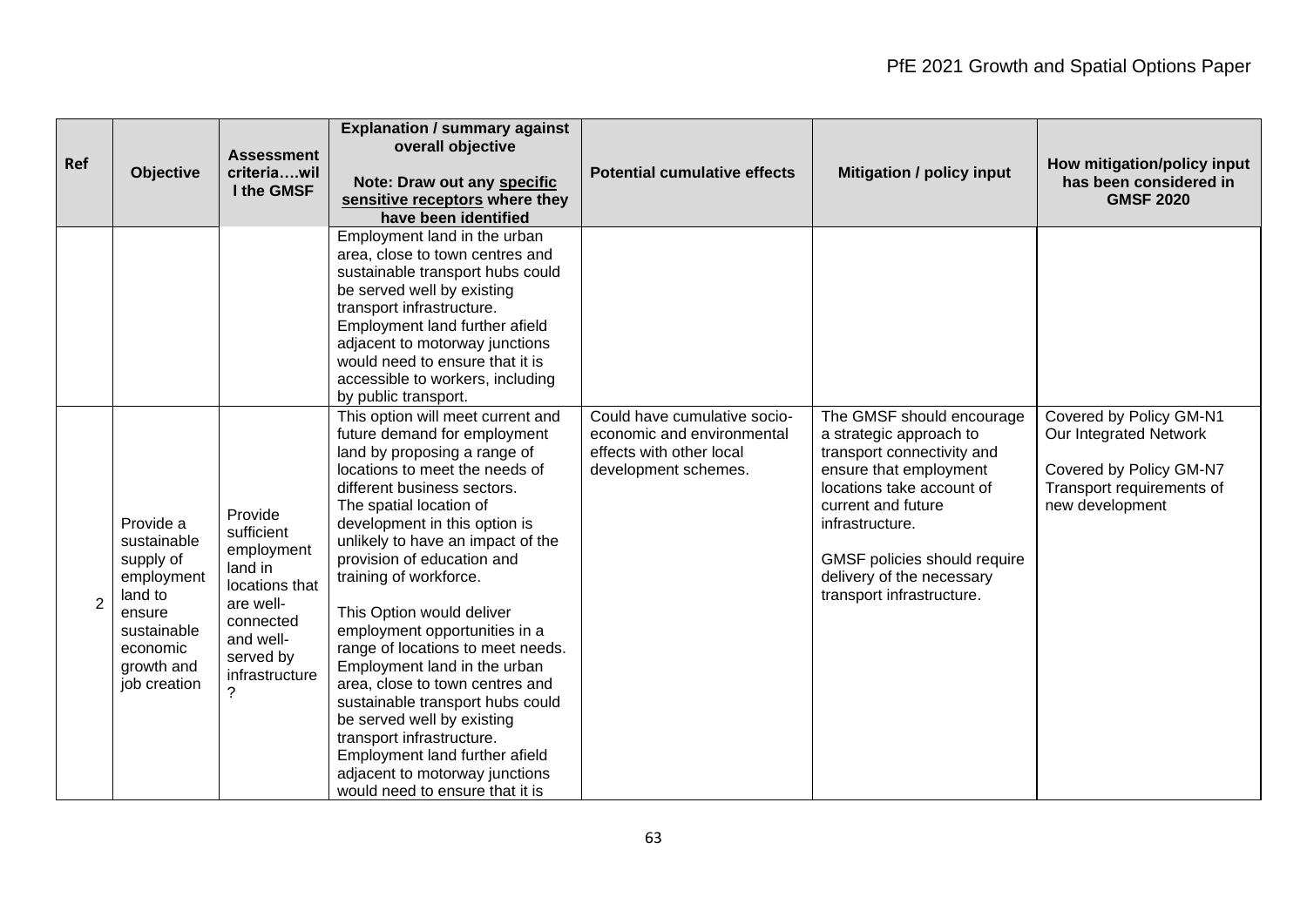| Ref | <b>Objective</b>                                                                                                                              | <b>Assessment</b><br>criteriawil<br>I the GMSF                                                                                                    | <b>Explanation / summary against</b><br>overall objective<br>Note: Draw out any specific<br>sensitive receptors where they<br>have been identified                                                                                                                                                                                                                                                                                                                                                                                                                                                                                                                                                                                                        | <b>Potential cumulative effects</b>                                                                                                            | <b>Mitigation / policy input</b>                                                                                                                                                                                                             | How mitigation/policy input<br>has been considered in<br><b>GMSF 2020</b>                                                    |
|-----|-----------------------------------------------------------------------------------------------------------------------------------------------|---------------------------------------------------------------------------------------------------------------------------------------------------|-----------------------------------------------------------------------------------------------------------------------------------------------------------------------------------------------------------------------------------------------------------------------------------------------------------------------------------------------------------------------------------------------------------------------------------------------------------------------------------------------------------------------------------------------------------------------------------------------------------------------------------------------------------------------------------------------------------------------------------------------------------|------------------------------------------------------------------------------------------------------------------------------------------------|----------------------------------------------------------------------------------------------------------------------------------------------------------------------------------------------------------------------------------------------|------------------------------------------------------------------------------------------------------------------------------|
|     |                                                                                                                                               |                                                                                                                                                   | accessible to workers, including<br>by public transport.                                                                                                                                                                                                                                                                                                                                                                                                                                                                                                                                                                                                                                                                                                  |                                                                                                                                                |                                                                                                                                                                                                                                              |                                                                                                                              |
| 3   | Ensure that<br>there is<br>sufficient<br>coverage<br>and capacity<br>of transport<br>and utilities<br>to support<br>growth and<br>development | Ensure that<br>the transport<br>network can<br>support and<br>enable the<br>anticipated<br>scale and<br>spatial<br>distribution of<br>development | Under this Option new housing<br>and businesses would be situated<br>close to transport connections, in<br>and adjacent to the urban areas<br>and in further afield where they<br>boost northern competitiveness<br>and capitalise on national and<br>global assets.<br>The GMSF would need to ensure<br>that development allocations<br>beyond the urban area are<br>supported by a sustainable<br>transport network, but it also<br>presents the opportunity to create<br>new transport infrastructure.<br>New housing and businesses<br>would be situated close to existing<br>utility and digital infrastructure.<br>There is a need to ensure that it<br>can accommodate the demands<br>of the scale of new development<br>planned through the GMSF. | Could have cumulative socio-<br>economic and environmental<br>effects with other local<br>development schemes.<br>Air quality and noise issues | Ensure long term investment<br>in the transport network and<br>promote through policy<br>sustainable transport options.<br>Policies need to require the<br>necessary transport<br>infrastructure to be delivered<br>in discussion with TFGM. | Covered by Policy GM-N1<br>Our Integrated Network<br>Covered by Policy GM-N7<br>Transport requirements of<br>new development |
| 3   | Ensure that<br>there is<br>sufficient<br>coverage<br>and capacity                                                                             | Improve<br>transport<br>connectivity?                                                                                                             | Under this Option new housing<br>and businesses would be situated<br>close to transport connections, in<br>and adjacent to the urban areas<br>and in further afield where they                                                                                                                                                                                                                                                                                                                                                                                                                                                                                                                                                                            | Could have cumulative socio-<br>economic and environmental<br>effects with other local<br>development schemes.                                 | Ensure long term investment<br>in the transport network and<br>promote through policy<br>sustainable transport options.                                                                                                                      | Covered by Policy GM-N1<br>Our Integrated Network                                                                            |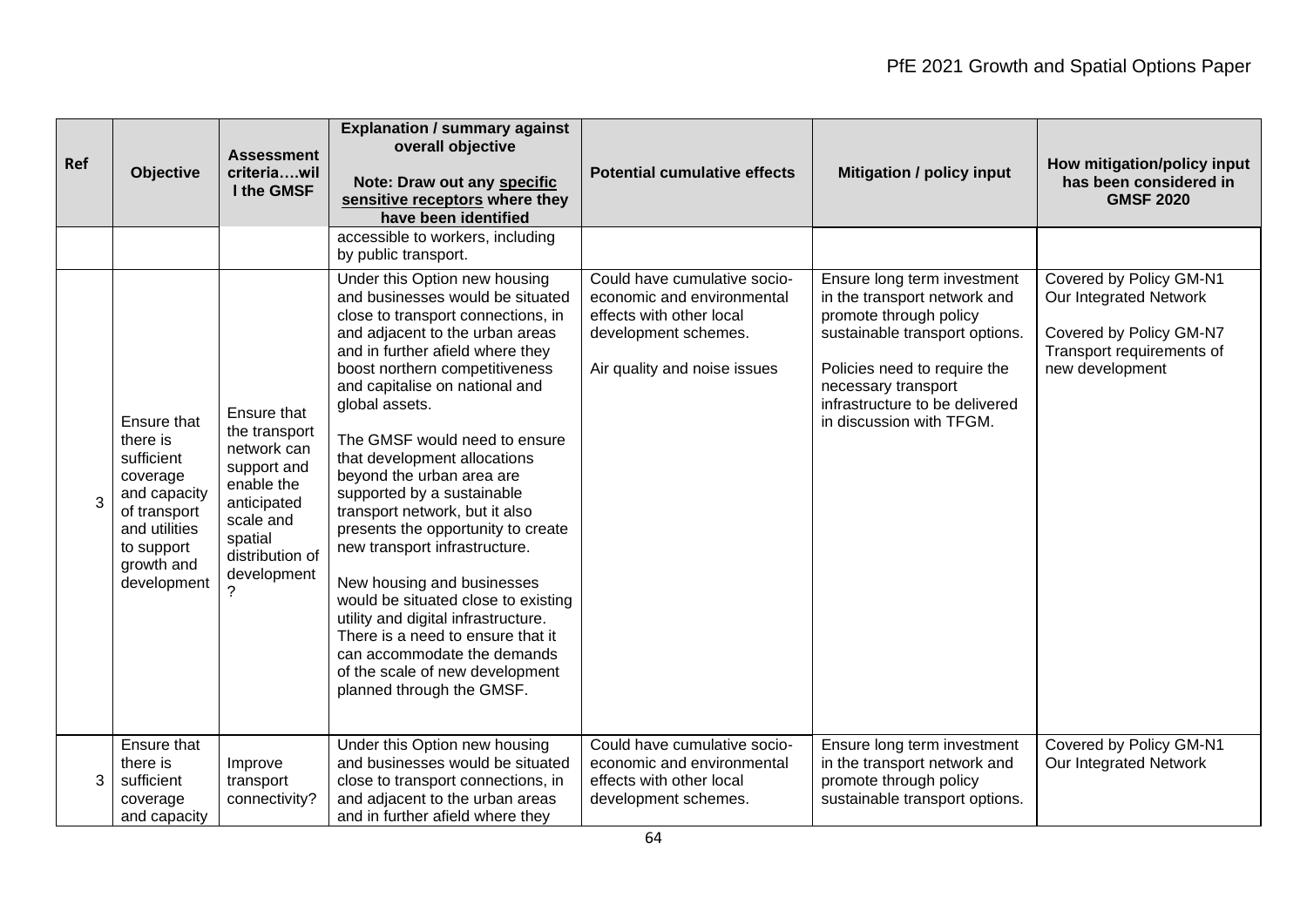| Ref | Objective                                                                                                                                     | <b>Assessment</b><br>criteriawil<br>I the GMSF                                                                                                        | <b>Explanation / summary against</b><br>overall objective<br>Note: Draw out any specific<br>sensitive receptors where they<br>have been identified                                                                                                                                                                                                                                                                                                                                                                                                                      | <b>Potential cumulative effects</b>                                                                                                            | <b>Mitigation / policy input</b>                                                                   | How mitigation/policy input<br>has been considered in<br><b>GMSF 2020</b>                                    |
|-----|-----------------------------------------------------------------------------------------------------------------------------------------------|-------------------------------------------------------------------------------------------------------------------------------------------------------|-------------------------------------------------------------------------------------------------------------------------------------------------------------------------------------------------------------------------------------------------------------------------------------------------------------------------------------------------------------------------------------------------------------------------------------------------------------------------------------------------------------------------------------------------------------------------|------------------------------------------------------------------------------------------------------------------------------------------------|----------------------------------------------------------------------------------------------------|--------------------------------------------------------------------------------------------------------------|
|     | of transport<br>and utilities<br>to support<br>growth and<br>development                                                                      |                                                                                                                                                       | boost northern competitiveness<br>and capitalise on national and<br>global assets.<br>The GMSF would need to ensure<br>that development allocations<br>beyond the urban area are<br>supported by a sustainable<br>transport network, but it also<br>presents the opportunity to create<br>new transport infrastructure.<br>New housing and businesses<br>would be situated close to existing<br>utility and digital infrastructure.<br>There is a need to ensure that it<br>can accommodate the demands<br>of the scale of new development<br>planned through the GMSF. | Air quality and noise issues                                                                                                                   |                                                                                                    |                                                                                                              |
| 3   | Ensure that<br>there is<br>sufficient<br>coverage<br>and capacity<br>of transport<br>and utilities<br>to support<br>growth and<br>development | Ensure that<br>utilities /<br>digital<br>infrastructure<br>can support<br>and enable<br>the<br>anticipated<br>scale and<br>spatial<br>distribution of | Under this Option new housing<br>and businesses would be situated<br>close to transport connections, in<br>and adjacent to the urban areas<br>and in further afield where they<br>boost northern competitiveness<br>and capitalise on national and<br>global assets.<br>The GMSF would need to ensure<br>that development allocations<br>beyond the urban area are                                                                                                                                                                                                      | Could have cumulative socio-<br>economic and environmental<br>effects with other local<br>development schemes.<br>Air quality and noise issues | Ensure long term investment<br>in the utility and digital<br>network by working with<br>providers. | Covered by Policy GM-N2<br>Digital connectivity<br>Covered by Policy GM-D 1<br>Infrastructure Implementation |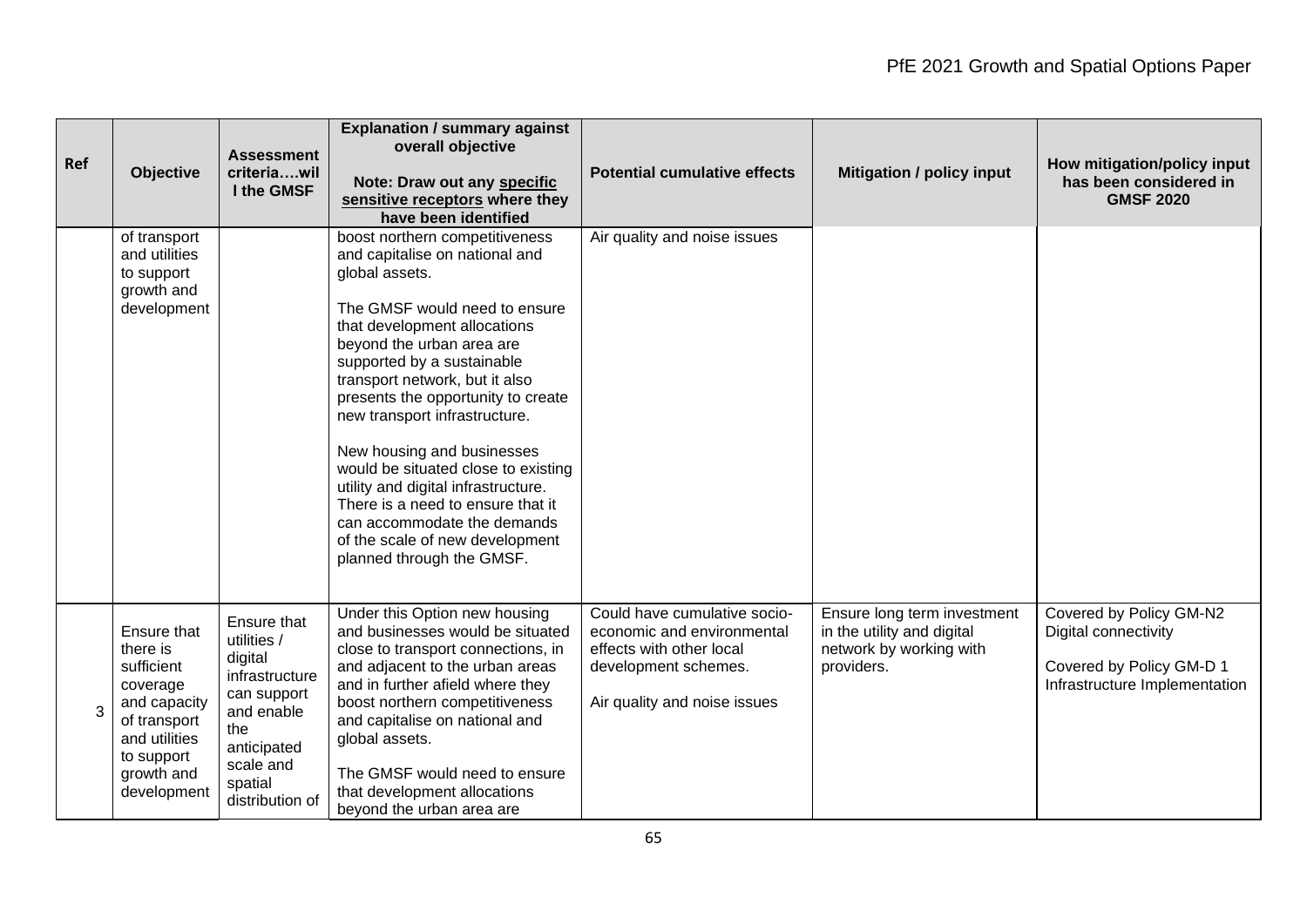| Ref            | <b>Objective</b>                                    | <b>Assessment</b><br>criteriawil<br>I the GMSF               | <b>Explanation / summary against</b><br>overall objective<br>Note: Draw out any specific<br>sensitive receptors where they<br>have been identified                                                                                                                                                                                                                                                                                                                                                                                                                                                        | <b>Potential cumulative effects</b>                                                                                                 | <b>Mitigation / policy input</b>                                        | How mitigation/policy input<br>has been considered in<br><b>GMSF 2020</b> |
|----------------|-----------------------------------------------------|--------------------------------------------------------------|-----------------------------------------------------------------------------------------------------------------------------------------------------------------------------------------------------------------------------------------------------------------------------------------------------------------------------------------------------------------------------------------------------------------------------------------------------------------------------------------------------------------------------------------------------------------------------------------------------------|-------------------------------------------------------------------------------------------------------------------------------------|-------------------------------------------------------------------------|---------------------------------------------------------------------------|
|                |                                                     | development                                                  | supported by a sustainable<br>transport network, but it also<br>presents the opportunity to create<br>new transport infrastructure.<br>New housing and businesses<br>would be situated close to existing<br>utility and digital infrastructure.<br>There is a need to ensure that it<br>can accommodate the demands<br>of the scale of new development<br>planned through the GMSF.                                                                                                                                                                                                                       |                                                                                                                                     |                                                                         |                                                                           |
| $\overline{4}$ | Reduce<br>levels of<br>deprivation<br>and disparity | Reduce the<br>proportion of<br>people living<br>deprivation? | This Option would tackle<br>deprivation in variety of locations<br>in GM by providing new homes<br>and jobs in the urban area, town<br>centres, close to sustainable<br>transport hubs, deprived areas<br>across GM and specifically tackle<br>deprivation in the north of GM.<br>It is assumed that there will some<br>increase in supply of affordable<br>housing which will result in<br>improvements against barriers to<br>Housing and Services deprivation<br>domain. There will be an increase<br>against the Living Environment<br>(indoors subset) deprivation<br>domain as the new housing will | Link to other initiatives or<br>investments (e.g.<br>apprenticeships, health<br>initiatives, education and/or<br>skills programmes) | None identified as this option<br>is designed to reduce<br>deprivation. | N/A                                                                       |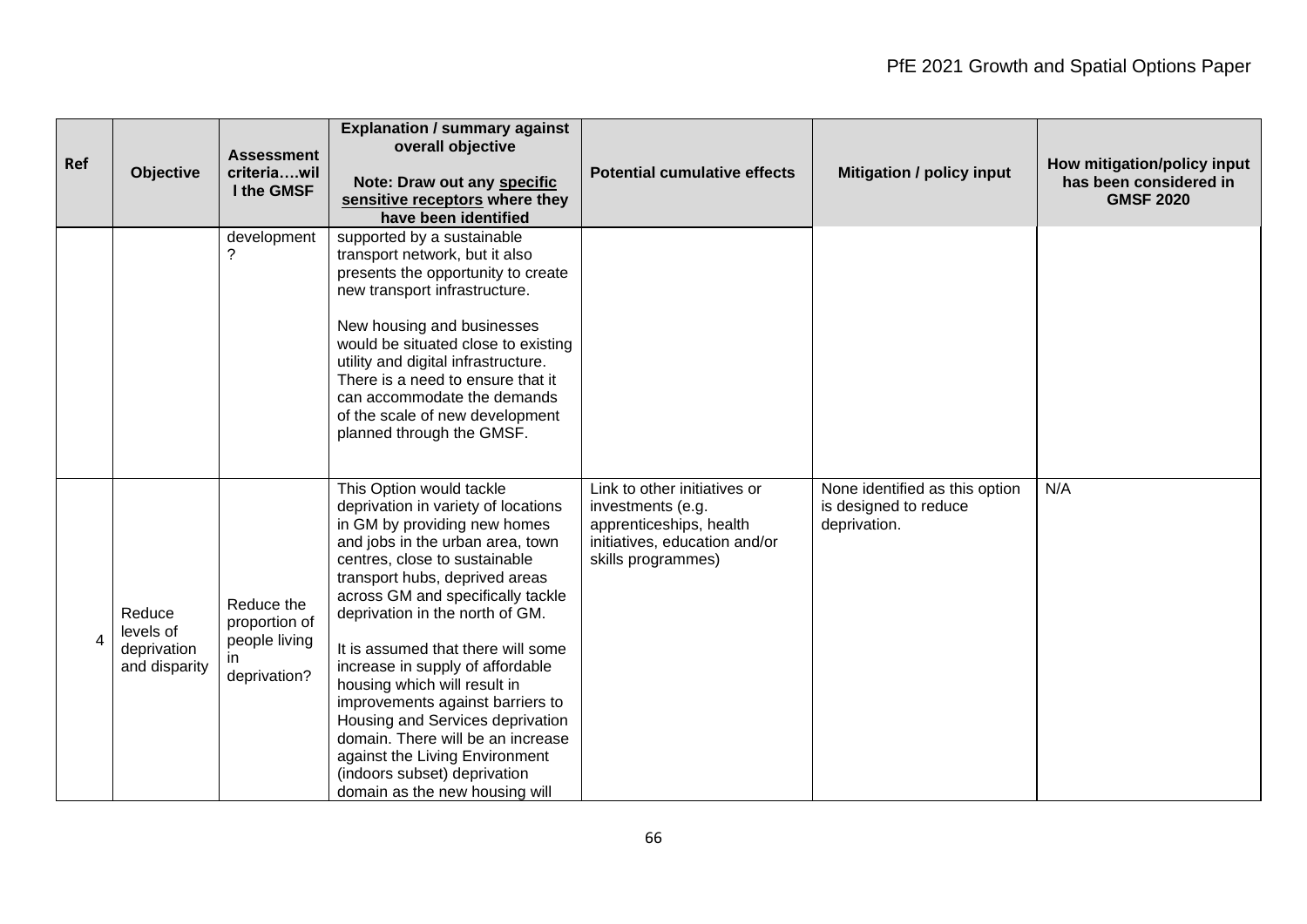| Ref | <b>Objective</b>                                                      | <b>Assessment</b><br>criteriawil<br>I the GMSF                                                                                                                                             | <b>Explanation / summary against</b><br>overall objective<br>Note: Draw out any specific<br>sensitive receptors where they<br>have been identified                                                                                                                                                                                                                                                                                                                                                                                                                                                                                                                            | <b>Potential cumulative effects</b>                                                                                                 | <b>Mitigation / policy input</b>                                                                                               | How mitigation/policy input<br>has been considered in<br><b>GMSF 2020</b> |
|-----|-----------------------------------------------------------------------|--------------------------------------------------------------------------------------------------------------------------------------------------------------------------------------------|-------------------------------------------------------------------------------------------------------------------------------------------------------------------------------------------------------------------------------------------------------------------------------------------------------------------------------------------------------------------------------------------------------------------------------------------------------------------------------------------------------------------------------------------------------------------------------------------------------------------------------------------------------------------------------|-------------------------------------------------------------------------------------------------------------------------------------|--------------------------------------------------------------------------------------------------------------------------------|---------------------------------------------------------------------------|
|     |                                                                       |                                                                                                                                                                                            | result in an improvement to the<br>quality of the housing stock.                                                                                                                                                                                                                                                                                                                                                                                                                                                                                                                                                                                                              |                                                                                                                                     |                                                                                                                                |                                                                           |
| 4   | Reduce<br>levels of<br>deprivation<br>and disparity                   | Support<br>reductions in<br>poverty<br>(including<br>child and fuel<br>poverty),<br>deprivation<br>and disparity<br>across the<br>domains of<br>the Indices of<br>Multiple<br>Deprivation? | This Option would tackle<br>deprivation in variety of locations<br>in GM by providing new homes<br>and jobs in the urban area, town<br>centres, close to sustainable<br>transport hubs, deprived areas<br>across GM and specifically tackle<br>deprivation in the north of GM.<br>It is assumed that there will some<br>increase in supply of affordable<br>housing which will result in<br>improvements against barriers to<br>Housing and Services deprivation<br>domain. There will be an increase<br>against the Living Environment<br>(indoors subset) deprivation<br>domain as the new housing will<br>result in an improvement to the<br>quality of the housing stock. | Link to other initiatives or<br>investments (e.g.<br>apprenticeships, health<br>initiatives, education and/or<br>skills programmes) | As above.                                                                                                                      | N/A                                                                       |
| 5   | Promote<br>equality of<br>opportunity<br>and the<br>elimination<br>of | Foster good<br>relations<br>between<br>different<br>people?                                                                                                                                | This spatial option is unlikely to<br>have a significant impact on or the<br>impacts are unknown on this<br>objective. However, the emphasis<br>on building around sustainable<br>transport locations under is option<br>is likely to have a positive impact                                                                                                                                                                                                                                                                                                                                                                                                                  | Potential link to other initiatives<br>which seek to integrate<br>communities.                                                      | Physically link new<br>communities to existing ones<br>through footpaths, cycle<br>routes and/or roads to help<br>integration. | Covered by Policy GM-E 1<br><b>Sustainable Places</b>                     |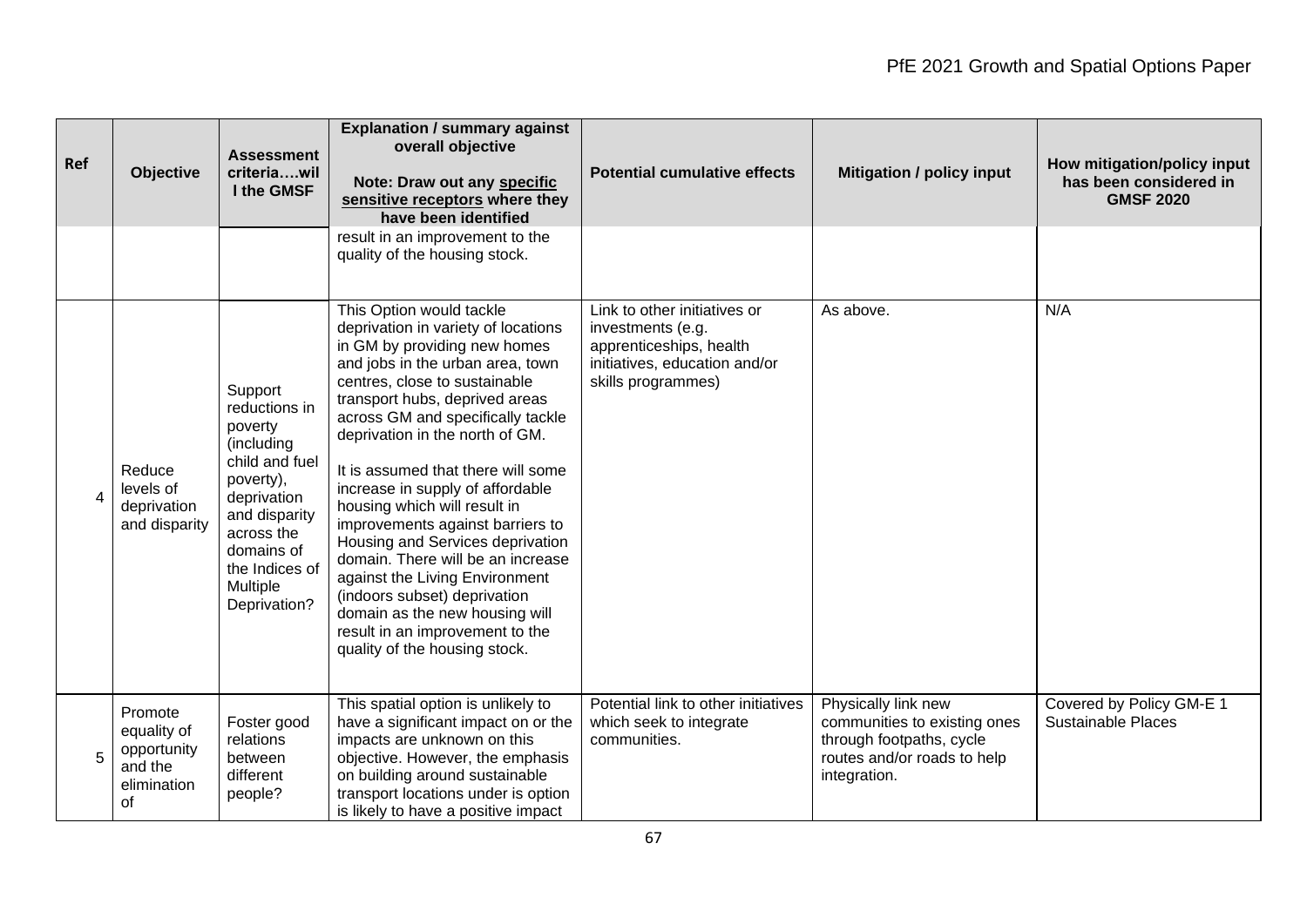| Ref | <b>Objective</b>                                                                            | <b>Assessment</b><br>criteriawil<br>I the GMSF                                                                                       | <b>Explanation / summary against</b><br>overall objective<br>Note: Draw out any specific<br>sensitive receptors where they<br>have been identified                                                                                                                                                                       | <b>Potential cumulative effects</b>                                            | <b>Mitigation / policy input</b>                                                                                                                                                                                                                                                                                                                                                         | How mitigation/policy input<br>has been considered in<br><b>GMSF 2020</b>                                                                                                                                                                                                                                                                                                                                                                    |
|-----|---------------------------------------------------------------------------------------------|--------------------------------------------------------------------------------------------------------------------------------------|--------------------------------------------------------------------------------------------------------------------------------------------------------------------------------------------------------------------------------------------------------------------------------------------------------------------------|--------------------------------------------------------------------------------|------------------------------------------------------------------------------------------------------------------------------------------------------------------------------------------------------------------------------------------------------------------------------------------------------------------------------------------------------------------------------------------|----------------------------------------------------------------------------------------------------------------------------------------------------------------------------------------------------------------------------------------------------------------------------------------------------------------------------------------------------------------------------------------------------------------------------------------------|
|     | discriminatio<br>n                                                                          |                                                                                                                                      | connecting people with facilities<br>and infrastructure.                                                                                                                                                                                                                                                                 |                                                                                | Require new development to<br>ensure that new facilities are<br>accessible by existing<br>communities as well as<br>new/future communities.                                                                                                                                                                                                                                              |                                                                                                                                                                                                                                                                                                                                                                                                                                              |
| 5   | Promote<br>equality of<br>opportunity<br>and the<br>elimination<br>οf<br>discriminatio<br>n | Ensure<br>equality of<br>opportunity<br>and equal<br>access to<br>facilities /<br>infrastructure<br>for all?                         | This spatial option is unlikely to<br>have a significant impact on or the<br>impacts are unknown on this<br>objective. However, the emphasis<br>on building around sustainable<br>transport locations under is option<br>is likely to have a positive impact<br>connecting people with facilities<br>and infrastructure. | Potential link to other initiatives<br>which seek to integrate<br>communities. | The GMSF should recognise<br>the importance of social<br>infrastructure (SI) and other<br>community facilities and<br>encourage detailed studies of<br>provision and capacity.<br>The GMSF should state in<br>policy that development<br>which provides new social<br>infrastructure (SI) will be<br>supported, and development<br>which results in loss of SI will<br>not be supported. | Covered by Policy GM-D 1<br>Infrastructure Implementation<br>GMSF does not have a policy<br>that specifically states that<br>development which provides<br>new social infrastructure will<br>be supported, and<br>development which results in<br>loss of will not be supported.<br>But Policy GM-D 2 Developer<br>Contributions is about<br>ensuring development makes<br>provision for infrastructure,<br>including social infrastructure. |
| 5   | Promote<br>equality of<br>opportunity<br>and the<br>elimination<br>οf<br>discriminatio<br>n | Ensure no<br>discriminatio<br>n based on<br>'protected<br>characteristic<br>s', as defined<br>in the<br><b>Equality Act</b><br>2010? | This spatial option is unlikely to<br>have a significant impact on or the<br>impacts are unknown on this<br>objective. However, the emphasis<br>on building around sustainable<br>transport locations under is option<br>is likely to have a positive impact<br>connecting people with facilities<br>and infrastructure. | Potential link to other initiatives<br>which seek to integrate<br>communities. | No direct discrimination has<br>been identified. However,<br>accessibility should be<br>considered when new SI is<br>delivered (eg for disabled and<br>elderly people).                                                                                                                                                                                                                  | Covered by Policy GM-E 1<br>Sustainable Places                                                                                                                                                                                                                                                                                                                                                                                               |
| 5   | Promote<br>equality of<br>opportunity<br>and the                                            | Ensure that<br>the needs of<br>different<br>areas.                                                                                   | This spatial option is unlikely to<br>have a significant impact on or the<br>impacts are unknown on this<br>objective. However, the emphasis                                                                                                                                                                             | Potential link to other initiatives<br>which seek to integrate<br>communities. | Physically link new<br>communities to existing ones<br>through footpaths, cycle                                                                                                                                                                                                                                                                                                          | Covered by Policy GM-E 1<br><b>Sustainable Places</b>                                                                                                                                                                                                                                                                                                                                                                                        |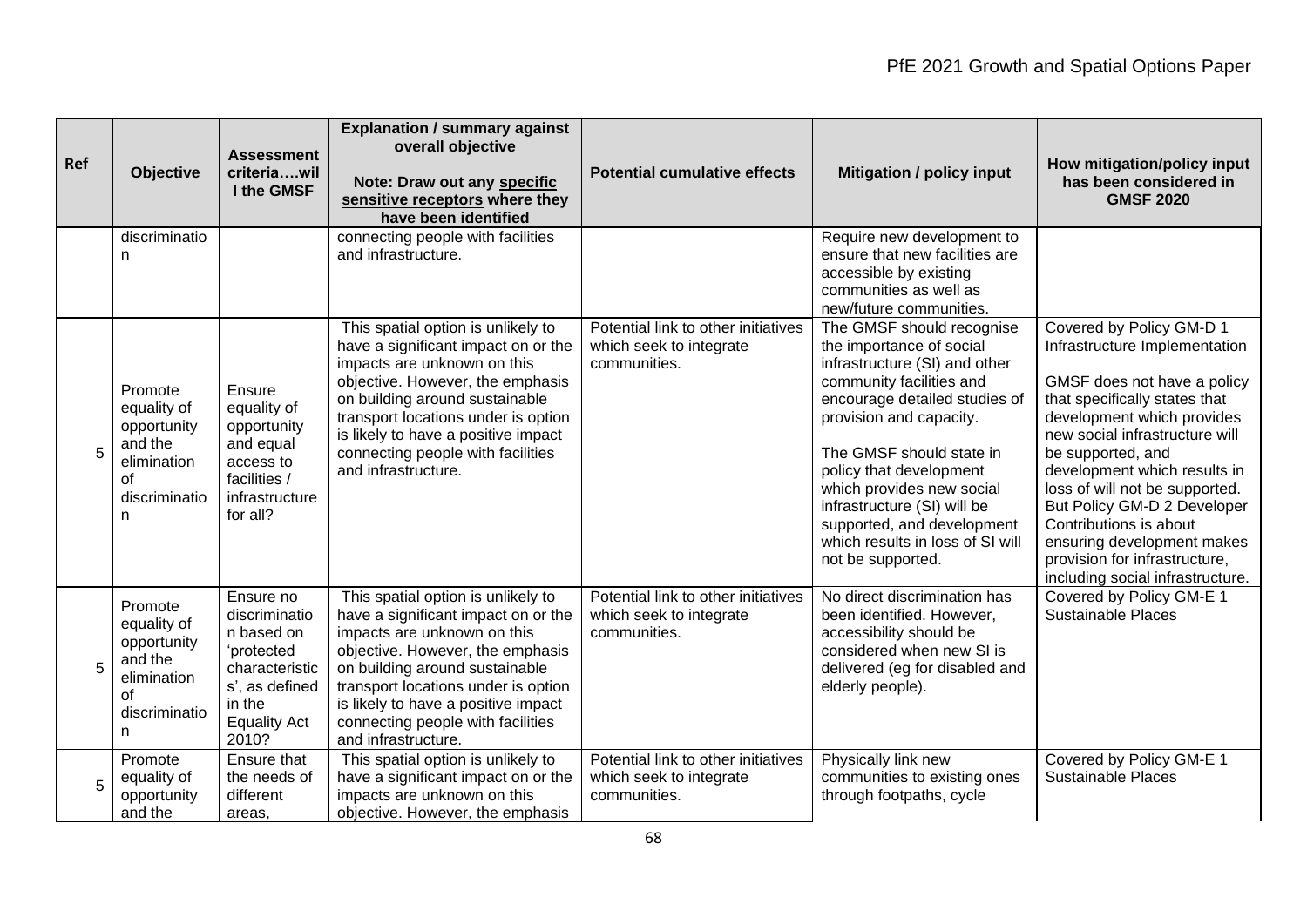| Ref | <b>Objective</b>                                                                                               | <b>Assessment</b><br>criteriawil<br>I the GMSF                                                         | <b>Explanation / summary against</b><br>overall objective<br>Note: Draw out any specific<br>sensitive receptors where they<br>have been identified                                                                                                                                                                                                                                                                                                                                                                                                                                                                                                                                                                                  | <b>Potential cumulative effects</b>                                                                                   | <b>Mitigation / policy input</b>                                                                                                                                                           | How mitigation/policy input<br>has been considered in<br><b>GMSF 2020</b>                                                                                                         |
|-----|----------------------------------------------------------------------------------------------------------------|--------------------------------------------------------------------------------------------------------|-------------------------------------------------------------------------------------------------------------------------------------------------------------------------------------------------------------------------------------------------------------------------------------------------------------------------------------------------------------------------------------------------------------------------------------------------------------------------------------------------------------------------------------------------------------------------------------------------------------------------------------------------------------------------------------------------------------------------------------|-----------------------------------------------------------------------------------------------------------------------|--------------------------------------------------------------------------------------------------------------------------------------------------------------------------------------------|-----------------------------------------------------------------------------------------------------------------------------------------------------------------------------------|
|     | elimination<br>0f<br>discriminatio<br>n                                                                        | (namely<br>urban,<br>suburban,<br>urban fringe<br>and rural) are<br>equally<br>addressed?              | on building around sustainable<br>transport locations under is option<br>is likely to have a positive impact<br>connecting people with facilities<br>and infrastructure.                                                                                                                                                                                                                                                                                                                                                                                                                                                                                                                                                            |                                                                                                                       | routes and/or roads to help<br>integration.<br>Require new development to<br>ensure that new facilities are<br>accessible by existing<br>communities as well as<br>new/future communities. |                                                                                                                                                                                   |
| 6   | Support<br>improved<br>health and<br>wellbeing of<br>the<br>population<br>and reduce<br>health<br>inequalities | Support<br>healthier<br>lifestyles and<br>support<br>improvement<br>s in<br>determinants<br>of health? | Under this Option health facilities<br>would be located in the most<br>sustainable locations within the<br>urban area and new allocations in<br>Green belt would provide<br>opportunities to create new health<br>facilities and new development<br>that promoted heathy lifestyles<br>e.g. green infrastructure and<br>cycling routes.<br>An increase in housing under this<br>option has the potential to reduce<br>the number of people living in<br>poor housing conditions which<br>can have a positive impact on<br>health.<br>Under this option existing<br>greenspaces in the urban area<br>could be capitalised on, new<br>greenspaces created in<br>developments in Green Belt and<br>sustainable transport links created | Improved health and reduced<br>health inequalities through<br>positive planning and the<br>promotion of green spaces. | The GMSF should be<br>designed to ensure<br>strategic/large development<br>proposals include some<br>greenspace for use by new<br>and existing communities.                                | Covered by Policy GM-E 1<br>Sustainable Places, Policy<br>GM-D1<br>Infrastructure Implementation,<br>Policy GM-D 2 Developer<br>Contributions, Policy GM-G 6<br>Urban Green Space |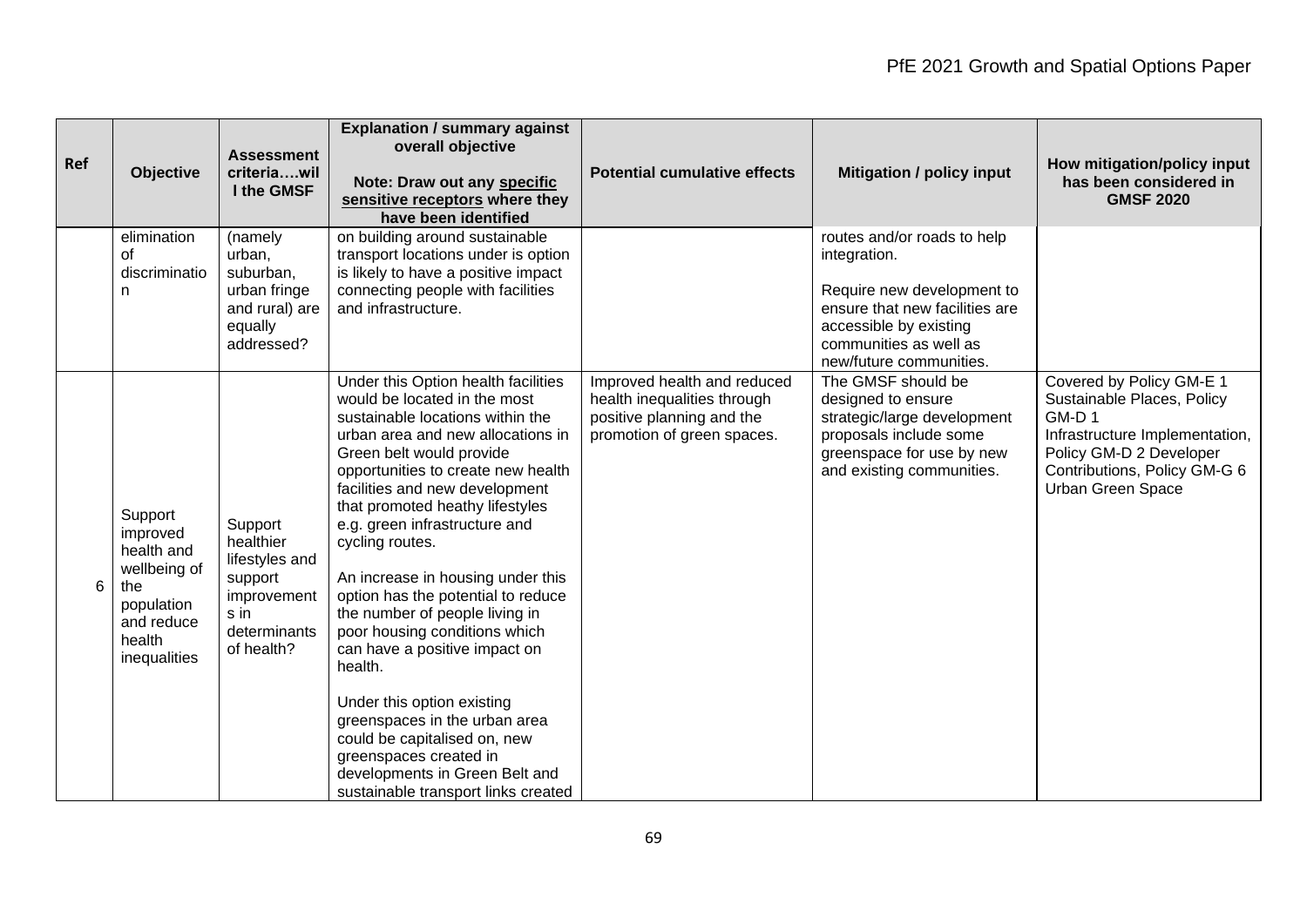| Ref | Objective                                                                                                      | <b>Assessment</b><br>criteriawil<br>I the GMSF                                       | <b>Explanation / summary against</b><br>overall objective<br>Note: Draw out any specific<br>sensitive receptors where they<br>have been identified                                                                                                                                                                                                                                                                                                                                                                                                                                                                                                                                                                                                                               | <b>Potential cumulative effects</b>                                                                                   | <b>Mitigation / policy input</b> | How mitigation/policy input<br>has been considered in<br><b>GMSF 2020</b> |
|-----|----------------------------------------------------------------------------------------------------------------|--------------------------------------------------------------------------------------|----------------------------------------------------------------------------------------------------------------------------------------------------------------------------------------------------------------------------------------------------------------------------------------------------------------------------------------------------------------------------------------------------------------------------------------------------------------------------------------------------------------------------------------------------------------------------------------------------------------------------------------------------------------------------------------------------------------------------------------------------------------------------------|-----------------------------------------------------------------------------------------------------------------------|----------------------------------|---------------------------------------------------------------------------|
|     |                                                                                                                |                                                                                      | to connect greenspaces further<br>afield.                                                                                                                                                                                                                                                                                                                                                                                                                                                                                                                                                                                                                                                                                                                                        |                                                                                                                       |                                  |                                                                           |
| 6   | Support<br>improved<br>health and<br>wellbeing of<br>the<br>population<br>and reduce<br>health<br>inequalities | Reduce<br>health<br>inequalities<br>within GM<br>and with the<br>rest of<br>England? | Under this Option health facilities<br>would be located in the most<br>sustainable locations within the<br>urban area and new allocations in<br>Green belt would provide<br>opportunities to create new health<br>facilities and new development<br>that promoted heathy lifestyles<br>e.g. green infrastructure and<br>cycling routes.<br>An increase in housing under this<br>option has the potential to reduce<br>the number of people living in<br>poor housing conditions which<br>can have a positive impact on<br>health.<br>Under this option existing<br>greenspaces in the urban area<br>could be capitalised on, new<br>greenspaces created in<br>developments in Green Belt and<br>sustainable transport links created<br>to connect greenspaces further<br>afield. | Improved health and reduced<br>health inequalities through<br>positive planning and the<br>promotion of green spaces. | As above.                        | As above.                                                                 |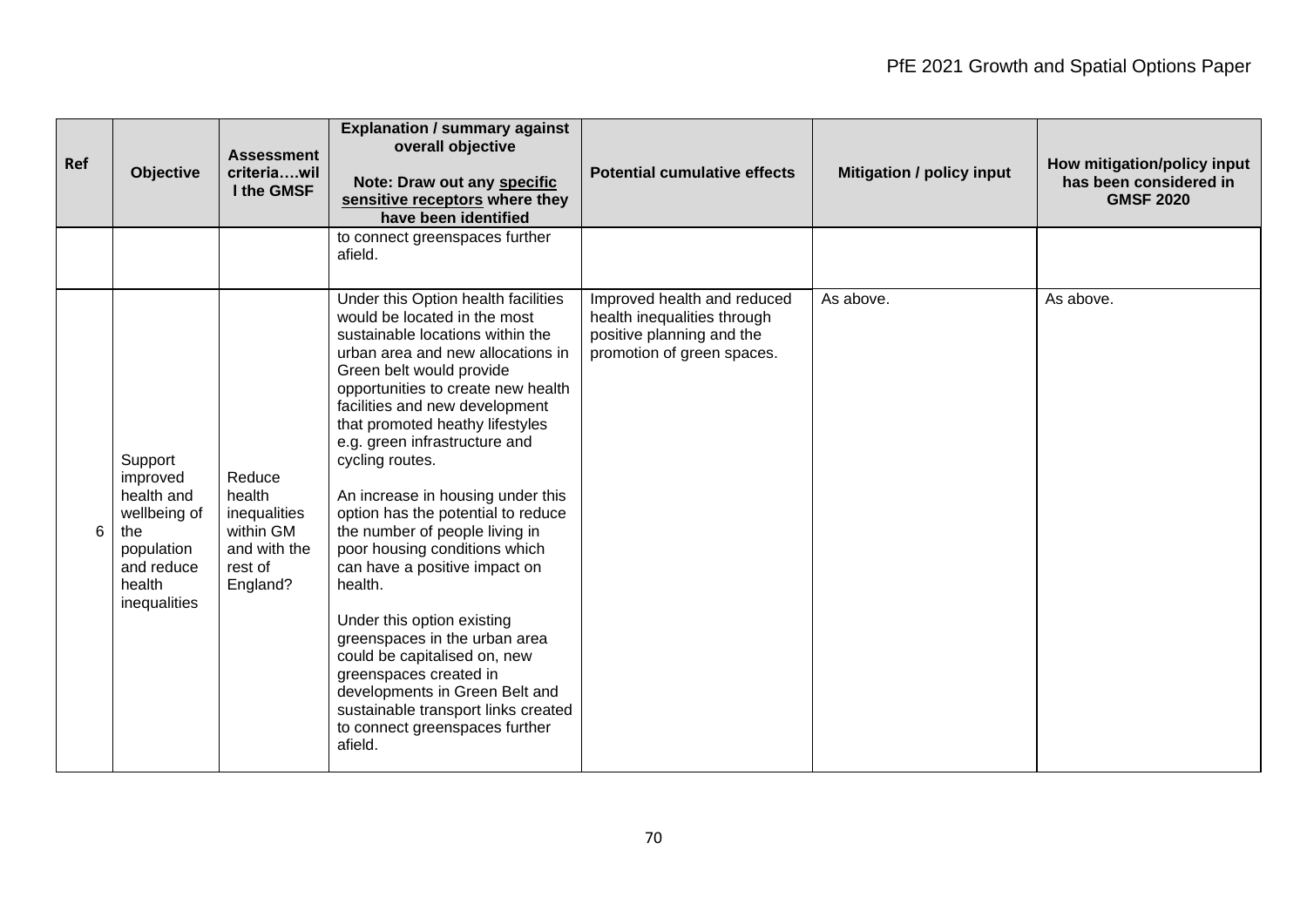| Ref            | <b>Objective</b>                                                                                               | <b>Assessment</b><br>criteriawil<br>I the GMSF                       | <b>Explanation / summary against</b><br>overall objective<br>Note: Draw out any specific<br>sensitive receptors where they<br>have been identified                                                                                                                                                                                                                                                                                                                                                                                                                                                                                                                                                                                                                               | <b>Potential cumulative effects</b>                                                                                   | <b>Mitigation / policy input</b>                                                                                                                                                                                                                                                | How mitigation/policy input<br>has been considered in<br><b>GMSF 2020</b>                |
|----------------|----------------------------------------------------------------------------------------------------------------|----------------------------------------------------------------------|----------------------------------------------------------------------------------------------------------------------------------------------------------------------------------------------------------------------------------------------------------------------------------------------------------------------------------------------------------------------------------------------------------------------------------------------------------------------------------------------------------------------------------------------------------------------------------------------------------------------------------------------------------------------------------------------------------------------------------------------------------------------------------|-----------------------------------------------------------------------------------------------------------------------|---------------------------------------------------------------------------------------------------------------------------------------------------------------------------------------------------------------------------------------------------------------------------------|------------------------------------------------------------------------------------------|
| 6              | Support<br>improved<br>health and<br>wellbeing of<br>the<br>population<br>and reduce<br>health<br>inequalities | Promote<br>access to<br>green<br>space?                              | Under this Option health facilities<br>would be located in the most<br>sustainable locations within the<br>urban area and new allocations in<br>Green belt would provide<br>opportunities to create new health<br>facilities and new development<br>that promoted heathy lifestyles<br>e.g. green infrastructure and<br>cycling routes.<br>An increase in housing under this<br>option has the potential to reduce<br>the number of people living in<br>poor housing conditions which<br>can have a positive impact on<br>health.<br>Under this option existing<br>greenspaces in the urban area<br>could be capitalised on, new<br>greenspaces created in<br>developments in Green Belt and<br>sustainable transport links created<br>to connect greenspaces further<br>afield. | Improved health and reduced<br>health inequalities through<br>positive planning and the<br>promotion of green spaces. | Policy should be designed to<br>ensure development<br>proposals include some<br>green space for use by new<br>and existing communities. If<br>green space in the area is<br>adequate then new<br>development should ensure<br>links to existing sites are<br>included in design | Covered by Policy GM-E 1<br>Sustainable Places and<br>Policy GM-G 6<br>Urban Green Space |
| $\overline{7}$ | Ensure<br>access to<br>and<br>provision of<br>appropriate<br>social                                            | Ensure<br>people are<br>adequately<br>served by<br>key<br>healthcare | Local authorities will receive<br>contributions from development of<br>sites which my help to increase<br>investment in education and other<br>social infrastructure.                                                                                                                                                                                                                                                                                                                                                                                                                                                                                                                                                                                                            | Increased access coupled with<br>population growth may present<br>capacity issues.                                    | Ensure existing facilities can<br>cope with demand with the<br>increased demand or plans<br>are in place to increase<br>capacity or develop new<br>facilities in new locations.                                                                                                 | Covered by Policy GM-E 6<br>Health                                                       |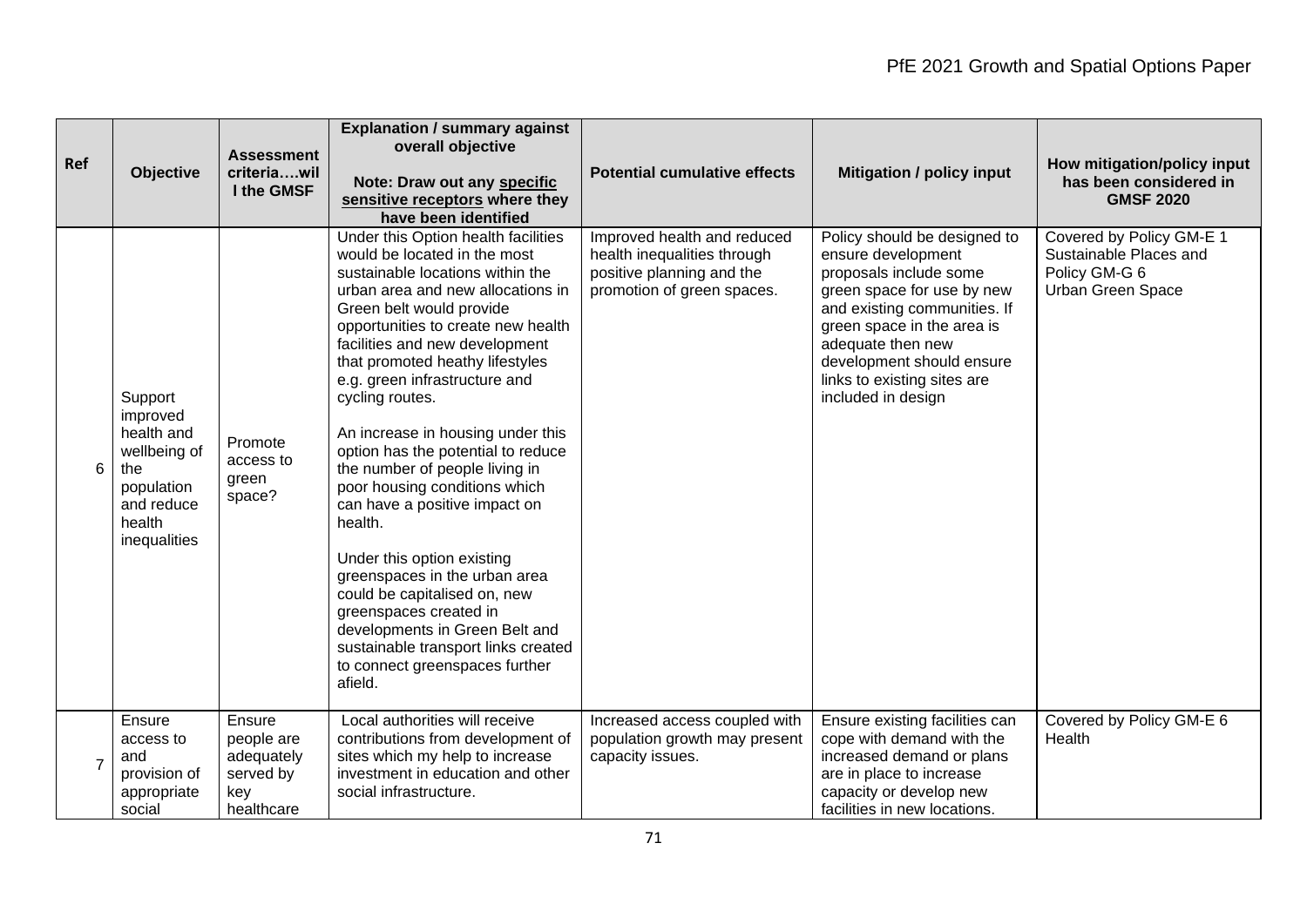| Ref | <b>Objective</b>                                                                          | <b>Assessment</b><br>criteriawil<br>I the GMSF                                      | <b>Explanation / summary against</b><br>overall objective<br>Note: Draw out any specific<br>sensitive receptors where they<br>have been identified                                                                                                                                                                                                                                                                                                                                                       | <b>Potential cumulative effects</b>                                                | <b>Mitigation / policy input</b> | How mitigation/policy input<br>has been considered in<br><b>GMSF 2020</b> |
|-----|-------------------------------------------------------------------------------------------|-------------------------------------------------------------------------------------|----------------------------------------------------------------------------------------------------------------------------------------------------------------------------------------------------------------------------------------------------------------------------------------------------------------------------------------------------------------------------------------------------------------------------------------------------------------------------------------------------------|------------------------------------------------------------------------------------|----------------------------------|---------------------------------------------------------------------------|
|     | infrastructur<br>e                                                                        | facilities,<br>regardless of<br>socio-<br>economic<br>status?                       | Under this option, which seeks to<br>redistribute development around<br>GM, there might be positive<br>effects in areas which have not<br>experienced much investment or<br>development, including the<br>provision of social infrastructure.<br>There is a potential risk, that over<br>time, existing facilities could be<br>put under pressure from the level<br>of demand in the urban area, but<br>there might be opportunities to<br>create new facilities in the Green<br>Belt under this option. |                                                                                    |                                  |                                                                           |
|     | Ensure<br>access to<br>and<br>provision of<br>appropriate<br>social<br>infrastructur<br>e | Ensure<br>sufficient<br>access to<br>educational<br>facilities for<br>all children? | Local authorities will receive<br>contributions from development of<br>sites which my help to increase<br>investment in education and other<br>social infrastructure.<br>Under this option, which seeks to<br>redistribute development around<br>GM, there might be positive<br>effects in areas which have not<br>experienced much investment or<br>development, including the<br>provision of social infrastructure.                                                                                   | Increased access coupled with<br>population growth may present<br>capacity issues. | As above.                        | Covered by Policy GM-E 5<br>Education, Skills and<br>Knowledge            |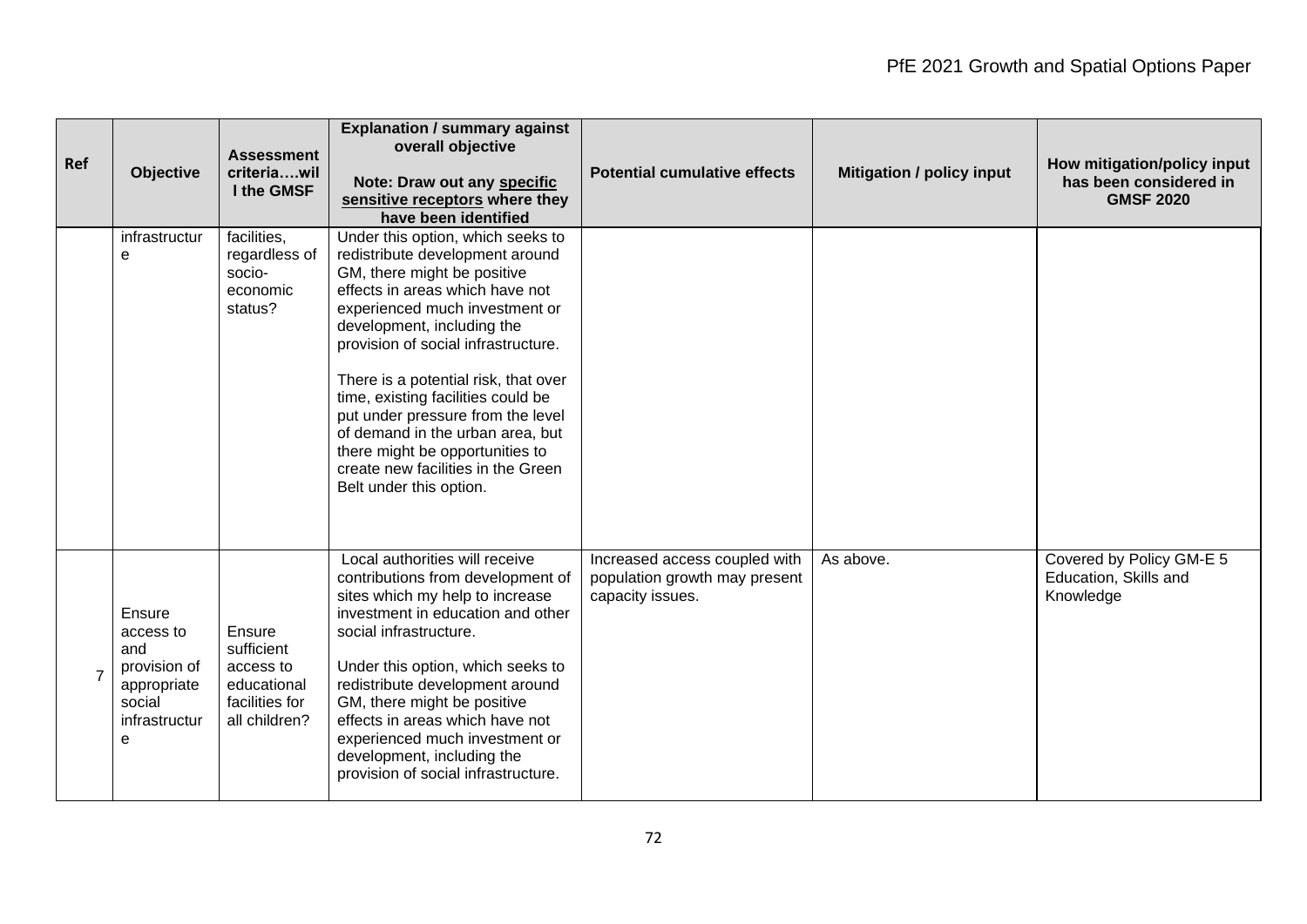| Ref | <b>Objective</b>                                                                          | <b>Assessment</b><br>criteriawil<br>I the GMSF                                                                                                               | <b>Explanation / summary against</b><br>overall objective<br>Note: Draw out any specific<br>sensitive receptors where they<br>have been identified                                                                                                                                                                                                                                                                                                                                                                                                                                                                                                                                | <b>Potential cumulative effects</b>                                                | <b>Mitigation / policy input</b> | How mitigation/policy input<br>has been considered in<br><b>GMSF 2020</b>                                                         |
|-----|-------------------------------------------------------------------------------------------|--------------------------------------------------------------------------------------------------------------------------------------------------------------|-----------------------------------------------------------------------------------------------------------------------------------------------------------------------------------------------------------------------------------------------------------------------------------------------------------------------------------------------------------------------------------------------------------------------------------------------------------------------------------------------------------------------------------------------------------------------------------------------------------------------------------------------------------------------------------|------------------------------------------------------------------------------------|----------------------------------|-----------------------------------------------------------------------------------------------------------------------------------|
|     |                                                                                           |                                                                                                                                                              | There is a potential risk, that over<br>time, existing facilities could be<br>put under pressure from the level<br>of demand in the urban area, but<br>there might be opportunities to<br>create new facilities in the Green<br>Belt under this option.                                                                                                                                                                                                                                                                                                                                                                                                                           |                                                                                    |                                  |                                                                                                                                   |
|     | Ensure<br>access to<br>and<br>provision of<br>appropriate<br>social<br>infrastructur<br>e | Promote<br>access to<br>and provision<br>of<br>appropriate<br>community<br>social<br>infrastructure<br>including<br>playgrounds<br>and sports<br>facilities? | Local authorities will receive<br>contributions from development of<br>sites which my help to increase<br>investment in education and other<br>social infrastructure.<br>Under this option, which seeks to<br>redistribute development around<br>GM, there might be positive<br>effects in areas which have not<br>experienced much investment or<br>development, including the<br>provision of social infrastructure.<br>There is a potential risk, that over<br>time, existing facilities could be<br>put under pressure from the level<br>of demand in the urban area, but<br>there might be opportunities to<br>create new facilities in the Green<br>Belt under this option. | Increased access coupled with<br>population growth may present<br>capacity issues. | As above.                        | Covered by Policy GM-E 7<br>Sport and Recreation, Policy<br>GM-E 6 Health and Policy<br>GM-E 5 Education, Skills and<br>Knowledge |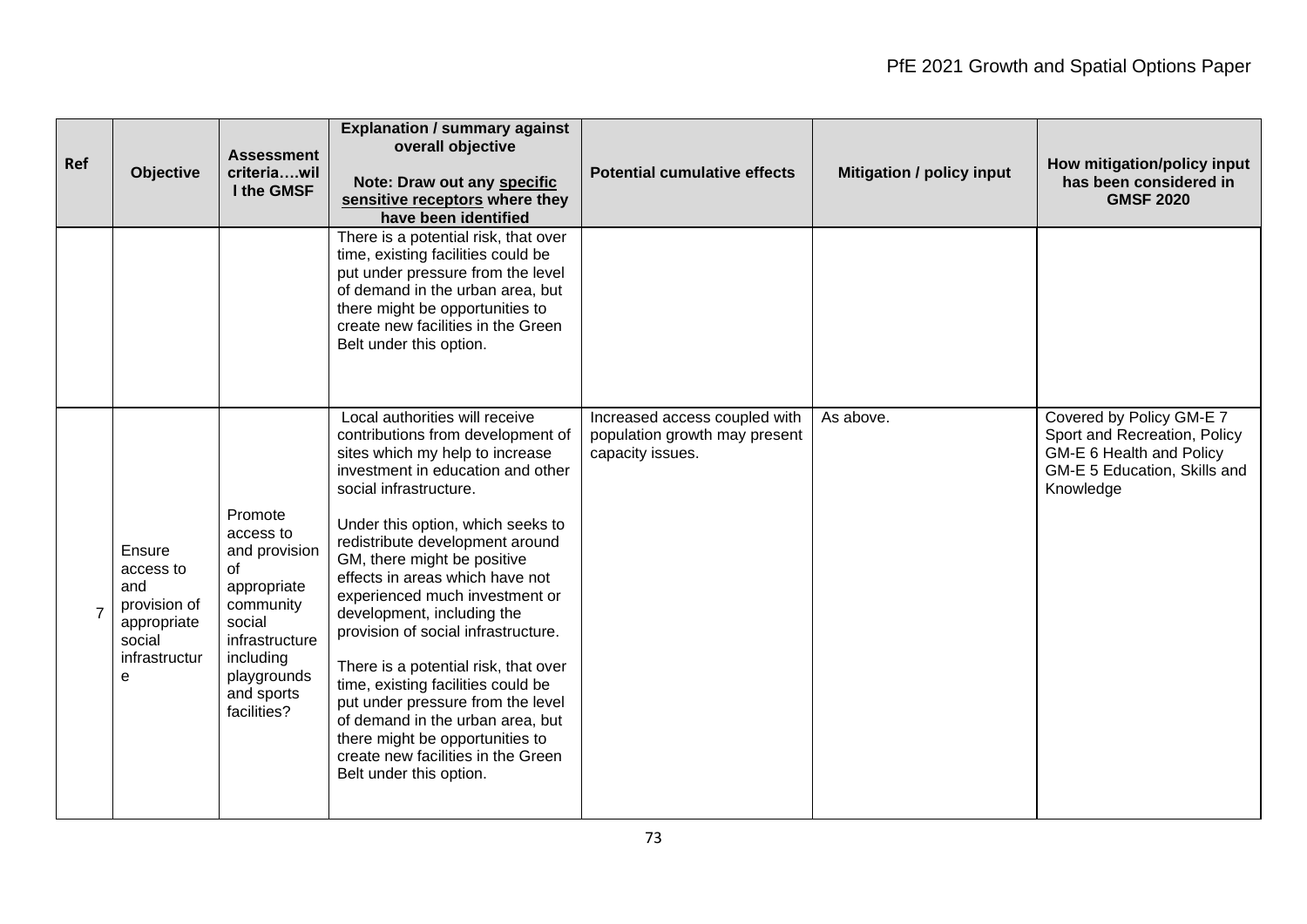| Ref | <b>Objective</b>                                                                | <b>Assessment</b><br>criteriawil<br>I the GMSF                                                         | <b>Explanation / summary against</b><br>overall objective<br>Note: Draw out any specific<br>sensitive receptors where they<br>have been identified                                                                                                                                                                                                                                                                                                                                                                                                                                                                                                 | <b>Potential cumulative effects</b>                                                                          | <b>Mitigation / policy input</b>                                                                                                                                                                   | How mitigation/policy input<br>has been considered in<br><b>GMSF 2020</b>                                                                                                           |
|-----|---------------------------------------------------------------------------------|--------------------------------------------------------------------------------------------------------|----------------------------------------------------------------------------------------------------------------------------------------------------------------------------------------------------------------------------------------------------------------------------------------------------------------------------------------------------------------------------------------------------------------------------------------------------------------------------------------------------------------------------------------------------------------------------------------------------------------------------------------------------|--------------------------------------------------------------------------------------------------------------|----------------------------------------------------------------------------------------------------------------------------------------------------------------------------------------------------|-------------------------------------------------------------------------------------------------------------------------------------------------------------------------------------|
|     |                                                                                 |                                                                                                        |                                                                                                                                                                                                                                                                                                                                                                                                                                                                                                                                                                                                                                                    |                                                                                                              |                                                                                                                                                                                                    |                                                                                                                                                                                     |
| 8   | Support<br>improved<br>educational<br>attainment<br>and skill<br>levels for all | Improve<br>education<br>levels of<br>children in<br>the area.<br>regardless of<br>their<br>background? | Local authorities will receive<br>contributions from development of<br>sites which my help to increase<br>investment in education and<br>training.<br>Under this option, which seeks to<br>redistribute development around<br>GM, there might be positive<br>effects in areas which have not<br>experienced much investment or<br>development, including the<br>provision of education.<br>There is a potential risk, that over<br>time, existing facilities could be<br>put under pressure from the level<br>of demand in the urban area, but<br>there might be opportunities to<br>create new facilities in the Green<br>Belt under this option. | Potential capacity issues if<br>facilities are not developed at<br>same rate as residential<br>developments. | Ensure existing facilities can<br>cope with demand with the<br>increased demand or plans<br>are in place to increase<br>capacity or develop new<br>facilities in new locations.                    | Covered by Policy GM-E 5<br>Education, Skills and<br>Knowledge                                                                                                                      |
| 8   | Support<br>improved<br>educational<br>attainment<br>and skill<br>levels for all | Improve<br>educational<br>and skill<br>levels of the<br>population of<br>working age?                  | Local authorities will receive<br>contributions from development of<br>sites which my help to increase<br>investment in education and<br>training.                                                                                                                                                                                                                                                                                                                                                                                                                                                                                                 | Potential capacity issues if<br>facilities are not developed at<br>same rate as residential<br>developments. | The GMSF should encourage<br>the linking together of new<br>development and training<br>(e.g. requiring<br>apprenticeships for strategic<br>development, larger scale<br>developments and/or those | The Reasoned Justification<br>to Policy GM-E 5<br>Education, Skills and<br>Knowledge discusses the<br>importance of upskilling<br>Greater Manchester's<br>residents so that the can |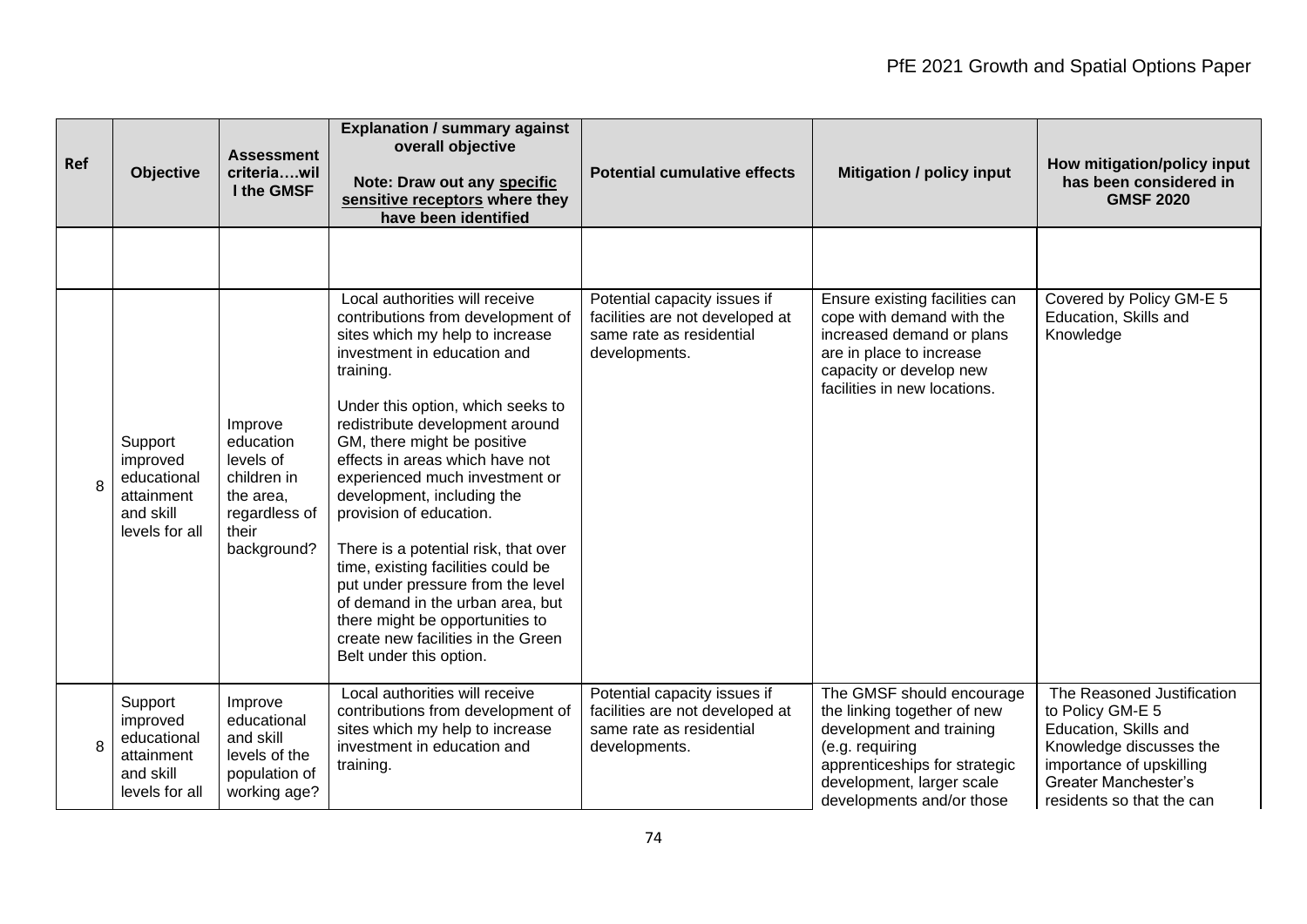| Ref | Objective                                       | <b>Assessment</b><br>criteriawil<br>I the GMSF                                          | <b>Explanation / summary against</b><br>overall objective<br>Note: Draw out any specific<br>sensitive receptors where they<br>have been identified                                                                                                                                                                                                                                                                                                                                                             | <b>Potential cumulative effects</b>                                                                                       | <b>Mitigation / policy input</b>                                                                                                                                                                                           | How mitigation/policy input<br>has been considered in<br><b>GMSF 2020</b>                                                                                                                                 |
|-----|-------------------------------------------------|-----------------------------------------------------------------------------------------|----------------------------------------------------------------------------------------------------------------------------------------------------------------------------------------------------------------------------------------------------------------------------------------------------------------------------------------------------------------------------------------------------------------------------------------------------------------------------------------------------------------|---------------------------------------------------------------------------------------------------------------------------|----------------------------------------------------------------------------------------------------------------------------------------------------------------------------------------------------------------------------|-----------------------------------------------------------------------------------------------------------------------------------------------------------------------------------------------------------|
|     |                                                 |                                                                                         | Under this option, which seeks to<br>redistribute development around<br>GM, there might be positive<br>effects in areas which have not<br>experienced much investment or<br>development, including the<br>provision of education.<br>There is a potential risk, that over<br>time, existing facilities could be<br>put under pressure from the level<br>of demand in the urban area, but<br>there might be opportunities to<br>create new facilities in the Green<br>Belt under this option.                   |                                                                                                                           | which have some public<br>funding).<br>Development linked to major<br>infrastructure investment<br>should seek to up-skill the<br>local workforce to ensure the<br>right mix of skills is available<br>into the future.    | benefit from the economic<br>growth planned for GM, but<br>not as specific of relating<br>development sites to local<br>workforce training, which<br>might be more appropriate to<br>have in Local Plans. |
| 9   | Promote<br>sustainable<br>modes of<br>transport | Reduce the<br>need to<br>travel and<br>promote<br>efficient<br>patterns of<br>movement? | This option includes taking<br>advantage of the most<br>sustainable locations in GM.<br>There is a need to ensure that<br>new allocations in Green Belt<br>accessible by public transport and<br>designed to promote active and<br>healthy lifestyles.<br>In the long term there is a need to<br>ensure that sustainable transport<br>provision can keep pace with the<br>level of demand. This option<br>includes large allocations in the<br>north and south GM which are<br>likely to stimulate more trips, | Changes in travel patterns as<br>people begin to take<br>advantage of public transport<br>as their main form of transport | Ensure that in the long term<br>sustainable transport<br>provision can keep pace with<br>the level of demand and that<br>larger new developments on<br>the edge of the urban area<br>are designed to be well<br>connected. | Covered by Policy GM-N1<br>Our Integrated Network                                                                                                                                                         |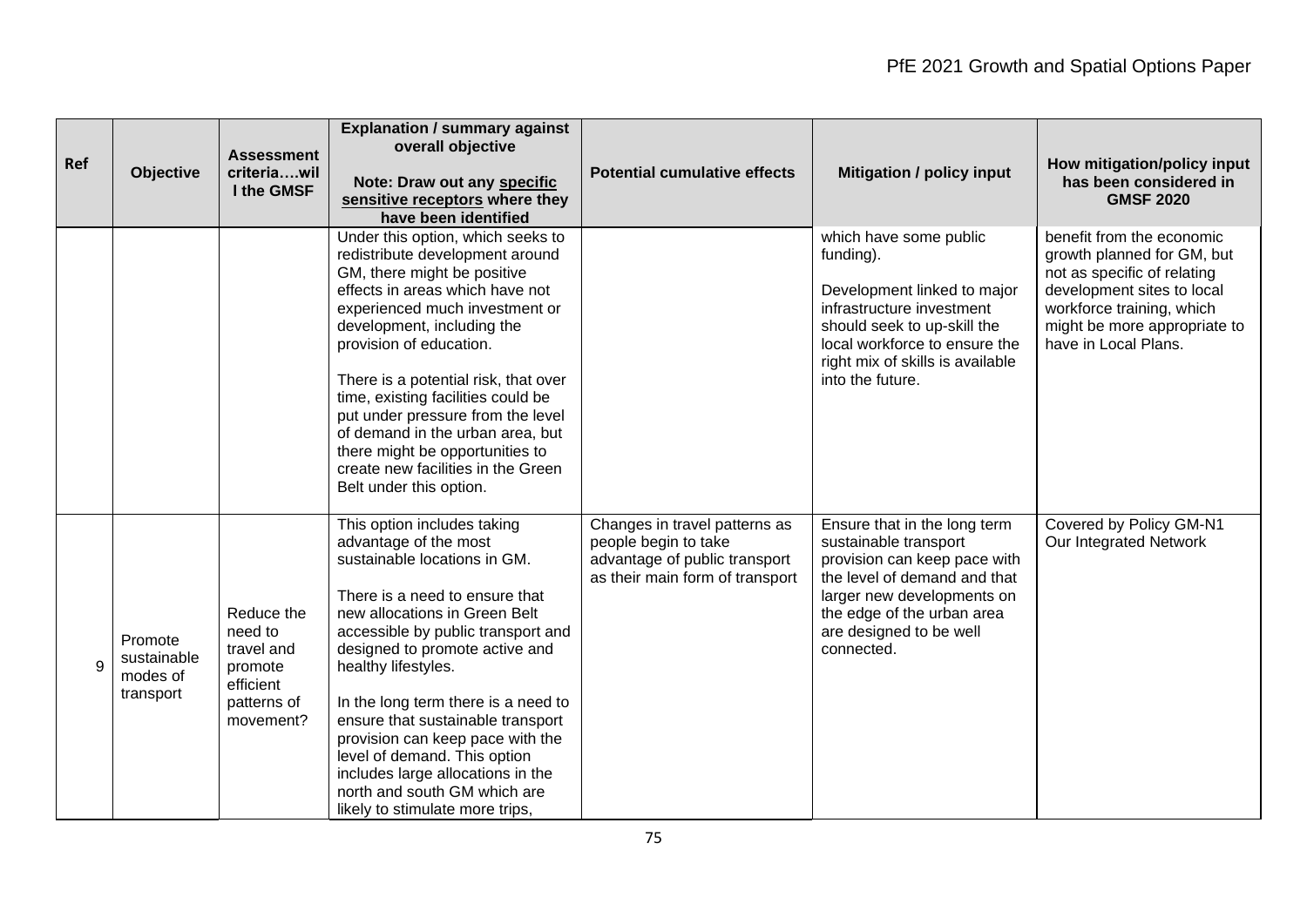| Ref          | Objective                                       | <b>Assessment</b><br>criteriawil<br>I the GMSF                                                        | <b>Explanation / summary against</b><br>overall objective<br>Note: Draw out any specific<br>sensitive receptors where they<br>have been identified                                                                                                                                                                                                                                                                                                                                                                                                                                                                                                                                                                                                                                                                                | <b>Potential cumulative effects</b>                                                                                       | <b>Mitigation / policy input</b> | How mitigation/policy input<br>has been considered in<br><b>GMSF 2020</b> |
|--------------|-------------------------------------------------|-------------------------------------------------------------------------------------------------------|-----------------------------------------------------------------------------------------------------------------------------------------------------------------------------------------------------------------------------------------------------------------------------------------------------------------------------------------------------------------------------------------------------------------------------------------------------------------------------------------------------------------------------------------------------------------------------------------------------------------------------------------------------------------------------------------------------------------------------------------------------------------------------------------------------------------------------------|---------------------------------------------------------------------------------------------------------------------------|----------------------------------|---------------------------------------------------------------------------|
|              |                                                 |                                                                                                       | some of which will include private<br>car trips. Those in / close to urban<br>sites will also stimulate car trips,<br>but in lower proportions, as they<br>are more likely to be located to<br>employment land or a transport<br>hub. The allocations are large<br>enough that development would<br>require investment in new public<br>transport provision. This presents<br>the opportunity to promote<br>efficient patterns of movement<br>through the provision of viable<br>public transport, cycle and<br>walking routes in a way which<br>would not be possible with smaller<br>developments. Although, there is<br>no guarantee that public transport<br>will be used over private vehicle.<br>The availability of potential large<br>sites in the Green Belt could allow<br>the co-location of employment<br>and housing |                                                                                                                           |                                  |                                                                           |
| $\mathbf{Q}$ | Promote<br>sustainable<br>modes of<br>transport | Promote a<br>safe and<br>sustainable<br>public<br>transport<br>network that<br>reduces<br>reliance on | This option includes taking<br>advantage of the most<br>sustainable locations in GM.<br>There is a need to ensure that<br>new allocations in Green Belt<br>accessible by public transport and                                                                                                                                                                                                                                                                                                                                                                                                                                                                                                                                                                                                                                     | Changes in travel patterns as<br>people begin to take<br>advantage of public transport<br>as their main form of transport | As above.                        | Covered by Policy GM-N1<br>Our Integrated Network                         |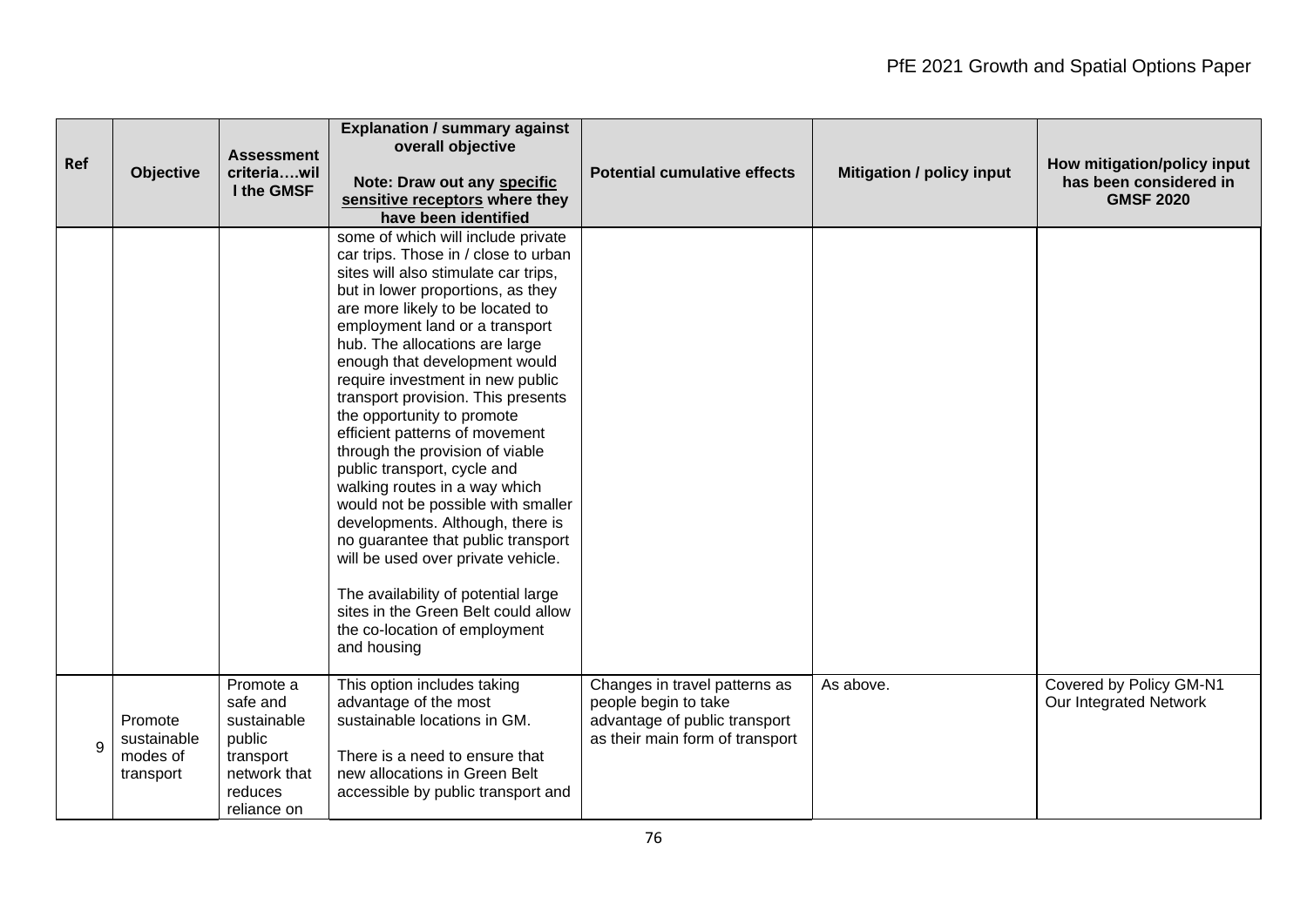| Ref | <b>Objective</b> | <b>Assessment</b><br>criteriawil<br>I the GMSF | <b>Explanation / summary against</b><br>overall objective<br>Note: Draw out any specific<br>sensitive receptors where they<br>have been identified                                                                                                                                                                                                                                                                                                                                                                                                                                                                                                                                                                                                                                                                                                                                                                                                                                                                                                                                                 | <b>Potential cumulative effects</b> | <b>Mitigation / policy input</b> | How mitigation/policy input<br>has been considered in<br><b>GMSF 2020</b> |
|-----|------------------|------------------------------------------------|----------------------------------------------------------------------------------------------------------------------------------------------------------------------------------------------------------------------------------------------------------------------------------------------------------------------------------------------------------------------------------------------------------------------------------------------------------------------------------------------------------------------------------------------------------------------------------------------------------------------------------------------------------------------------------------------------------------------------------------------------------------------------------------------------------------------------------------------------------------------------------------------------------------------------------------------------------------------------------------------------------------------------------------------------------------------------------------------------|-------------------------------------|----------------------------------|---------------------------------------------------------------------------|
|     |                  | private motor<br>vehicles?                     | designed to promote active and<br>healthy lifestyles.<br>In the long term there is a need to<br>ensure that sustainable transport<br>provision can keep pace with the<br>level of demand. This option<br>includes large allocations in the<br>north and south GM which are<br>likely to stimulate more trips,<br>some of which will include private<br>car trips. Those in / close to urban<br>sites will also stimulate car trips,<br>but in lower proportions, as they<br>are more likely to be located to<br>employment land or a transport<br>hub. The allocations are large<br>enough that development would<br>require investment in new public<br>transport provision. This presents<br>the opportunity to promote<br>efficient patterns of movement<br>through the provision of viable<br>public transport, cycle and<br>walking routes in a way which<br>would not be possible with smaller<br>developments. Although, there is<br>no guarantee that public transport<br>will be used over private vehicle.<br>The availability of potential large<br>sites in the Green Belt could allow |                                     |                                  |                                                                           |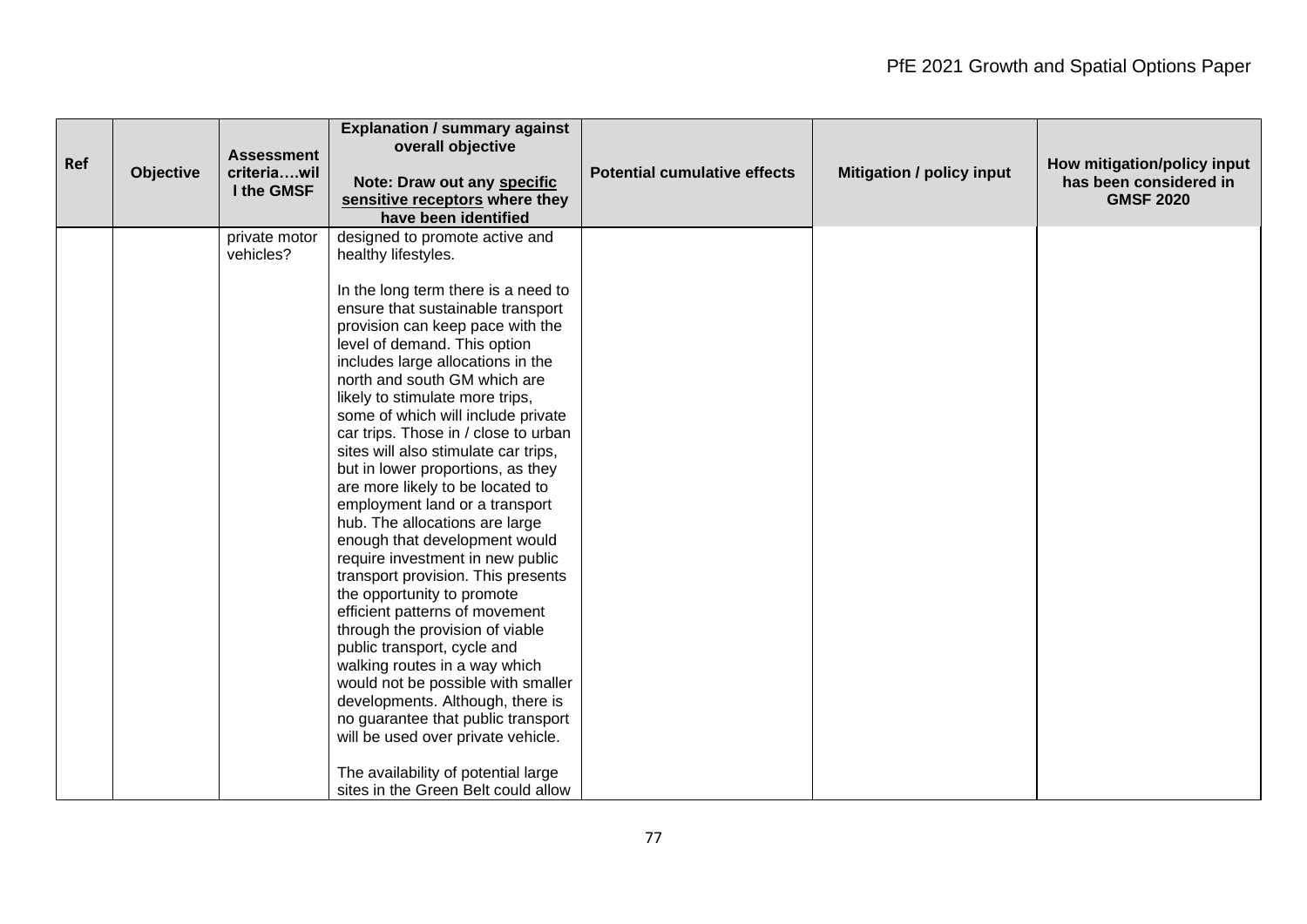| Ref | <b>Objective</b>                                | <b>Assessment</b><br>criteriawil<br>I the GMSF                               | <b>Explanation / summary against</b><br>overall objective<br>Note: Draw out any specific<br>sensitive receptors where they<br>have been identified                                                                                                                                                                                                                                                                                                                                                                                                                                                                                                                                                                                                                                                                                                                                                                                                                                              | <b>Potential cumulative effects</b>                                                                                       | <b>Mitigation / policy input</b> | How mitigation/policy input<br>has been considered in<br><b>GMSF 2020</b> |
|-----|-------------------------------------------------|------------------------------------------------------------------------------|-------------------------------------------------------------------------------------------------------------------------------------------------------------------------------------------------------------------------------------------------------------------------------------------------------------------------------------------------------------------------------------------------------------------------------------------------------------------------------------------------------------------------------------------------------------------------------------------------------------------------------------------------------------------------------------------------------------------------------------------------------------------------------------------------------------------------------------------------------------------------------------------------------------------------------------------------------------------------------------------------|---------------------------------------------------------------------------------------------------------------------------|----------------------------------|---------------------------------------------------------------------------|
|     |                                                 |                                                                              | the co-location of employment<br>and housing                                                                                                                                                                                                                                                                                                                                                                                                                                                                                                                                                                                                                                                                                                                                                                                                                                                                                                                                                    |                                                                                                                           |                                  |                                                                           |
| 9   | Promote<br>sustainable<br>modes of<br>transport | Support the<br>use of<br>sustainable<br>and active<br>modes of<br>transport? | This option includes taking<br>advantage of the most<br>sustainable locations in GM.<br>There is a need to ensure that<br>new allocations in Green Belt<br>accessible by public transport and<br>designed to promote active and<br>healthy lifestyles.<br>In the long term there is a need to<br>ensure that sustainable transport<br>provision can keep pace with the<br>level of demand. This option<br>includes large allocations in the<br>north and south GM which are<br>likely to stimulate more trips,<br>some of which will include private<br>car trips. Those in / close to urban<br>sites will also stimulate car trips,<br>but in lower proportions, as they<br>are more likely to be located to<br>employment land or a transport<br>hub. The allocations are large<br>enough that development would<br>require investment in new public<br>transport provision. This presents<br>the opportunity to promote<br>efficient patterns of movement<br>through the provision of viable | Changes in travel patterns as<br>people begin to take<br>advantage of public transport<br>as their main form of transport | As above.                        | Covered by Policy GM-N1<br>Our Integrated Network                         |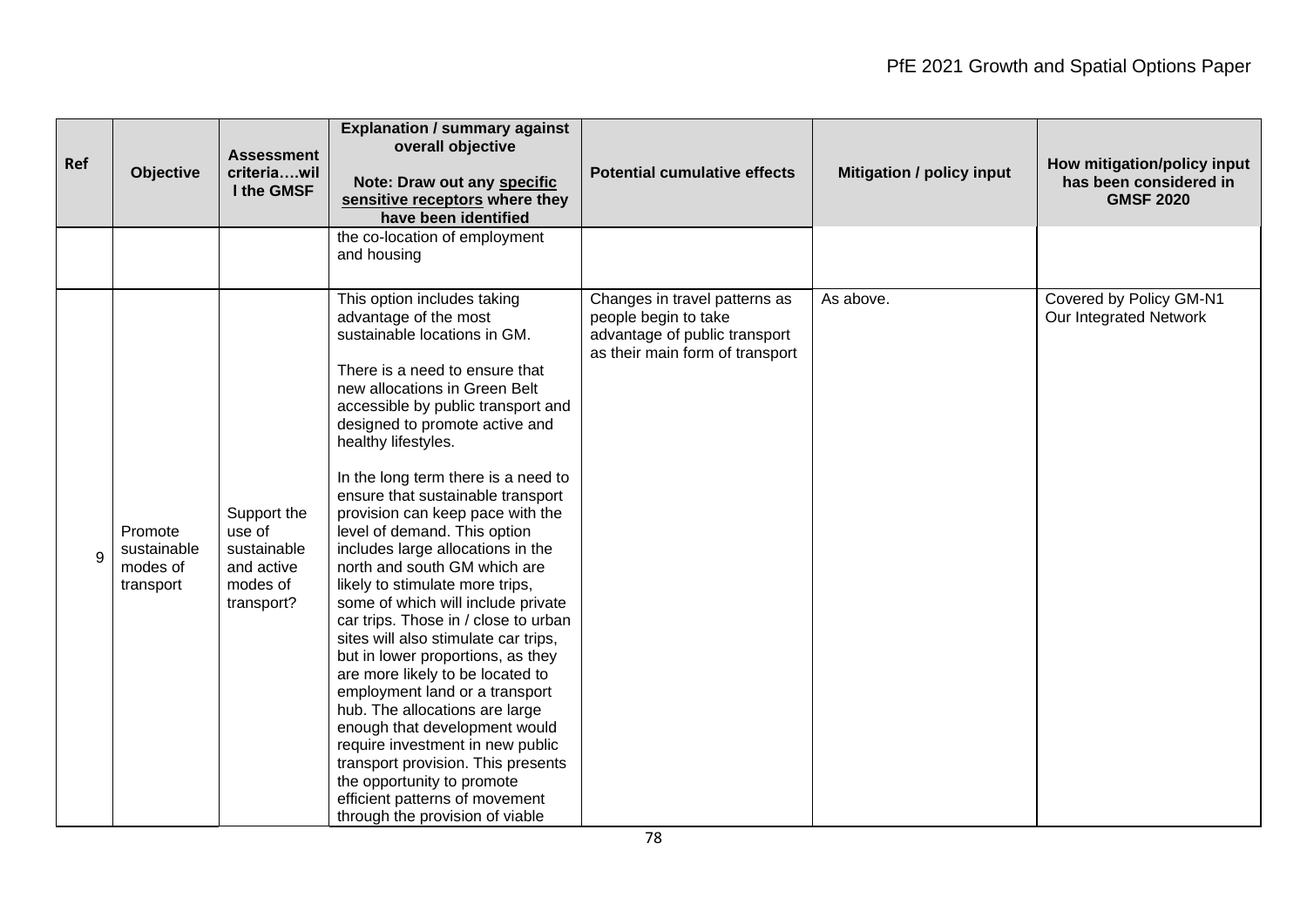| Ref | <b>Objective</b>                                                               | <b>Assessment</b><br>criteriawil<br>I the GMSF                                                                                         | <b>Explanation / summary against</b><br>overall objective<br>Note: Draw out any specific<br>sensitive receptors where they<br>have been identified                                                                                                                                                                                                                                                                                                                                                            | <b>Potential cumulative effects</b>                                                                                                                           | <b>Mitigation / policy input</b>                                                                                                                                                                  | How mitigation/policy input<br>has been considered in<br><b>GMSF 2020</b>                                                                                                                       |
|-----|--------------------------------------------------------------------------------|----------------------------------------------------------------------------------------------------------------------------------------|---------------------------------------------------------------------------------------------------------------------------------------------------------------------------------------------------------------------------------------------------------------------------------------------------------------------------------------------------------------------------------------------------------------------------------------------------------------------------------------------------------------|---------------------------------------------------------------------------------------------------------------------------------------------------------------|---------------------------------------------------------------------------------------------------------------------------------------------------------------------------------------------------|-------------------------------------------------------------------------------------------------------------------------------------------------------------------------------------------------|
|     |                                                                                |                                                                                                                                        | public transport, cycle and<br>walking routes in a way which<br>would not be possible with smaller<br>developments. Although, there is<br>no guarantee that public transport<br>will be used over private vehicle.<br>The availability of potential large<br>sites in the Green Belt could allow<br>the co-location of employment<br>and housing                                                                                                                                                              |                                                                                                                                                               |                                                                                                                                                                                                   |                                                                                                                                                                                                 |
| 10  | Improve air<br>quality                                                         | Improve air<br>quality within<br>Greater<br>Manchester,<br>particularly in<br>the 10 Air<br>Quality<br>Management<br>Areas<br>(AQMAs)? | This option seeks to reduce the<br>need to travel and to maximise<br>sustainable patterns of transport<br>as alternatives to using vehicles.<br>Less use of petrol and diesel<br>vehicles will improve air quality. It<br>is likely to be a gradual change as<br>people learn to adapt to new ways<br>of travelling. However it also<br>includes Green belt release on<br>the edge of the urban area which<br>if not designed to promote the use<br>of sustainable transport, could<br>increase car journeys. | Increased trips by private<br>motor vehicle will worsen the<br>air quality over time if<br>sustainable modes are not<br>utilised.                             | Particular attention would<br>have to be paid to the<br>strategic provision of public<br>transport infrastructure for the<br>allocations to reduce reliance<br>on the private car.                | Covered by GM-N7 Transport<br>requirements of new<br>development                                                                                                                                |
| 11  | Conserve<br>and<br>enhance<br>biodiversity,<br>green<br>infrastructur<br>e and | Provide<br>opportunities<br>to enhance<br>new and<br>existing<br>wildlife and                                                          | It is assumed all development will<br>be brought forward in line with<br>best practice, the requirements of<br>the planning system and<br>legislation that covers the<br>protection of designated<br>sites/habitats and species.                                                                                                                                                                                                                                                                              | Wildlife, geological and other<br>sites that have a landscape<br>value or value to different<br>habitats deteriorate if they are<br>not enhanced and managed. | The GMSF should promote<br>strategic approach to<br>ecological sites and networks<br>and consider a GM-wide plan<br>of conservation and<br>enhancement. Opportunities<br>for green space creation | Covered by Policy GM-G 2<br>Green Infrastructure Network<br>(Nature Recovery Network),<br>Policy GM-G 9 Standards for<br>a Greener Greater<br>Manchester and Policy GM-G<br>6 Urban Green Space |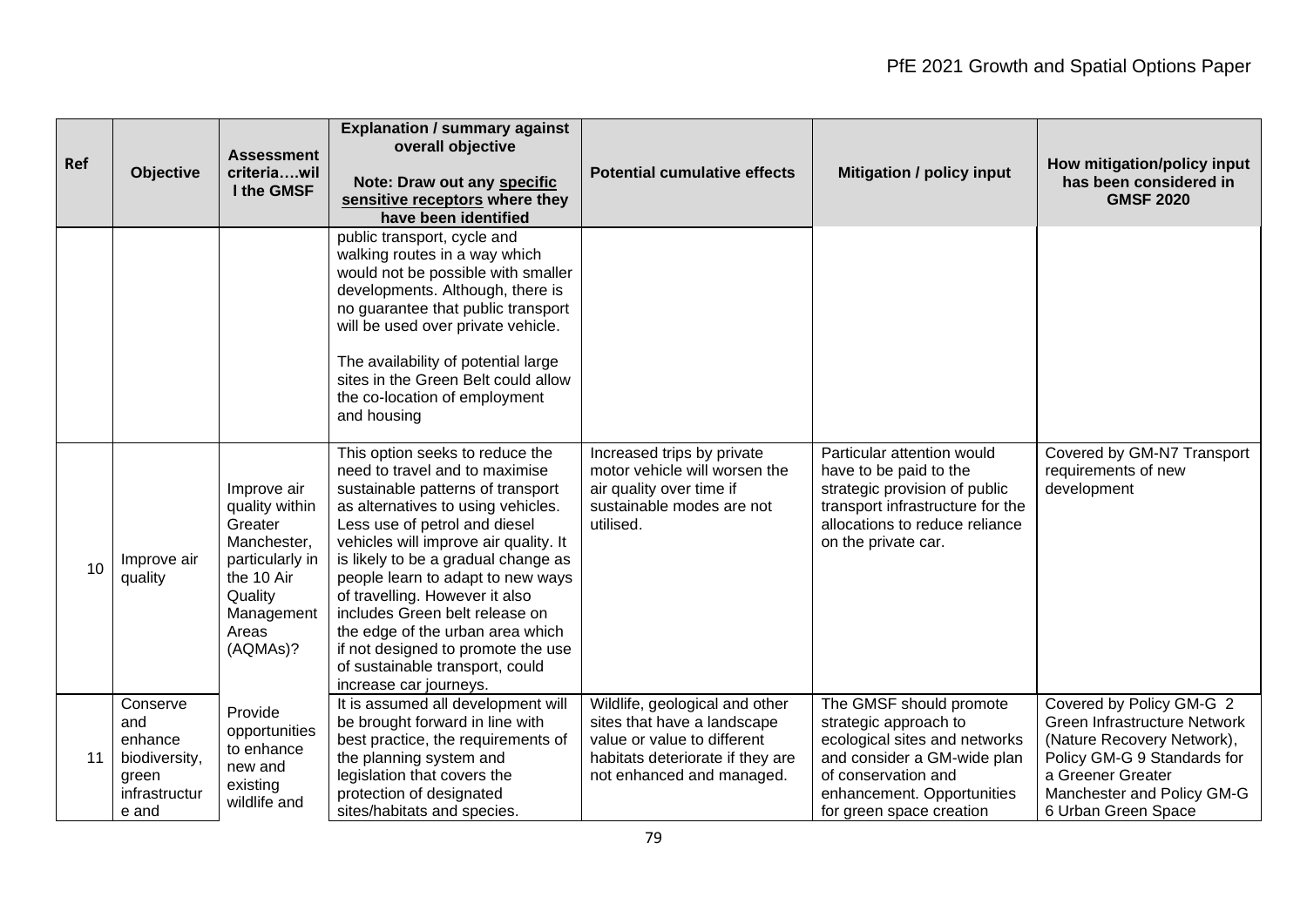| Ref | <b>Objective</b>                                                                                         | <b>Assessment</b><br>criteriawil<br>I the GMSF                                                                                                                | <b>Explanation / summary against</b><br>overall objective<br>Note: Draw out any specific<br>sensitive receptors where they<br>have been identified                                                                                                                                                                                                                                                                                                                                            | <b>Potential cumulative effects</b>                                                                                                                           | <b>Mitigation / policy input</b>                                                                                                                                                                                                                                                                                                                                                                                                                                                              | How mitigation/policy input<br>has been considered in<br><b>GMSF 2020</b>                                                                                                          |
|-----|----------------------------------------------------------------------------------------------------------|---------------------------------------------------------------------------------------------------------------------------------------------------------------|-----------------------------------------------------------------------------------------------------------------------------------------------------------------------------------------------------------------------------------------------------------------------------------------------------------------------------------------------------------------------------------------------------------------------------------------------------------------------------------------------|---------------------------------------------------------------------------------------------------------------------------------------------------------------|-----------------------------------------------------------------------------------------------------------------------------------------------------------------------------------------------------------------------------------------------------------------------------------------------------------------------------------------------------------------------------------------------------------------------------------------------------------------------------------------------|------------------------------------------------------------------------------------------------------------------------------------------------------------------------------------|
|     | geodiversity<br>assets                                                                                   | geological<br>sites?                                                                                                                                          | There is potential that non-<br>designated sites and wildlife<br>corridors may be affected by<br>development.<br>Larger sites on the edge of the<br>urban area on greenfield land<br>might pose more of a potential<br>risk to biodiversity than sites in<br>the urban area. However they<br>would also have the potential to<br>create new sites of ecological<br>interest and the development of<br>multi-functional sites co-located<br>next to housing.                                   |                                                                                                                                                               | should be explored. As<br>should opportunities for<br>linking existing spaces and<br>ecological networks. Access<br>to any new green space<br>should be open, thus<br>increasing provision in local<br>areas, benefiting existing and<br>future communities.                                                                                                                                                                                                                                  |                                                                                                                                                                                    |
| 11  | Conserve<br>and<br>enhance<br>biodiversity,<br>green<br>infrastructur<br>e and<br>geodiversity<br>assets | Avoid<br>damage to or<br>destruction of<br>designated<br>wildlife sites,<br>habitats and<br>species and<br>protected<br>and unique<br>geological<br>features? | It is assumed all development will<br>be brought forward in line with<br>best practice, the requirements of<br>the planning system and<br>legislation that covers the<br>protection of designated<br>sites/habitats and species.<br>There is potential that non-<br>designated sites and wildlife<br>corridors may be affected by<br>development.<br>Larger sites on the edge of the<br>urban area on greenfield land<br>might pose more of a potential<br>risk to biodiversity than sites in | Wildlife, geological and other<br>sites that have a landscape<br>value or value to different<br>habitats deteriorate if they are<br>not enhanced and managed. | Policy should stress the value<br>of multifunctional green<br>infrastructure, recognising the<br>economic and social value<br>sites can deliver. Larger,<br>strategic sites should<br>contribute to creation of new<br>multifunctional green<br>infrastructure within the sites<br>themselves, but also attempt<br>to connect to existing sites<br>through green and blue<br>corridors. New sites should<br>be accessible to existing<br>communities as well as<br>proposed future residents. | Covered by Policy GM-G 2<br><b>Green Infrastructure Network</b><br>(Nature Recovery Network),<br>Policy GM-D 2 Developer<br>Contributions and Policy GM-<br>E 1 Sustainable Places |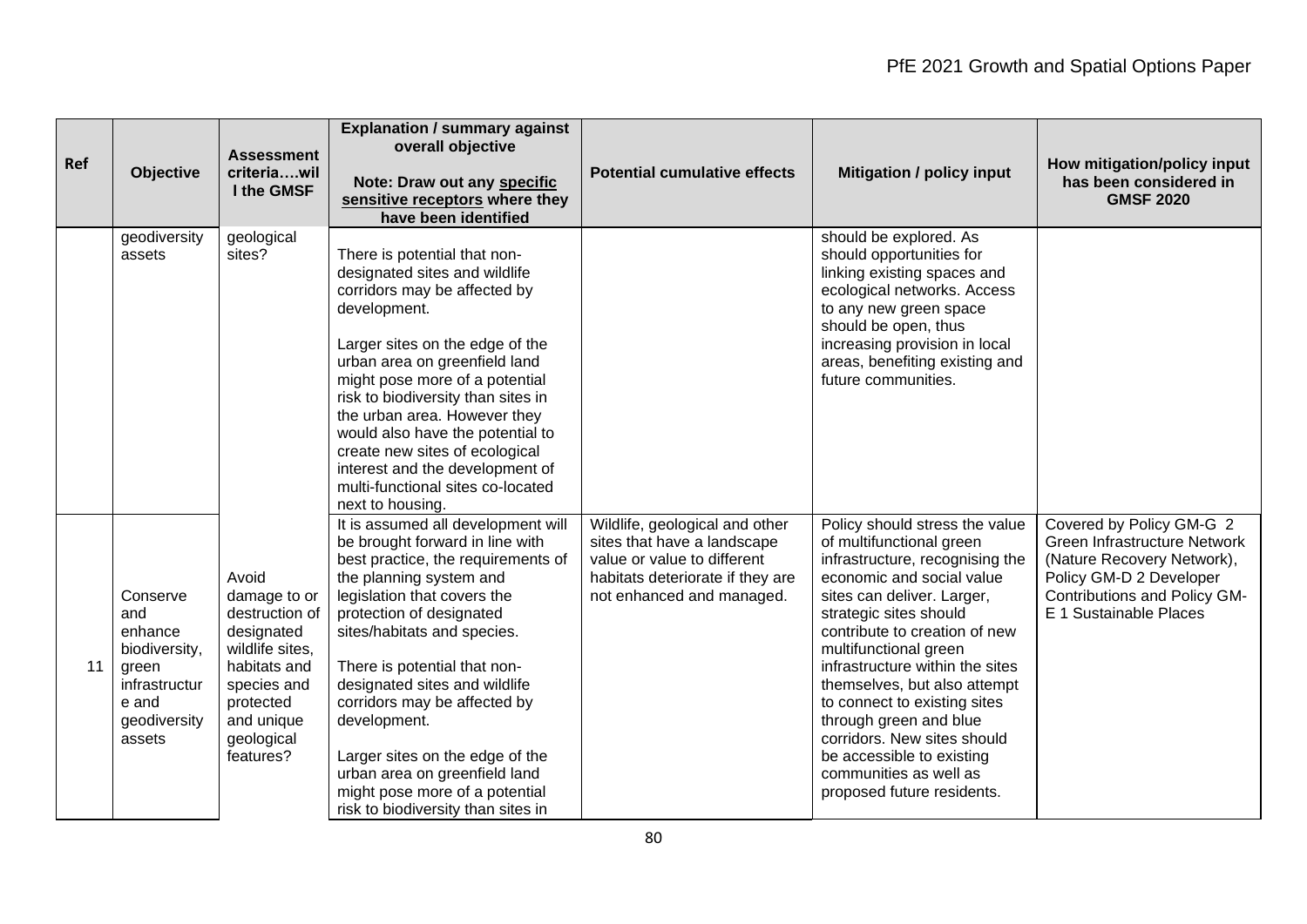| Ref | <b>Objective</b>                                                                                         | <b>Assessment</b><br>criteriawil<br>I the GMSF                                                                                                                                                                | <b>Explanation / summary against</b><br>overall objective<br>Note: Draw out any specific<br>sensitive receptors where they<br>have been identified                                                                                                                                                                                                                                                                                                                                                                                                                                                                                                                                              | <b>Potential cumulative effects</b>                                                                                                                           | <b>Mitigation / policy input</b> | How mitigation/policy input<br>has been considered in<br><b>GMSF 2020</b>                                                                                                          |
|-----|----------------------------------------------------------------------------------------------------------|---------------------------------------------------------------------------------------------------------------------------------------------------------------------------------------------------------------|-------------------------------------------------------------------------------------------------------------------------------------------------------------------------------------------------------------------------------------------------------------------------------------------------------------------------------------------------------------------------------------------------------------------------------------------------------------------------------------------------------------------------------------------------------------------------------------------------------------------------------------------------------------------------------------------------|---------------------------------------------------------------------------------------------------------------------------------------------------------------|----------------------------------|------------------------------------------------------------------------------------------------------------------------------------------------------------------------------------|
|     |                                                                                                          |                                                                                                                                                                                                               | the urban area. However they<br>would also have the potential to<br>create new sites of ecological<br>interest and the development of<br>multi-functional sites co-located<br>next to housing.                                                                                                                                                                                                                                                                                                                                                                                                                                                                                                  |                                                                                                                                                               |                                  |                                                                                                                                                                                    |
| 11  | Conserve<br>and<br>enhance<br>biodiversity,<br>green<br>infrastructur<br>e and<br>geodiversity<br>assets | Support and<br>enhance<br>existing<br>multifunction<br>al green<br>infrastructure<br>and $/$ or<br>contribute<br>towards the<br>creation of<br>new<br>multifunction<br>al green<br>infrastructure<br>$\gamma$ | It is assumed all development will<br>be brought forward in line with<br>best practice, the requirements of<br>the planning system and<br>legislation that covers the<br>protection of designated<br>sites/habitats and species.<br>There is potential that non-<br>designated sites and wildlife<br>corridors may be affected by<br>development.<br>Larger sites on the edge of the<br>urban area on greenfield land<br>might pose more of a potential<br>risk to biodiversity than sites in<br>the urban area. However they<br>would also have the potential to<br>create new sites of ecological<br>interest and the development of<br>multi-functional sites co-located<br>next to housing. | Wildlife, geological and other<br>sites that have a landscape<br>value or value to different<br>habitats deteriorate if they are<br>not enhanced and managed. | As above.                        | Covered by Policy GM-G 2<br><b>Green Infrastructure Network</b><br>(Nature Recovery Network),<br>Policy GM-D 2 Developer<br>Contributions and Policy GM-<br>E 1 Sustainable Places |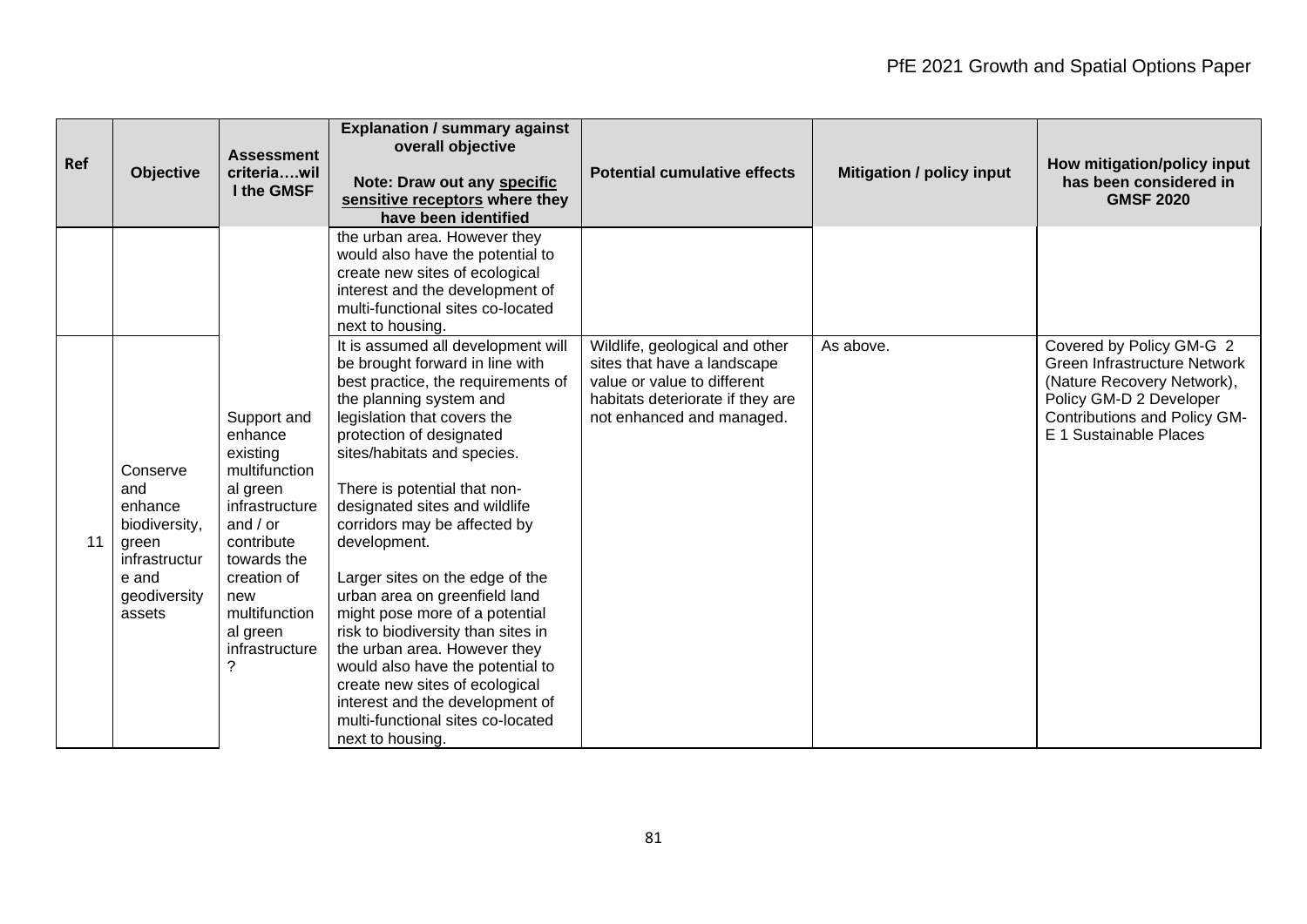| Ref | <b>Objective</b>                                                                                                      | <b>Assessment</b><br>criteriawil<br>I the GMSF                                                                                               | <b>Explanation / summary against</b><br>overall objective<br>Note: Draw out any specific<br>sensitive receptors where they<br>have been identified                                                                                                                                                                                                                                                                                                                                                                                                                                                                                                                                              | <b>Potential cumulative effects</b>                                                                                                                                                                                                                                                      | <b>Mitigation / policy input</b>                                                                                                   | How mitigation/policy input<br>has been considered in<br><b>GMSF 2020</b>                                                                                                   |
|-----|-----------------------------------------------------------------------------------------------------------------------|----------------------------------------------------------------------------------------------------------------------------------------------|-------------------------------------------------------------------------------------------------------------------------------------------------------------------------------------------------------------------------------------------------------------------------------------------------------------------------------------------------------------------------------------------------------------------------------------------------------------------------------------------------------------------------------------------------------------------------------------------------------------------------------------------------------------------------------------------------|------------------------------------------------------------------------------------------------------------------------------------------------------------------------------------------------------------------------------------------------------------------------------------------|------------------------------------------------------------------------------------------------------------------------------------|-----------------------------------------------------------------------------------------------------------------------------------------------------------------------------|
| 11  | Conserve<br>and<br>enhance<br>biodiversity,<br>green<br>infrastructur<br>e and<br>geodiversity<br>assets              | Ensure<br>access to<br>green<br>infrastructure<br>providing<br>opportunities<br>for<br>recreation,<br>amenity and<br>tranquillity?           | It is assumed all development will<br>be brought forward in line with<br>best practice, the requirements of<br>the planning system and<br>legislation that covers the<br>protection of designated<br>sites/habitats and species.<br>There is potential that non-<br>designated sites and wildlife<br>corridors may be affected by<br>development.<br>Larger sites on the edge of the<br>urban area on greenfield land<br>might pose more of a potential<br>risk to biodiversity than sites in<br>the urban area. However they<br>would also have the potential to<br>create new sites of ecological<br>interest and the development of<br>multi-functional sites co-located<br>next to housing. | Wildlife, geological and other<br>sites that have a landscape<br>value or value to different<br>habitats deteriorate if they are<br>not enhanced and managed.                                                                                                                            | As above.                                                                                                                          | Covered by Policy GM-G 2<br>Green Infrastructure Network<br>(Nature Recovery Network),<br>Policy GM-D 2 Developer<br>Contributions and Policy GM-<br>E 1 Sustainable Places |
| 12  | Ensure<br>communities<br>development<br>s and<br>infrastructur<br>e are<br>resilient to<br>the effects of<br>expected | Ensure that<br>communities,<br>existing and<br>new<br>development<br>s and<br>infrastructure<br>systems are<br>resilient to<br>the predicted | The main climate change risks to<br>GM are flooding and the urban<br>heat island effect. Under this<br>option there would be some high<br>density development that could<br>contribute to the urban heat island<br>and put pressure building on<br>cooling urban green spaces.<br>There could also be pressure on<br>drainage infrastructure in the                                                                                                                                                                                                                                                                                                                                             | Potential cumulative effects of<br>climate change if unmitigated<br>could be impacts on human<br>health and biodiversity as a<br>result of the urban heat island<br>effect and damage to drainage<br>infrastructure, human health<br>and wellbeing and housing<br>provision of flooding. | GMSF policies should ensure<br>new development and<br>infrastructure are designed to<br>mitigate the impacts of<br>climate change. | Covered Policy GM-G 6<br>Urban Green Space and<br>Policy GM-S 5 Flood Risk and<br>the Water Environment                                                                     |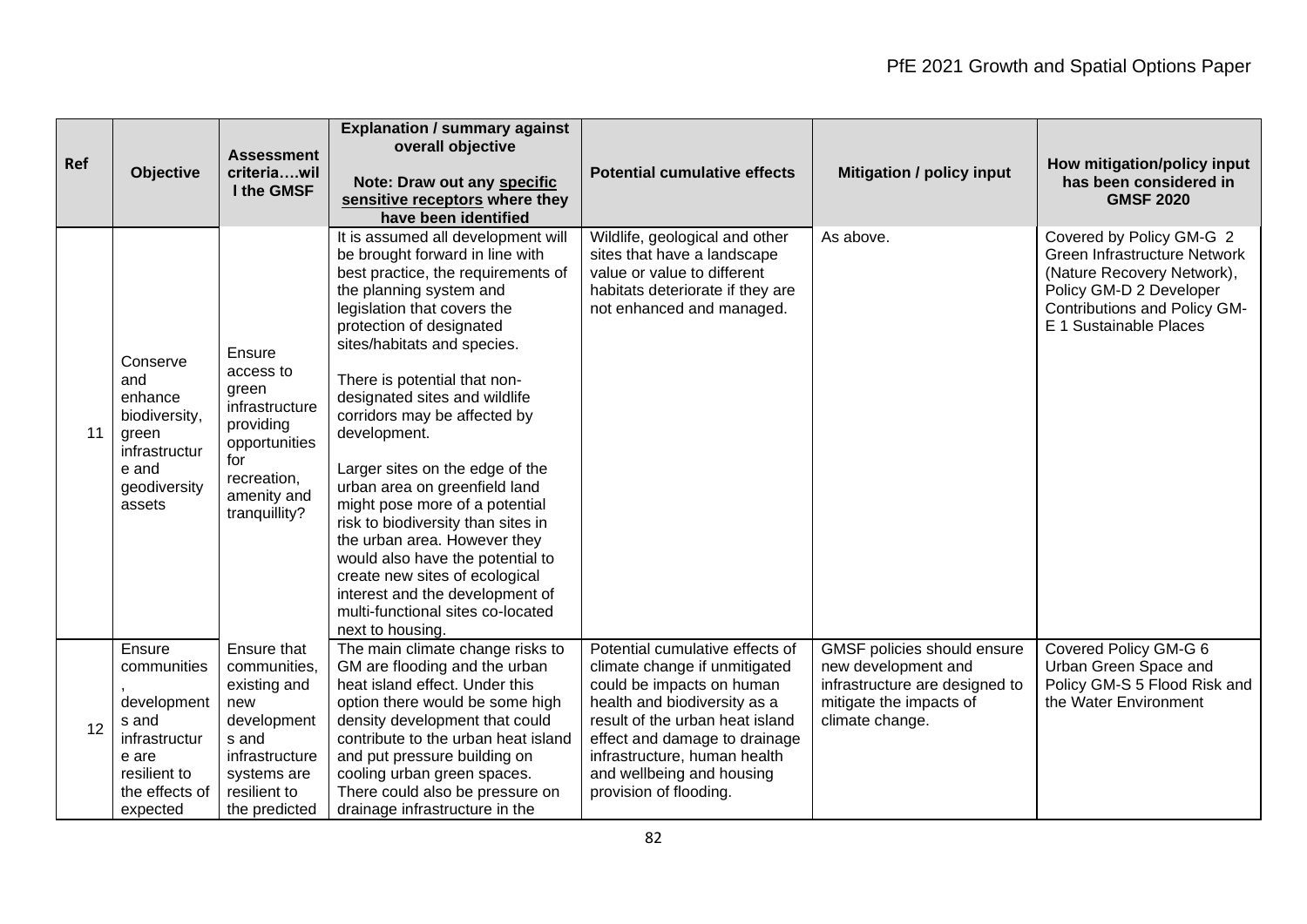| Ref             | <b>Objective</b>                                               | <b>Assessment</b><br>criteriawil<br>I the GMSF                           | <b>Explanation / summary against</b><br>overall objective<br>Note: Draw out any specific<br>sensitive receptors where they<br>have been identified                                                                                                                                                                                                                                                                                                                                                                                                                                                                                                                                                                            | <b>Potential cumulative effects</b> | <b>Mitigation / policy input</b>                                                                                                                                                                            | How mitigation/policy input<br>has been considered in<br><b>GMSF 2020</b>                                                                                                   |
|-----------------|----------------------------------------------------------------|--------------------------------------------------------------------------|-------------------------------------------------------------------------------------------------------------------------------------------------------------------------------------------------------------------------------------------------------------------------------------------------------------------------------------------------------------------------------------------------------------------------------------------------------------------------------------------------------------------------------------------------------------------------------------------------------------------------------------------------------------------------------------------------------------------------------|-------------------------------------|-------------------------------------------------------------------------------------------------------------------------------------------------------------------------------------------------------------|-----------------------------------------------------------------------------------------------------------------------------------------------------------------------------|
|                 | climate<br>change                                              | effects of<br>climate<br>change<br>across GM?                            | urban areas, which if not invested<br>in could potentially contribute to<br>increases in the frequency and<br>severity of local flood events.<br>However, if new development is<br>designed in line with best practice<br>on flooding, drainage, provision of<br>green space and design than the<br>impacts of climate change could<br>be mitigated.                                                                                                                                                                                                                                                                                                                                                                          |                                     |                                                                                                                                                                                                             |                                                                                                                                                                             |
| 13 <sup>°</sup> | Reduce the<br>risk of<br>flooding to<br>people and<br>property | Restrict the<br>development<br>of property in<br>areas of<br>flood risk? | As long as new development is<br>designed to best practice,<br>planning policy guidance and<br>legislation on reducing flooding<br>risk, this option is likely to have no<br>impact on reducing the risk of<br>flooding to people and property.<br>There is the possibility that where<br>a brownfield site is redeveloped<br>and drainage standards are<br>applied that this could lead to a<br>reduction in surface water run off<br>compared to the present situation.<br>However this relies on districts or<br>GM having appropriate drainage<br>standards.<br>The GM SFRA has mapped flood<br>extents taking into account<br>climate change which will help to<br>ensure development is<br>appropriately future proofed | Increased risk of flooding          | Policy should reinforce<br>existing guidance and best<br>practice.<br>Policy should link to other<br>agendas, such as those<br>relating to green<br>infrastructure, biodiversity,<br>recreation and health. | Covered by Policy GM-S 5<br>Flood Risk and the Water<br>Environment, Policy GM-G 4<br>Lowland Wetlands and<br>Mosslands and Policy GM-G<br>3 River Valleys and<br>Waterways |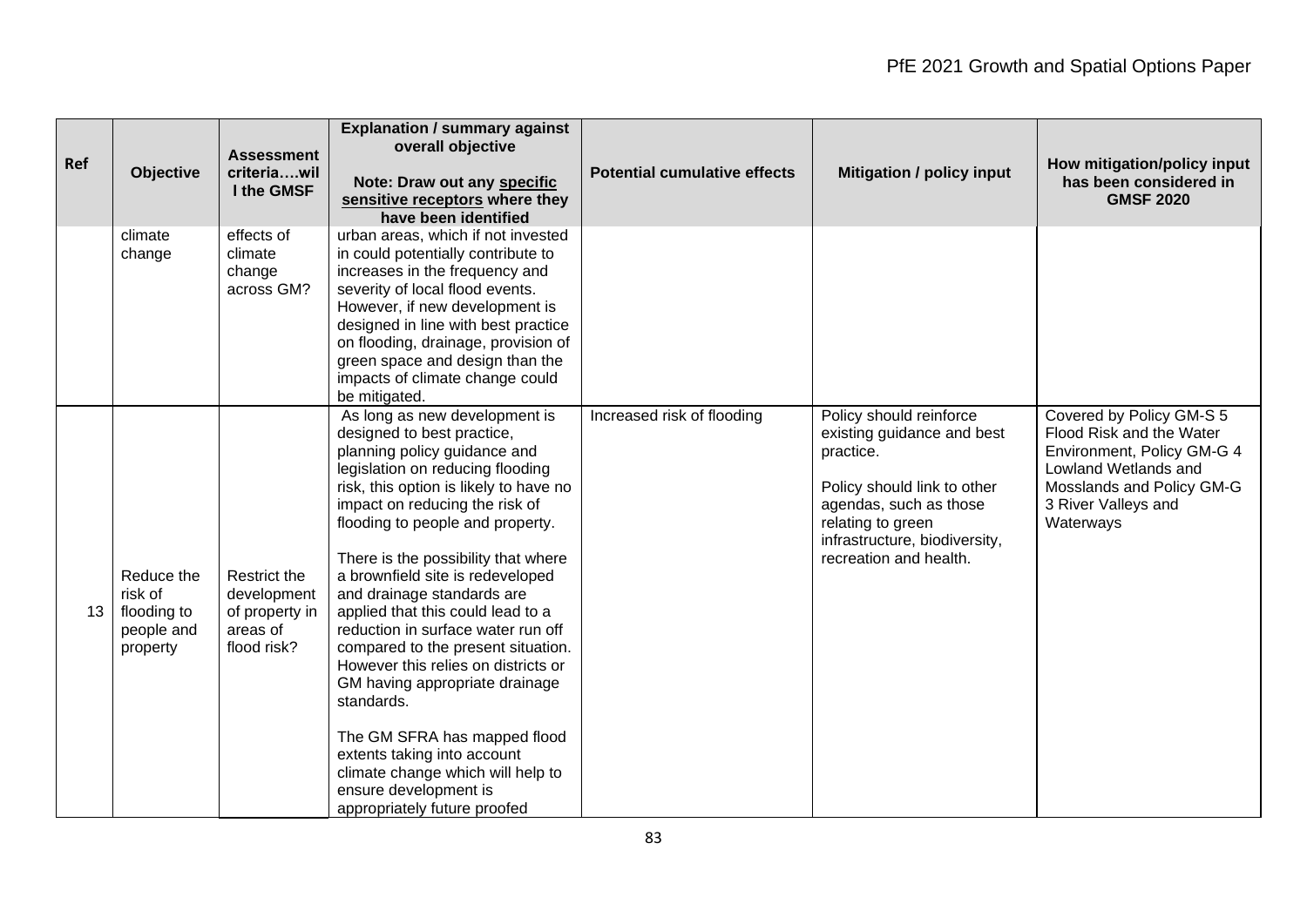| Ref | <b>Objective</b>                                               | <b>Assessment</b><br>criteriawil<br>I the GMSF                                         | <b>Explanation / summary against</b><br>overall objective<br>Note: Draw out any specific<br>sensitive receptors where they<br>have been identified                                                                                                                                                                                                                                                                                                                                                                                                                                                                                                                                                                                                                                                     | <b>Potential cumulative effects</b> | <b>Mitigation / policy input</b> | How mitigation/policy input<br>has been considered in<br><b>GMSF 2020</b>                                                                                                   |
|-----|----------------------------------------------------------------|----------------------------------------------------------------------------------------|--------------------------------------------------------------------------------------------------------------------------------------------------------------------------------------------------------------------------------------------------------------------------------------------------------------------------------------------------------------------------------------------------------------------------------------------------------------------------------------------------------------------------------------------------------------------------------------------------------------------------------------------------------------------------------------------------------------------------------------------------------------------------------------------------------|-------------------------------------|----------------------------------|-----------------------------------------------------------------------------------------------------------------------------------------------------------------------------|
|     |                                                                |                                                                                        | Although areas of Green Belt are<br>proposed for development there is<br>opportunity to address existing<br>flooding issues and provide a<br>positive solution to these in the<br>long term                                                                                                                                                                                                                                                                                                                                                                                                                                                                                                                                                                                                            |                                     |                                  |                                                                                                                                                                             |
| 13  | Reduce the<br>risk of<br>flooding to<br>people and<br>property | Ensure<br>adequate<br>measures<br>are in place<br>to manage<br>existing flood<br>risk? | As long as new development is<br>designed to best practice,<br>planning policy guidance and<br>legislation on reducing flooding<br>risk, this option is likely to have no<br>impact on reducing the risk of<br>flooding to people and property.<br>There is the possibility that where<br>a brownfield site is redeveloped<br>and drainage standards are<br>applied that this could lead to a<br>reduction in surface water run off<br>compared to the present situation.<br>However this relies on districts or<br>GM having appropriate drainage<br>standards.<br>The GM SFRA has mapped flood<br>extents taking into account<br>climate change which will help to<br>ensure development is<br>appropriately future proofed<br>Although areas of Green Belt are<br>proposed for development there is | Increased risk of flooding          | As above.                        | Covered by Policy GM-S 5<br>Flood Risk and the Water<br>Environment, Policy GM-G 4<br>Lowland Wetlands and<br>Mosslands and Policy GM-G<br>3 River Valleys and<br>Waterways |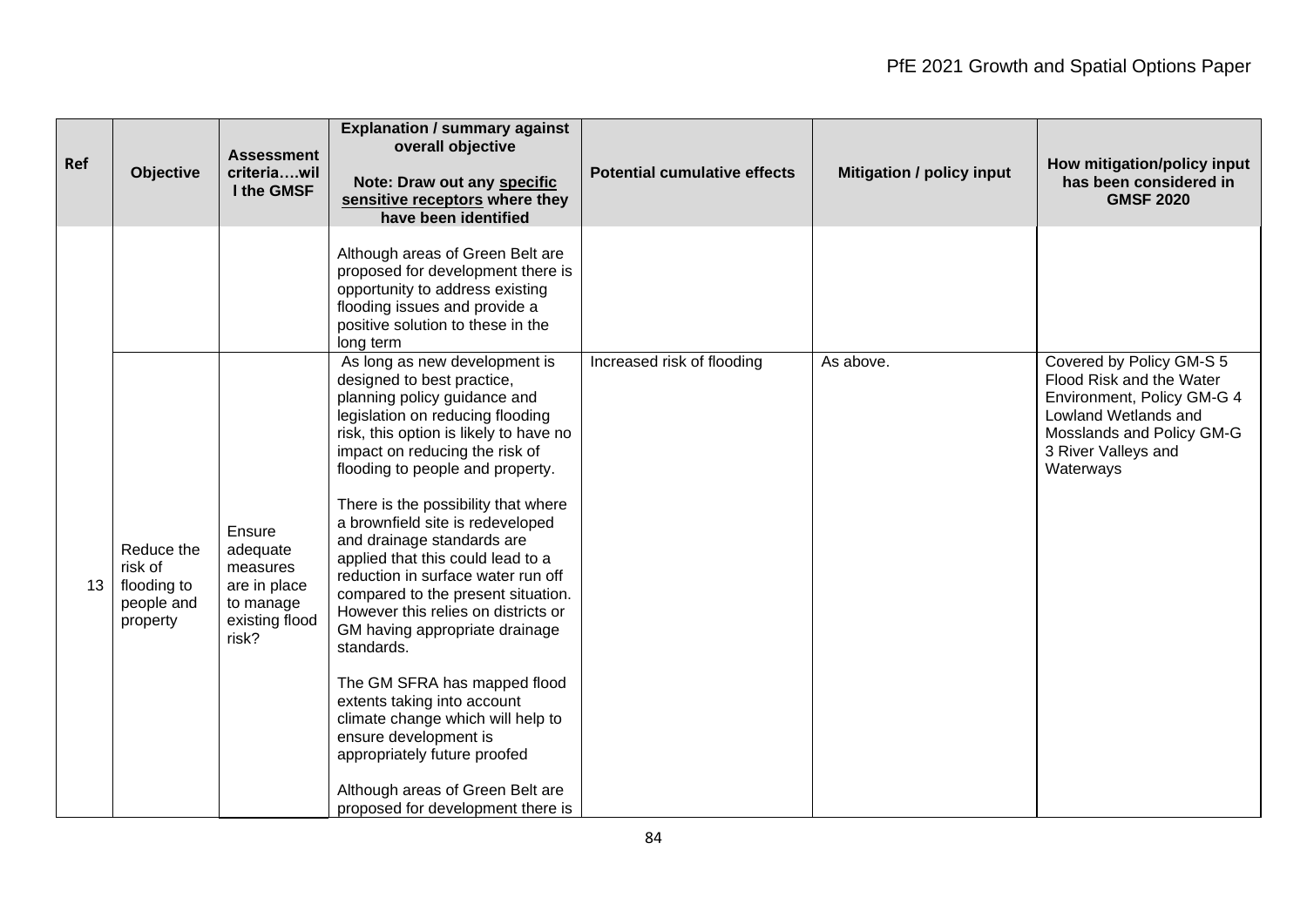| Ref             | <b>Objective</b>                                               | <b>Assessment</b><br>criteriawil<br>I the GMSF                                                         | <b>Explanation / summary against</b><br>overall objective<br>Note: Draw out any specific<br>sensitive receptors where they<br>have been identified                                                                                                                                                                                                                                                                                                                                                                                                                                                                                                                                                                                                                                                     | <b>Potential cumulative effects</b> | <b>Mitigation / policy input</b> | How mitigation/policy input<br>has been considered in<br><b>GMSF 2020</b>                                                                                                   |
|-----------------|----------------------------------------------------------------|--------------------------------------------------------------------------------------------------------|--------------------------------------------------------------------------------------------------------------------------------------------------------------------------------------------------------------------------------------------------------------------------------------------------------------------------------------------------------------------------------------------------------------------------------------------------------------------------------------------------------------------------------------------------------------------------------------------------------------------------------------------------------------------------------------------------------------------------------------------------------------------------------------------------------|-------------------------------------|----------------------------------|-----------------------------------------------------------------------------------------------------------------------------------------------------------------------------|
|                 |                                                                |                                                                                                        | opportunity to address existing<br>flooding issues and provide a<br>positive solution to these in the<br>long term                                                                                                                                                                                                                                                                                                                                                                                                                                                                                                                                                                                                                                                                                     |                                     |                                  |                                                                                                                                                                             |
| 13 <sup>°</sup> | Reduce the<br>risk of<br>flooding to<br>people and<br>property | Ensure that<br>development<br>does not<br>increase<br>flood risk due<br>to increased<br>run-off rates? | As long as new development is<br>designed to best practice,<br>planning policy guidance and<br>legislation on reducing flooding<br>risk, this option is likely to have no<br>impact on reducing the risk of<br>flooding to people and property.<br>There is the possibility that where<br>a brownfield site is redeveloped<br>and drainage standards are<br>applied that this could lead to a<br>reduction in surface water run off<br>compared to the present situation.<br>However this relies on districts or<br>GM having appropriate drainage<br>standards.<br>The GM SFRA has mapped flood<br>extents taking into account<br>climate change which will help to<br>ensure development is<br>appropriately future proofed<br>Although areas of Green Belt are<br>proposed for development there is | Increased risk of flooding          | As above.                        | Covered by Policy GM-S 5<br>Flood Risk and the Water<br>Environment, Policy GM-G 4<br>Lowland Wetlands and<br>Mosslands and Policy GM-G<br>3 River Valleys and<br>Waterways |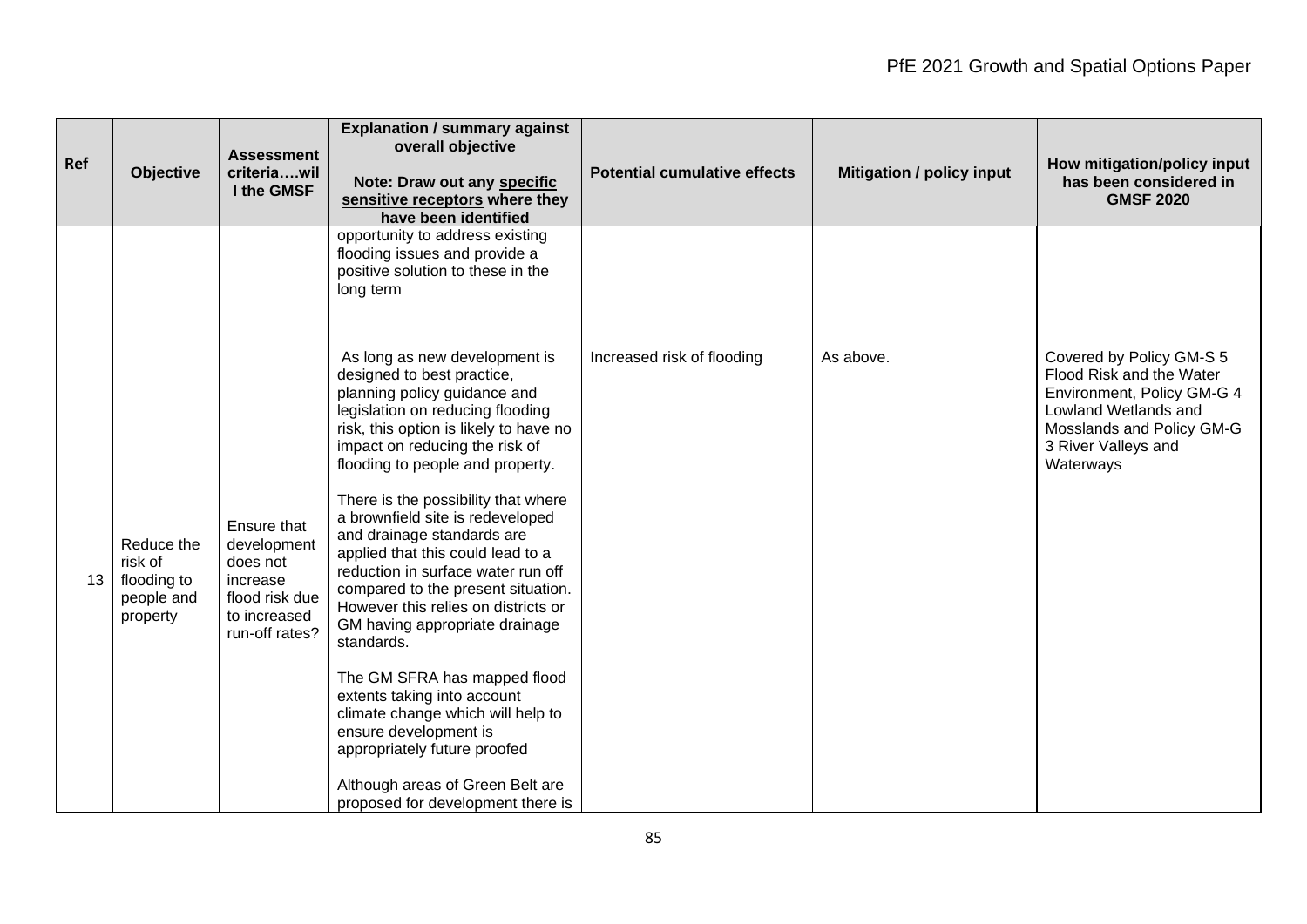| Ref | <b>Objective</b>                                               | <b>Assessment</b><br>criteriawil<br>I the GMSF                                                                                                                  | <b>Explanation / summary against</b><br>overall objective<br>Note: Draw out any specific<br>sensitive receptors where they<br>have been identified                                                                                                                                                                                                                                                                                                                                                                                                                                                                                                                                                                                                                                                     | <b>Potential cumulative effects</b> | <b>Mitigation / policy input</b>                              | How mitigation/policy input<br>has been considered in<br><b>GMSF 2020</b>                                                                                                  |
|-----|----------------------------------------------------------------|-----------------------------------------------------------------------------------------------------------------------------------------------------------------|--------------------------------------------------------------------------------------------------------------------------------------------------------------------------------------------------------------------------------------------------------------------------------------------------------------------------------------------------------------------------------------------------------------------------------------------------------------------------------------------------------------------------------------------------------------------------------------------------------------------------------------------------------------------------------------------------------------------------------------------------------------------------------------------------------|-------------------------------------|---------------------------------------------------------------|----------------------------------------------------------------------------------------------------------------------------------------------------------------------------|
|     |                                                                |                                                                                                                                                                 | opportunity to address existing<br>flooding issues and provide a<br>positive solution to these in the<br>long term                                                                                                                                                                                                                                                                                                                                                                                                                                                                                                                                                                                                                                                                                     |                                     |                                                               |                                                                                                                                                                            |
| 13  | Reduce the<br>risk of<br>flooding to<br>people and<br>property | Ensure<br>development<br>is<br>appropriately<br>future proof<br>to<br>accommodat<br>e future<br>levels of<br>flood risk<br>including<br>from climate<br>change? | As long as new development is<br>designed to best practice,<br>planning policy guidance and<br>legislation on reducing flooding<br>risk, this option is likely to have no<br>impact on reducing the risk of<br>flooding to people and property.<br>There is the possibility that where<br>a brownfield site is redeveloped<br>and drainage standards are<br>applied that this could lead to a<br>reduction in surface water run off<br>compared to the present situation.<br>However this relies on districts or<br>GM having appropriate drainage<br>standards.<br>The GM SFRA has mapped flood<br>extents taking into account<br>climate change which will help to<br>ensure development is<br>appropriately future proofed<br>Although areas of Green Belt are<br>proposed for development there is | Increased risk of flooding          | Policies should include<br>appropriate drainage<br>standards. | Policy GM-S 5 Flood Risk and<br>the Water Environment refers<br>to not exceeding greenfield<br>run-off rates or alternative<br>rates specified in district local<br>plans. |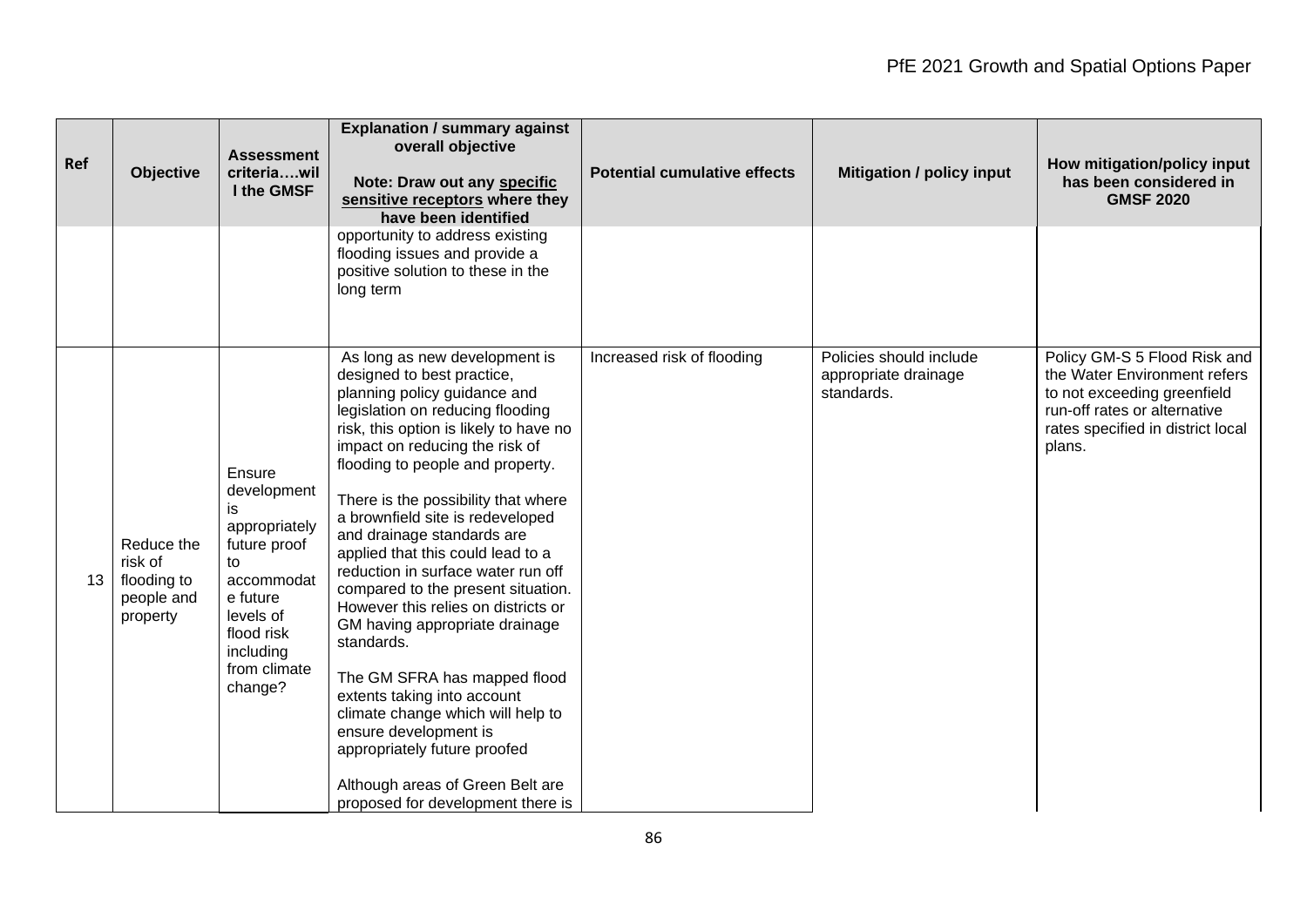| Ref | <b>Objective</b>                                                                   | <b>Assessment</b><br>criteriawil<br>I the GMSF                                                  | <b>Explanation / summary against</b><br>overall objective<br>Note: Draw out any specific<br>sensitive receptors where they<br>have been identified                                                                                                                                                                                                                                                                                                                                                                                       | <b>Potential cumulative effects</b>                                   | <b>Mitigation / policy input</b>                                                                                                                                                                                    | How mitigation/policy input<br>has been considered in<br><b>GMSF 2020</b> |
|-----|------------------------------------------------------------------------------------|-------------------------------------------------------------------------------------------------|------------------------------------------------------------------------------------------------------------------------------------------------------------------------------------------------------------------------------------------------------------------------------------------------------------------------------------------------------------------------------------------------------------------------------------------------------------------------------------------------------------------------------------------|-----------------------------------------------------------------------|---------------------------------------------------------------------------------------------------------------------------------------------------------------------------------------------------------------------|---------------------------------------------------------------------------|
|     |                                                                                    |                                                                                                 | opportunity to address existing<br>flooding issues and provide a<br>positive solution to these in the<br>long term                                                                                                                                                                                                                                                                                                                                                                                                                       |                                                                       |                                                                                                                                                                                                                     |                                                                           |
| 14  | Protect and<br>improve the<br>quality and<br>availability of<br>water<br>resources | Encourage<br>compliance<br>with the<br>Water<br>Framework<br>Directive?                         | There is a strong regulatory<br>framework that development must<br>comply with. Measures<br>associated with water quality are<br>therefore assumed to be<br>embedded within any new<br>development. As such, a basic<br>level of compliance is assumed<br>across all new development<br>associated with this option.<br>Overall, no additional effect is<br>anticipated as a result of this<br>Option, with the exception of water<br>consumption, which will increase<br>with a net increase in overall<br>housing and employment land. | Both quality and availability of<br>water resources may be<br>reduced | Policy should reinforce<br>existing guidance and best<br>practice in new development,<br>and also seek to bring about<br>improvements in the<br>conurbations surface water<br>network, linking to other<br>agendas. | Covered by Policy GM-S 5<br>Flood Risk and the Water<br>Environment       |
| 14  | Protect and<br>improve the<br>quality and<br>availability of<br>water<br>resources | Promote<br>management<br>practices that<br>will protect<br>water<br>features from<br>pollution? | There is a strong regulatory<br>framework that development must<br>comply with. Measures<br>associated with water quality are<br>therefore assumed to be<br>embedded within any new<br>development. As such, a basic<br>level of compliance is assumed<br>across all new development<br>associated with this option.                                                                                                                                                                                                                     | Both quality and availability of<br>water resources may be<br>reduced | As above.                                                                                                                                                                                                           | Covered by Policy GM-S 5<br>Flood Risk and the Water<br>Environment       |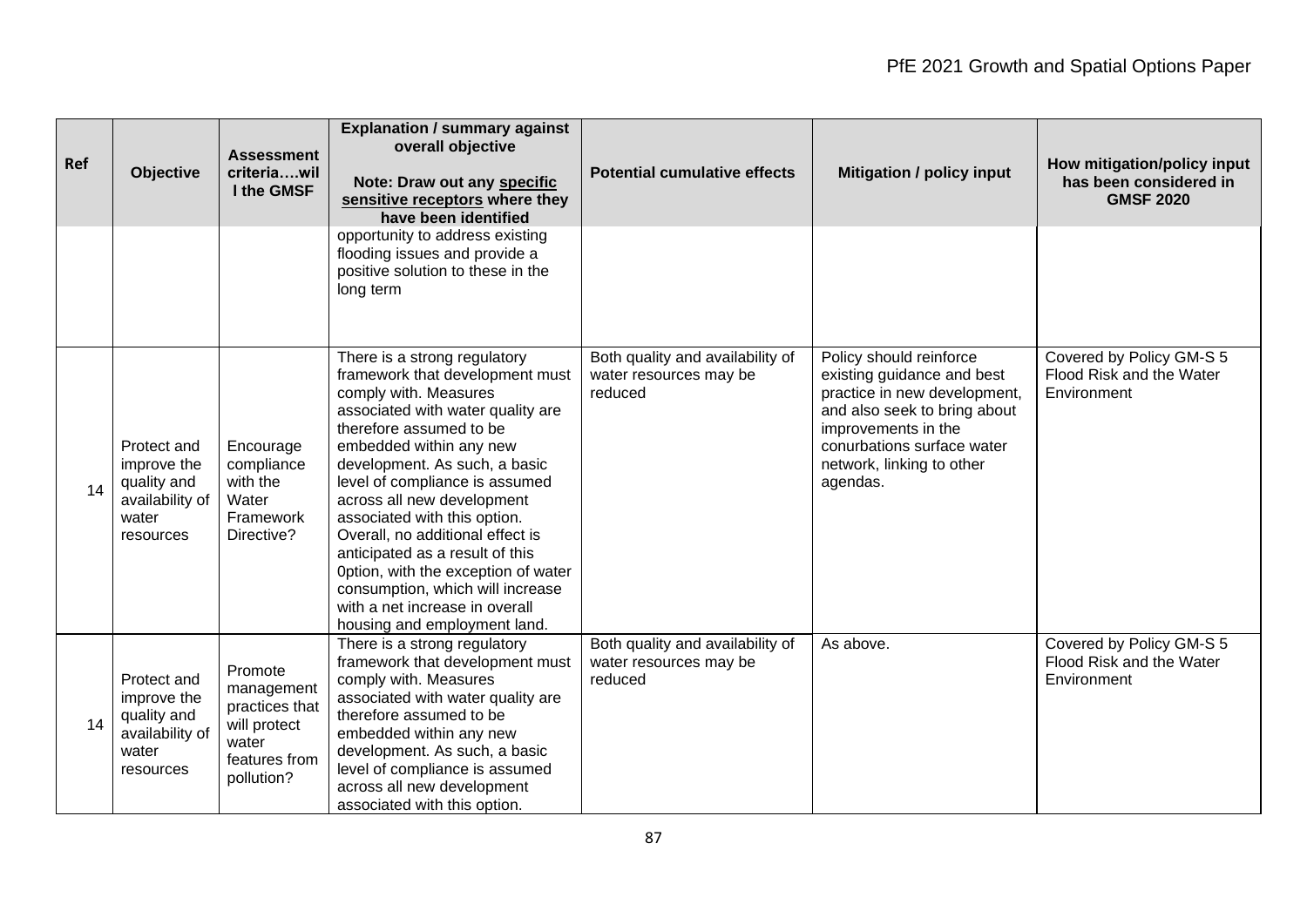| Ref | <b>Objective</b>                                                                                                           | <b>Assessment</b><br>criteriawil<br>I the GMSF                                                                                             | <b>Explanation / summary against</b><br>overall objective<br>Note: Draw out any specific<br>sensitive receptors where they<br>have been identified                                                                                                                                                                                                                                                                                                                                                                                       | <b>Potential cumulative effects</b>                                                         | <b>Mitigation / policy input</b>                                                                                                                                                                                                                                       | How mitigation/policy input<br>has been considered in<br><b>GMSF 2020</b> |
|-----|----------------------------------------------------------------------------------------------------------------------------|--------------------------------------------------------------------------------------------------------------------------------------------|------------------------------------------------------------------------------------------------------------------------------------------------------------------------------------------------------------------------------------------------------------------------------------------------------------------------------------------------------------------------------------------------------------------------------------------------------------------------------------------------------------------------------------------|---------------------------------------------------------------------------------------------|------------------------------------------------------------------------------------------------------------------------------------------------------------------------------------------------------------------------------------------------------------------------|---------------------------------------------------------------------------|
|     |                                                                                                                            |                                                                                                                                            | Overall, no additional effect is<br>anticipated as a result of this<br>Option, with the exception of water<br>consumption, which will increase<br>with a net increase in overall<br>housing and employment land.                                                                                                                                                                                                                                                                                                                         |                                                                                             |                                                                                                                                                                                                                                                                        |                                                                           |
| 14  | Protect and<br>improve the<br>quality and<br>availability of<br>water<br>resources                                         | Avoid<br>consuming<br>greater<br>volumes of<br>water<br>resources<br>than are<br>available to<br>maintain a<br>healthy<br>environment<br>? | There is a strong regulatory<br>framework that development must<br>comply with. Measures<br>associated with water quality are<br>therefore assumed to be<br>embedded within any new<br>development. As such, a basic<br>level of compliance is assumed<br>across all new development<br>associated with this option.<br>Overall, no additional effect is<br>anticipated as a result of this<br>Option, with the exception of water<br>consumption, which will increase<br>with a net increase in overall<br>housing and employment land. | Both quality and availability of<br>water resources may be<br>reduced                       | Policy should encourage<br>design in new developments<br>which encourages<br>sustainable water use. This<br>should include housing and<br>employment. Include in<br>design guide<br>recommendation.<br>Continue to liaise with United<br>Utilities as GMSF progresses. | Covered by Policy GM-S 5<br>Flood Risk and the Water<br>Environment.      |
| 15  | Increase<br>energy<br>efficiency,<br>encourage<br>low-carbon<br>generation<br>and reduce<br>greenhouse<br>gas<br>emissions | Encourage<br>reduction in<br>energy use<br>and<br>increased<br>energy<br>efficiency?                                                       | Under this option the population<br>and economic activity in GM will<br>increase from the baseline which<br>will have an impact on demand for<br>energy.<br>This option includes encouraging<br>use of public transport and<br>reduces the need to travel by<br>located homes and businesses                                                                                                                                                                                                                                             | Increased greenhouse gas<br>emissions and reliance on<br>non-renewable energy<br>resources. | The GMSF should exploit low<br>carbon infrastructure<br>technologies.<br>Policy should encourage<br>design in new developments<br>which encourages<br>sustainable energy use.                                                                                          | Covered by Policy GM-S 2<br>Carbon and Energy                             |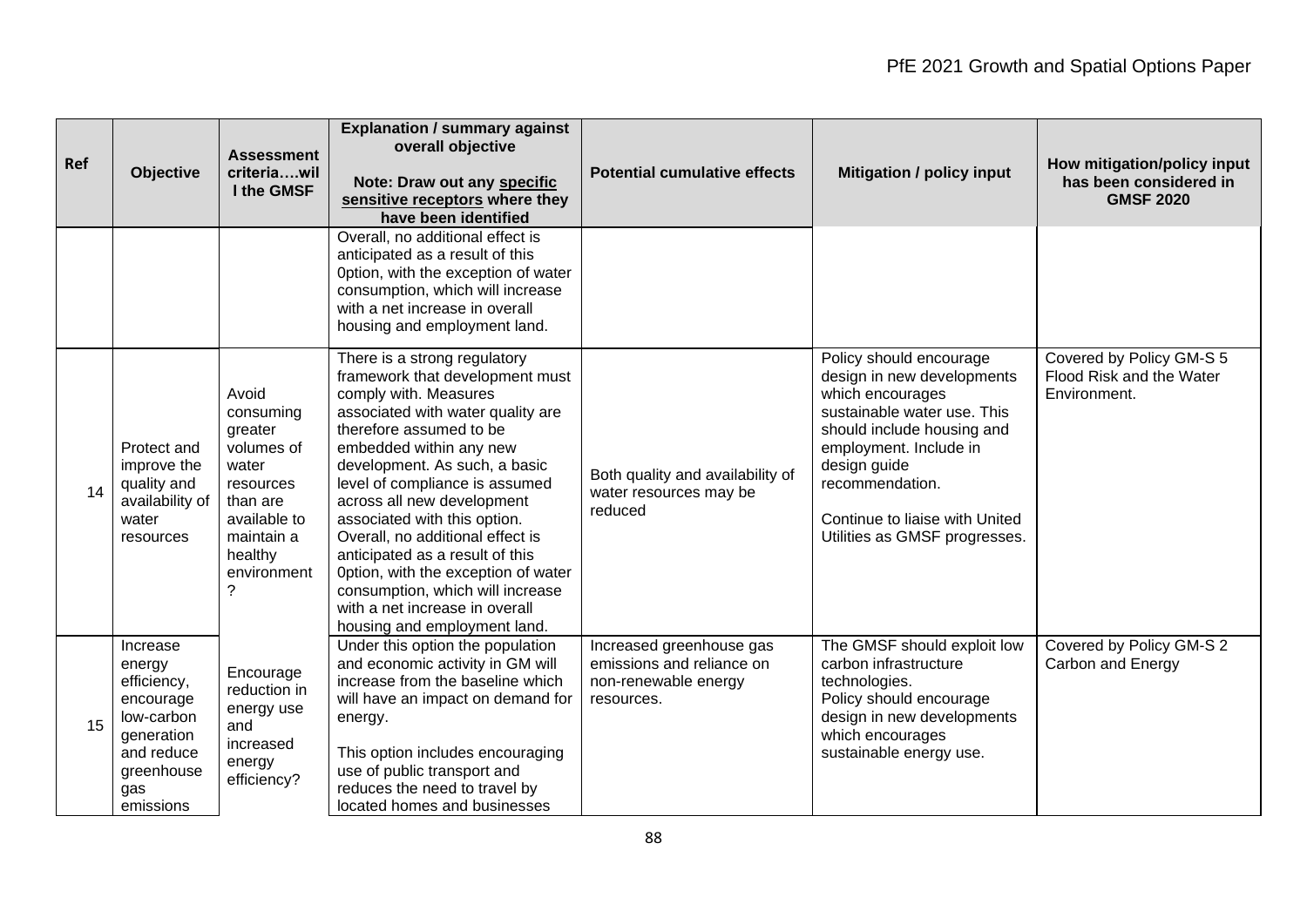| Ref | <b>Objective</b>                                                                                                           | <b>Assessment</b><br>criteriawil<br>I the GMSF                                                                                                                   | <b>Explanation / summary against</b><br>overall objective<br>Note: Draw out any specific<br>sensitive receptors where they<br>have been identified                                                                                                                                                                                                                                  | <b>Potential cumulative effects</b>                                                         | <b>Mitigation / policy input</b>                                                                                                                                                                                                                                                                                                               | How mitigation/policy input<br>has been considered in<br><b>GMSF 2020</b> |
|-----|----------------------------------------------------------------------------------------------------------------------------|------------------------------------------------------------------------------------------------------------------------------------------------------------------|-------------------------------------------------------------------------------------------------------------------------------------------------------------------------------------------------------------------------------------------------------------------------------------------------------------------------------------------------------------------------------------|---------------------------------------------------------------------------------------------|------------------------------------------------------------------------------------------------------------------------------------------------------------------------------------------------------------------------------------------------------------------------------------------------------------------------------------------------|---------------------------------------------------------------------------|
|     |                                                                                                                            |                                                                                                                                                                  | close to each other, which in turn<br>reduces the need to travel and<br>use energy.                                                                                                                                                                                                                                                                                                 |                                                                                             |                                                                                                                                                                                                                                                                                                                                                |                                                                           |
| 15  | Increase<br>energy<br>efficiency,<br>encourage<br>low-carbon<br>generation<br>and reduce<br>greenhouse<br>gas<br>emissions | Encourage<br>the<br>development<br>of low carbon<br>and<br>renewable<br>energy<br>facilities,<br>including as<br>part of<br>conventional<br>development<br>$s$ ? | Under this option the population<br>and economic activity in GM will<br>increase from the baseline which<br>will have an impact on demand for<br>energy.<br>This option includes encouraging<br>use of public transport and<br>reduces the need to travel by<br>located homes and businesses<br>close to each other, which in turn<br>reduces the need to travel and<br>use energy. | Increased greenhouse gas<br>emissions and reliance on<br>non-renewable energy<br>resources. | Policy should encourage the<br>development of low carbon<br>facilities to decouple<br>economic activity with carbon<br>emissions. This should focus<br>on aspects such as energy<br>generation, transport and<br>buildings. Policy should also<br>ensure integration of low<br>carbon/renewable technology<br>in conventional<br>developments. | Covered by Policy GM-S 2<br>Carbon and Energy                             |
| 15  | Increase<br>energy<br>efficiency,<br>encourage<br>low-carbon<br>generation<br>and reduce<br>greenhouse<br>gas<br>emissions | Promote a<br>proactive<br>reduction in<br>direct and<br>indirect<br>greenhouse<br>gas<br>emissions<br>emitted<br>across GM?                                      | Under this option the population<br>and economic activity in GM will<br>increase from the baseline which<br>will have an impact on demand for<br>energy.<br>This option includes encouraging<br>use of public transport and<br>reduces the need to travel by<br>located homes and businesses<br>close to each other, which in turn                                                  | Increased greenhouse gas<br>emissions and reliance on<br>non-renewable energy<br>resources. | Policy should include a<br>carbon neutral target.                                                                                                                                                                                                                                                                                              | Covered by Policy GM-S 2<br>Carbon and Energy                             |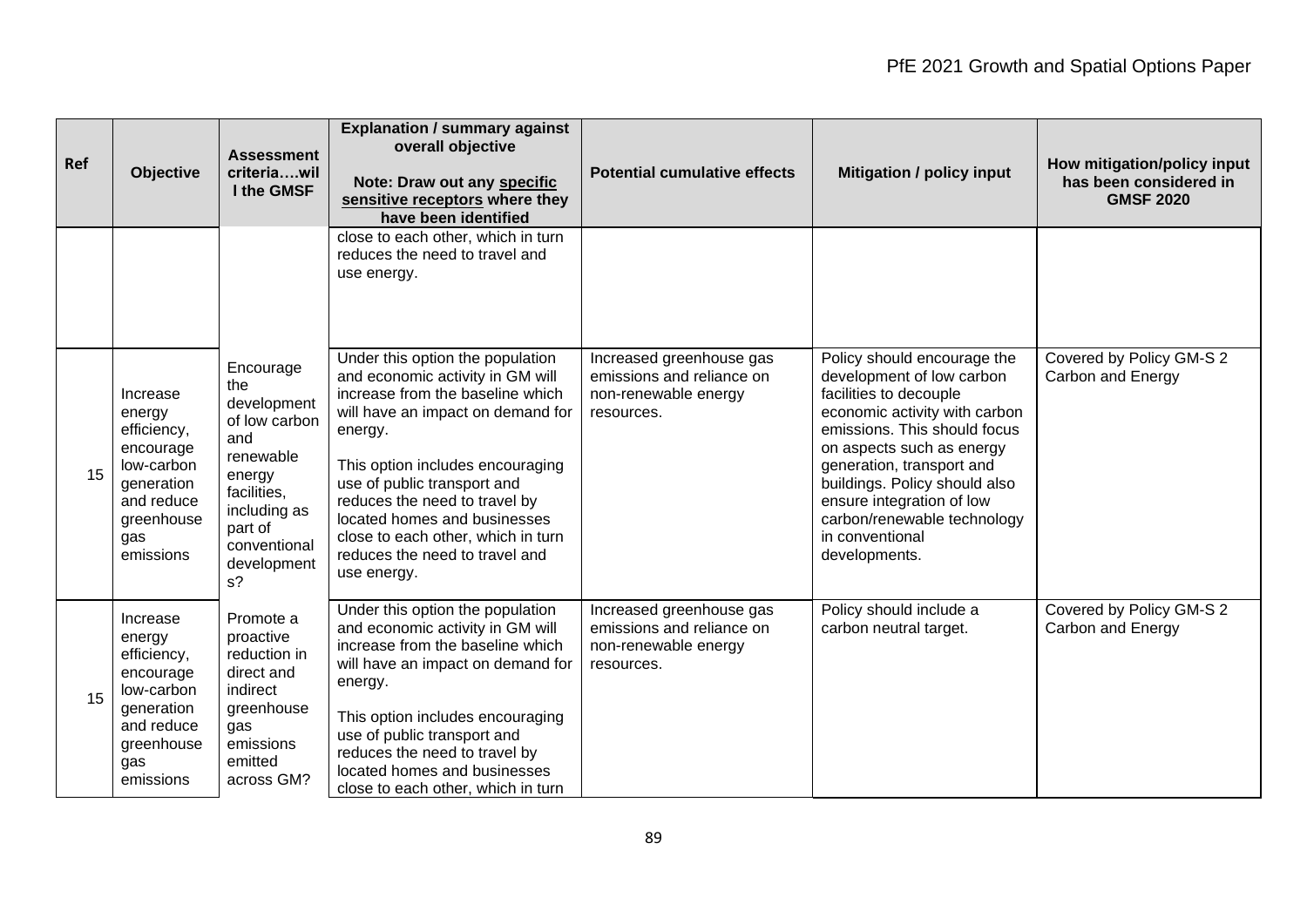| Ref | <b>Objective</b>                                                                                                                             | <b>Assessment</b><br>criteriawil<br>I the GMSF                                                        | <b>Explanation / summary against</b><br>overall objective<br>Note: Draw out any specific<br>sensitive receptors where they<br>have been identified                                                                                                                                                                                                                                                                                                                                                                                                                                                                                                                                                                                                     | <b>Potential cumulative effects</b>                                                                     | <b>Mitigation / policy input</b>                                                                                                                                                                                                                                                                                                                                                                                                                                                                                                                                                                                                                                                                                                                    | How mitigation/policy input<br>has been considered in<br><b>GMSF 2020</b>    |
|-----|----------------------------------------------------------------------------------------------------------------------------------------------|-------------------------------------------------------------------------------------------------------|--------------------------------------------------------------------------------------------------------------------------------------------------------------------------------------------------------------------------------------------------------------------------------------------------------------------------------------------------------------------------------------------------------------------------------------------------------------------------------------------------------------------------------------------------------------------------------------------------------------------------------------------------------------------------------------------------------------------------------------------------------|---------------------------------------------------------------------------------------------------------|-----------------------------------------------------------------------------------------------------------------------------------------------------------------------------------------------------------------------------------------------------------------------------------------------------------------------------------------------------------------------------------------------------------------------------------------------------------------------------------------------------------------------------------------------------------------------------------------------------------------------------------------------------------------------------------------------------------------------------------------------------|------------------------------------------------------------------------------|
|     |                                                                                                                                              |                                                                                                       | reduces the need to travel and<br>use energy.                                                                                                                                                                                                                                                                                                                                                                                                                                                                                                                                                                                                                                                                                                          |                                                                                                         |                                                                                                                                                                                                                                                                                                                                                                                                                                                                                                                                                                                                                                                                                                                                                     |                                                                              |
| 16  | Conserve<br>and/or<br>enhance<br>landscape,<br>townscape,<br>heritage<br>assets and<br>their setting<br>and the<br>character of<br><b>GM</b> | Improve<br>landscape<br>quality and<br>the character<br>of open<br>spaces and<br>the public<br>realm? | Under this option, developing land<br>in Green Belt on the edge of the<br>urban area might have an impact<br>on the character of the existing<br>landscape and townscapes.<br>Within the urban area they may<br>also be some pressure to build on<br>or adjacent to green and public<br>realm spaces which may have an<br>impact too.<br>Nevertheless, some<br>developments will be subject to<br>specialist assessments such as<br>EIA, landscape assessments and<br>heritage impact assessments to<br>mitigate impacts. However there<br>is some uncertainty on the<br>impacts.<br>Development in the Green Belt<br>across GM may enable the<br>positive enhancement of heritage<br>assets and landscapes within the<br>vicinity of the development. | Landscape quality is reduced<br>and character is lost from<br>various assets until it is<br>diminished. | The GMSF should protect key<br>environmental assets through<br>policy, key<br>landscape/townscape/heritag<br>e assets should be listed for<br>protection. This may include<br>some views to/from key<br>assets. Policy should also<br>seek to improve areas where<br>public realm (etc.) requires<br>improvement, recognising the<br>multiple-benefits associated<br>with such improvements<br>(recreation/health, social<br>interaction, crime reduction,<br>ecology, heritage etc). Policy<br>should recognised the<br>importance of "networks" as<br>well as individual<br>sites/spaces, linking<br>blue/green corridors to<br>maximise various benefits<br>(e.g. ecology benefits,<br>recreation, sustainable<br>transport potential and social | Covered by Policy GM-E 1<br>Sustainable Places and<br>Policy GM-E 2 Heritage |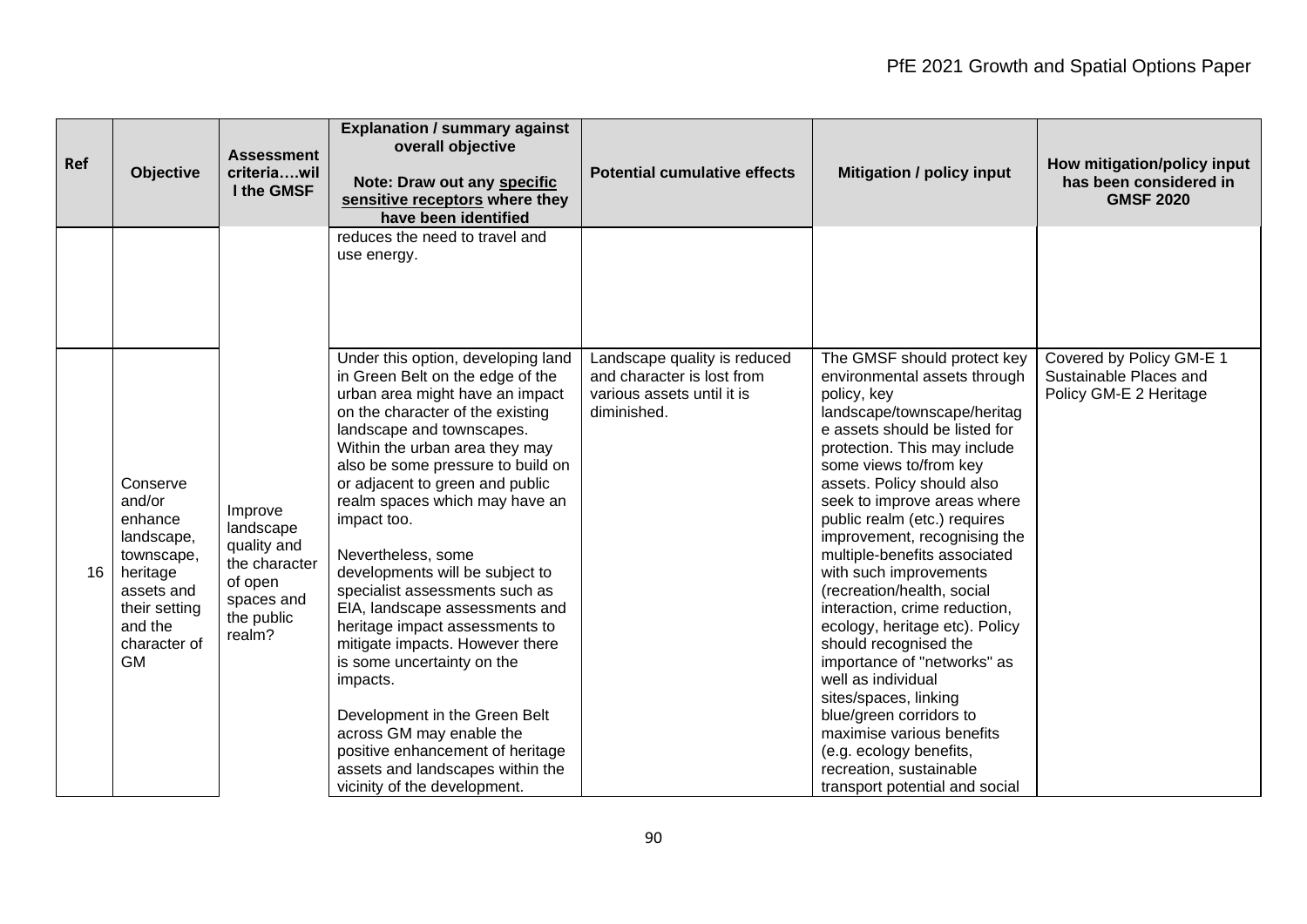| Ref | <b>Objective</b>                                                                                                                             | <b>Assessment</b><br>criteriawil<br>I the GMSF                                                      | <b>Explanation / summary against</b><br>overall objective<br>Note: Draw out any specific<br>sensitive receptors where they<br>have been identified                                                                                                                                                                                                                                                                                                                                                                                                                                                                                                                                                                                                     | <b>Potential cumulative effects</b>                                                                     | <b>Mitigation / policy input</b>                                                                                                                  | How mitigation/policy input<br>has been considered in<br><b>GMSF 2020</b>    |
|-----|----------------------------------------------------------------------------------------------------------------------------------------------|-----------------------------------------------------------------------------------------------------|--------------------------------------------------------------------------------------------------------------------------------------------------------------------------------------------------------------------------------------------------------------------------------------------------------------------------------------------------------------------------------------------------------------------------------------------------------------------------------------------------------------------------------------------------------------------------------------------------------------------------------------------------------------------------------------------------------------------------------------------------------|---------------------------------------------------------------------------------------------------------|---------------------------------------------------------------------------------------------------------------------------------------------------|------------------------------------------------------------------------------|
|     |                                                                                                                                              |                                                                                                     |                                                                                                                                                                                                                                                                                                                                                                                                                                                                                                                                                                                                                                                                                                                                                        |                                                                                                         | cohesion). Include in design<br>guide recommendation.                                                                                             |                                                                              |
| 16  | Conserve<br>and/or<br>enhance<br>landscape,<br>townscape,<br>heritage<br>assets and<br>their setting<br>and the<br>character of<br><b>GM</b> | Conserve<br>and enhance<br>the historic<br>environment,<br>heritage<br>assets and<br>their setting? | Under this option, developing land<br>in Green Belt on the edge of the<br>urban area might have an impact<br>on the character of the existing<br>landscape and townscapes.<br>Within the urban area they may<br>also be some pressure to build on<br>or adjacent to green and public<br>realm spaces which may have an<br>impact too.<br>Nevertheless, some<br>developments will be subject to<br>specialist assessments such as<br>EIA, landscape assessments and<br>heritage impact assessments to<br>mitigate impacts. However there<br>is some uncertainty on the<br>impacts.<br>Development in the Green Belt<br>across GM may enable the<br>positive enhancement of heritage<br>assets and landscapes within the<br>vicinity of the development. | Landscape quality is reduced<br>and character is lost from<br>various assets until it is<br>diminished. | Heritage Impact Assessment<br>required to identify any<br>impacts from sites, to<br>conserve and enhance<br>heritage assets and their<br>setting. | Covered by Policy GM-E 1<br>Sustainable Places and<br>Policy GM-E 2 Heritage |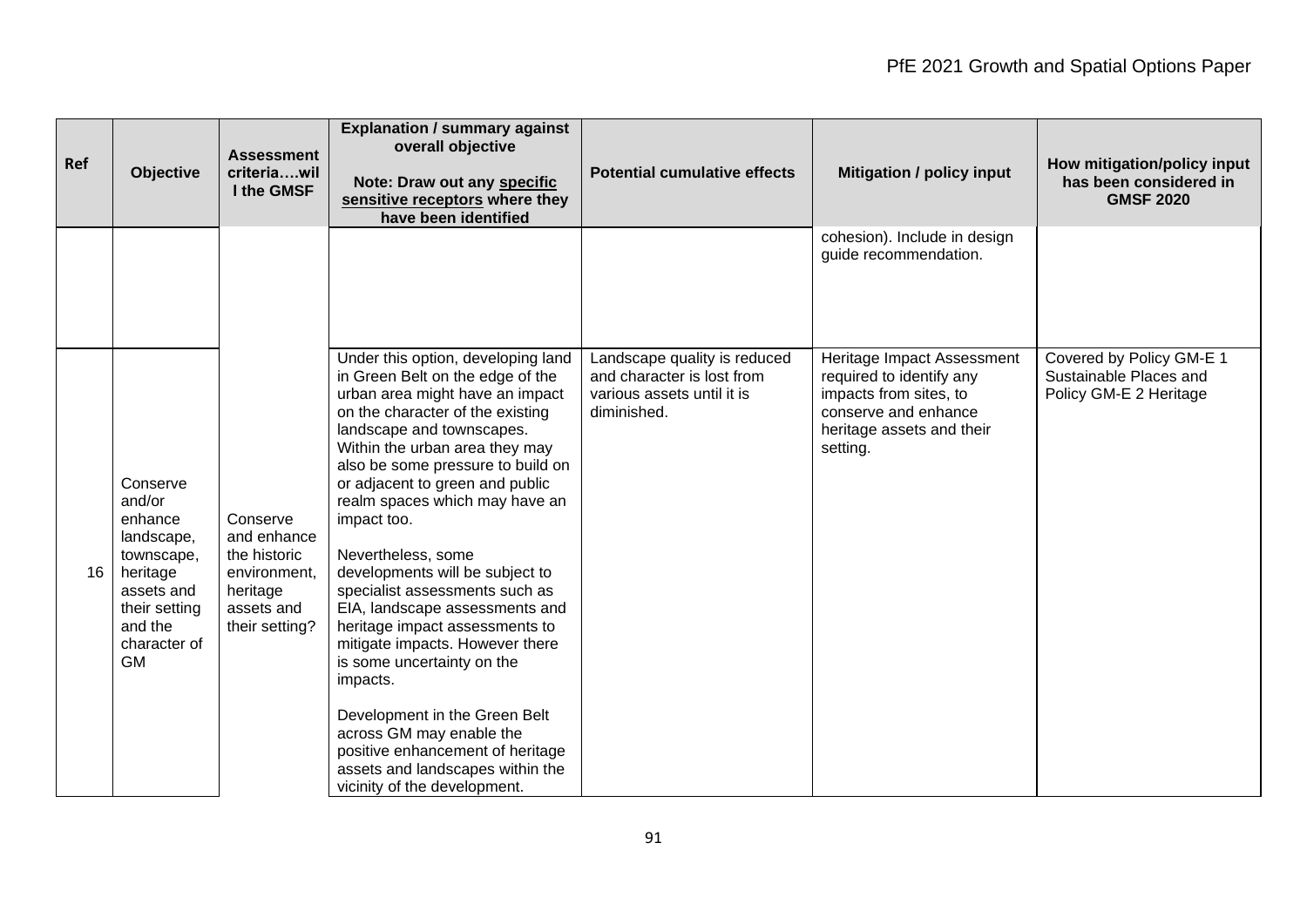| Ref | <b>Objective</b>                                                                                                                             | <b>Assessment</b><br>criteriawil<br>I the GMSF                                                             | <b>Explanation / summary against</b><br>overall objective<br>Note: Draw out any specific<br>sensitive receptors where they<br>have been identified                                                                                                                                                                                                                                                                                                                                                                                                                                                                                                                                                                                                     | <b>Potential cumulative effects</b>                                                                     | <b>Mitigation / policy input</b>                                                                                                                  | How mitigation/policy input<br>has been considered in<br><b>GMSF 2020</b>                                                                                                                        |
|-----|----------------------------------------------------------------------------------------------------------------------------------------------|------------------------------------------------------------------------------------------------------------|--------------------------------------------------------------------------------------------------------------------------------------------------------------------------------------------------------------------------------------------------------------------------------------------------------------------------------------------------------------------------------------------------------------------------------------------------------------------------------------------------------------------------------------------------------------------------------------------------------------------------------------------------------------------------------------------------------------------------------------------------------|---------------------------------------------------------------------------------------------------------|---------------------------------------------------------------------------------------------------------------------------------------------------|--------------------------------------------------------------------------------------------------------------------------------------------------------------------------------------------------|
| 16  | Conserve<br>and/or<br>enhance<br>landscape,<br>townscape,<br>heritage<br>assets and<br>their setting<br>and the<br>character of<br><b>GM</b> | Respect,<br>maintain and<br>strengthen<br>local<br>character<br>and<br>distinctivenes<br>$s$ ?             | Under this option, developing land<br>in Green Belt on the edge of the<br>urban area might have an impact<br>on the character of the existing<br>landscape and townscapes.<br>Within the urban area they may<br>also be some pressure to build on<br>or adjacent to green and public<br>realm spaces which may have an<br>impact too.<br>Nevertheless, some<br>developments will be subject to<br>specialist assessments such as<br>EIA, landscape assessments and<br>heritage impact assessments to<br>mitigate impacts. However there<br>is some uncertainty on the<br>impacts.<br>Development in the Green Belt<br>across GM may enable the<br>positive enhancement of heritage<br>assets and landscapes within the<br>vicinity of the development. | Landscape quality is reduced<br>and character is lost from<br>various assets until it is<br>diminished. | Local policies should set out<br>design expectations and<br>codes                                                                                 | Broadly covered by Policy<br><b>GM-E 1 Sustainable Places</b><br>and Policy GM-E 2 Heritage,<br>but consideration for more<br>detailed design and codes will<br>be at district Local Plan level. |
| 17  | Ensure that<br>land<br>resources<br>are allocated<br>and used in<br>an efficient<br>and<br>sustainable                                       | Support the<br>development<br>of previously<br>developed<br>land and<br>other<br>sustainable<br>locations? | This option includes developing<br>previously developed land and<br>other sustainable locations.<br>Some Green Belt land would be<br>required to be developed with this<br>option, so without further<br>investigation, there is a risk that                                                                                                                                                                                                                                                                                                                                                                                                                                                                                                           | Loss of greenfield land.                                                                                | The GMSF should include a<br>policy about avoiding the<br>development of the best and<br>most versatile agricultural and<br>where it is possible. | Covered by Policy GM-G 10<br>A Net Enhancement of<br><b>Biodiversity and Geodiversity</b>                                                                                                        |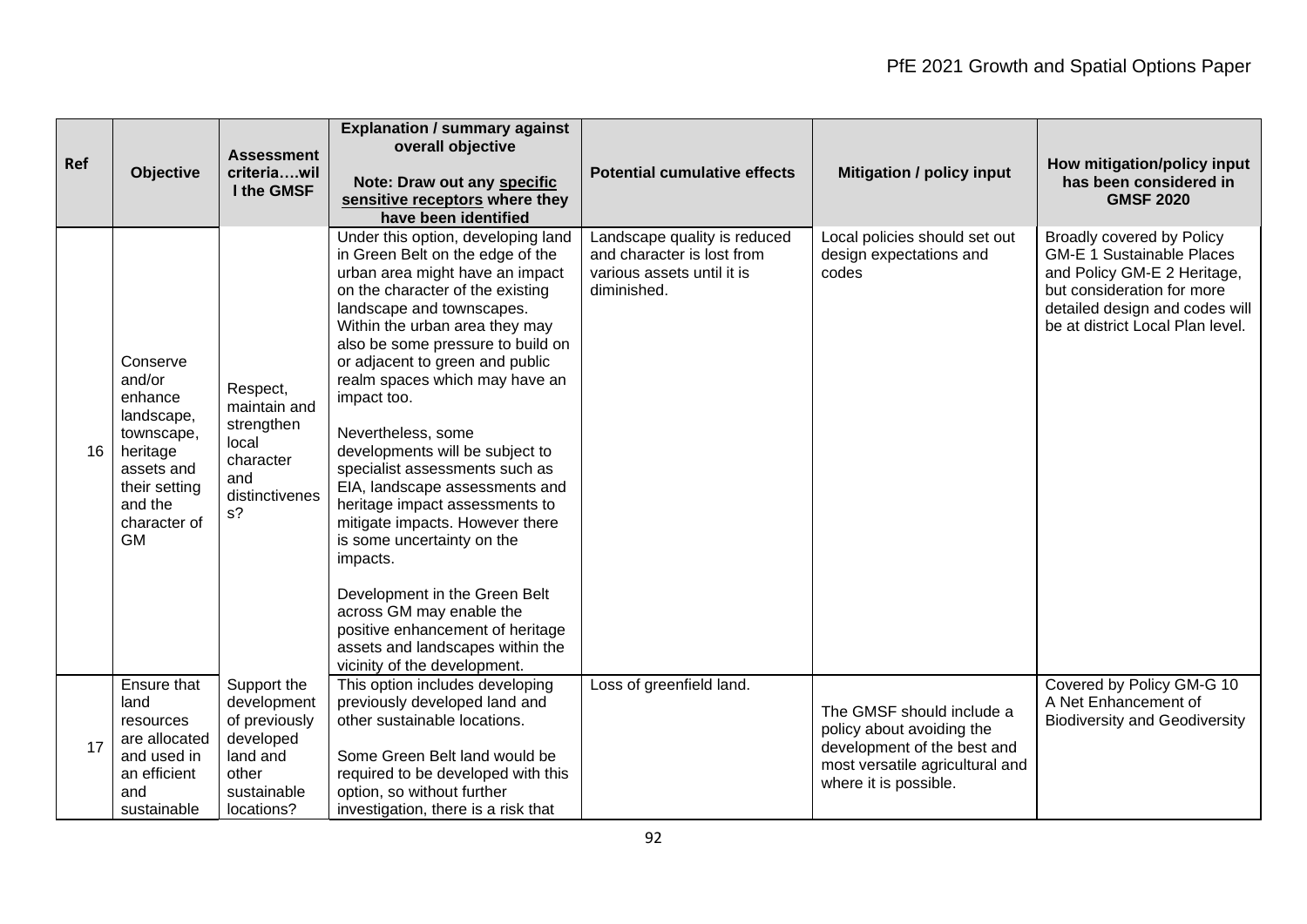| Ref | <b>Objective</b>                                                                                                                                                                                                                | <b>Assessment</b><br>criteriawil<br>I the GMSF                                                                                       | <b>Explanation / summary against</b><br>overall objective<br>Note: Draw out any specific<br>sensitive receptors where they<br>have been identified                                                                                                                                                                                                                                                                                       | <b>Potential cumulative effects</b> | <b>Mitigation / policy input</b>                                                                                                                  | How mitigation/policy input<br>has been considered in<br><b>GMSF 2020</b> |
|-----|---------------------------------------------------------------------------------------------------------------------------------------------------------------------------------------------------------------------------------|--------------------------------------------------------------------------------------------------------------------------------------|------------------------------------------------------------------------------------------------------------------------------------------------------------------------------------------------------------------------------------------------------------------------------------------------------------------------------------------------------------------------------------------------------------------------------------------|-------------------------------------|---------------------------------------------------------------------------------------------------------------------------------------------------|---------------------------------------------------------------------------|
|     | manner to<br>meet the<br>housing and<br>employment<br>needs of<br>GM, whilst<br>reducing<br>land<br>contaminatio<br>n                                                                                                           |                                                                                                                                      | the best and most versatile<br>agricultural land could be<br>developed.<br>This option encourages the<br>redevelopment of derelict land,<br>properties, buildings and<br>infrastructure.<br>This option supports reductions in<br>land contamination through the<br>remediation and reuse of<br>previously developed land.                                                                                                               |                                     |                                                                                                                                                   |                                                                           |
| 17  | Ensure that<br>land<br>resources<br>are allocated<br>and used in<br>an efficient<br>and<br>sustainable<br>manner to<br>meet the<br>housing and<br>employment<br>needs of<br>GM, whilst<br>reducing<br>land<br>contaminatio<br>n | Support<br>reductions in<br>land<br>contaminatio<br>n through the<br>remediation<br>and reuse of<br>previously<br>developed<br>land? | This option includes developing<br>previously developed land and<br>other sustainable locations.<br>Some Green Belt land would be<br>required to be developed with this<br>option, so without further<br>investigation, there is a risk that<br>the best and most versatile<br>agricultural land could be<br>developed.<br>This option encourages the<br>redevelopment of derelict land,<br>properties, buildings and<br>infrastructure. | Loss of greenfield land.            | The GMSF should include a<br>policy about avoiding the<br>development of the best and<br>most versatile agricultural and<br>where it is possible. | As above                                                                  |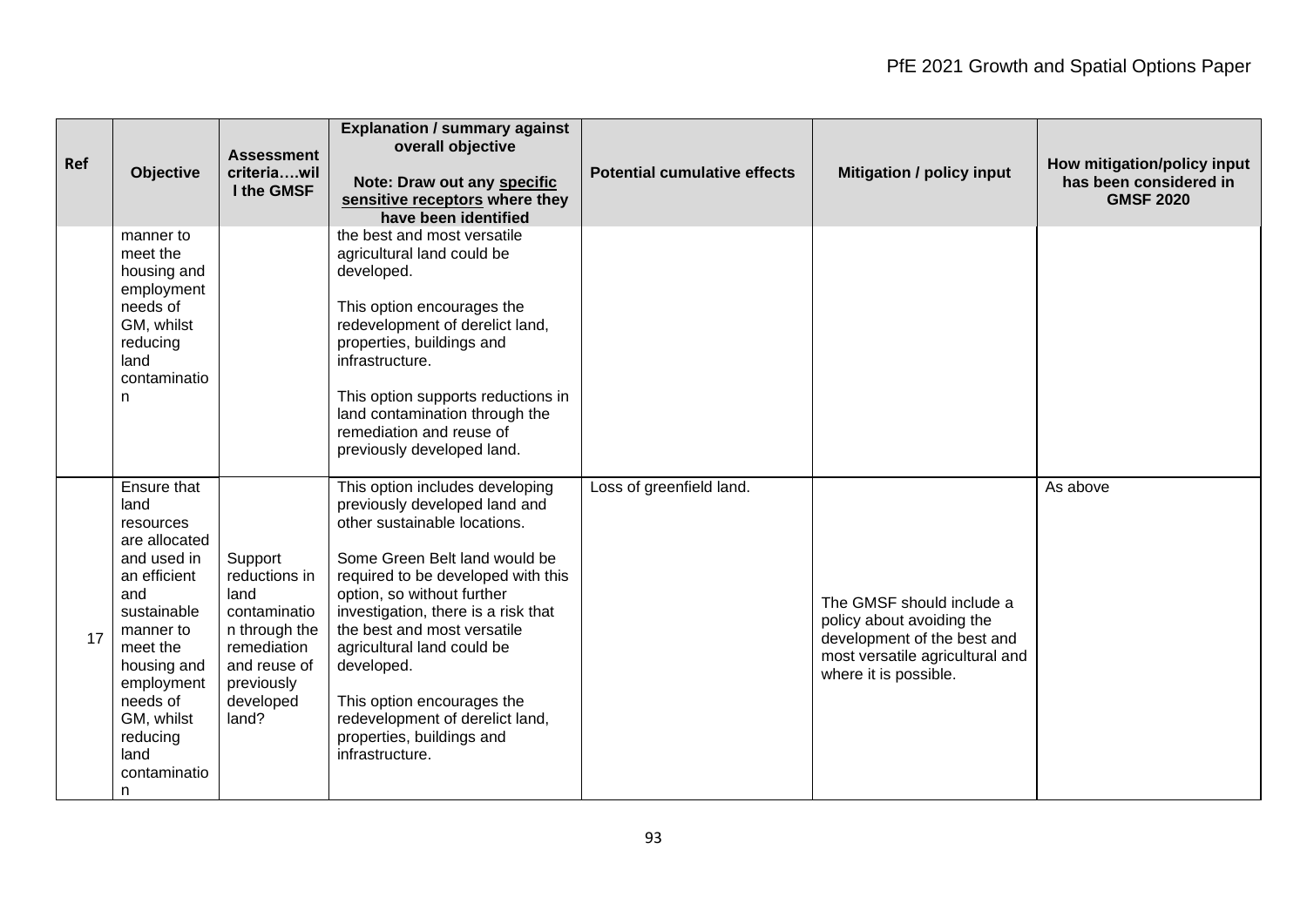| Ref | Objective                                                                                                                                                                                                                       | <b>Assessment</b><br>criteriawil<br>I the GMSF                                                                                                                 | <b>Explanation / summary against</b><br>overall objective<br>Note: Draw out any specific<br>sensitive receptors where they<br>have been identified                                                                                                                                                                                                                                                                                                                                                                                                                         | <b>Potential cumulative effects</b> | <b>Mitigation / policy input</b>                                                                                                                  | How mitigation/policy input<br>has been considered in<br><b>GMSF 2020</b> |
|-----|---------------------------------------------------------------------------------------------------------------------------------------------------------------------------------------------------------------------------------|----------------------------------------------------------------------------------------------------------------------------------------------------------------|----------------------------------------------------------------------------------------------------------------------------------------------------------------------------------------------------------------------------------------------------------------------------------------------------------------------------------------------------------------------------------------------------------------------------------------------------------------------------------------------------------------------------------------------------------------------------|-------------------------------------|---------------------------------------------------------------------------------------------------------------------------------------------------|---------------------------------------------------------------------------|
| 17  | Ensure that<br>land<br>resources<br>are allocated<br>and used in<br>an efficient<br>and<br>sustainable<br>manner to<br>meet the<br>housing and<br>employment<br>needs of<br>GM, whilst<br>reducing<br>land<br>contaminatio<br>n | Encourage<br>the<br>redevelopme<br>nt of derelict<br>land,<br>properties,<br>buildings and<br>infrastructure<br>, returning<br>them to<br>appropriate<br>uses? | This option includes developing<br>previously developed land and<br>other sustainable locations.<br>Some Green Belt land would be<br>required to be developed with this<br>option, so without further<br>investigation, there is a risk that<br>the best and most versatile<br>agricultural land could be<br>developed.<br>This option encourages the<br>redevelopment of derelict land,<br>properties, buildings and<br>infrastructure.<br>This option supports reductions in<br>land contamination through the<br>remediation and reuse of<br>previously developed land. | Loss of greenfield land.            | The GMSF should include a<br>policy about avoiding the<br>development of the best and<br>most versatile agricultural and<br>where it is possible. | As above                                                                  |
| 17  | Ensure that<br>land<br>resources<br>are allocated<br>and used in<br>an efficient<br>and<br>sustainable<br>manner to<br>meet the<br>housing and                                                                                  | Protect the<br>best and<br>most<br>versatile<br>agricultural<br>land / soil<br>resources<br>from<br>inappropriate<br>development<br>?                          | This option includes developing<br>previously developed land and<br>other sustainable locations.<br>Some Green Belt land would be<br>required to be developed with this<br>option, so without further<br>investigation, there is a risk that<br>the best and most versatile<br>agricultural land could be<br>developed.                                                                                                                                                                                                                                                    | Loss of greenfield land.            | The GMSF should include a<br>policy about avoiding the<br>development of the best and<br>most versatile agricultural and<br>where it is possible. | As above                                                                  |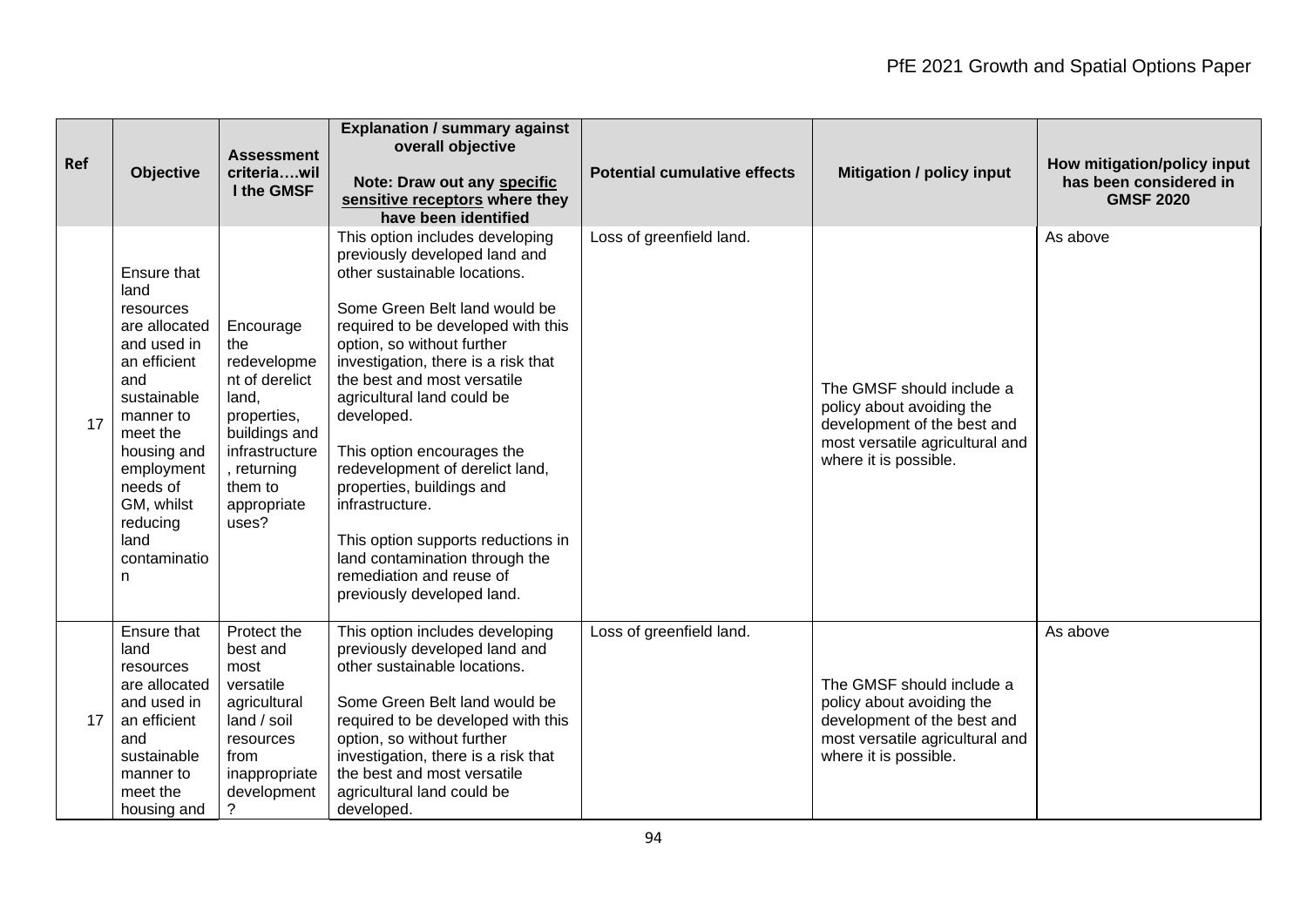| Ref | <b>Objective</b>                                                                                                               | <b>Assessment</b><br>criteriawil<br>I the GMSF                 | <b>Explanation / summary against</b><br>overall objective<br>Note: Draw out any specific<br>sensitive receptors where they<br>have been identified                                                                                                                                                                                                                                                                                                                                                                                                                                                                                                                                                                   | <b>Potential cumulative effects</b>                                                                                | <b>Mitigation / policy input</b>                                                                                                                                                                                                                                                      | How mitigation/policy input<br>has been considered in<br><b>GMSF 2020</b>                                                                                                                                                                                                            |
|-----|--------------------------------------------------------------------------------------------------------------------------------|----------------------------------------------------------------|----------------------------------------------------------------------------------------------------------------------------------------------------------------------------------------------------------------------------------------------------------------------------------------------------------------------------------------------------------------------------------------------------------------------------------------------------------------------------------------------------------------------------------------------------------------------------------------------------------------------------------------------------------------------------------------------------------------------|--------------------------------------------------------------------------------------------------------------------|---------------------------------------------------------------------------------------------------------------------------------------------------------------------------------------------------------------------------------------------------------------------------------------|--------------------------------------------------------------------------------------------------------------------------------------------------------------------------------------------------------------------------------------------------------------------------------------|
|     | employment<br>needs of<br>GM, whilst<br>reducing<br>land<br>contaminatio<br>n                                                  |                                                                | This option encourages the<br>redevelopment of derelict land,<br>properties, buildings and<br>infrastructure.<br>This option supports reductions in<br>land contamination through the<br>remediation and reuse of<br>previously developed land.                                                                                                                                                                                                                                                                                                                                                                                                                                                                      |                                                                                                                    |                                                                                                                                                                                                                                                                                       |                                                                                                                                                                                                                                                                                      |
| 18  | Promote<br>sustainable<br>consumption<br>of resources<br>and support<br>the<br>implementati<br>on of the<br>waste<br>hierarchy | Support the<br>sustainable<br>use of<br>physical<br>resources? | This sees development continue<br>at quicker rates than at present.<br>This will increase the use of<br>resources including non-<br>renewables. Development will<br>also continue to produce waste<br>during construction and operation.<br>Municipal waste will increase if<br>housing provision increases<br>(assuming this represents an<br>increase in population).<br>Construction and demolition.<br>Municipal waste will increase if<br>housing provision increases<br>(assuming this represents an<br>increase in population).<br>Construction and demolition<br>waste from increased building<br>activity will also result and will<br>likely be the most significant<br>factor that affects waste disposal | Waste generation with other<br>schemes; intra-development<br>effects as a number of<br>locations are taken forward | Set design principles based<br>on realistic expectations for<br>new development. Require<br>new developments of a<br>certain size to meet design<br>principles in terms of<br>resources use (including<br>recycled materials). This<br>should relate to construction<br>and operation | Policy GM-S 7<br>Resource Efficiency, refers to<br>the Resource Strategy for<br>Greater Manchester which<br>promotes overall reduction in<br>the level of waste produced<br>and supports resource<br>efficiency in order to gain the<br>maximum value from the<br>things we produce. |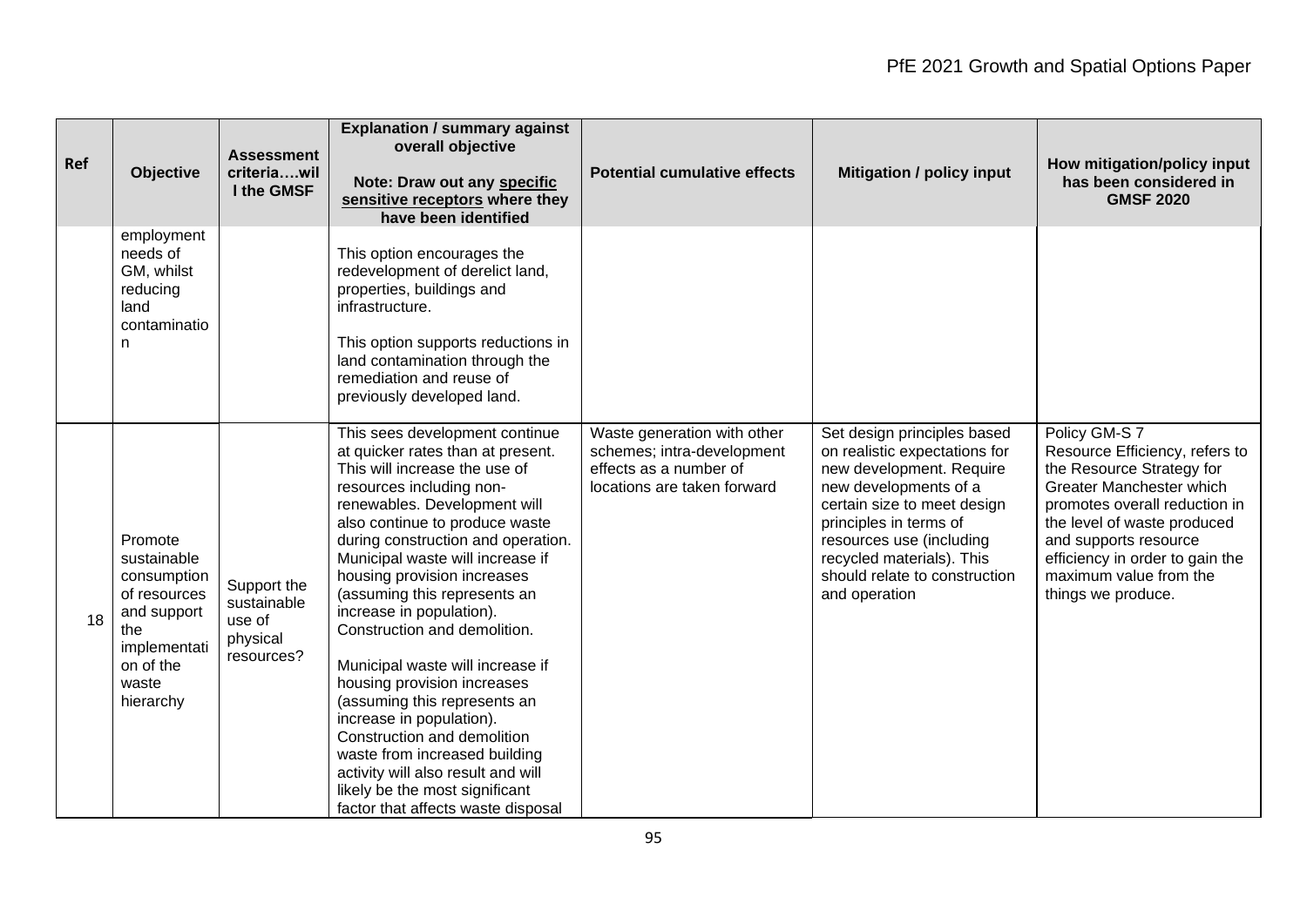| Ref | <b>Objective</b>                                                                                                               | <b>Assessment</b><br>criteriawil<br>I the GMSF      | <b>Explanation / summary against</b><br>overall objective<br>Note: Draw out any specific<br>sensitive receptors where they<br>have been identified                                                                                                                                                                                                                                                                                                                                                                                                                                                                                                                                                                   | <b>Potential cumulative effects</b>                                                                                | <b>Mitigation / policy input</b> | How mitigation/policy input<br>has been considered in<br><b>GMSF 2020</b> |
|-----|--------------------------------------------------------------------------------------------------------------------------------|-----------------------------------------------------|----------------------------------------------------------------------------------------------------------------------------------------------------------------------------------------------------------------------------------------------------------------------------------------------------------------------------------------------------------------------------------------------------------------------------------------------------------------------------------------------------------------------------------------------------------------------------------------------------------------------------------------------------------------------------------------------------------------------|--------------------------------------------------------------------------------------------------------------------|----------------------------------|---------------------------------------------------------------------------|
| 18  | Promote<br>sustainable<br>consumption<br>of resources<br>and support<br>the<br>implementati<br>on of the<br>waste<br>hierarchy | Promote<br>movement<br>up the waste<br>hierarchy?   | This sees development continue<br>at quicker rates than at present.<br>This will increase the use of<br>resources including non-<br>renewables. Development will<br>also continue to produce waste<br>during construction and operation.<br>Municipal waste will increase if<br>housing provision increases<br>(assuming this represents an<br>increase in population).<br>Construction and demolition.<br>Municipal waste will increase if<br>housing provision increases<br>(assuming this represents an<br>increase in population).<br>Construction and demolition<br>waste from increased building<br>activity will also result and will<br>likely be the most significant<br>factor that affects waste disposal | Waste generation with other<br>schemes; intra-development<br>effects as a number of<br>locations are taken forward | None identified                  | N/A                                                                       |
| 18  | Promote<br>sustainable<br>consumption<br>of resources<br>and support<br>the<br>implementati<br>on of the<br>waste<br>hierarchy | Promote<br>reduced<br>waste<br>generation<br>rates? | This sees development continue<br>at quicker rates than at present.<br>This will increase the use of<br>resources including non-<br>renewables. Development will<br>also continue to produce waste<br>during construction and operation.<br>Municipal waste will increase if<br>housing provision increases<br>(assuming this represents an                                                                                                                                                                                                                                                                                                                                                                          | Waste generation with other<br>schemes; intra-development<br>effects as a number of<br>locations are taken forward | None identified                  | N/A                                                                       |